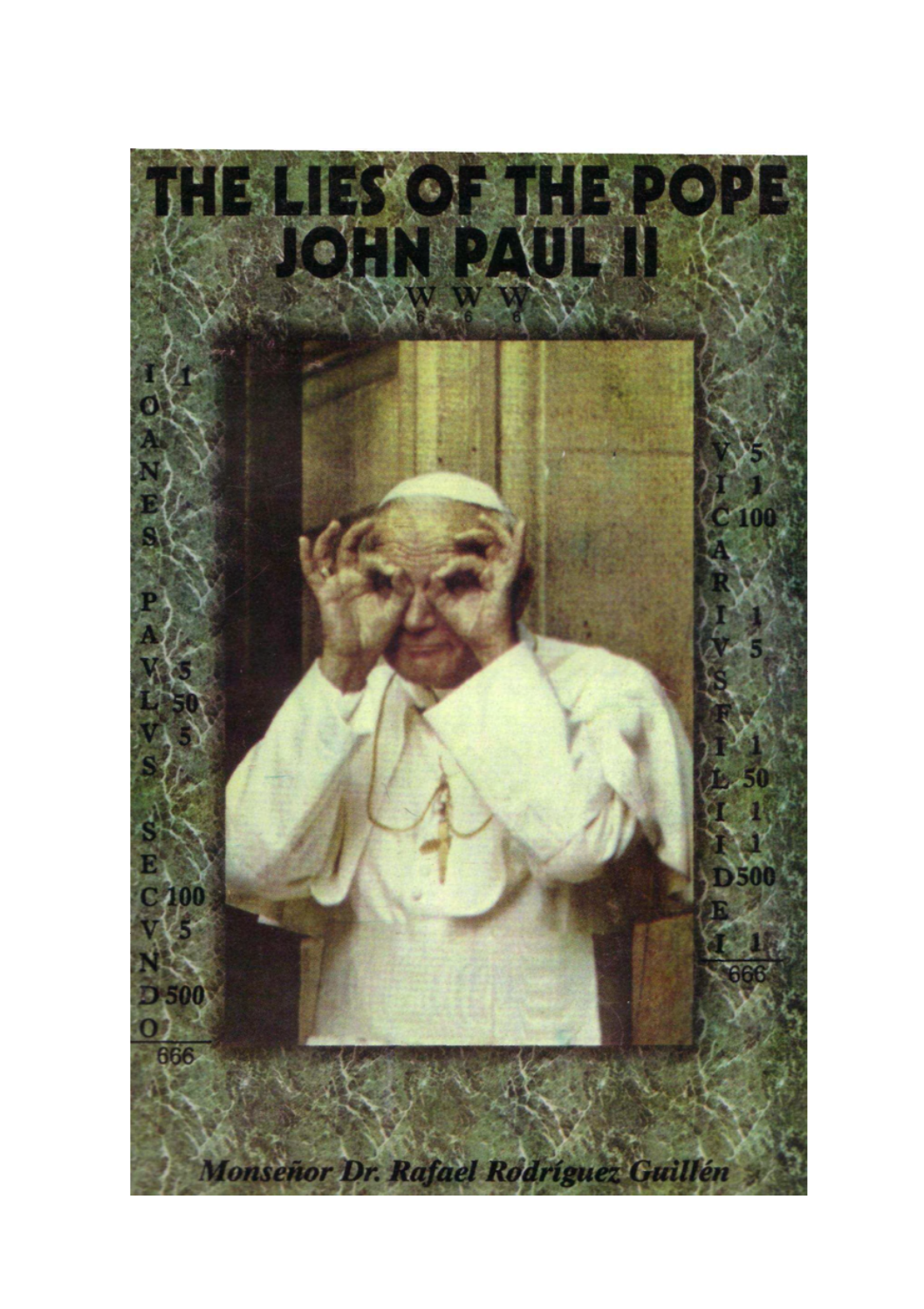# THE LIES OF THE POPE JOHN PAUL II

Two decades of falsities, of keeping the Catholic people submerged in deceptions and ignorance.

Two decades of making pacts and alliances with Nazism, Fascism, capitalism and, now, even with communism.

He has formed his own political party "The National Catholicism of the Vatican."

All the information of this book is backed with proof and documents which demonstrate for the first time the true image of the Pope John Paul II exposed.

Author: Monsignor Rafael Rodriguez G: Doctor in Philosophy and letters Doctor in Philosophy and sciences of education. Master in divinity and Vatican Historian.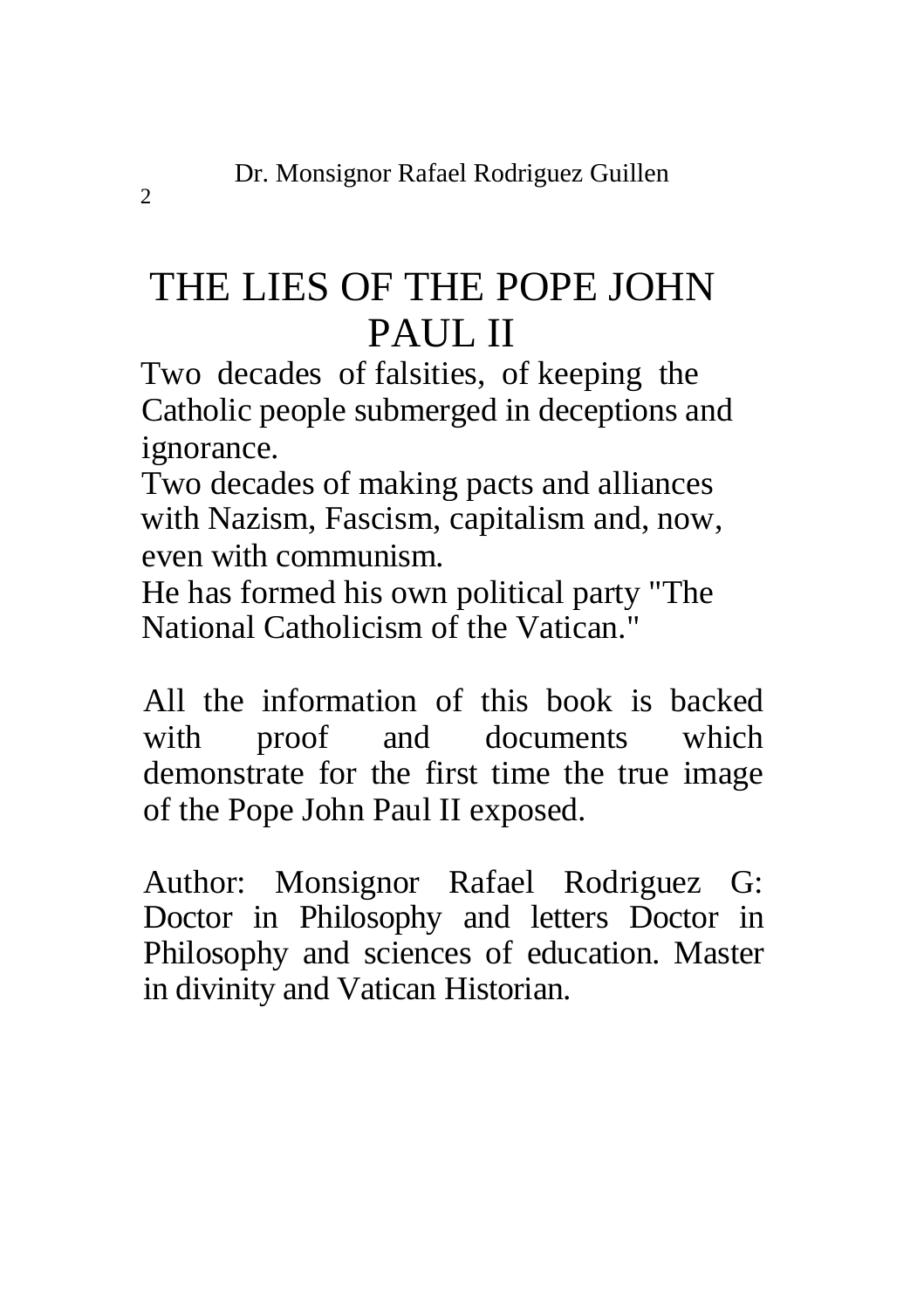## Index

| The Lies of the Pope John Paul II Exposed 8                  |    |
|--------------------------------------------------------------|----|
| The False Image that is maintained of the Pope John P.II 10  |    |
| The False Kindness of Pope John Paul II  12                  |    |
| The Pope John Paul II and his true personal Semblance 15     |    |
| The God of the Pope Karol Wojtyla John Paul II18             |    |
| The Omnipotent Karol Wojtyla John Paul II21                  |    |
|                                                              |    |
|                                                              |    |
| The Pope John Paul II, the Archbishop Marcinkus              |    |
|                                                              |    |
| The Polish Pope Karol Wojtyla, Insatiable Capitalist         | 33 |
| John Paul II Implicated in the Assassination of P. I         | 37 |
| John Paul II and the personages responsible for the finances |    |
| 44                                                           |    |
| The Roman Pontiff and Vatican Politics in the World., 47     |    |
| The pacts alliances and concordats of the Pope50             |    |
| The Opus Dei and its Loyalty to the Pope John Paul II. 52    |    |
|                                                              |    |
| Three sinister Personages, counselors of the                 |    |
|                                                              |    |
| The Riches of the Pope John Paul II                          |    |
|                                                              |    |
| The Financial Scandals of John Paul II and Marcinkus .63     |    |
| Banks and Businesses of the Vatican Administered             |    |
|                                                              |    |
|                                                              |    |
|                                                              |    |
| The book Titled Don and Mystery of the J. Paul II  74        |    |
| The Political Corruption of the Catholic Church              |    |
|                                                              |    |
| John Paul II and the Corruption of the                       |    |
|                                                              |    |
| My Personal Experiences with Pope J. Paul II and the         |    |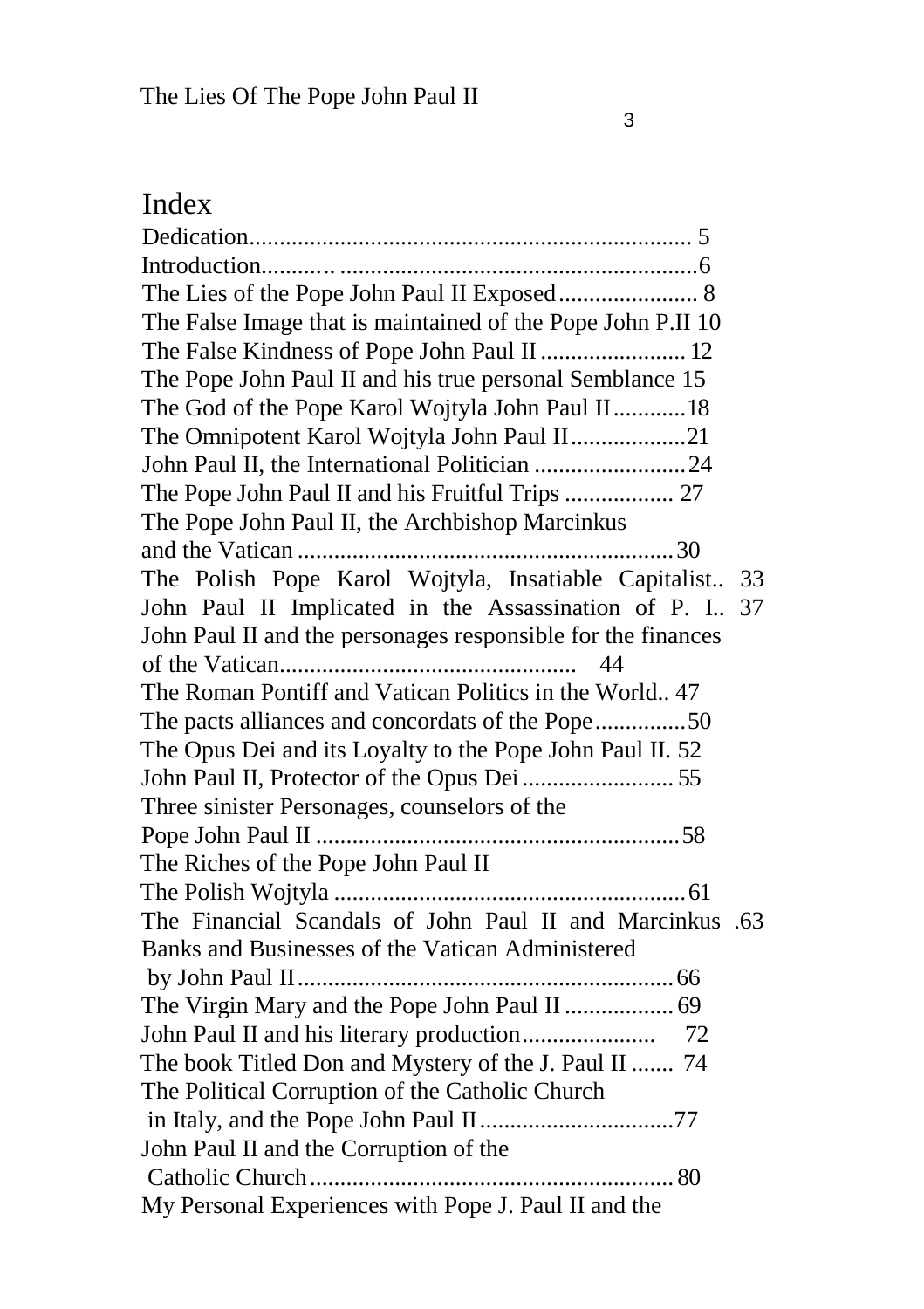#### Dr. Monsignor Rafael Rodriguez Guillen

4

| The pope John Paul II and the second                        |  |
|-------------------------------------------------------------|--|
|                                                             |  |
|                                                             |  |
| The Crisis of the Catholic Church with the Pope             |  |
|                                                             |  |
| The Vatican writers Expose the Pope John Paul II 92         |  |
| The Christians Discover the Falsity of the J. Paul II. 94   |  |
| You, catholic, must understand the Truth about              |  |
|                                                             |  |
| The Secret Archives of the Vatican and John Paul II 96      |  |
| John Paul II Speaks about the Religions which don't pertain |  |
|                                                             |  |
| John Paul II and National Catholicism in the                |  |
|                                                             |  |
| Spiritual Totalitarianism of the Pope John Paul II          |  |
|                                                             |  |
| Arousing the Conscience of the Catholic  107                |  |
| Revelation, its Culmination in the Valley                   |  |
|                                                             |  |
|                                                             |  |
| Bibliography concerning J. Paul II and the Vatican 114      |  |
| Complete Works of Monsignor and Doctor:                     |  |
|                                                             |  |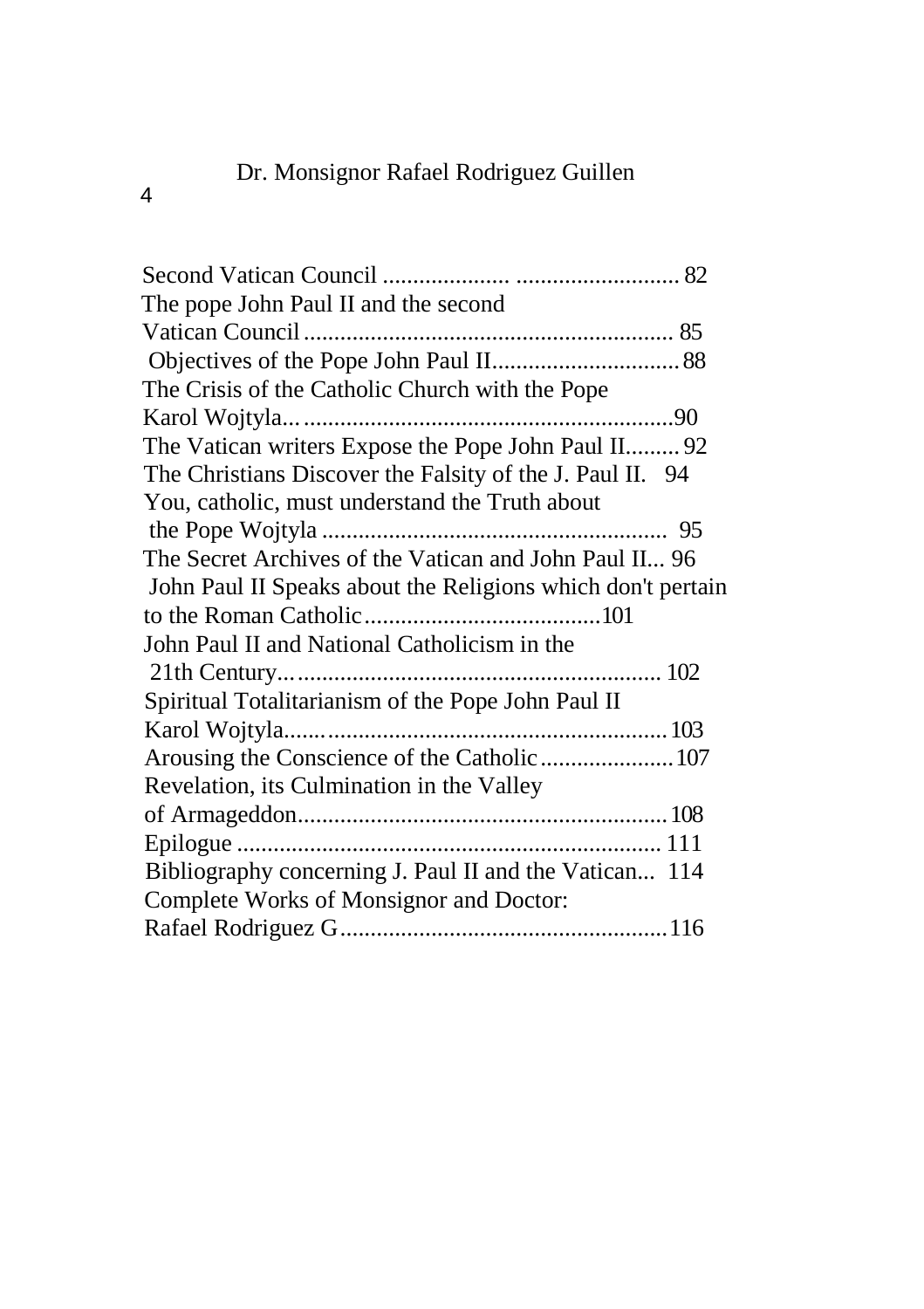#### DEDICATION

I dedicate this book to my Catholic friends who are a step away from discovering the lies of Pope John Paul II so that they understand at once that in the XXI century Catholicism has very little Christians. I also dedicate it to my evangelist Christian brothers, who follow the teachings of Christ and whose mission, as this servant's, is to propagate faith in Christ, and not in the Vatican or its representatives, or in Catholic traditions and magisterial, which have usurped the only authority Jesus Christ whose teachings and message of salvation is found in the Bible.

At the same time, I dedicate my book to the intellectuals and liberal thinkers, so that upon reading my writings, they may come to their own conclusions, and I hope that it has been helpful to decipher the puzzle in which the national Catholicism of the Vatican finds itself in these moments to be able to understand it. I feel a grave responsibility to make known all the lies that the Pope works out throughout the whole world; even though this may bring upon myself, as a conscience, persecution. They want to silence me. They have already attempted this many times, but the Lord is my Shepherd and keeper, and I shall continue in this mission of defending his true church, in which Jesus Christ is the only founder and chief cornerstone not the Roman Pontiff or Antichrist.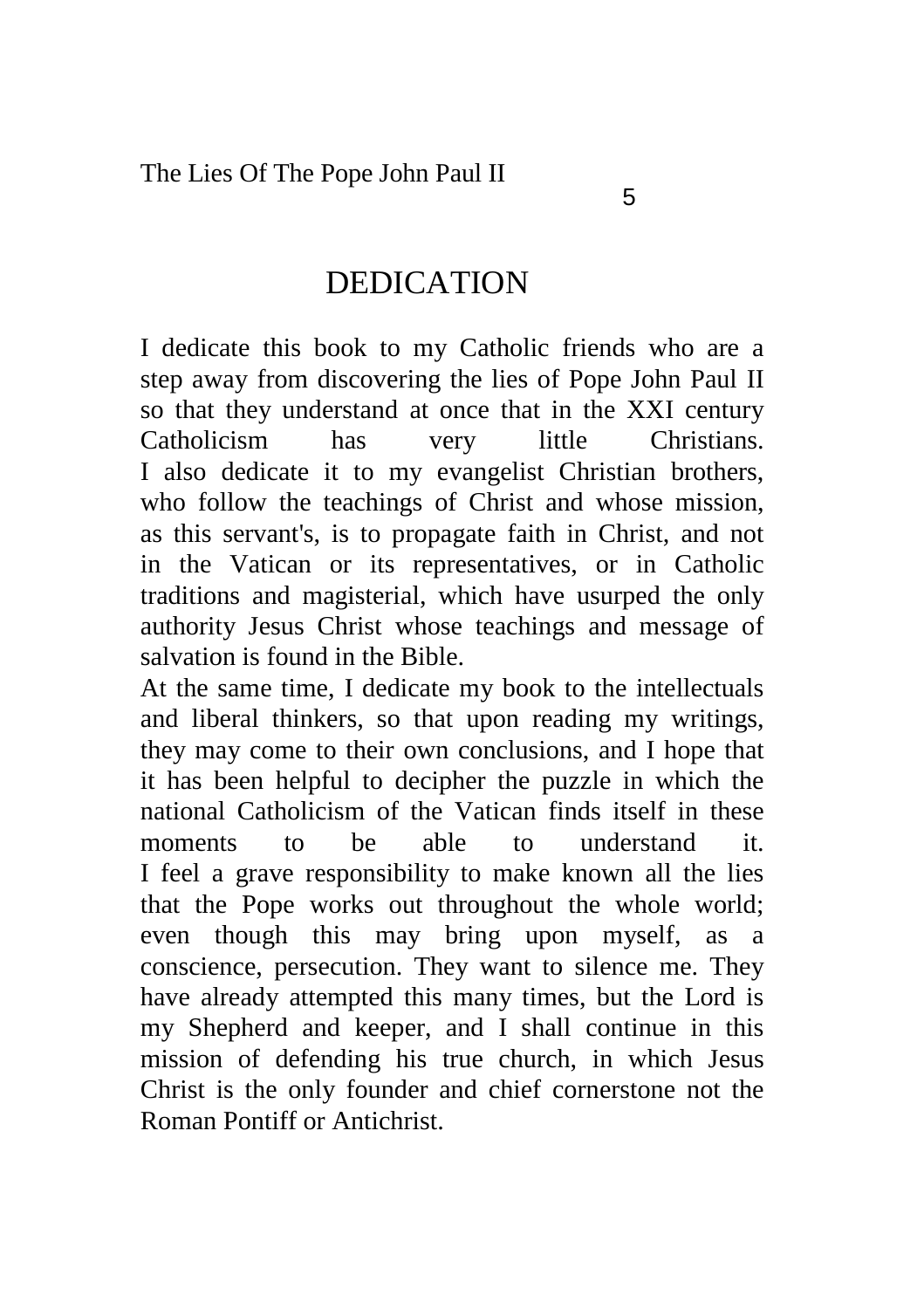### INTRODUCTION

I describe in this book what the true image of the polish Pope Karol Wojtyla has been during his reign as a true absolute Monarch, in keeping the Catholic believer submerged in deceit and total ignorance, excommunicating him when he has desired to know the sinister reality of the history of the papacy and the corruption in which he lives separated from the divine precepts and genuine teachings of true and authentic Christianity.

I analyze and document myself on Christian writers and historians regarding the truth of what Catholicism or the National Catholicism Party really is A Political State, A Millennial Sect And Dictatorship, which, using the name of Christians sagaciously, represents herself as the center of Christendom and the Popes, its head. This is nothing but the Instrument which Satan has used to confuse the faithful believer and lead him to eternal perdition. It is this particular Pope, John Paul II, who has made the most pacts and alliances in the whole world with that hypocrisy of lies, deceit, and confusion, making believe that black is white. It's this Pope who calls himself Infallible, who has made this Catholicism to be in its worse spiritual crisis ever. But thanks to the true Christian Churches, the true doctrines of Christ are maintained.

All the information and evidence that I present in this book are founded on Christian writers and critical historians who clarify for us the truth about the most satanic imperialism that exists on the face of the earth. You can know the truth about the Pope Karol Wojtyla, most terrible and continuous, applying the canons of the second Vatican council, whose results are the banishment of clerics and nuns, the closure of seminaries, the apostasy of the Christians of millions of faith believers, when they have known the true image of the Pope and Vatican, the cradle of The Antichrist, A Colony of Witch and Sorcerer Priests, the Mother of All the Abominations

(Revelation 17-18).

This book demonstrates for the first time the true image and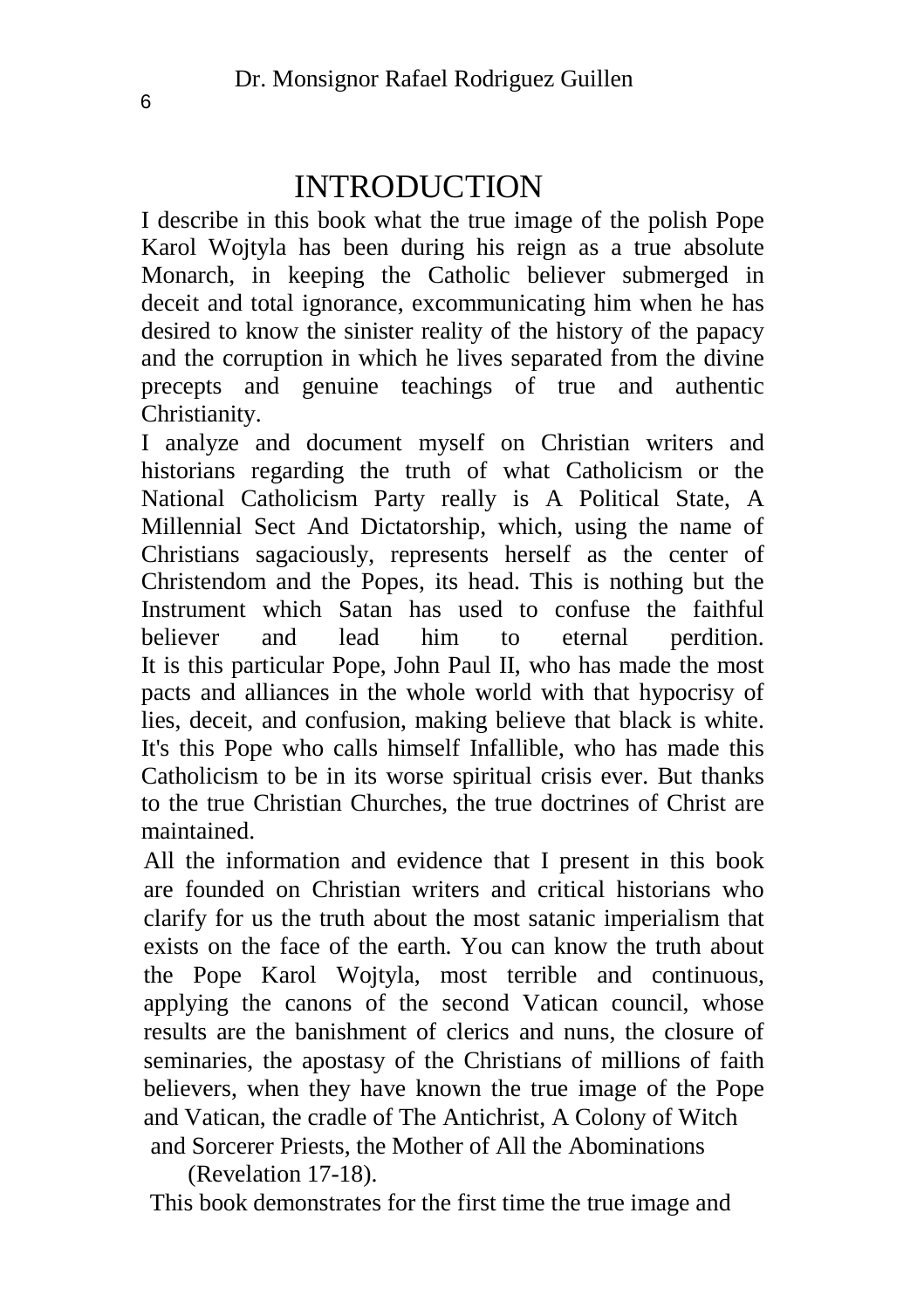likeness of Pope John Paul II, a false coin whose hypocritical face, presented as sanctity and peace maker, and whose thousands of biographies and false apparitions in the whole world has confused the majority of Catholics, including evangelists, whom he desires to call "Separated Brethren," when the only ones who have separated themselves from true Christians is the Pope and his so deteriorated Catholicism, which is crumbling and from which every day thousands of Catholics are converting to the gospel of Jesus Christ and abandoning the ranks of Catholicism. In the 20th century, it is permitted us to have the liberty to investigate and find out what is false and what is true.

The importance of this book can not exaggerate or overstep the reality of the history of the Vatican and present Pope Karol Wojtyla, John Paul II. Two millenniums of an imperialism called National Catholicism which has had something to do with all the political movements which have succeeded one another in the western cultures. It is very important to understand that this investigation of the Pope John Paul II and the Vatican - a political state and its party, National Catholicism, I have founded on my living personal experiences, serving him in the most varied clerical offices as a priest ,missionary , doctor and Monsignor in the dioceses of Spain, Panama, Puerto Rico, Mexico, The United States of America; visiting Europe and Latin America, investigating the history of Christians and Catholicism. I present a study based upon those Vatican writers interested in both histories ,and whose writings don't exist in Spanish. I should also warn that although, as an opponent of National Catholicism and expressing my opinion openly, I have been persecuted and I am still being persecuted. With the theme and secrecy of the same, and with the astuteness with which has been occulted from the Catholic believer, we have been denied to know the reality of this falsified history. And now, without fear or excommunication or of the fanaticism of the Catholic Church, I shall tell you all the truth in this book.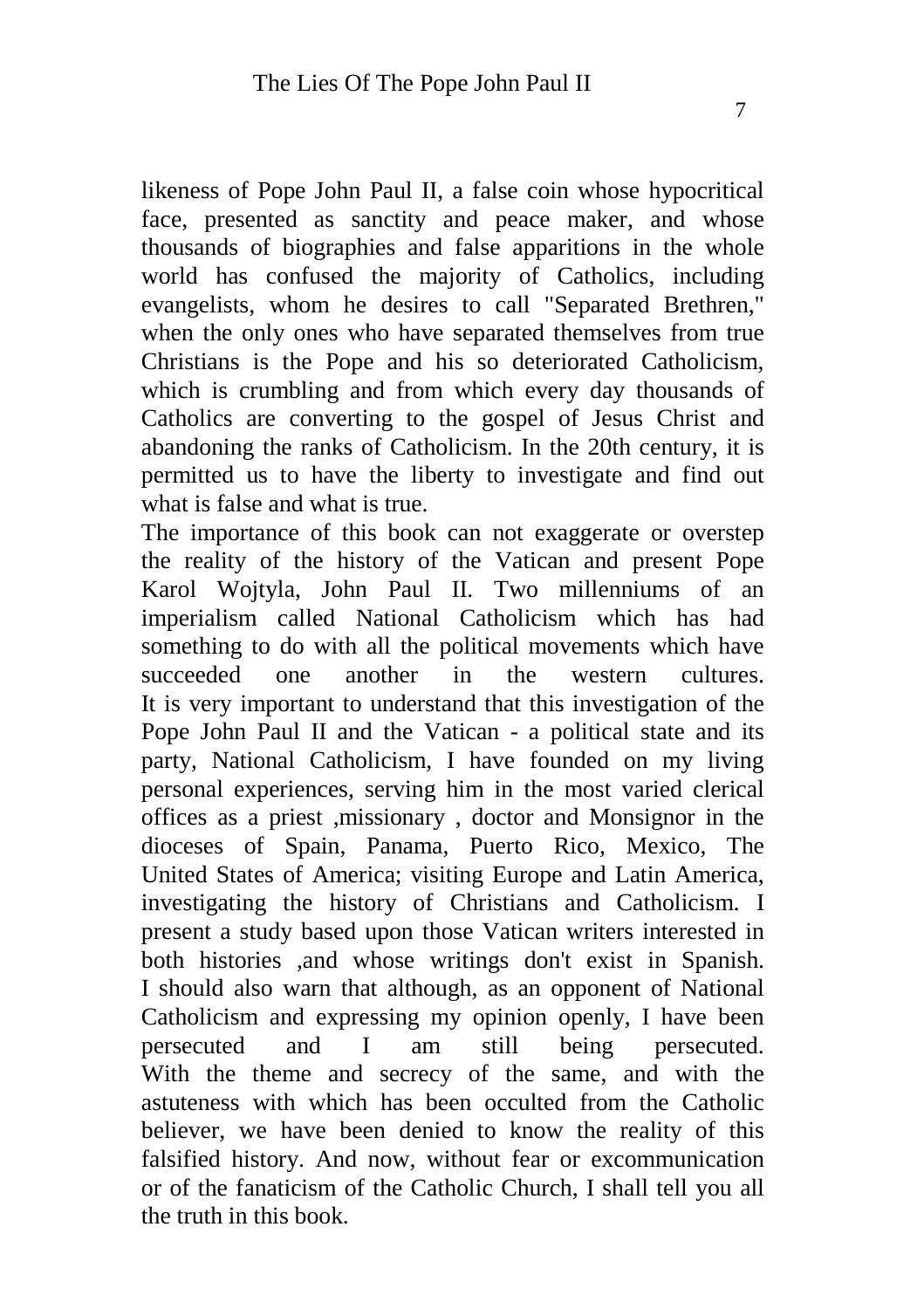#### THE LIES OF THE POPE JOHN PAUL II

I am a Monsignor and Christian priest. I have dedicated myself all my life to a study and investigation regarding to the true church that Jesus Christ founded on earth. I was very confused, perceiving so many Catholic derivations. I had to enrolled myself scientifically in universities, both civil and non-Catholic. I completed to doctorates and one Master in Divinity. At last I was able to find the true church which I had sought. And now I can tell you that Christ is the one that saves and that he is found only in the church which sincerely follows his teachings and which sets the Holy Bible as its only creed. For the Creeds and doctrines of men are no good. It is because of this that I have come to see with all clarity. And I feel a necessity to open the consciences and to awaken the sleeping Catholic from the lethargy and brainwashing which that Vatican has done to us; from the lies of the popes, and overall of the actual present Pope John Paul II, which have suffocated the Christianity which could exist in Catholic Churches, by applying the canons of the second Vatican council. Thousands of priests, Monsignor, bishops, and Catholic have suffered frustration and have abandoned the Liberal Marxist Atheist Catholicism which this Pope John Paul II implants in the Catholic Church, whose only National interests are of the Polish Church, and which destroys the same Christian roots which we learned in the Council of Trent. This pope shall pass in history as the antichrist and the destroyer of Christian doctrines.

I shall document myself on one of the last books published by the newspaper reporter and writer Juan Arias, titled "A God for the Pope;" He has accompanied the actual Pope in 50 trips as a newspaper reporter and has been able to study him very closely. It is this reporter who is the last one who has been able to inform me of the latest New Sacrileges of this false Pope. The Pope John Paul II is the best actor that could exist on the earth. Pot before the world he appears with that little smirk, with that kindness and, according to him, bearing the truth on his lips, when he talks in front of the news media and people that so blindly follow him. Even though this servant has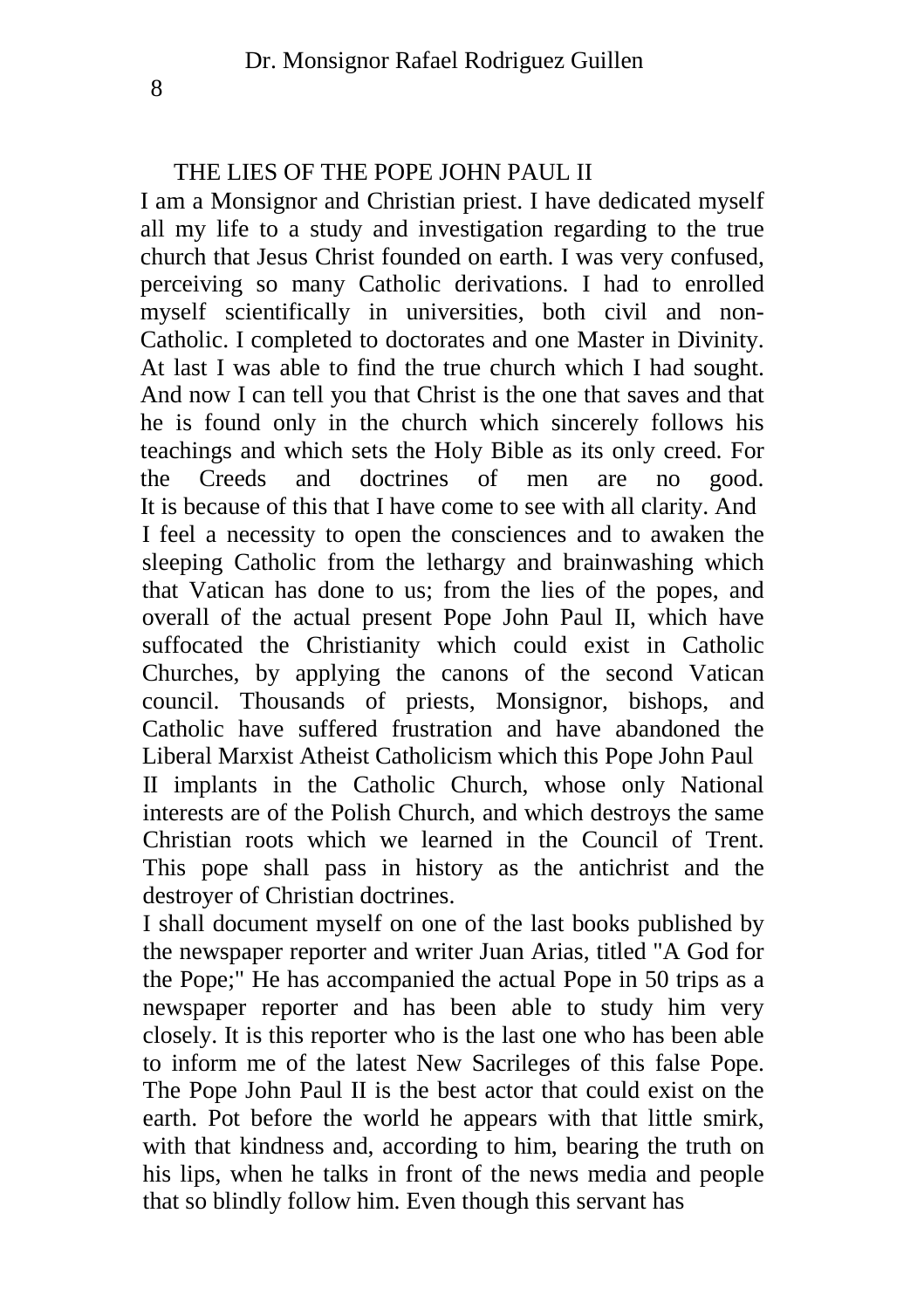exposed all his lies, and I doubt not that one day soon we shall all come together and shall be able to conquer this antichrist. I possess an extensive bibliography of Pope John Paul II. It has been very difficult, for he has known how to sell his image to the information mediums and to publish his 12 books which keep filling libraries with his attractive mystic photographs, and to keep sincere Catholics and Christians blind by hiding the true image of what this Pope really is. But if the Lord permits, I shall expose him in different books so that the reality of the Antichrist earth be known. The moment has come to be able to unmask the false prophets and prove with scientific methods what is true and what's a lie. Now, in the new democrat what National Catholicism really is cannot be hidden-A FASCIST POLITICAL PARTY OF ULTRA RIGHTS allied with the rich and Capitalism, and with those National parties which compromise themselves, returning to its tyrannical powers and imposing a dictatorship such as the one in the Epoch of Mussolini in Italy or Franco on Spain, both, I was a witness, blessed by the Vatican. I am a Monsignor and doctor in the history of Christians and Catholicism. I live retired and where I have the opportunity to consult the true history of both churches, very distinct indeed, and that we have been deceived is certain: they make the Vatican's National Catholicism appear as the true church which Jesus founded. I have been able to consult not only the Catholic biographies of the Pope the greatest selling books, which are found in all the libraries of the world translatedbut also the books written impartially, and from which I document my articles; deciphering the true image of what this<br>impostor  $\begin{array}{cc} \text{II} \text{I} & \text{PABLO} & \text{II} & \text{really} \end{array}$  is. impostor JUAN PABLO II really is. They prove the other face of the false Mooned of Karol Wojtyla; Now that fortunately, in the 20th century, we do not have to as Christian historians the falsities and ignorance of the past.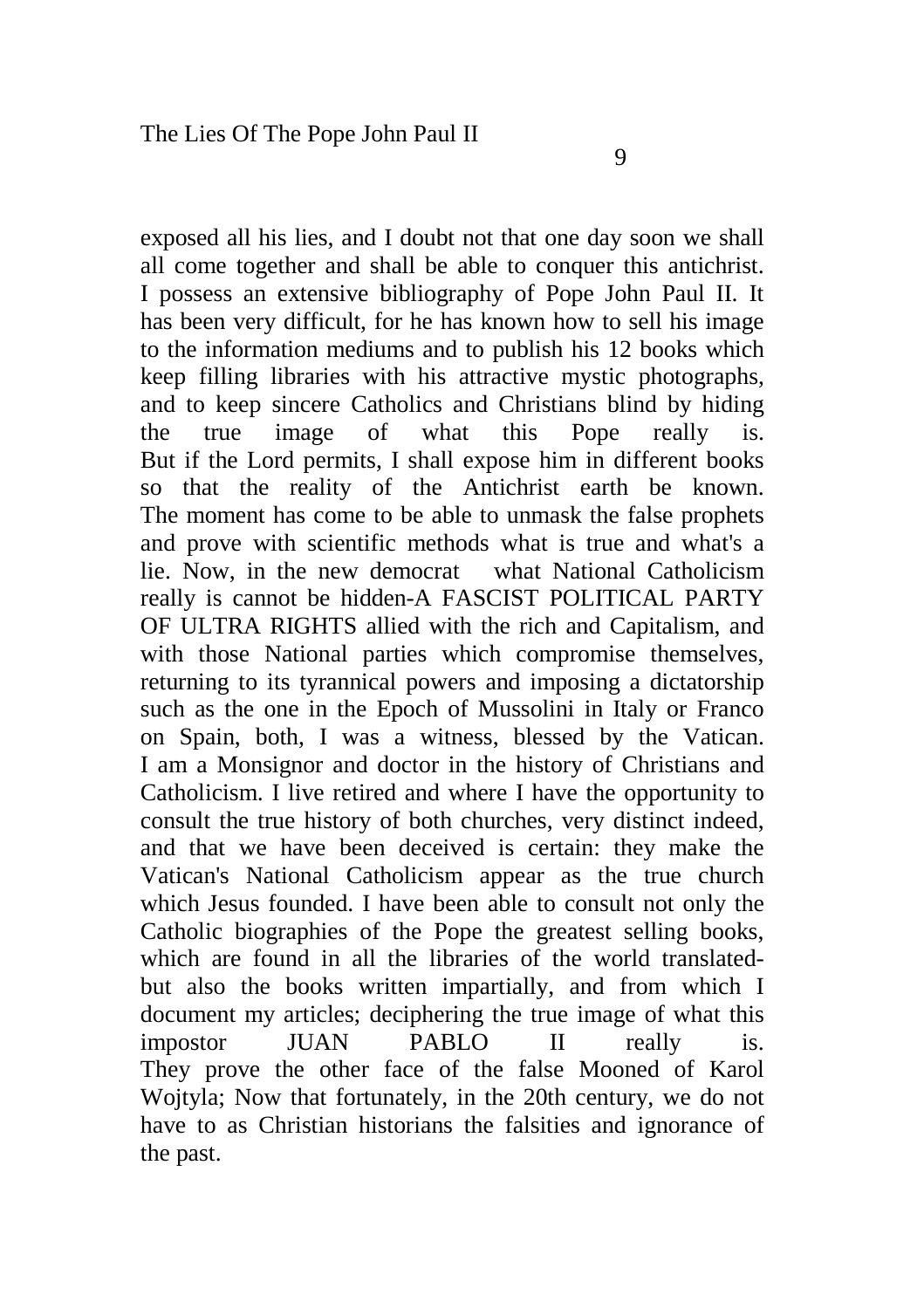#### THE FALSE IMAGE THAT IS MAINTAINED OF THE POPE JOHN PAUL II

There has not existed, in the history of the Catholic church, a Pope who has known how to sell his image more professionally in the news media. His formation as an artist and comedian, athlete and poet he has taken advantage of very well. And his image always appears in stereotyped poses and figures to impress the multitudes theatrically.

He has been able to exhibit to the whole world, through photogenic images, and which well remunerated photographers, a colorful and charismatic image which has made the multitudes burn with emotion, including making them faint. No other artist, singer or enigmatic has been able to supersede him and draw so many unenlightened fanatics.

I am preparing an album of unknown photographs and which one of the thousands of biographers publishers. But I have preferred the one of his great friend Frances S. Spats Leighton in his book "In the footsteps of The Pope John Paul II, an intimate personal portrait by his American friend John M Szostak with Frances Spatz Leighton." From this book, together with the publication of Lord Longford "Pope John Paul II," I will permit myself to reveal to you the true image of a Pope who has kept us deceived about his true image, and from which perhaps I shall be able to prove that his interests and trips around the world have not been to preach the gospel or to talk of God, but rather to present an image very different to what his political and material interests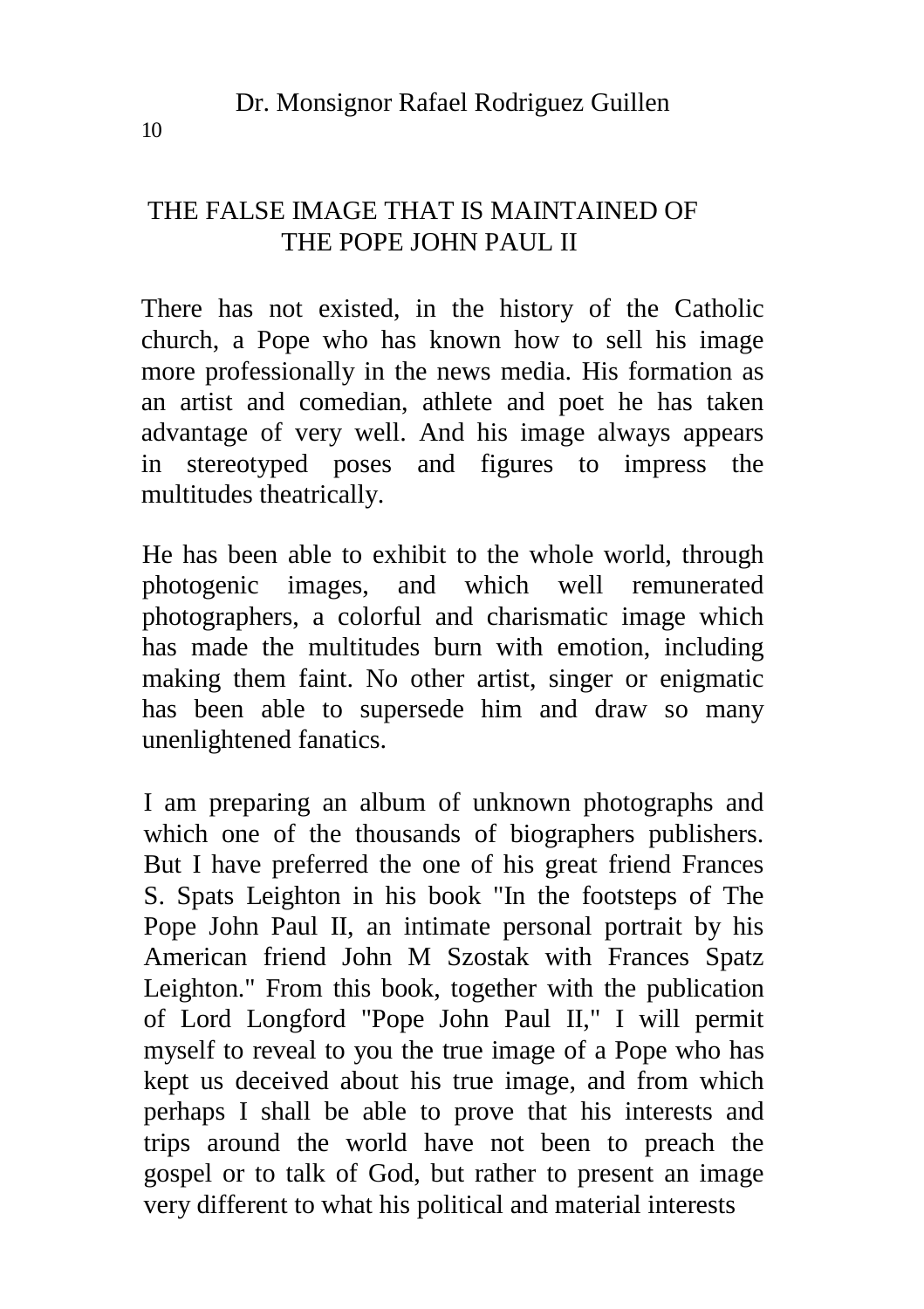are to defend a polish Nationalist Church, a church of National Catholicism with very few teachings of a Christian church, and of which he knows how to very will take advantage of to confuse the world.

Having lived, in my own flesh, persecutions and humiliations in Catholicism, and not having had any kind of excuses, but rather the contrary, for the hierarchical representatives of the Pope, I dare to affirm that the Pope is at the same time a hard face and hand. I have discovered the true image of A NATIONALISTIC SLAVE AND DICTATOR, A POLITICAL LEADER OF NATIONAL CATHOLICISM, as the reporter Mary Ball Martinez says in her documented book "Se Socava El Vaticano", Chronology of two decades (The Vatican Was Being Undermined, A Chronology of Six Decades)" and the recognized author and reporter JUAN ARIAS in his last publication "A God for Pope John Paul II. Both have been compiling for years the true newspaper datum which clarify very efficiently the true image of what this polish Pope really is, whose only preoccupations are those of A CHIEF OF STATE and presenting the false coin as the representative of Christianity, when we can now clarify that his true intentions are different and his least worries are the salvation of souls or teachings of Christ.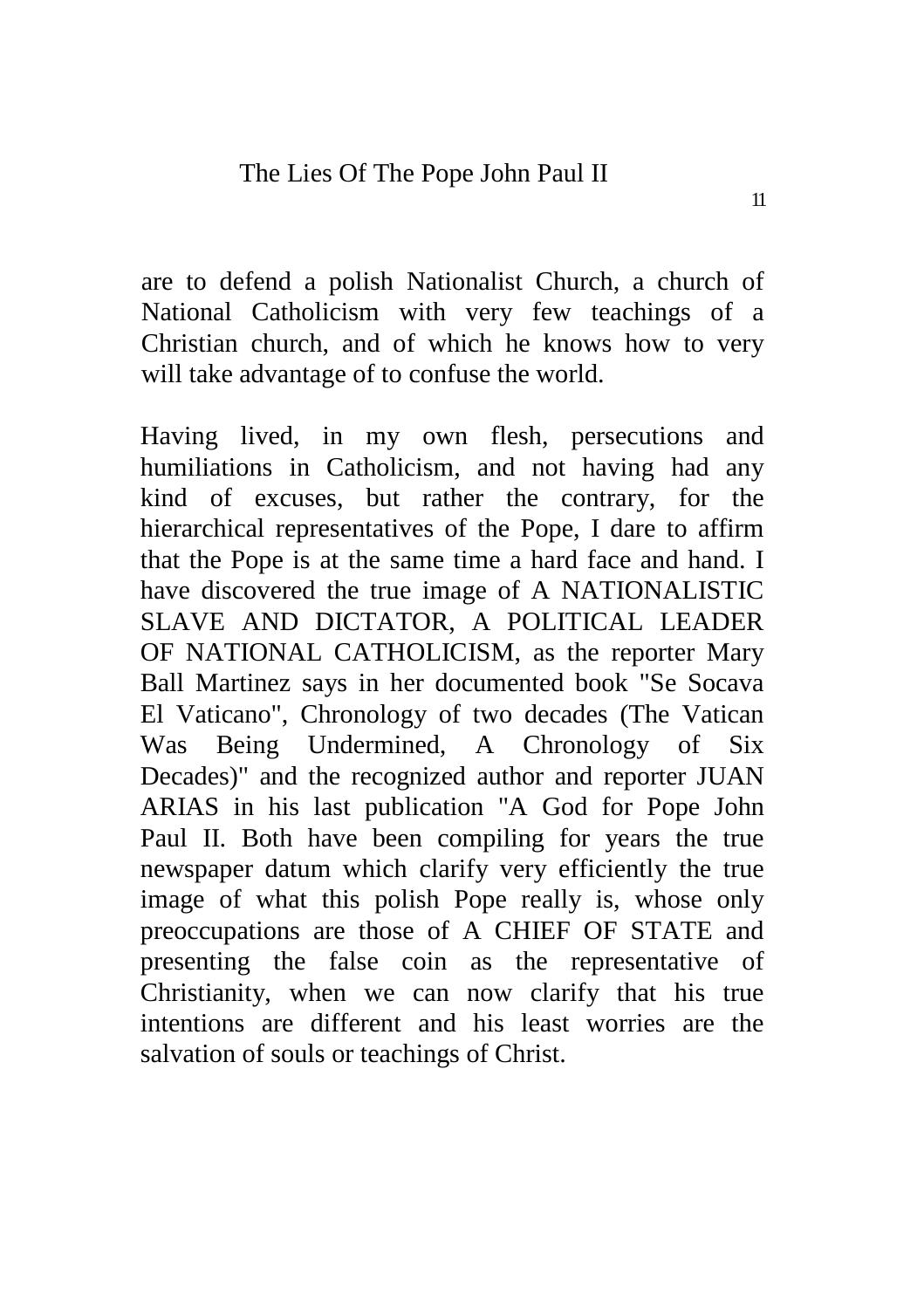### THE FALSE KINDNESS OF POPE JOHN PAUL II

In my archives on the Catholic Church and the papacy, I find not a Pope who has known how to sell his image better to the whole world than John Paul H. He feigns very well to be the Pope of peace, love, kindness, and love who suffers for the problems of the world. None of this is true.

I have been to decipher the true image of hypocrisy, tyranny, Inquisitor, together with his priests, bishops, and religious ones. And he has converted the Vatican; as Juan Arias very well affirms in his documented book about John Paul II (page 211): "To the Convoked ones in Rome, it seems to be pagan Babylon where they are, where there is much bureaucracy, much canonical right, but little faith."

It is difficult to understand the Pontificate of Pope Wojtyla; when he has broken the image of the papacy and curia, which for hundreds of years have lived their Tridentate and medieval traditions. When, as this servant, he has been educated in Catholicism in a seminary, and following a ferrous discipline that washes consciences and is irrational, scholastic and then all at once its laws starting collapsing, its seminaries are closed, and its room given to a new generation of seminarians, priests, bishops and religious ones without any faith, or academic preparation, and indoctrinated by a slave National Catholic Church of this polish Pope, whose acts and severity towards his opponents and separated Christians demonstrates what he is in reality: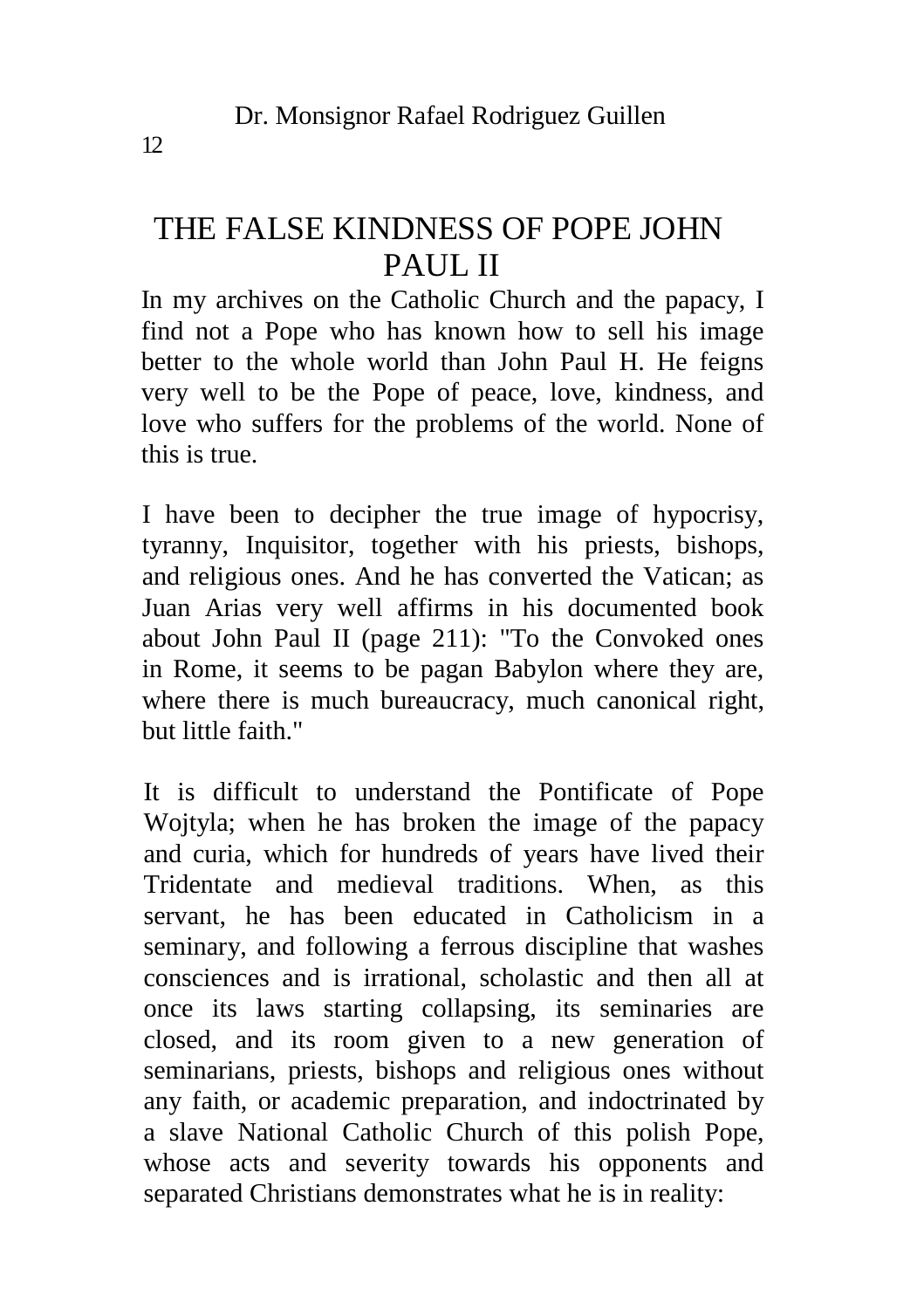A Political Ultra Right Fascist, whose image and material interests are all that he's interested in; not with standing that he desires to appear differently. He is not interested at all in the Salvation of souls.

The reporter Juan Arias, who has accompanied Wojtyla on 57 trips, asks himself in his documented books "The Enigma of Juan Paul II" and "A God for the Pope (Spanish books): "Is the charisma of Pope Wojtyla real or virtual"? Then he demonstrates to us that his photogenic charisma, his poses as a good artist, and his every movement are all well studied; and that he consults his photographs and correspondents on what posture they recommend e.t.c. He is demonstrating, to us, a theatrical art which the most refined artist of Hollywood wishes he could pay his retinue of designers, correspondents for, which always accompany him on his international trips.

I possess a collection, which his polish-American friend John M. Szostak publishes with Frances Spatz in his book "In the footsteps of John Paul II" and also appears in Lord Longford's book "Pope John Paul II An Authorized Biography," of photographs and poses of this brave and attractive Polish slave with blue eyes, Byzantine Vestures, silvery crosses, auriferous brooches, pearls, diamonds, sapphires, a collection of shiny stones, adornments, pluvial caps, combinations of showy colors, Egyptian Paranoiac miters, which all, together with the Cardinal Capelos of his aristocratic court of Cardinals, Capelos of rich purple, virretes, and gold and pearl encrusted pectorals, make him appear to us more in his representations as an astrologer and in no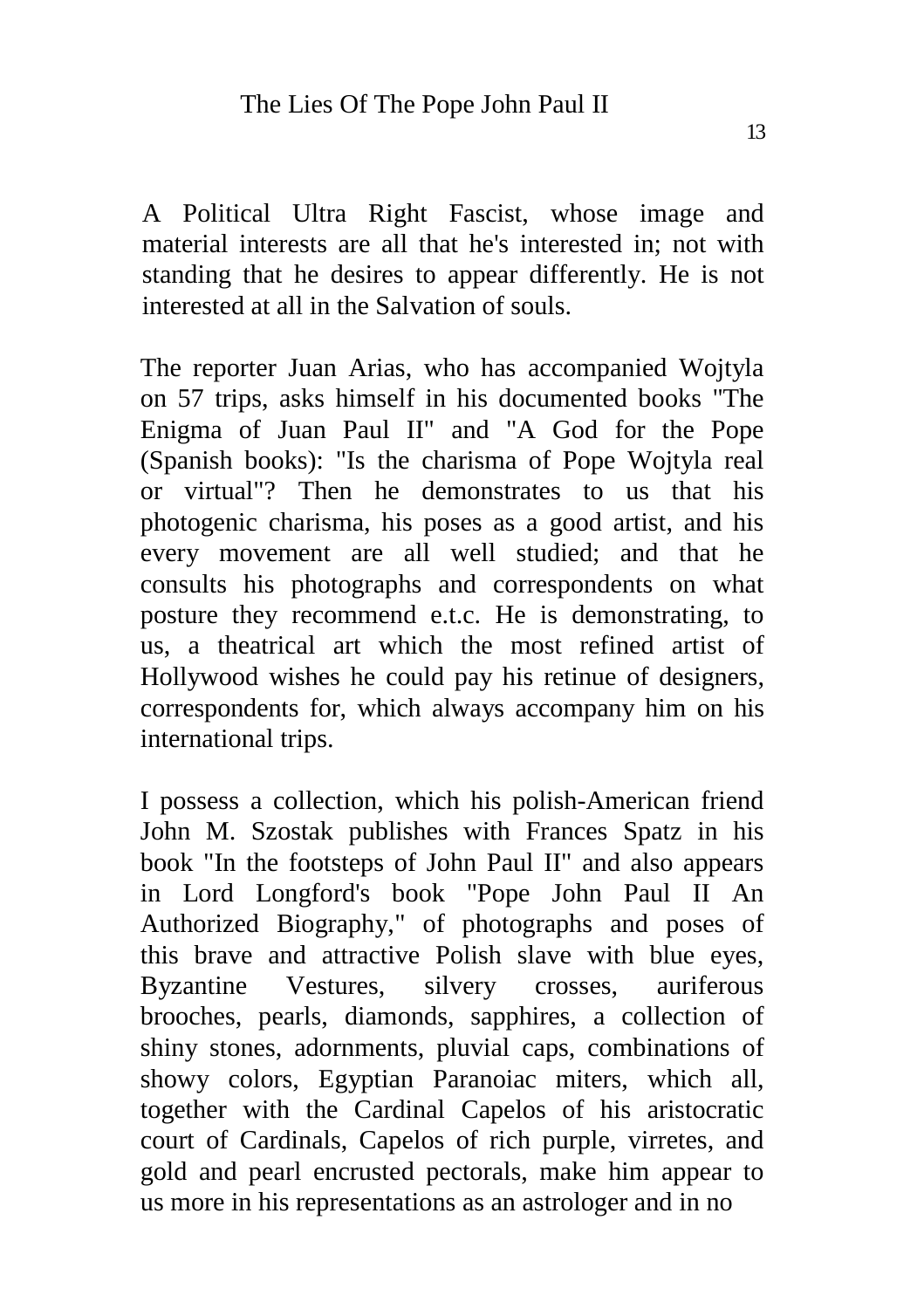way represents the humble and poor-Christ, nor a church walking what it preaches. His visits to the indigenous zone of Oaxaca, and to the super rich church of the Dominicans, constructed with the robberies of the Native Cassocks and blood of the Martyrs of the INQUISITION, were just one more mockery of a rich and potentate pope; which reminds us of the sad history of Pope Alexander VI, who, together with the Catholic kings, divided the patrimony and riches of the indignant poor Mexican culture, and also of the Native Americans. Are we not witnessing the some features with the Pope Wojtyla? Of course we are!

The God in which Pope Wojtyla believes, and he has demonstrate it, worshipping him with idolatrous religions and converting the temples (of God) into cults pertaining to animism. That is, a good who attributes anemic life and powers to objects of Natures not the God Jehovah, whose true Monotheistic religion is the Christian one. His arrogant dogmas concur with pagan religions. Thus this Pope unites himself to these religious leaders (who proactive such) in Asia and in Africa.

This is the Pope of the "Opus Dei," the most Mafioso Capitalist that has ever existed in the history of humanity. An alert which approximates itself to Mexico!"

14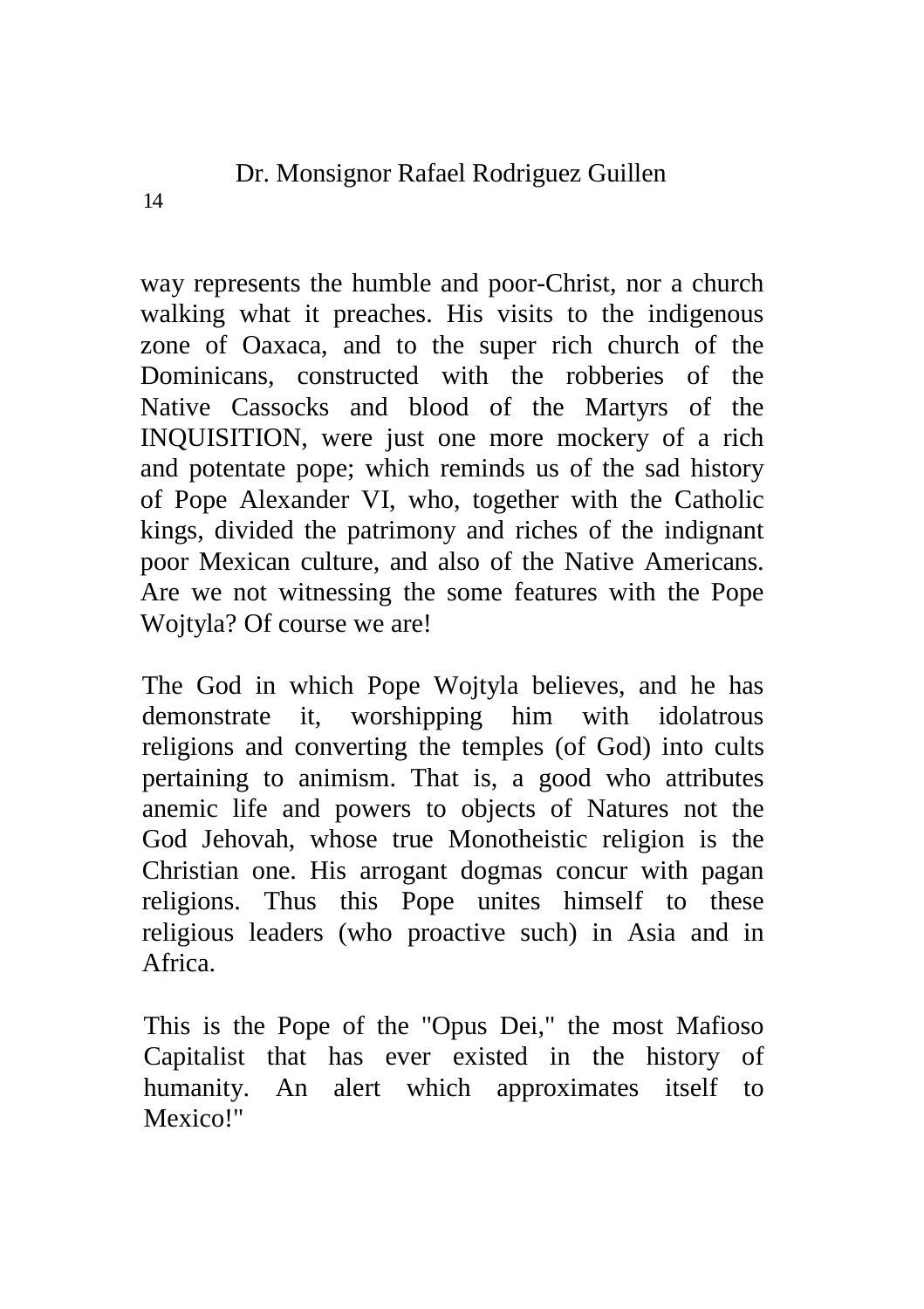#### THE POPE JOHN PAUL II AND HIS TRUE PERSONAL SEMBLANCE

The coming of Pope Wojtyla to the Catholic Church radically changes all things. The face of the god which he preaches, in very few occasions is a human social or problem solving God. It is the same infallible Pope who usurps the divine power and authority of God. In studying his books. "Philosophy Love and Responsibility," 1960. "The person and Action," 1969. "The Subject Person and Responsibility," 1976. "The Personal Structure and Auto determination," 1974. "Theory and Praxis," 1976. "The Fundamentals of the Ethic Order," 1979. All of them are founded on a scholastic Philosophy that isn't scientific. I shall have the satisfaction of analyzing them and proving their erroneous theories and metaphysical deceptions to humanity. The Popes very personal philosophical thoughts have formed a separate school, an non-ethical Catholic system that is not Christian, a polish National Catholicism.

His Theological and philosophical writings are imprinted conjointly in the whole world, and are translated in millions of Exemplars. There does not exist a library where these books do not appear. They are the following: "The Fundamentals of the Renovation," 1972. "Signal of Contradiction," 1976. "Problems with the Faith in St. John of the Cross," 1948. "Discourses to the City of God," 1978 etc. It is in these books where this unfounded writer demonstrates his theological ignorance's and where he expounds the science of God without the acedemic preparation and respect due it. Let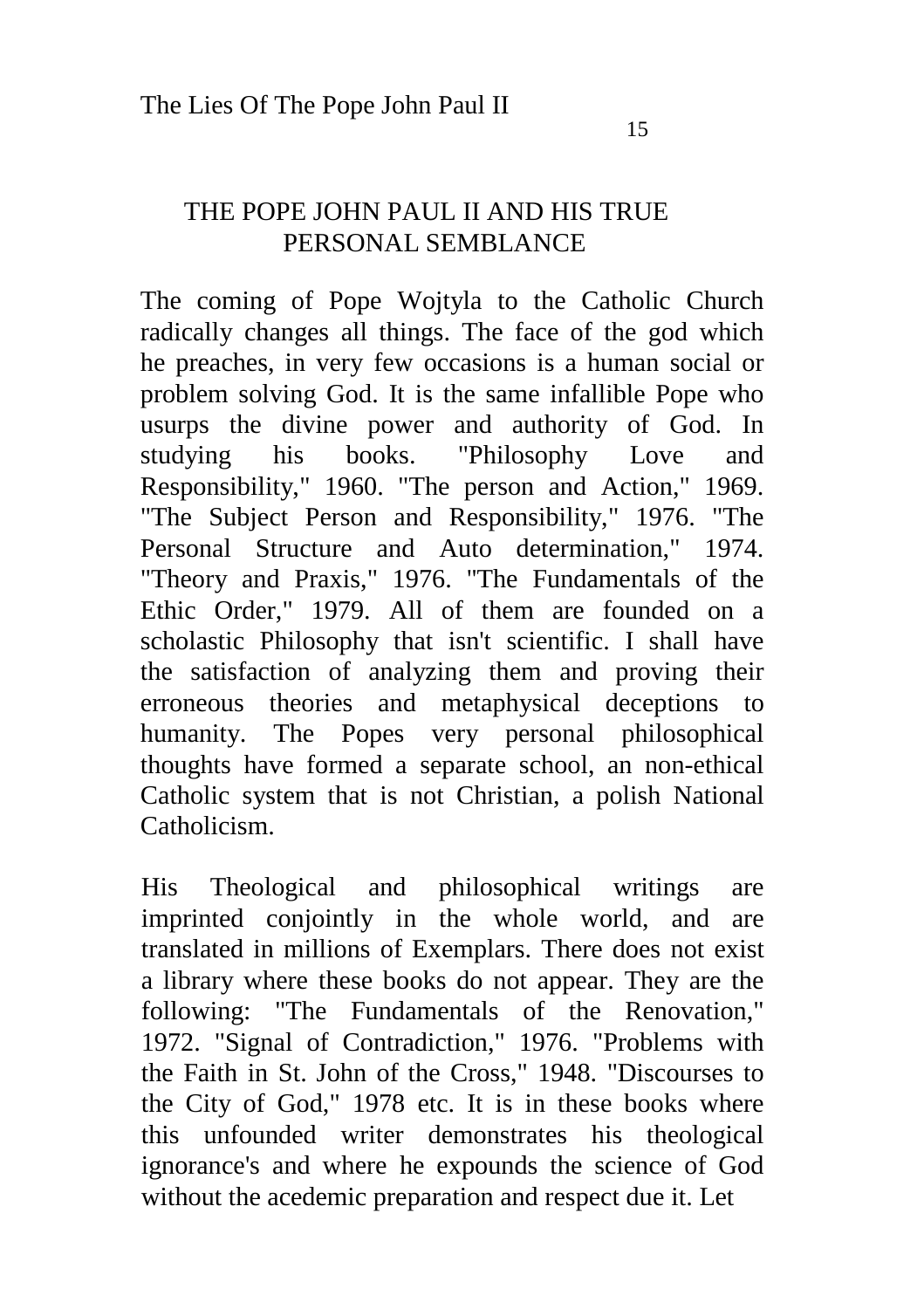us remember that this particular Pope was not accepted the Gregorian University because his limited studies could not be confirmed, and he had to get his doctorate from the Roman Angelical (art) club.

His foolish and daring Theological affirmations; his confusion in interpreting The Mysticism of St. John of The Cross and ignorance of his pure poetry; and of the Spanish mystics; appear so ignorant to him-of this Spanish literary moment of the Golden century. His doctoral thesis, thanks to Opus Dei, was just recently published. His hate of the Jesuits and favoritism's toward Opus Dei clearly define him.

His literary works, and where this poetic Pope, theatrical artist, profane and erotic lover most forcefully manifests his true personality, he titles: "The Tent of the Jeweler," 1978. "Poems," 1976. His pastoral writings, his Papal Bulls, his conferences, his powers over the World Press and in Latin America, where not a day exists in which his image and blessings do not appear; where there is not in all Mexico a state or Newspaper that fails to publish his lastest consigns; The National Catholicism that this Pope has founded using the name of Christianity, his naming of Nuncios, bishops, Monsenors, clerics of the good orders of religious Romans who are compromised with his ultra-right politics, has all constituted a church which even the most ignorant now knows the true intentions of Pope Wojtyla, a Pope whose appearances deceived and which have the Catholic world confused.

It has taken me years, as Monsenor and Christian doctor, to be able to decipher the intrigue and puzzle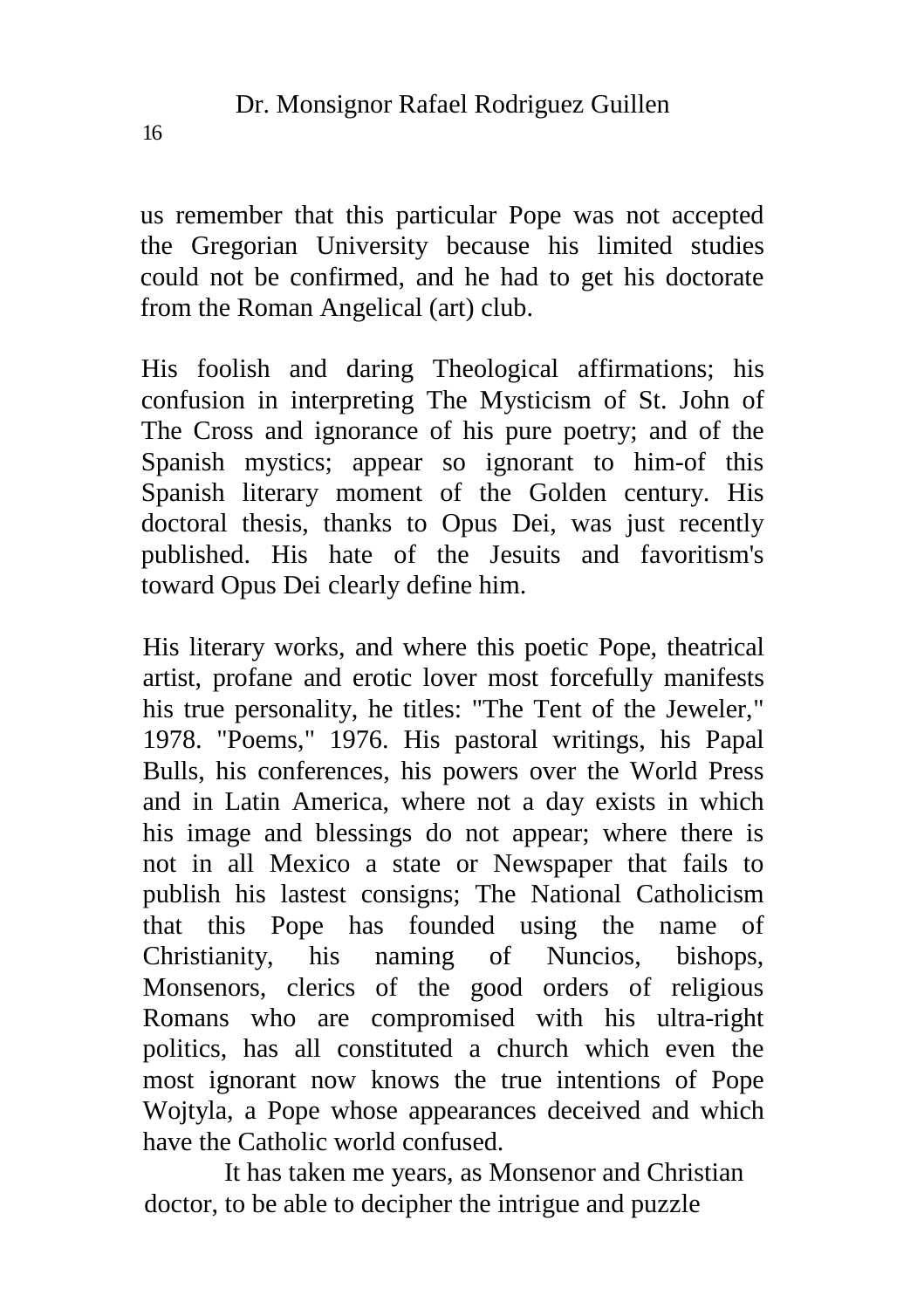which I have supposed, and to come to scientific conclusions to be able to expose the true semblance of the most enigmatic Pope of the 299 popes which have existed. And as Rius very well signals in his "Pure de Papas page 420": They have been great aristocrats; many have been poisoned, many have been homosexuals; grasping arms, libertines, corrupt, nepotists. But we cannot even find an epithet if we wished to define Pope John Paul II, and all of them pejoratively degenerating to the worse. We could say, as the "Separated Christians affirm

The Pope has failed in wanting to desecrate the world. He has failed in refusing to hear the human rights of women. He has failed in his intentions to make Europe Christian: Because his National Catholicism is NOT **CHRISTIAN** 

concerning the corrupt Catholic Church": "If the Popes are the representative of Christ, then we are Chinese."

He has betrayed the second Vatican council: He has not helped ecumenism to advance by his lies. And above all, he is mocking the world.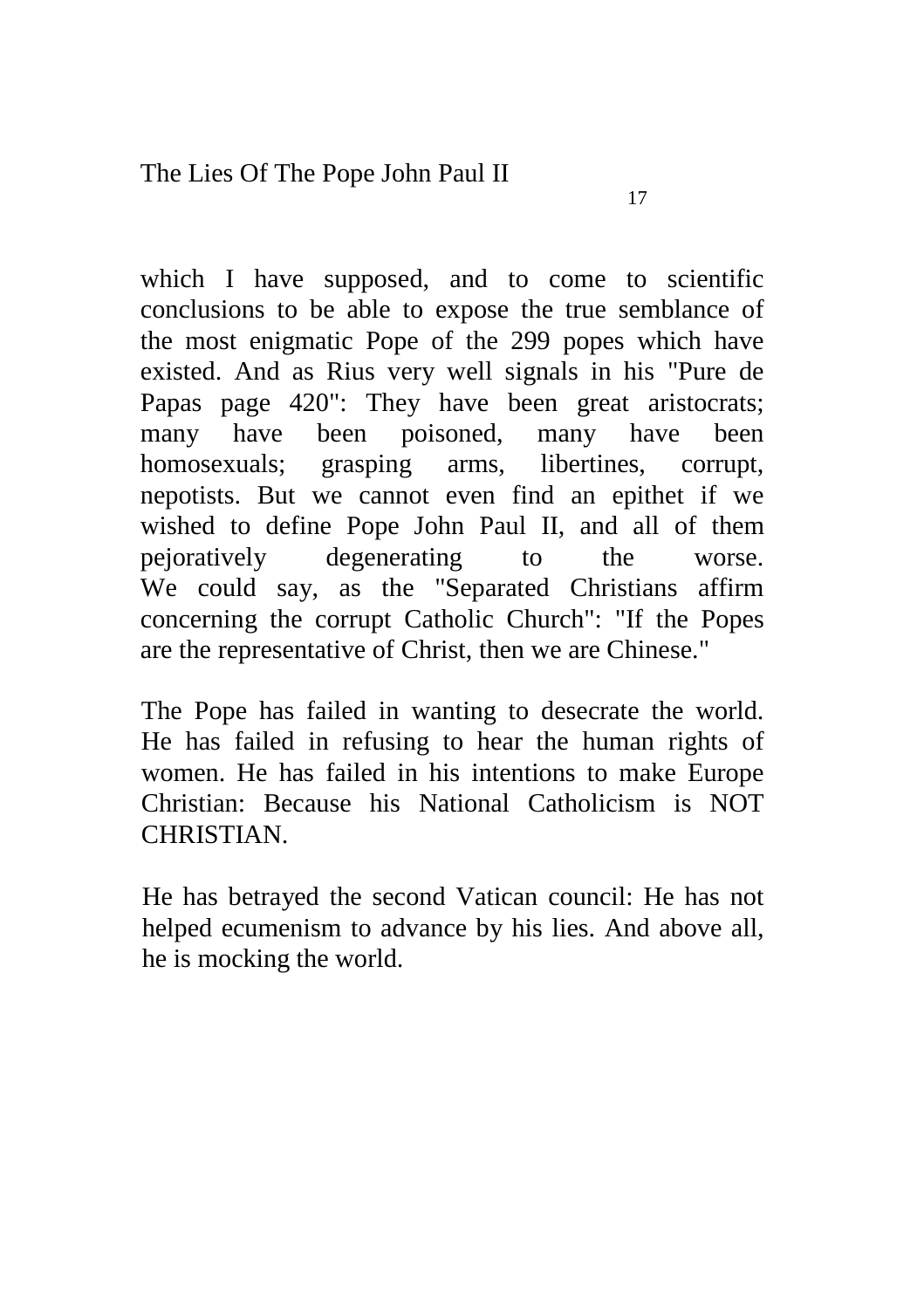### THE GOD OF THE POPE KAROL WOJTYLA, JOHN PAUL II

The prestigious Spanish writer and reporter Juan Arias, author of "The God In Whom I do Not Believe;" "The Fall of Mussolini;" "The Enigma Wojtyla;" "A God for the Pope," discovers the true personality and other hidden face of whom this slave Polack Pope really is, which is unknown; who rules the destinies of National Catholicism in the whole world The Pope Juan Pablo II.

We have been taught in the seminaries and churches and universities about the image of the Pope as a "semigod" with solely spiritual powers as Supreme Head of the Catholic Church; The Pope Bishop of Rome, Primate of Italy, Patriarch of the East, Supreme Pontificate of the Universal Church, Prince of the Apostles, successor of St.Peter, Vicar of Christ on earth e.t.c .. This image which we have been taught to believe in, even to the very marrow of our bones and most tenuous parts of our brain, with which from birth until death we have seen ourselves surrounded by a pleiad of faithful believers, priests, and religious conventvals, is an image which now, in the 20th century approaching the third millenium, cannot be sustained for much longer. And all those Catholic scholastic teachings of a medieval philosophy, faced with the avalanches of scientific histories, free conscience, and democratic scientific methods, are disappearing and being replaced with the teachings of truth and exposer of false hoods and lies. It was about time!!!!!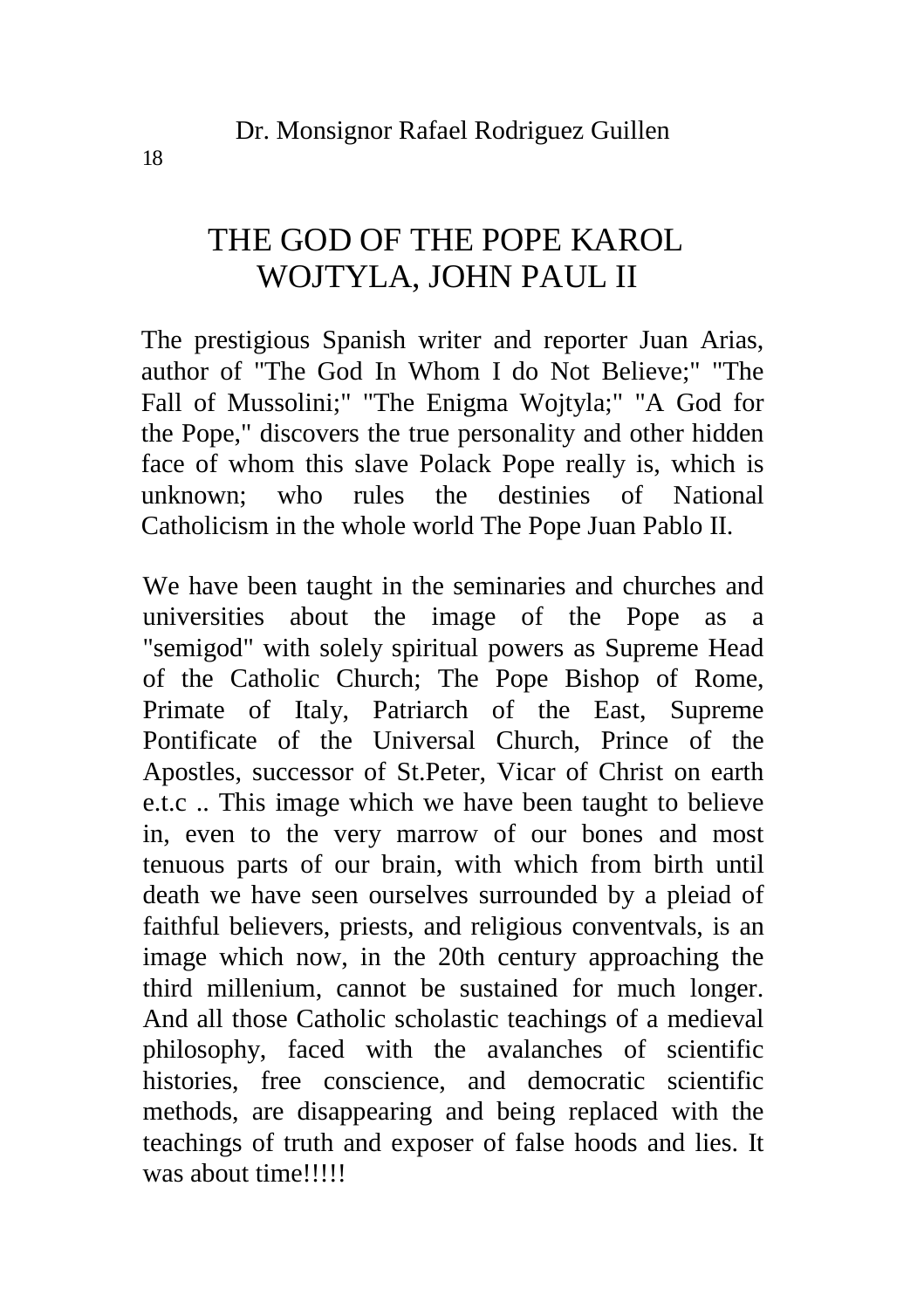The image of the God which Pope John Paul II offers us, and which he claims to represent and to be vicar of on earth, is a God that in no way can be the God in which we Christians believe, and whose spiritual beauty, and salvable teachings of redemption we can find only in the gospels and apostolic epistles. We can behold him in his greatness, love and forgiveness, and mercy, and gifts of his spirit in the hearts of his faithful believers.

The author of the book "A God for the Pope John Paul II and The Church of the Millinium," and which the Editorial Grijalbo publishes, presents us with the true image of a pope whose false moneda has kept all of us asleep and deceived before the mediums of information: who presents an image and personality which is not the truth personality nor true image of the God which JohnPaul II preaches: His works and fruits can never be the product of genuine Christainity.

For the historians of the Vatican, and the monsenors and priests which have lived and suffered the consecuences of this Polack Pope and of the second Vatican council, we can understand very well what the God of Pope Wojtyla is. It is not difficult to understand him once reliable documents have fallen into our hads of the connections of the Papa and his banker buddies with the New York Mafia; when we can now write, and that without fear of excommunication, with datas, names, places, and exactly where the millions and billions of dollarshave been inverted conjiontly (by) the Mafia and Vatican; when we now have the tribunal and court sentences clarifying the finances of the Vatican, the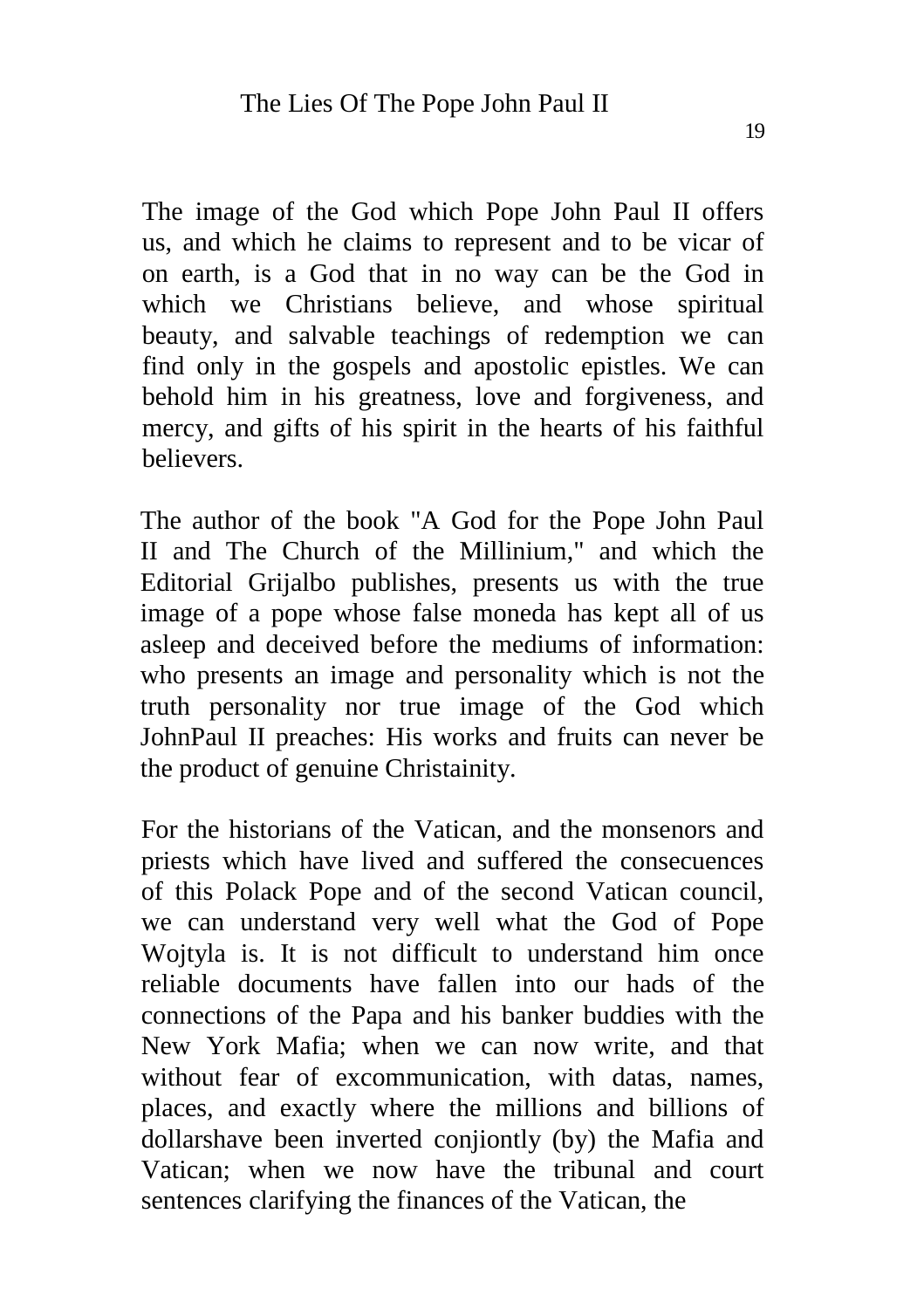banks, money launderings and including the buying of Cocaine for distribution in the United States.

The true image of the Pope John Paul II has shattered the false image which had us asleep since the Tridentine Council; it has shattered, as Arias very well says in page 16: "The very image of the Curia and its charasmatic image is hidden in the face of the evidences of the corruption of the palace court." What, then, is the face of God to the Pope? I will synthesize him in the same words of Juan Arias:

1. A FASCIST GOD OR ITALIAN MUSSOLINI.

2.A GOD OR MONARCH REIGNING IN A THEOCRACY WHERE ALL HUMAN RIGHTS ARE LOST AND HIS OPPONENTS ARE SENT TO HELL. HE IS NOT A GOD OF MERCY OR OF FORGIVENESS.

3. WOJTYLA HAS BETRAYED THE ADVANCES AND PROGRESSES WHICH COULD HAVE TAKEN CATHOLICISM AND EVANGELIZATION TO THE POOR AND LED TO THE POLITICAL SEPARATION FROM THE GOVERNMENTS, TO THE REFORMATION OF A CHURCH DEVIATED FROM HER TENETS OF SALVATION OF SOULS.

4. THE GOD THAT THE POPE PREACHES ON HIS TRIPS, BOOKS AND CONFERENCES IS A GOD WHOM THE MAFIOSO DYNASTIES THINK THEY HAVE, AND WHOSE OFFERINGS AND BLESSINGS MAKE MORE POWERFUL EVERY DAY, AT THE COST OF VICE AND FALSIFIED VALUES, IN THE BUYING OF INDULGENCES AND SIMONIZE SINS. HE IS THE SAME ANTICHRIST WHO SUBTLY PRESENTS HIMSELF A DECEIVER, A PHONY AND DIABOLICAL.

20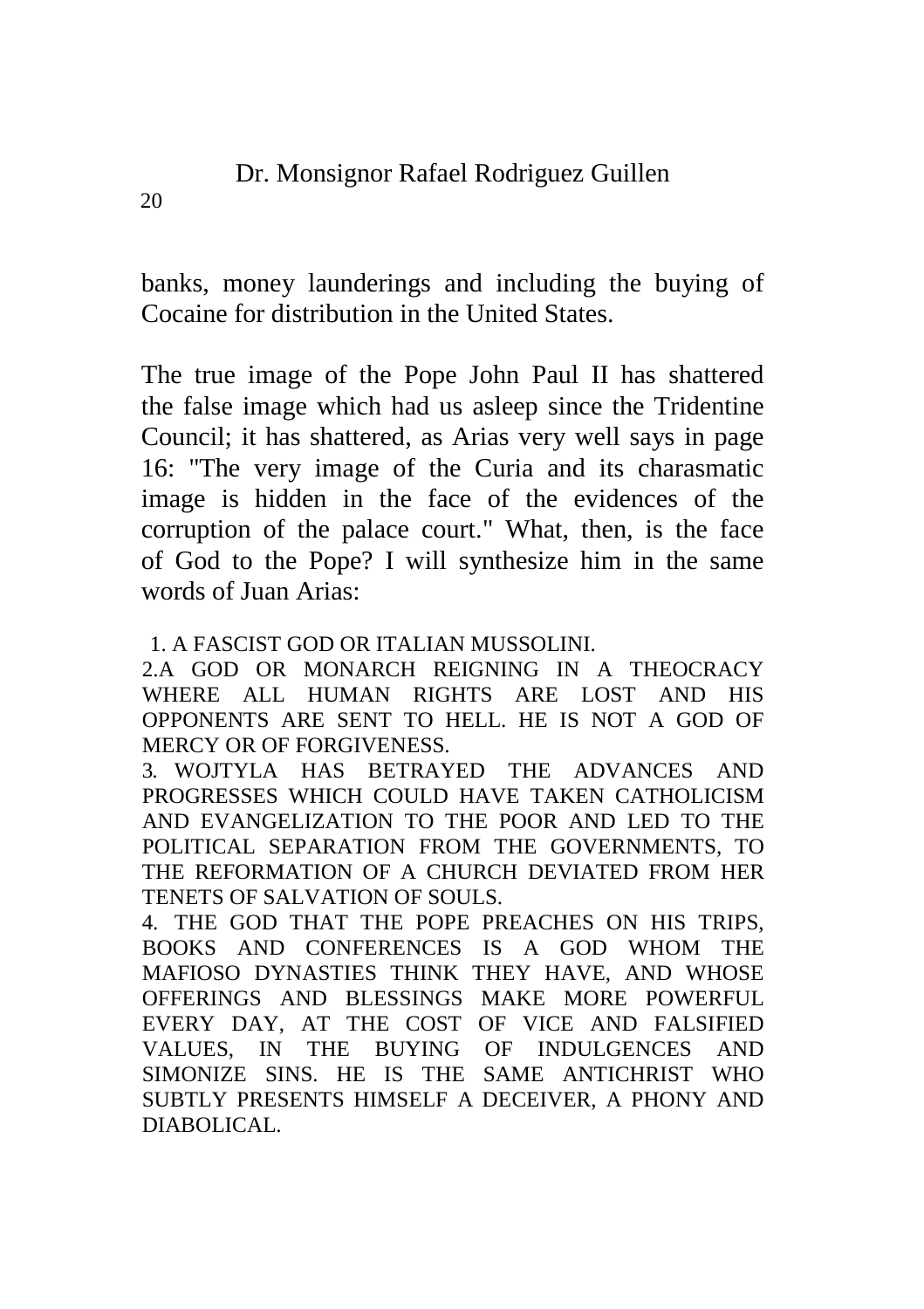### THE OMNIPOTENT KAROL WOJTYLA JOHN PAUL II

The preponderance and omnipotence of the papacy through the centuries has been resumed in this Polack Pope whose trajectory in two decades has demonstrated his reclaiming of universal Dominion. And he has constituted himself in the incarnation of the very God, with divine powers and infallibility, when he talks and directs his messes; when he represents a Nationalist Polack using Christianity to convert the Catholic

Church into what today is a Political State of National Catholicism; into everything except a Christian Church of love and Salvation through Jesus Christ.

Karol Wojtyla has confidence in his powers, and in those of his vassals and armies of bishops, priests, monks, clerics, nuns, and thousands of religious orders, which, without being able to express their opinion or exercise their human rights, never the less blindly obey an oath which is placed upon them canonically. And as very truly writes Avro Manhattan in his documented book "Vatican Imperialism In the Twentieth Century": "The Pope therefore, being above ALL MEN, is also above all rulers, whose lands and kingdoms he, as their supreme legislator, should govern. The Pope is more than a mortal being. The Pope is not simply a man, but almost a God on earth." In other words, it has been taught for centuries that the Pope is a divine being and whosoever disobeys him is already condemned on earth, and also loses eternal life.

Since the elevation of Wojtyla to the Roman Pontificate, his political and economical directives and presence of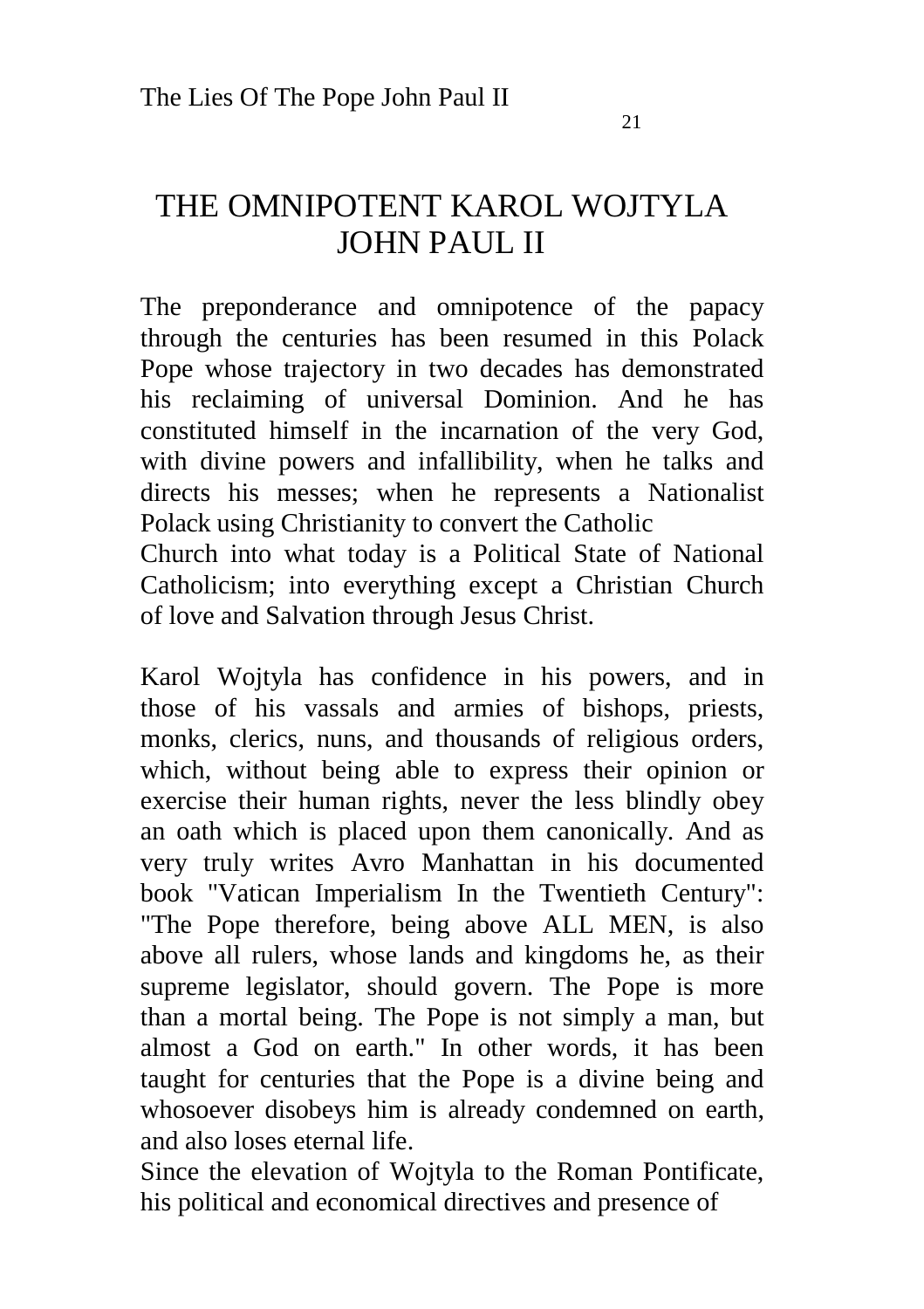National Catholicism in the whole world have been his goals and objectives much more outstandingly than that of any other Pope who has reigned in the Vatican. The application of the Canons of the second Vatican Council and his encyclicals and pastoral letters, and his trips and diplomacy, have superseded those of the other Popes. And he has demonstrated, without achieving it, that the Catholicism of the whole world, or Polack are his real goals. But, again, he has failed to carry it out. And even the communism which he defied as public enemy number one, and also the separated churches, though not even making a pact with them, he has achieved to triumph over their systems. But, on the other hand, we are seeing the peoples democratizing themselves and wanting to do away with the biggest millenarian dictatorship of the world A FASCIST SYSTEM and converting themselves into constitutional parties, separating church and state.

Neither has he been able to triumph over and finish with his major enemies The protestants, evangelicals, and other groups separated from the Vatican. But on the contrary, every day thousands of Catholics are abandoning the Vatican and are criticizing her corruption's; not withstand that they are still presenting false statistics.

As the writer mentioned above very well informs us inn page 50: "The Catholic Church's inflexible aim is the Converse on and subjugation of the human race. The Popes are directed toward achieving such a goal." I am a Monsenor and Christian priest. I recognize that I was programmed during twelve years of seminary to defend and fight for a cause of a church of Christ and, as they programmed me, I thought to represent the divine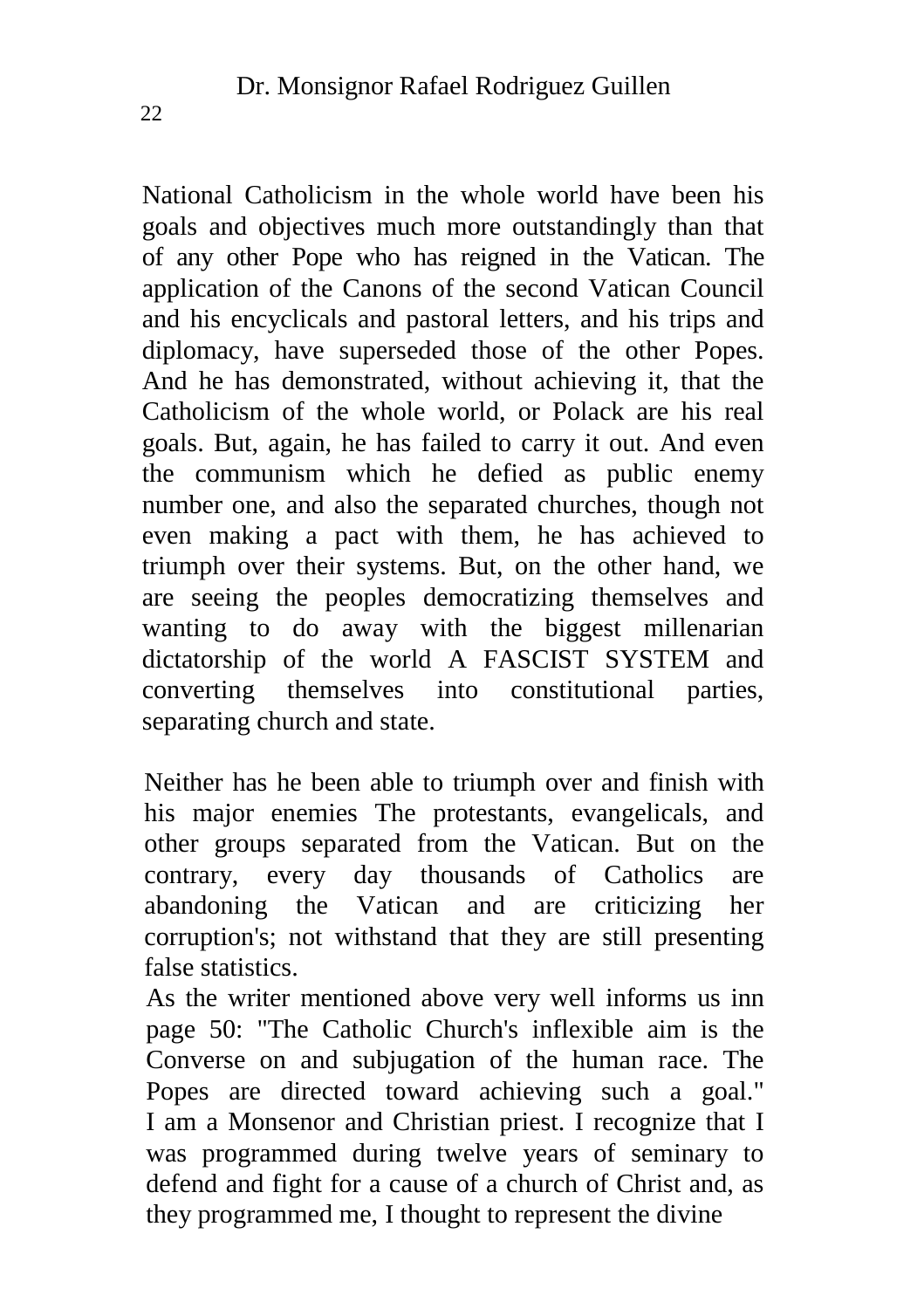powers which were granted to me eternally. But when I reflect and receive a scientific and rational education, and not a scholastic one as Catholicism imposes, I come to realize the decorate and falsities which I had learned: Of the falling away from the true teachings of Jesus Christ; of my supposed powers to do miracles, consecrate, for give sins, and to bless. They were all lies.

I had to learn during forty years in evangelical seminaries and state universities the true metaphysics, a rational logic, and not scholastic dialects of mere theories, speculations e.t.c which do not prove the truth. During those twelve years of seminary (I came to realize) I had been satanically programmed and brainwashed.

The trajectory of Pope John Paul n, if you have the time to study his writings- ten books, hundreds and thousands of conferences- if you follow his footsteps from his birth in Poland and studies of the National Catholicism of the SLAVE CULTURES, with their esotericisms, fanaticism's, e.t.c you shall understand that the education which this Pope receives now in Poland is not the authentic Christian education of Christ, but rather the esoteric Catholicism having more faith in idolatries images of Mary and the saints than in Jesus Christ and his church.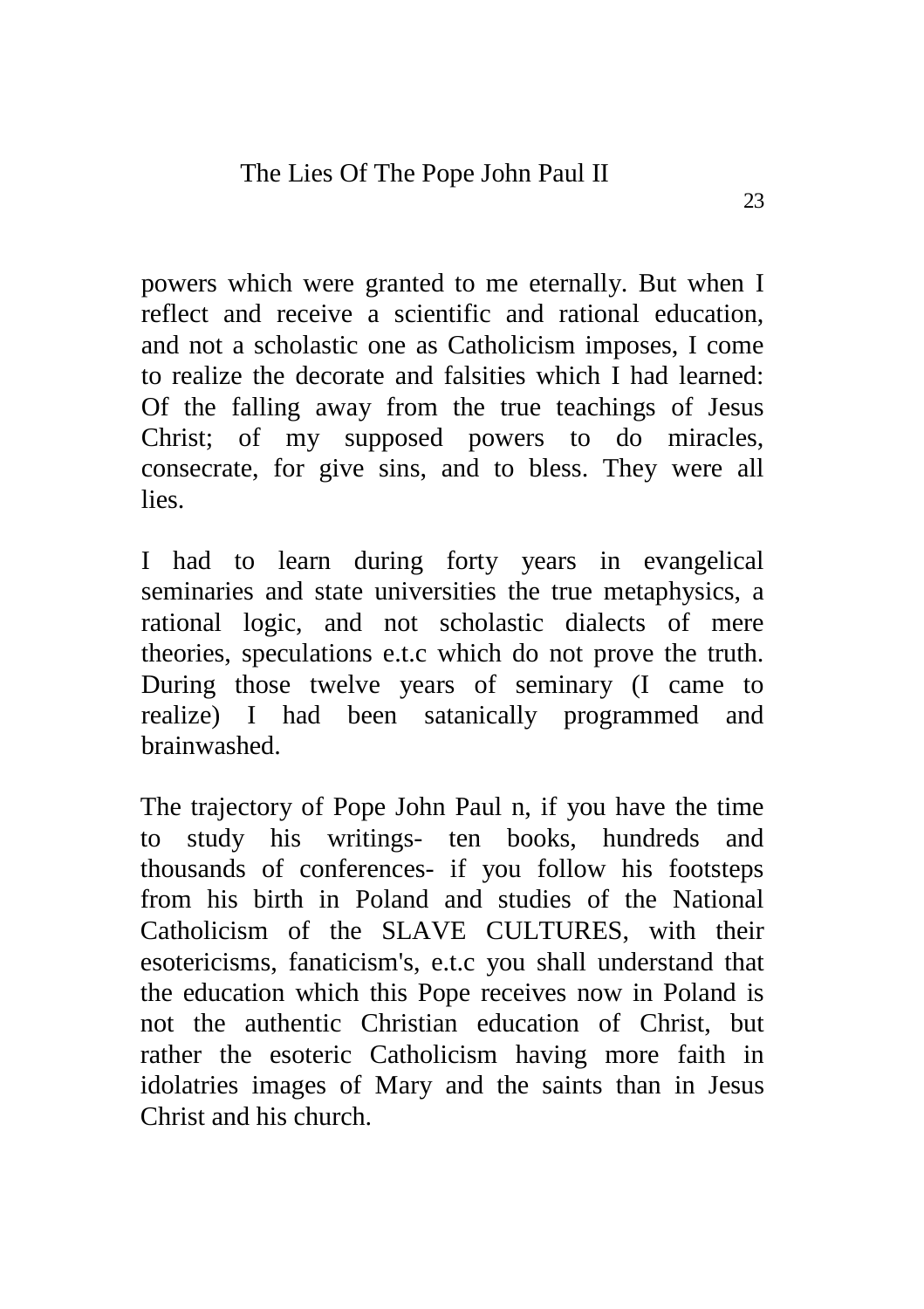### THE POPE JOHN PAUL II, THE INTERNATIONAL POLITICIAN

There has not existed a personage in the history of humanity more ambitious and phony, using Christianity, than the actual Pope John Paul II, Karol Wojtyla. The renown writer David Wiley in his book "God's Politician John Paul II at the Vatican," printed in Argentina by the Editorial South American 1993 in Spanish, describes to us with luxury of details the actions of the Political Pope John Paul II.

In eleven chapters he narrates the way in which this political pope has ruined traditional Christians and imposed liturgical, canonical, and immoral laws of fear and terror upon his opposes, excommunicating even his best theologians and genuine soul pastors and has imposed a new Catholic Church of National Catholicism which in nothing appears as the Christian Church the first three centuries.

The application of the second Vatican Council's canons, contrary to the (supposed) Christian desires of Pope John XL, have degenerated into a bankruptcy in which now it can no longer be distinguished what a religious cult is in the Catholic temple, or what a jargon of esoteric rites which profane the sacred place is. This pope has permitted his atheist priests to convert the temples into degenerate public plazas where God is profaned instead of worshipped.

If you have been previously educated to the second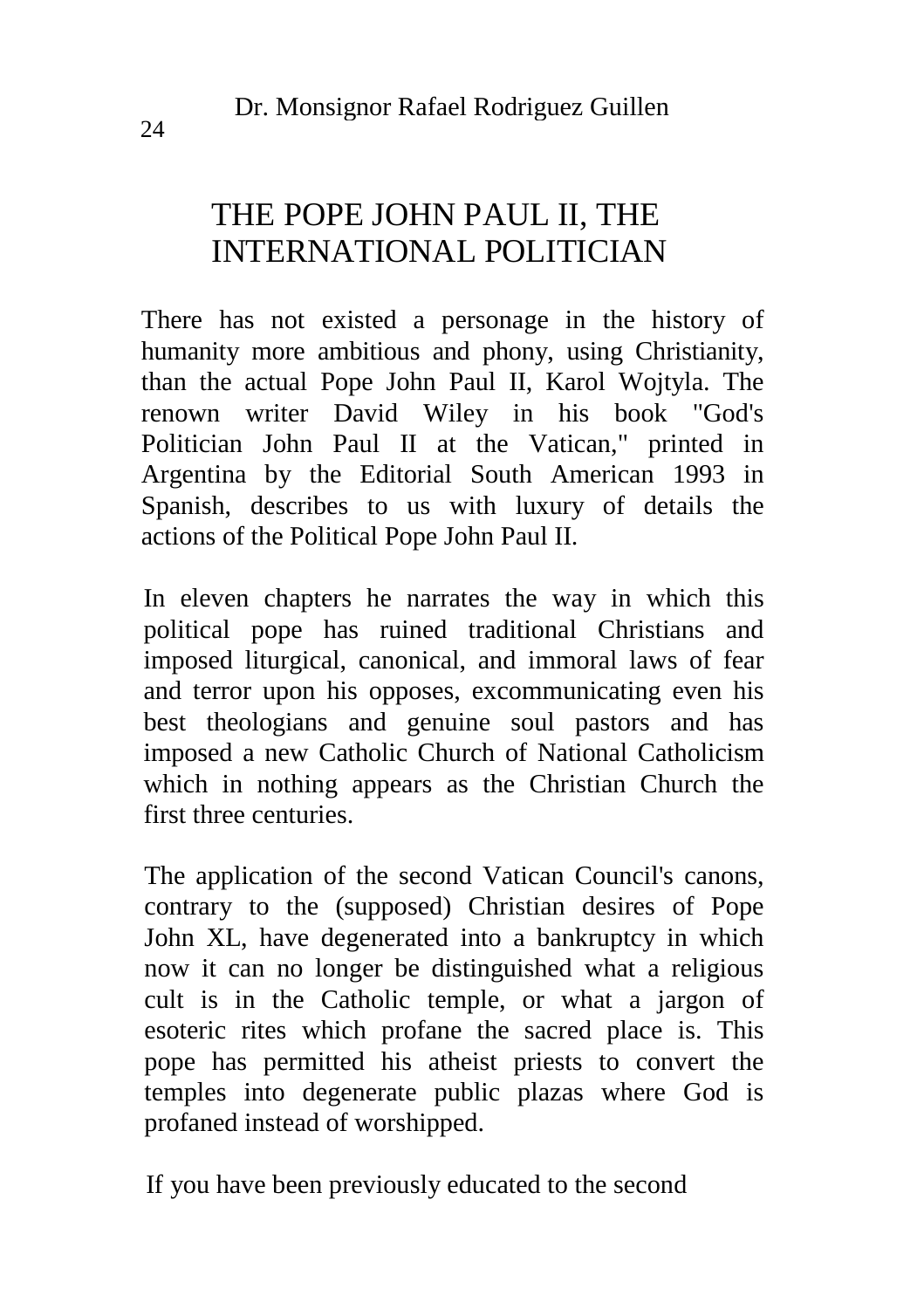Vatican council, when we were still respect and adoration for God in the Catholic temples, but now with their pagan meddling in their ceremonies, you may understand and compare the point to which this pope has caused us to degenerate; who has desecrated the very foundations of Genuine Christianity and the worship of God. You can compare the new generation of priests, bishops, and religious a new generation of secularized liberals, profanes, mockers, and atheist religious leaders to a pope who, call himself actor, poet, or athlete, is anything but an example of sanctity in the Church of Christ. I have been a witness as parson and Monsenor before the election of this Polack pope; and I have been able to meet Pope Pus IX, Pope John XL with his (supposedly) Christian intentions at necessary reforms; Pope Paul VI with the Mafia already infiltrating the sacred Empire of cardinals and Nuncios, and also Pope John Paul I, who was poisoned for wanting to destroy the Vatican Mafia, sinister personage whom I mention in another article, and concerning which I recommend you to read the very well documented book by David Gallop titled "In God's Name," and in which, in chapter VII page 344, you shall be shocked of how this actual Mafia of Cardinals and Nuncios acts when they want to eliminate the very pope who wants to separate himself from them. Did you know not that there exists a more sacred and pernicious Mafia in the Vatican than the Sicilian Mafia of New York? I have written a book

On September 28, 1978, Marzinkus, Villot, Calvi (God's Banker), Gelli, Sindona, and Cody, responsible for the finances of the Vatican, go to select John Paul II,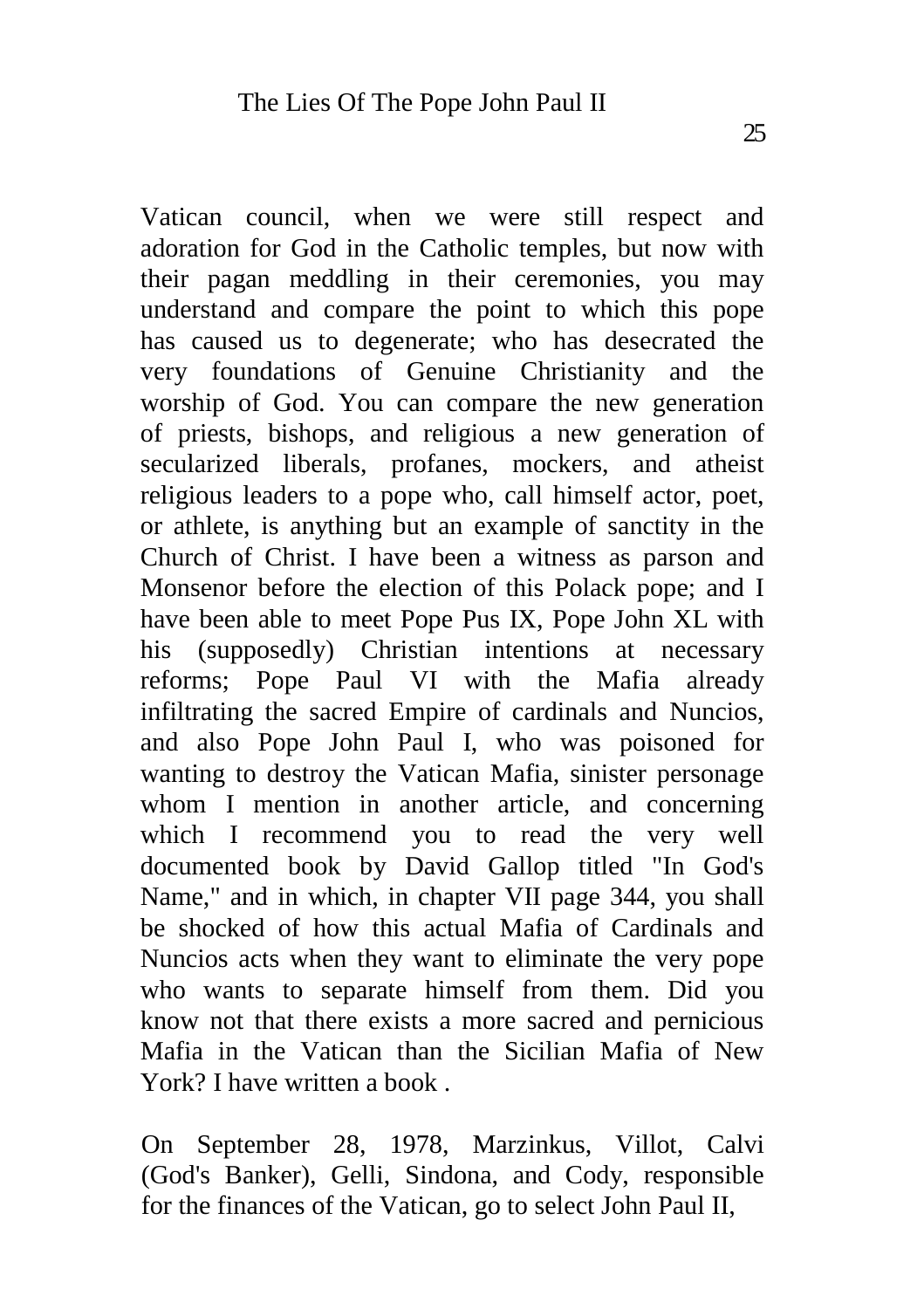backed by the White Mafia of Opus-Dei. This is the sad reality of a pope who in no way can be excluded in having participated in the death of Pope John Paul I. He knew the Mafia and backed them.

For a servant, the documentation that the author David Yallop contributes in his book "In God's Name" page 330, and which he has spent more than three years investigating cureless in the Vatican, Italian Cardinals in Rome, travelling and interviewing hundreds of witnesses in Europe and making known original copies of criminal agencies of the Interlope, CIA, FBI, International Organisms and connections with the Mafia etc, Is the book which most influences my thesis that the Vatican and her henchmen could never be the representatives of authentic Christianity, which is love of God and holy works, and is not the corruption which I have been able to read in this book with photos and evidences of the Sacred Mafia of the Vatican. This investigation has only given me the coordinates to affirm that punk John Paul II is lying to us when his image appears before the world as the defender against social injustices, or as an example of a holy vicar of Christ. He is nothing but a total phony and liar, and contrary to all truth.

26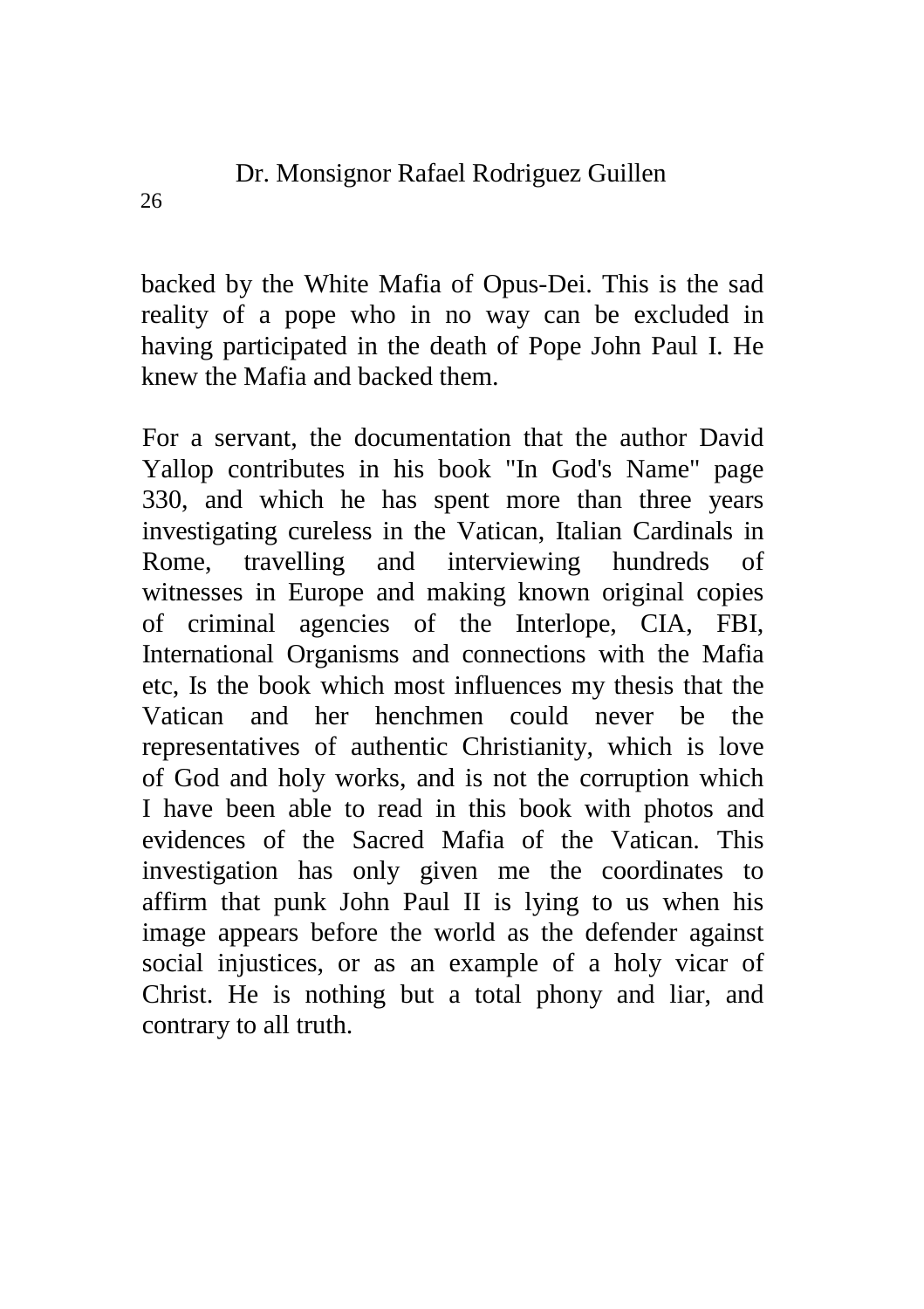### THE POPE JOHN PAUL II AND HIS FRUITFUL TRIPS

Any Catholic may believe that the repeated trips of the uctual Pope through Latin America, Europe, and Africa ure pastoral Christian trips for evangelization whose fruits are the conversion of souls and the salvation of Catholics from-religious and moral problems, and from the Crisis in which the peoples of the countries he visits live; and to give them a solution. It is false!

I have been able to be a witness, not only in Rome, where I have assisted three times as a pilgrim to earn a papal indulgences, but also in Puerto Rico, Santo Domingo, Spain, the USA, and in Mexico, and I've had the curiosity to go about annotating those datas of interest to be able to demonstrate that these trips are so subtly projected, and that he has picked up so many materials benefits, that in all the nations and dioceses which he has visited, millions and millions of dollars have been inverted to or, better, have benefited so much the Banks of the Vatican and his multinational enterprises, which, being broke, these trips have restored; and which today, in the financial world and in the Swiss reserves, occupy so preeminent a place. How? It's due to the following:

Every diocese contributes to the promotion and sale of papal articles by the millions, and of Vatican flags, shirts with his effigy, books written by the pope with millions of exemplars of the Editorial Editrice of the Vatican and those of the Episcopal conferences. I possess some statistics of sales and publications in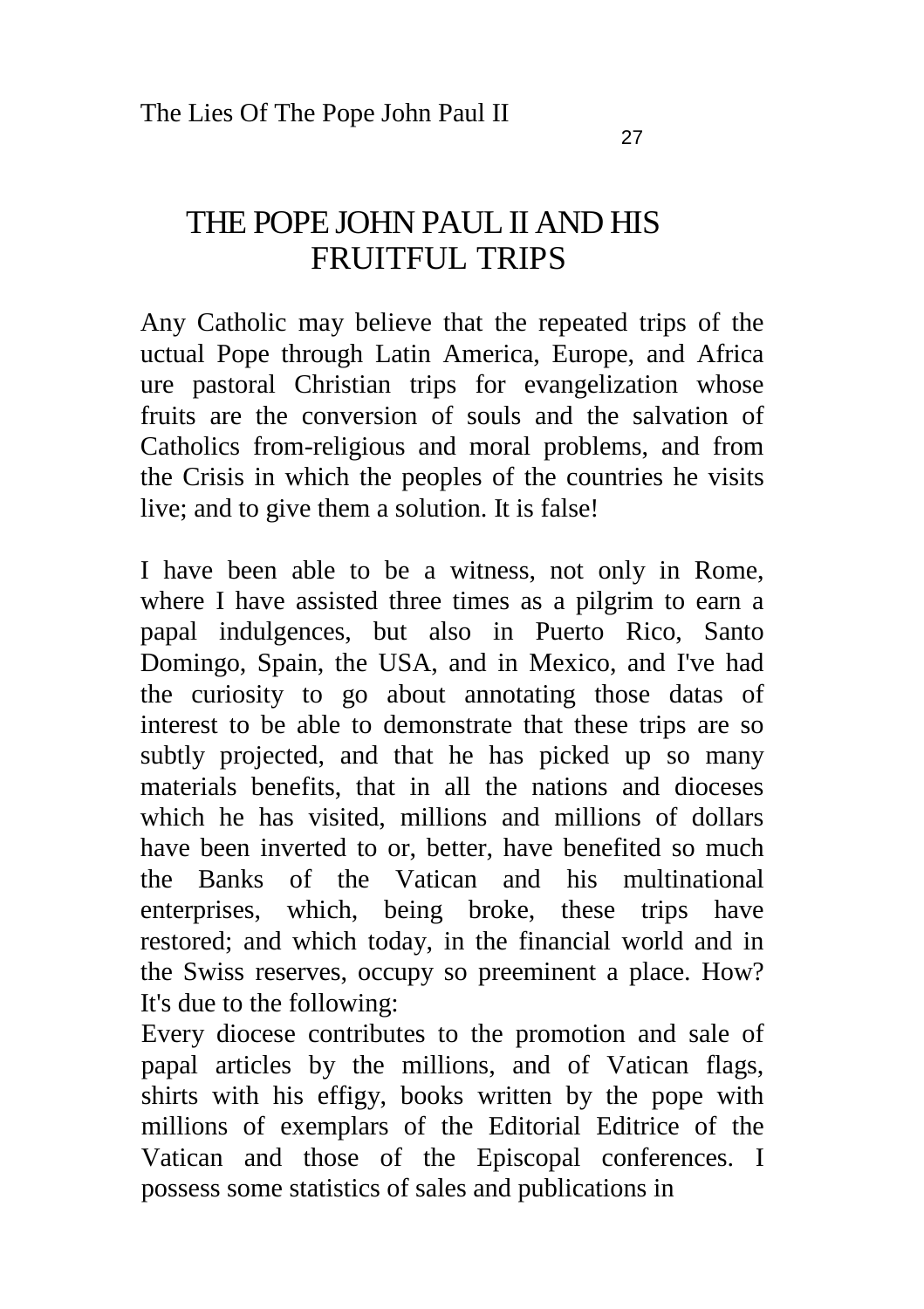which I lack figures, if I should catalog them (by with) materials and by editions for you, showing how all the dioceses have negotiated with the travelling Pope. They have invested together and business has been plump. The libraries and author's right, and the Editorial Edictrice. And Pauline is the one that finances the expenses. In the U.S.A. where I reside, the mercantilism is such with these trips; of which I have statistics and the names of libraries, and religious Catholic articles showing that millions and millions are contributing and laundered by their books, videos, presentations, and Eucharistic celebrations. It is a very Capitalist Church. As an example, and I was a witness in Mexico, after his disastrous discourse in pueblo and in the Basilica, beautifying a Juan Diego, who has never existed, and after giving a crown of gold and diamonds to the virgin of Guadeloupe, and after taking up millions of dollars which are offered in the Basilica, and even more so with his coming and the thousands of prepared peregrinations in advance e.t.c, at his return to the Vatican the generous Catholic people and hierarchy charter a second plane to take the gifts to the Vatican. Is this not a slap in the face to the poor indigent and poverty of thousands of Mexicans? Would it not have been an example of that Christianity which he preaches to distributed those millions among the indigents, who don't even have enough to eat, to demonstrate that it is true, with works, that the poor are also a part of the evangelization and commandment of Christ, whom he claims to represent? Or even to have visited the prisons and hospitals? Now, in the 20th century, faced with the truth, and with liberty of expression, the trips of the Pope are demonstrating to us, not a preoccupation with Pastoral Christianity, but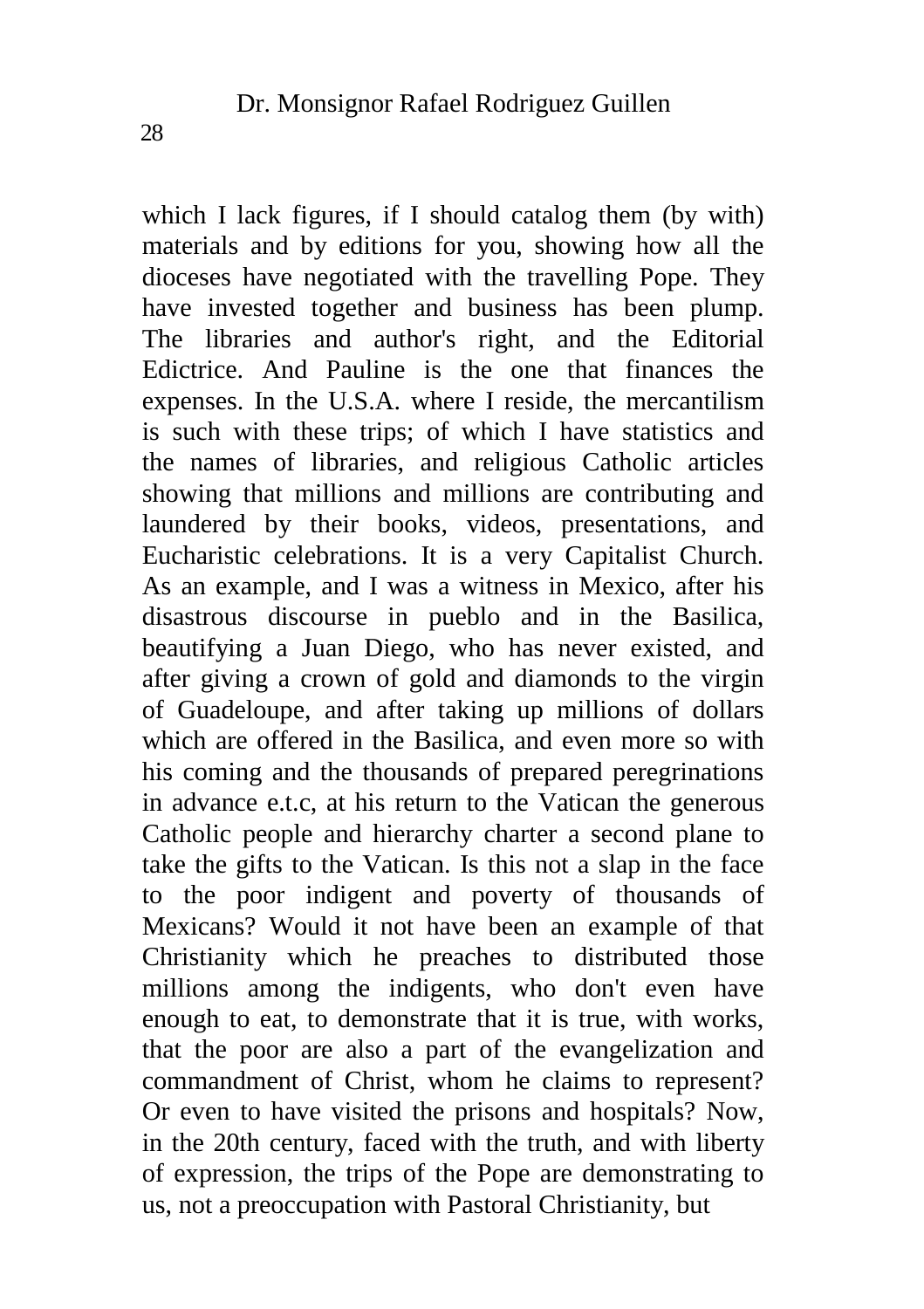rather with Roman Catholic interests; that with the name of Christianity he has fooled us who have fallen for his lies and falsities into a Political State of the Vatican; and that Mexico still enriches him and permits him to visit every time that the Vatican's coffers are spent. In these moments in which I write, they are preparing a new visit to the United States where I reside: a capitalist state with a church called Catholic, but which also is just one more Empire of Mercantilism and business, which, with the Pope's visit, and his actions in the business world, sees a rice in its stocks upon his arrival. The stock market rises, and the dollar rejuvenates itself. Until when shall we Catholics, priest, and Monsenors be accomplices of this great Simoniacal sin and sacrilege which the Catholic Church, with her Pope, committee We are silenced; we are excommunicated; but, as Christians, we should reprove such corruption in the name of the poor Christ and Christian Church which he claims to represent.

But his acts show differently. The 85 trips of the Pope, and those to come, have only achieved acknowledging the Vatican and Delegates as a Political Empire and a New Church of National Catholicism. That is, not a Christian Church; and less that it should represent it. We are not so dumb and ignorant anymore. We can think and give our opinion freely.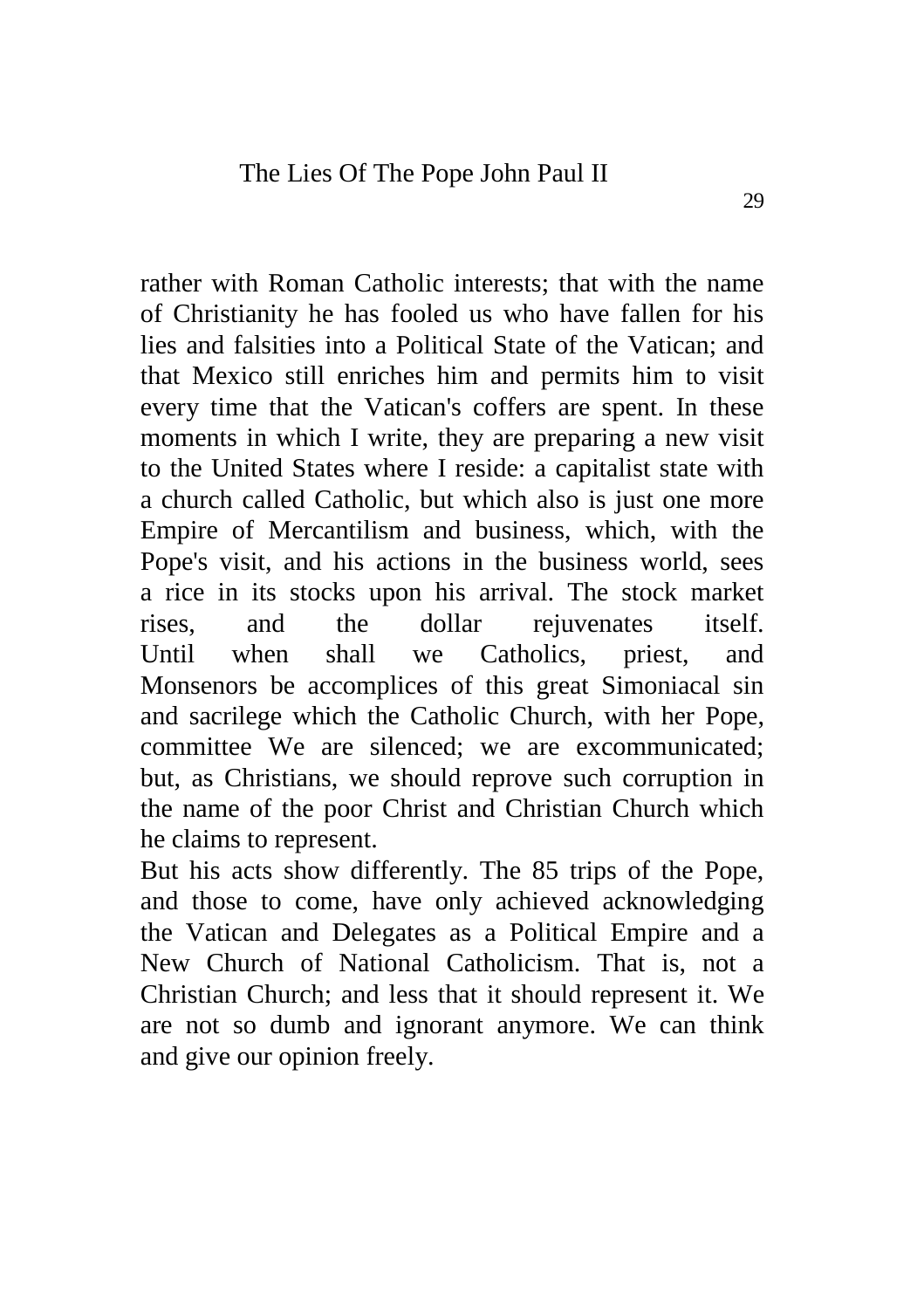### THE POPE JOHN PAUL II, THE ARCHBISHOP MARZINKUS AND THE VATICAN

One of the best seller books, published in 1983 by the Editorial Rhinehart and Winston, New York, whose author Richard Hammer titles "The Vatican Connection, the Astonishing Account of a Billion Dollar Counterfeit Stock Deal Between the Mafia and the Vatican" documents very clearly the investigation which he executed for years about the participation of the Catholic Church in the buying of counterfeit dollars, in stocks of laundered money, cocaine, and businesses of the Mafia, and the compromised personages who appear in these turbid businesses. Very significant is the photograph which appears in the first page of a religious book that shows \$100 bills, and in considerable amounts.

The appearance of this book, that has been censured, as all those that try to investigate the Vatican's finances, as the Judiciaries, police, and federal authorities of the USA; as the official who actually directs the office of "The Organized Crime Homicide Task Force, New York City Police Department," Joseph J. Coffey Jr., a famous investigator and private detective who is contracted by the CIA, FBI, and Nations in their investigations of the dynasties of the Mafia. His experiences and written books with authentic documents, verified in the tribunals and incarcerated the authors of the crummier, accredit the book from which I write my articles as a book that you yourself can read to know the truth of the connections of the Vatican, the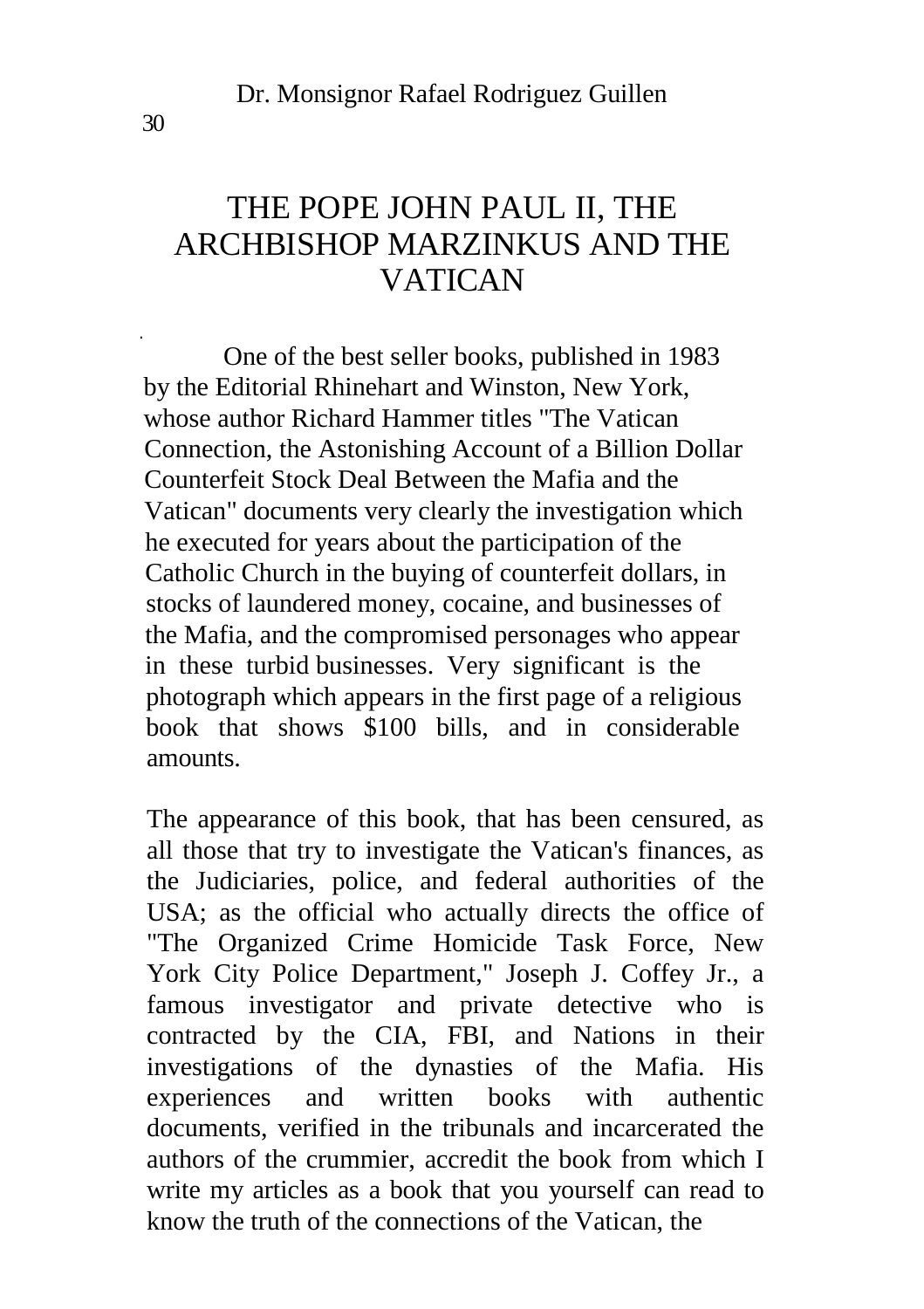Pope John Paul n, and of his banker Marzinkus; which have been surprised with their hand in the cookie jar. In 322 pages acts are related; names, places, false justifications which the Catholic Church makes when she realizes she's been caught in a crime, are cited; and a series datas are also given which you should get to know: Because most assuredly upon publishing this minister these discoveries about the true face of John Paul II and his intimate collaborators in the Vatican, I shall be censured, excommunicated, and labeled as a counterfeit or faker. I recommend that you read the whole book; since it is not possible for me to cite the families of the Mafia; the names of the Vatican personages; ecclesiastical who have been investigated; some being incarcerated; others, using their diplomatic privileges, as Marzinkus and John Paul n, remain free and continue to commit their atrocities, and to deceive with their appearances of sanctity, with diplomatic passport.

In page 308, the arrival of the Pope John Paul II to New York is narrated. Joe Coffee was assigned to be one of his bodyguards. The commissioner Robert Meguro, who commanded his security, and wanting to salute the pope and place himself at his orders, when he tried to approach, it is recorded, "a large, burly bishop moved quickly forward to block the approach, put a massive hand on Maguirre's chest and shoved him forcefully away." That is to say, not even the top authority in New York is respected; for his accomplices, including Marzinkus, already know of the police investigations; and there were present some of the criminals which they could arrest and incarcerate. But they couldn't: They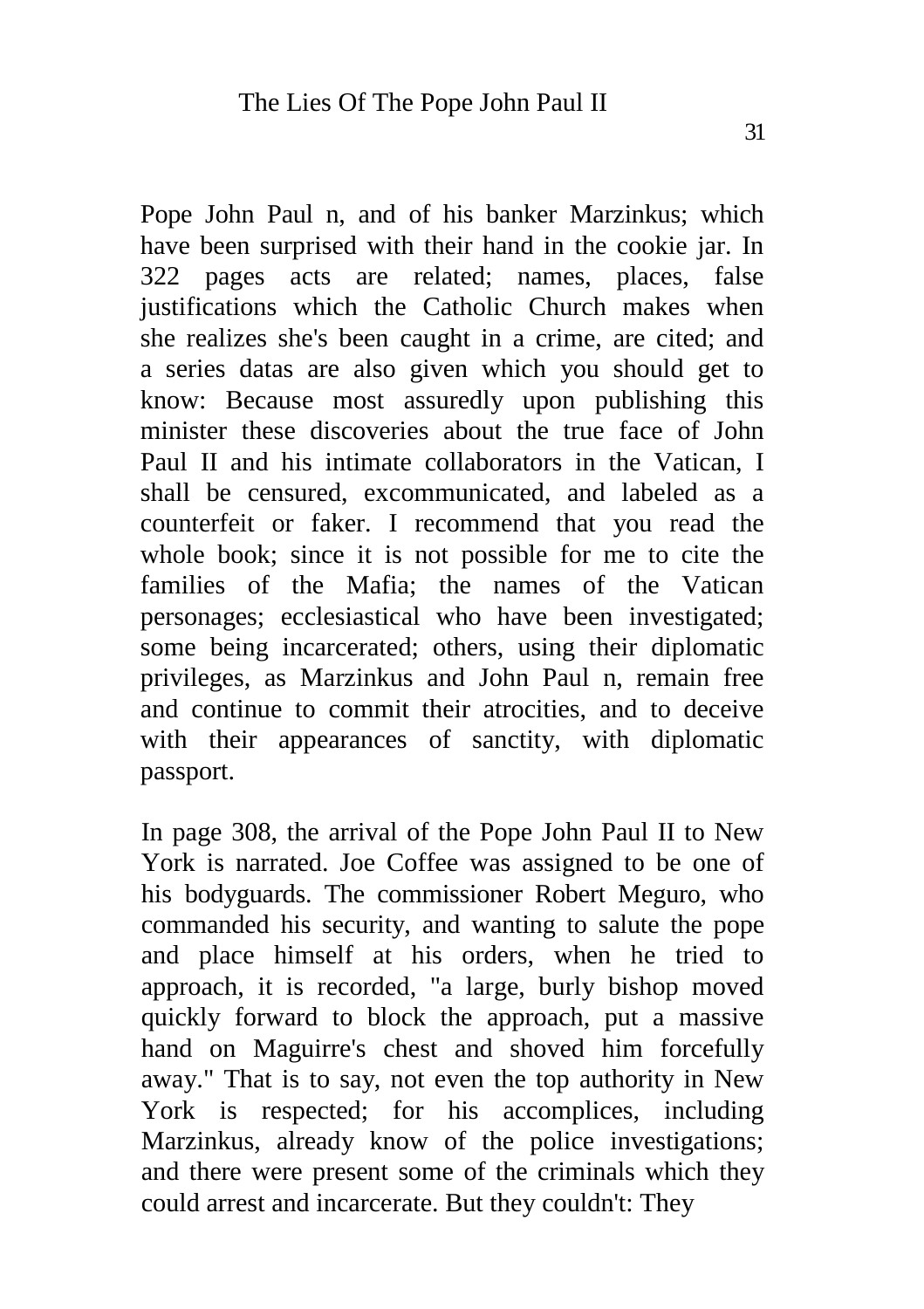were citizens of the Vatican - He relates his conversations and confrontation with Marzinkus. And when he wants to come near the pope, how Marzinkus blocks his path and tells him, "no polizonies," whicn is, "no cops."

Perhaps this story is not sufficient to demonstrate the fear of Marzinkus. Who already know that Coffey had him pegged and connected to the New York Mafia? The maximum powers are to be found in John Paul II and his beloved banker Marzinkus, who would turn over to him all the money needed for his political problems in Poland: for his friend Walesa and to the crime syndicate which, in connection with every diocese, he needed for his public campaigns of triumph in his appearances; hiding the true cause of his Mafioso trips.

The Pope John Paul II charges Marzinkus with everything relating to his trips; and he always carries millions of dollars in his black briefcase, which the so costly trips and dulche vita require. Once the implication of Marzinkus with the Mafia was discovered and they were called before the tribunals to give an account of their transactions. But instead of being humbled and incarcerated, he was named by the pope as an Archbishop and his power increased. And also, to shut his accusers up, he is also named president of the Pontifical Commission of the city of the Vatican, having all the responsibility of the finances of the Vatican, the treasury etc.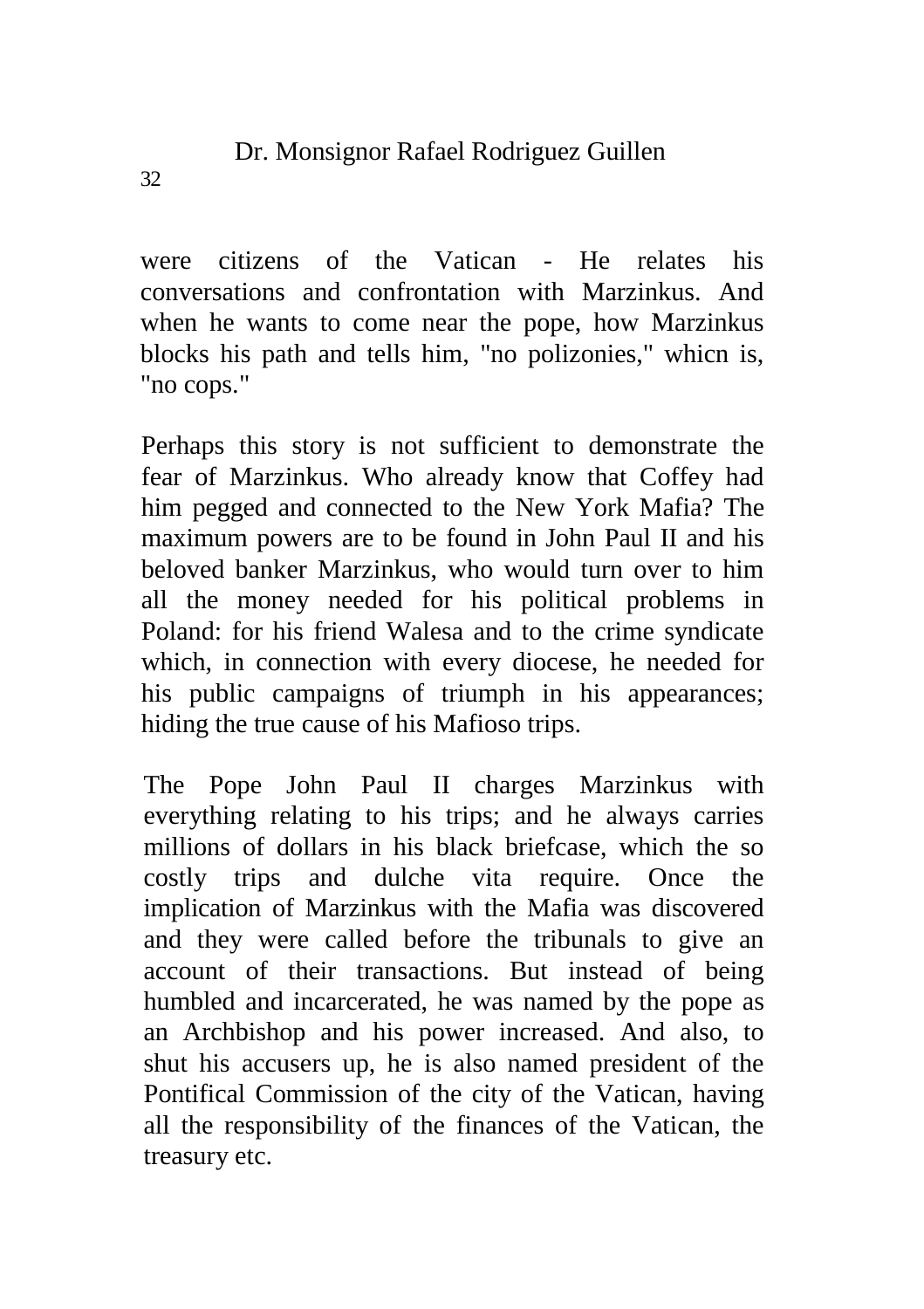### THE POLACK POPE KAROL WOJTYLA, INSATIABLE CAPITALIST

After the degenerate Pope Alexander VI (1431? - 1503), whose enrichment with the discovery of America, and its riches, he shares with the Catholic Kings of Spain and Portugal, there has not existed another with more thirst for riches than the actual Pope Juan Pablo II The Multimillionaire number 1 of the World.

I have been able to comprehend, as a historian and Monsenor in the Catholic Church, which are her material interests; and how from Pope and his canons down the Bishops and Priests are predisposed to convert them into capitalists, a clerical aristocracy totally friendly to and allied with the rich, and sharing with them. I am a witness, and have also my ambitions of the dulche vita which I have lived richly. Even though I have desired to take the message to the poor and to live a model Christian, it has not been possible and I have been persecuted for not following the examples of my superiors; converting my parishes into businesses and mercantilism. You could also know my affirmations if your parish, bishop, priests, or clerics would permit you to make an audit of their goods and bank accounts; as I in this article do to of the Pope. And even though they may not permit it, and hide the truth, we can now know that their interests are not spiritual, but rather of exploitation and enrichment; and that she is a Church whose reign is terrestrial The Catholic Church of the Vatican

I my personal Archives and library, I possess an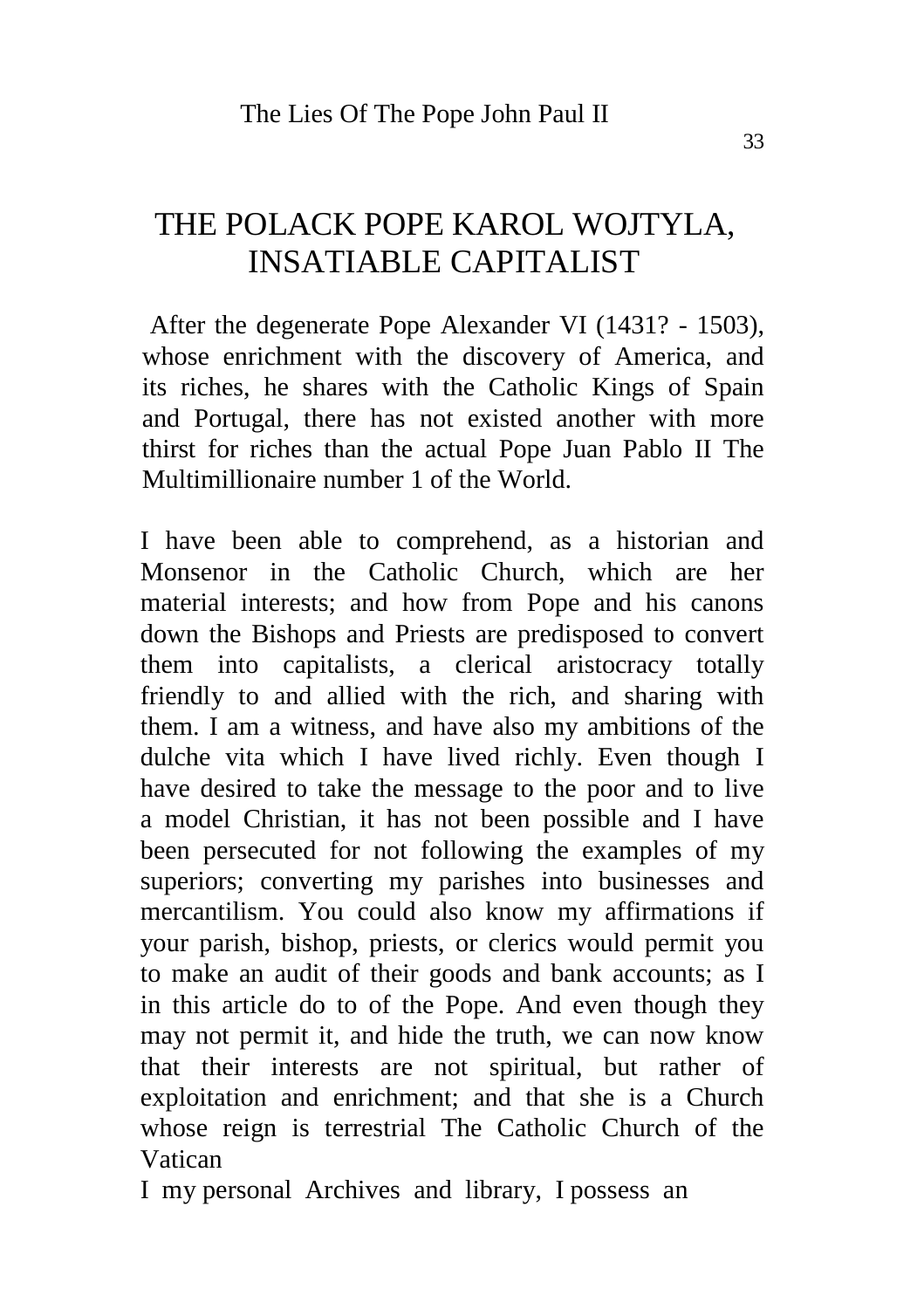extensive bibliography and documentation's about the riches and finances of the Vatican and corrupt actions of this Polack pope. In the investigations I have executed and in the books which I have providentially found in the United States in English, which verse us on the economic power of the Vatican, and on her bank accounts, businesses, including businesses with the New York Mafia, it is the books by Aver Manhattan "Vatican Imperialism In the Twentieth Century," and "The Vatican connection with the Mafia, by auther Richard Hammer, which I most recommend. You yourself can come to know the truth about the insatiable Pope John II and his Capitalist Empire. I only document myself. I invent nothing. I have come to the conclusion as a doctor in history, and with my personal experiences, that the Capitalist system in the Western culture, and human cultures too, has been the cause of the poverty in which we still poverty in which we still live, and that if the (Catholic) theoretical religions and governments, with their Capitalist systems, had not existed, which have exploited and robbed the poor and enslaved them with Inquisitorial torments, and trampling of the very conscience with spiritual esotericisms, we would have progressed and the misery and poverty of the peoples, not only indigenous but also in Europe and Latin America, would have ended. You yourself can prove this by just looking at the museums, the multimillion dollar expediency on Cathedrals, palaces, castle fortifications and blazons with Olympic pools in the papal parks etc. Upon being elected Pope, John Paul II, Richard Hammer tells us in page 303, before doing anything else: John Paul II (starts) to look over the (financial) records of the past and do what ought to be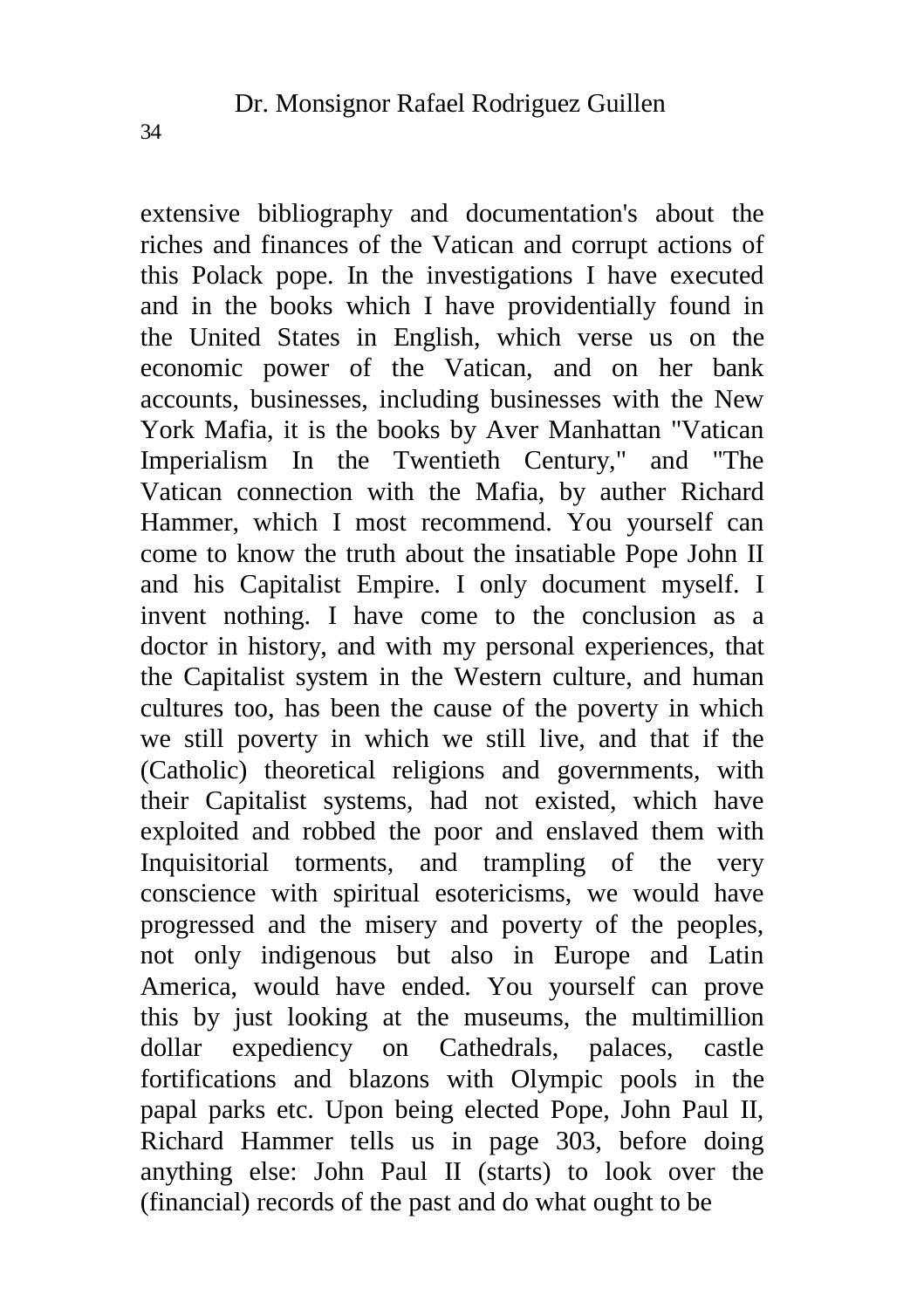done." And Marzinkus the banker is to accompany him as his bodyguard; and thus we see it, that it continues today. That is, the very first preoccupation he has was to ask his banker about the state of the finances in his books, and not all which are listed, in the book "The Vatican connection;" where the Vatican does her business transactions: Panamanian Bank, Bank Exterior ;Banks in Switzerland; Banks of Credit Swiss ; Security Pacific bank, page 173 etc. . . Banks which are connected to the Narcotics trade in pages 40, 43, 126, 142, 145,146 etc...

You can prove the shocking quantities of dollars which are managed, and the illegal businesses which are managed in these banks at the petition of the Vatican. The list encompasses the banks of the whole world. In the United States, Europe and Asia included, the nefarious hand of Marzinkus the banker is found, whom the pope calls the Bank of God and the Holy Spirit (I'd call it of Satan himself). I feel very sad to comprehend now that I have served a church which has deceived me und which I thought to be, in reality, the Church of Christ. I was blind to the truth. But now I know it! Businesses with multinational enterprises.

I document my investigation on books like:

- 1. "The Vatican Connection;"
- 2. 'The Astonishing Account of a Billion Dollar."
	- 3. "Dollar (Counterfeit) Stock Deal Between the Mafia and the Church," by Richard Hammer.
- 4. "The Final Conclave."

5. "Vicars of Christ, The Dark side of the Papacy."

6. "The Vatican Billions."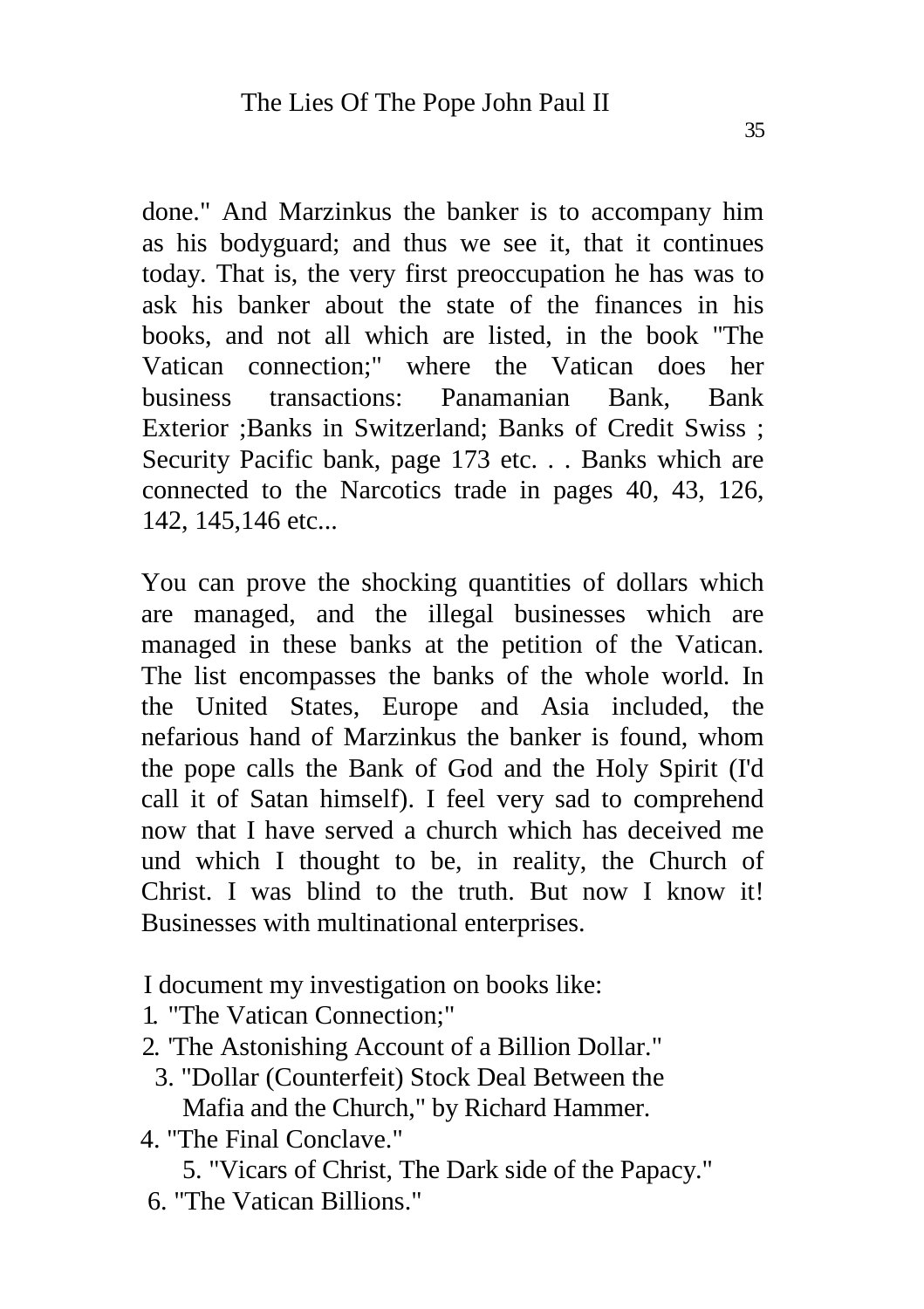36

7. The Vatican Holocaust." 8. "The Keys of This Blood," By Malachi Martin . Where you shall be able to confirm my affirmations. I want to let you know that once again that all my proofs and conclusions of all my articles have been consulted and founded on the Vatican writers whose names and book titles and publishing Houses appear in the bibliographic list which I insert at the back of my work. And I wish to recommend that you read these eight authors: Because I feel that I shall be judged and criticized, if not excommunicated, for opening a chapter of the Polack Pope Karol Wojtyla, and for making known the other side of this false coin; of a pope who has kept us fooled and whose trajectory and participation with the Mafia is occulted from the Catholic believers. Please don't fault me as a persecutor, heretic, or renegade. I am a doctor in the history of Christians and also of Catholicism, and a Christian Monsenor with my clerical licenses. I only permit myself to open consciences and make known the truth in the free speech which the new democracies grant us. I am not an enemy except of the corruption's of the pope and his false Christianity.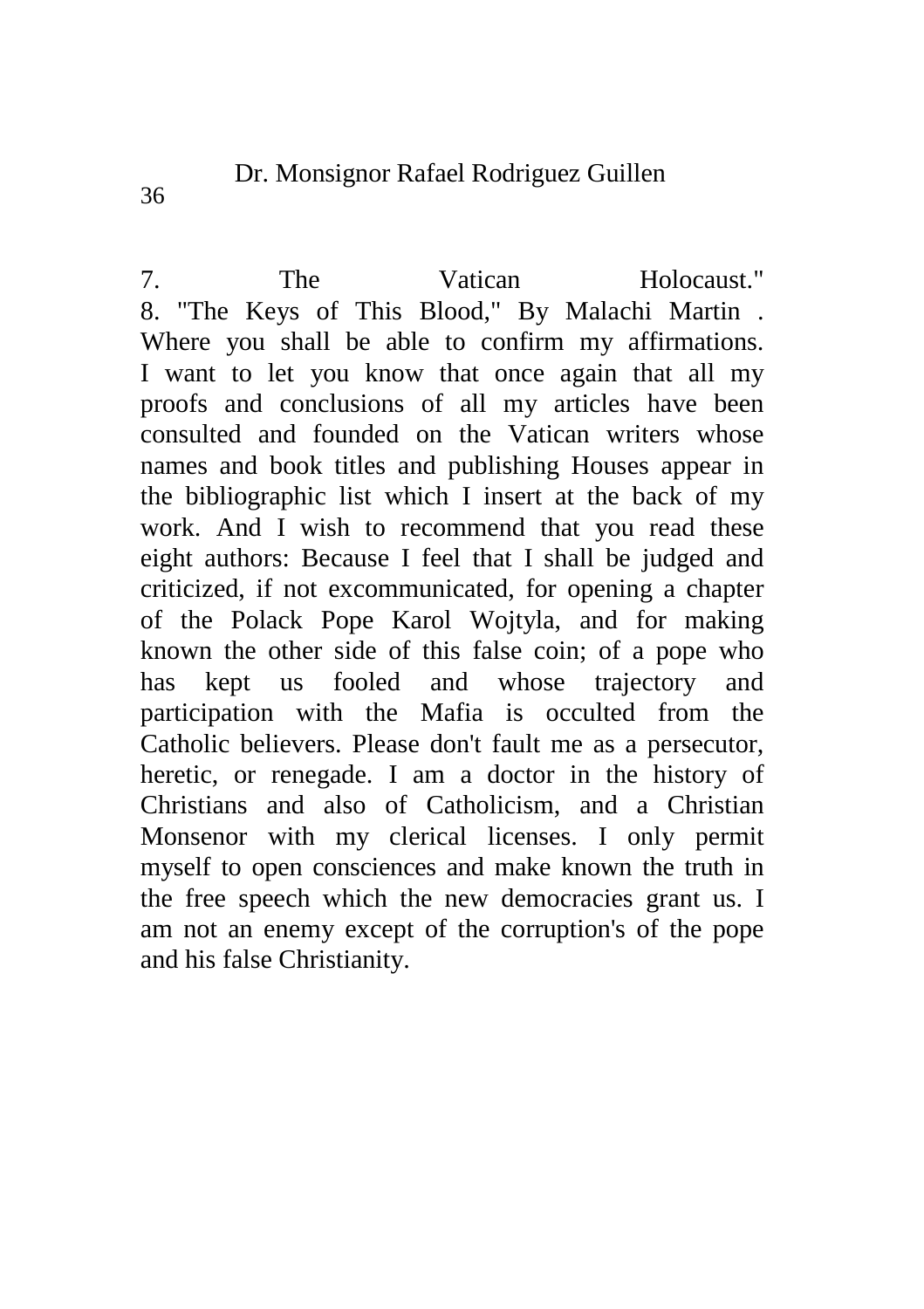#### JOHN PAUL II IMPLICATED IN THE ASSASSINATION OF PAUL I

"A brief history of the (verified) historical Acts," which

David Yallop documents, I copy from his book, "In God's Name:"

It was September 28, 1978, only one month from the assassination of John Paul I, Albino Luciani, while the smiling Pope sat in the dining room situated on the third floor of the Apostolic Palace and the City of The Vatican to eat a frugal supper. His spies and Cardinals were very worried; and the reason being that all of them were to be removed from their duties once John Paul I had the documentation of their dark financial dealings. John Paul I was determined to eliminate the corruption Of the Cardinals Mafia and their accessories. In the Vatican bank, even in the late hours of the night, the lights remained on. It has been possible to know this because of the chief bishop Paul Marzinkus (in other articles I narrate the danger of this Mafioso personage, the Banker of John Paul II). The news of Pope John Paul I having initiated an investigation into the finances of the Vatican Bank and disastrous methods employed by Marzinkus, and whom the pope planned to remove from his duties, came to Marzinkus' ears.

The secretary of the state of the Vatican occupied the Cardinal Jean Villot, another entangled with the Mafia and whom the new pope would make resign or would transfer, a sinister personages whom the pope had already notified only hours earlier of his destitution.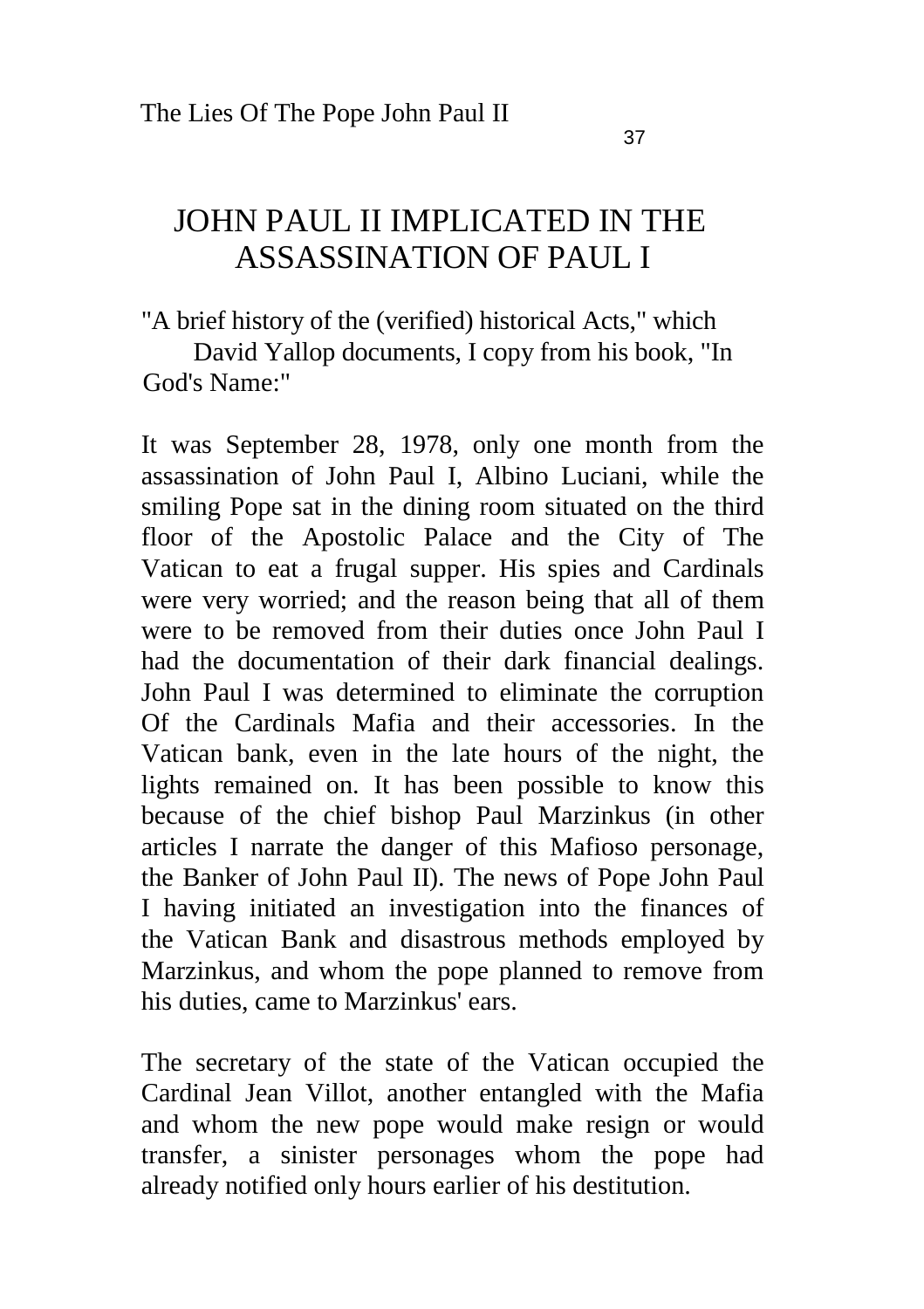Villot and his zeal for power could not permit himself to be betrayed by his friend and protector Paul.

In the meantime, in Buenos Aires, the banker Roberto Calvi (called God's Banker, whose corruption I narrate in another article) consults his protector Lucio Gelli (another Mafioso and head of the secret Maronic organization lodge P2). This sinister personage had already been caught in disordered (financial) dealings before the election of John Paul I. Now his total ruin came and he was assassinated, just like many other friends of this Pope John Paul II.

In New York, the Civilian banker Michele Sanden (today in prison in New Jersey) flees to Italy to hide himself, so sure was he that the investigation of the corruption in the Bank Del Vatican Ambrosia spelled his doom.

The assassination by em- poisoned of Pope Paul I took place only thirty-three days after his election. The motives and causes of his murder are kept occulted and under absolute secrecy in the Vatican. Neither are the press, nor embalmers permitted entrance; which is very significant in evading the spread of the news about the sure participation of the six personages of the Mafia who surrounded him. That is: Marzinkus, Villot, Calvi, Gelli, Sindona, and Cody, all whom Paul I had decreed that they should be expunged for their participation in the laundering of money through the Vatican's bank. As the Vatican writer David A Yallop very truly tells us: "ONE OF THESE SIX MEN APPLIED THE ITALIAN SOLUTION: THE POPE MUST DIE!" .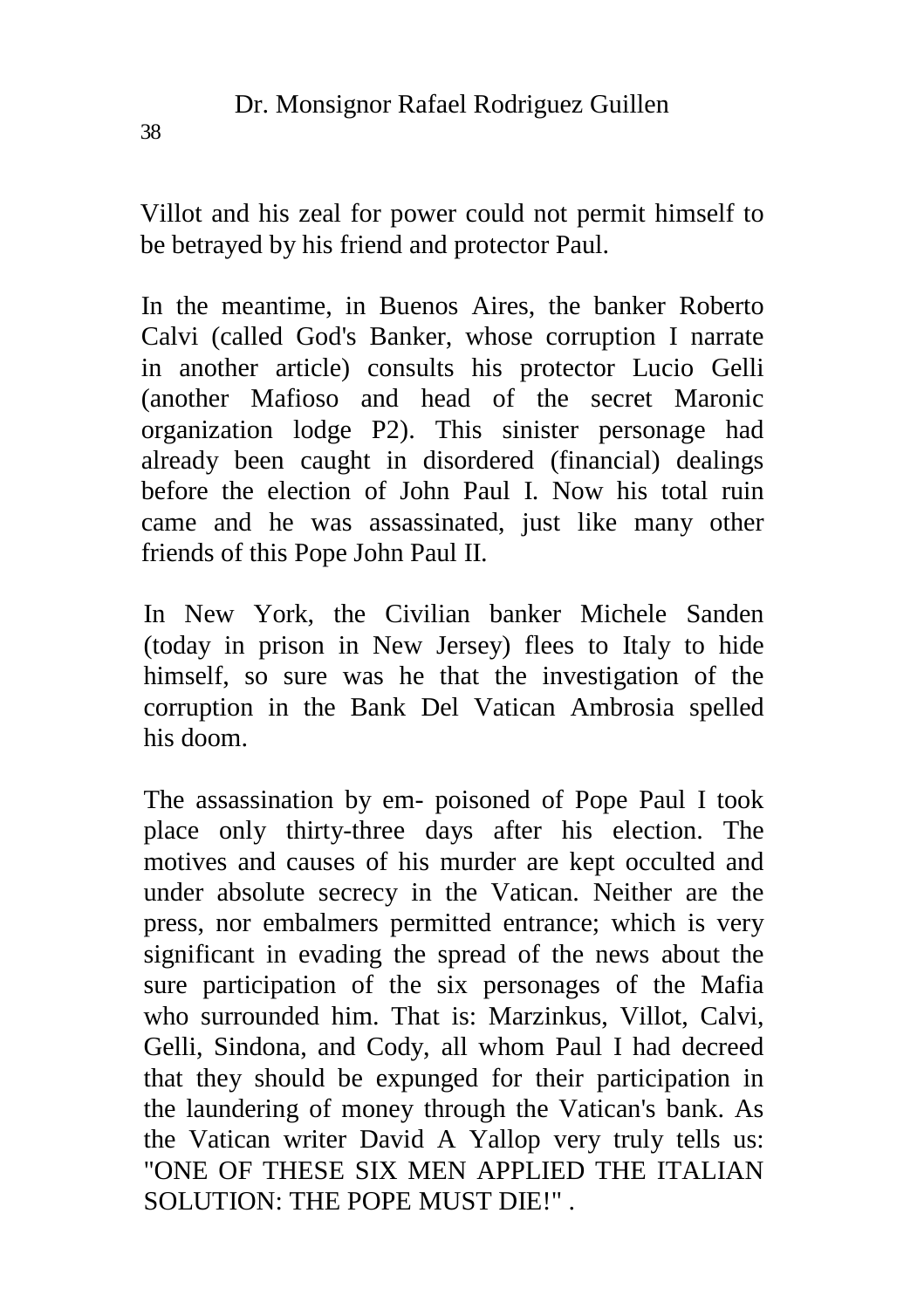That is, one these macabre personages would apply the death penalty on Paul I. They didn't want to lose their millions and authority. It has been possible to come to this conclusion after three years of extensive investigation, logical and persuasive arguments, revelations of witnesses and veridical consecuences. They can be substantiated in the before mentioned book "In God's Name," a 379 page book and on which I document myself.

I recommend, once again, to the lector the material of so monumental an investigation and necessary to be able to come to the conclusions that this minister has come to after reading it meticulously. The auther was able to assemble evidences after consulting and travelling with the movements and reunions of cardinals and criminals of the monsenors of the Mafia, and of the officials of the Italian, New York, South America, and London governments; hundreds of pages and proofs, of the tribunals sentencing these criminals, which dressing up and wearing cardinal vestures seconded themselves in their chief John Paul n, who would use the diplomatic exception to award them and would not send them to jail instead. These same cardinals are the ones which elevate Karol Wojtyla to the Pontificate; and not the Holy Spirit as we Catholic are made to believe. So that you, dear lector, can understand and know the connections that exist between these macabre personages monsenors, cardinals, papal delegates, and Nuncios which have been found guilty by civil tribunals of money laundering; and their friendships with the crime Mafia; their names, the quantities of millions with which the Vatican has benefited herself; passed on to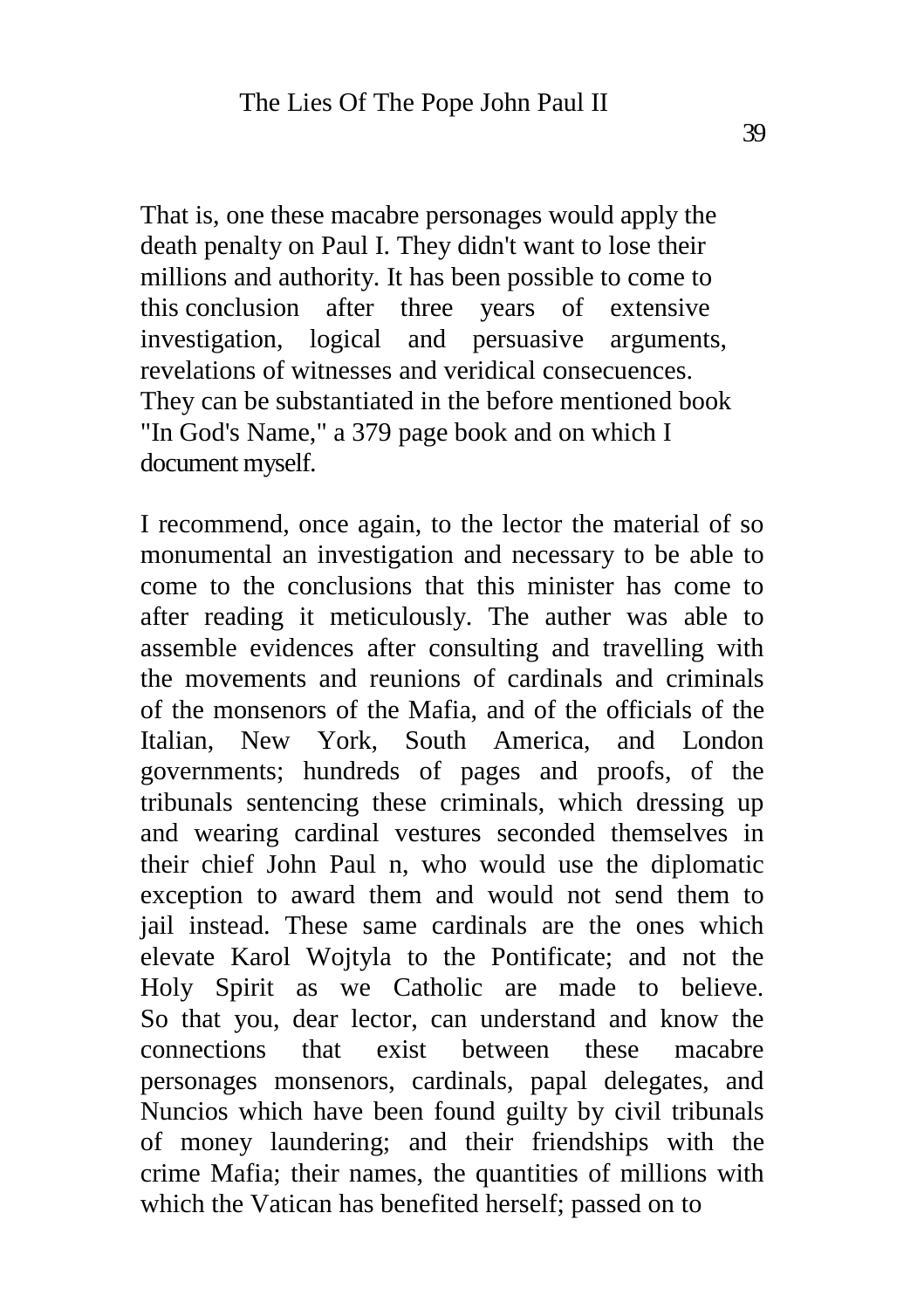Poland to increase their businesses, you should read Richard Hammer's book, "The Vatican Connection." in 321 pages the author documents- and with the evidences of the tribunals the way in which these criminal cardinals, bishops, Nuncios, and papal delegates have been apprehended in the corruption of money laundering. You shall be amazed, as this servant was, reading the documents of "Vance of the Vatican"; how they have counterfeited billions of dollars in falsified Values and distributed them in banks and businesses in different nations.

I don't have space, in my brief article to document them all. The book is published by Editorial Holt Rhinehart, New York. Upon reading this book, I was horrified. I could never even imagine that I served a corrupt church.

The exposure to the world of the truth of the Vatican, and the knowledge of his interests to correct so many corruption's , which we have already proved in the Italian tribunals e.t.c cost him his life. "The Smiling Pope" would smile no more! The decision of Paul I to reform the Catholic Church and its doctrines, finances, and corrupt hierarchy, would find many enemies which lived the dolche Vita in her ecclesiastical hierarchy, and above all the six personages before mentioned. These criminals would act quickly, and assassinating the head, they moved quickly to elect John Paul II, implicated in the assassination of Pope Paul I. He knew the criminals and would award them, and would not deliver them to the courts.

This affirmation, that may appear horrid and written by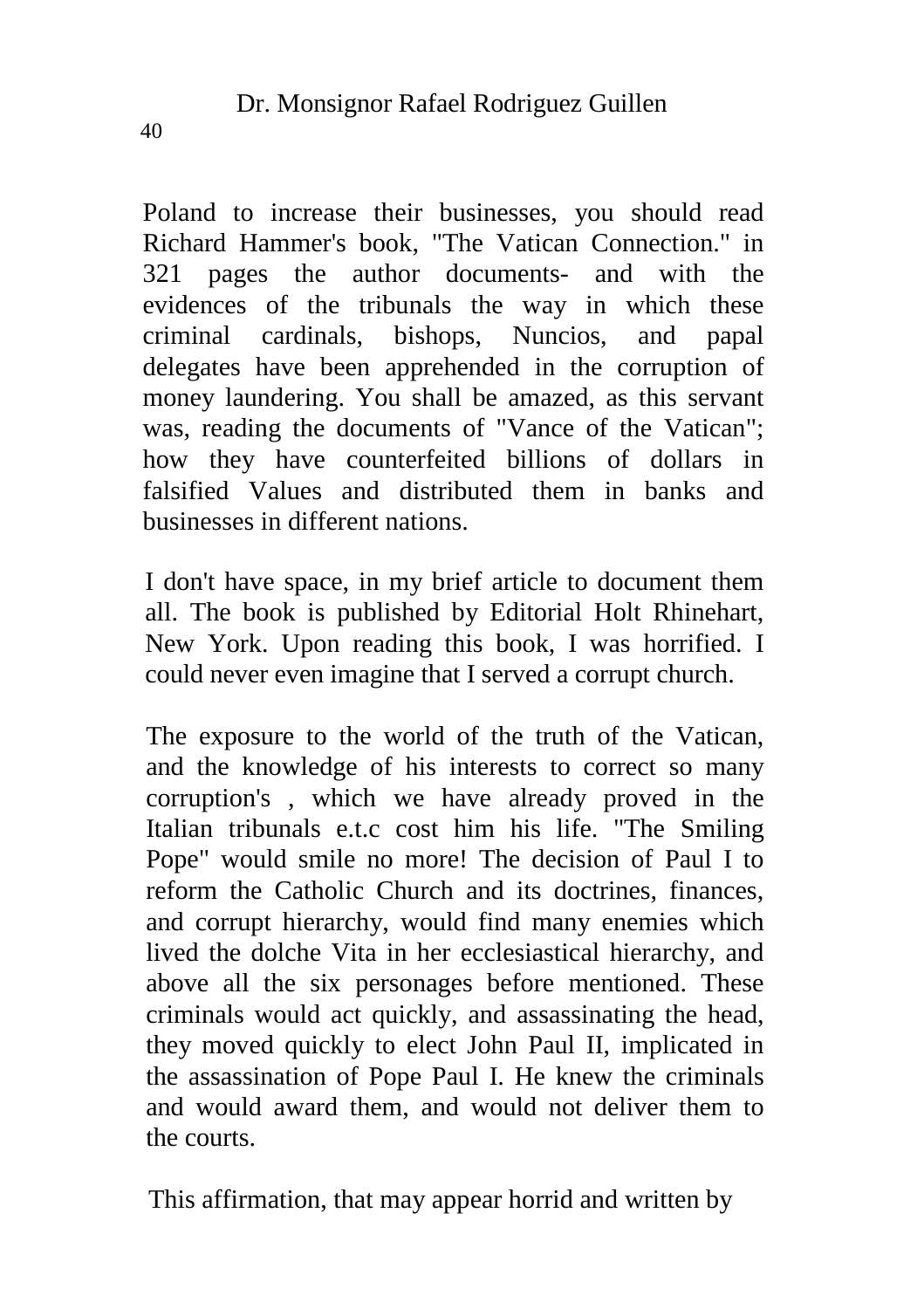a persecutor or renegade Monsenor, is no such thing; because I continue with my licenses; and even through they've tried to silence me with excommunication, they have failed. Because my faith in Jesus Christ I have not lost; nor in the true Christian Church. I just wish to correct and reform it from its present satanic apostasies; and that on public am inviting to a dialogue to inform them concerning the truth of this Polack pope who dresses in ships clothing and with the most ostensibly colorful wardrobe, decked with precious gems, and crosier with polish silver, who can in no way be the Vicar of Christ: his holiness being a bad example to a flock of sheep going astray upon proving his corruption and participation in the assassination of the smiling reformist Pope John Paul 1.

The election of the Political Pope Karol Wojtyla could work out a solution for Violet, Cody, Marzinkus, Calvi, Sindona, and Gelli to their immanent incarceration for their financial corruption's in the Vatican. It is thus, that in this same month in which Paul I is assassinated, the gestures and activities of the Cardinal Karol Wojtyla are very well exposed by Vatican historians, the same as his participation in the second Vatican Council and with his protectors in Opus Dei. The results of this interesting participation, with the help of a Polack nationalist church and liberal cardinals, would be that the majority, with the help of the international Mafia, would cover up the death of Pope Paul I and, above all, that there would be or oath to silence every question concerning the corruption which the Vatican suffered.

It was this pope, John Paul n, who elevated the authority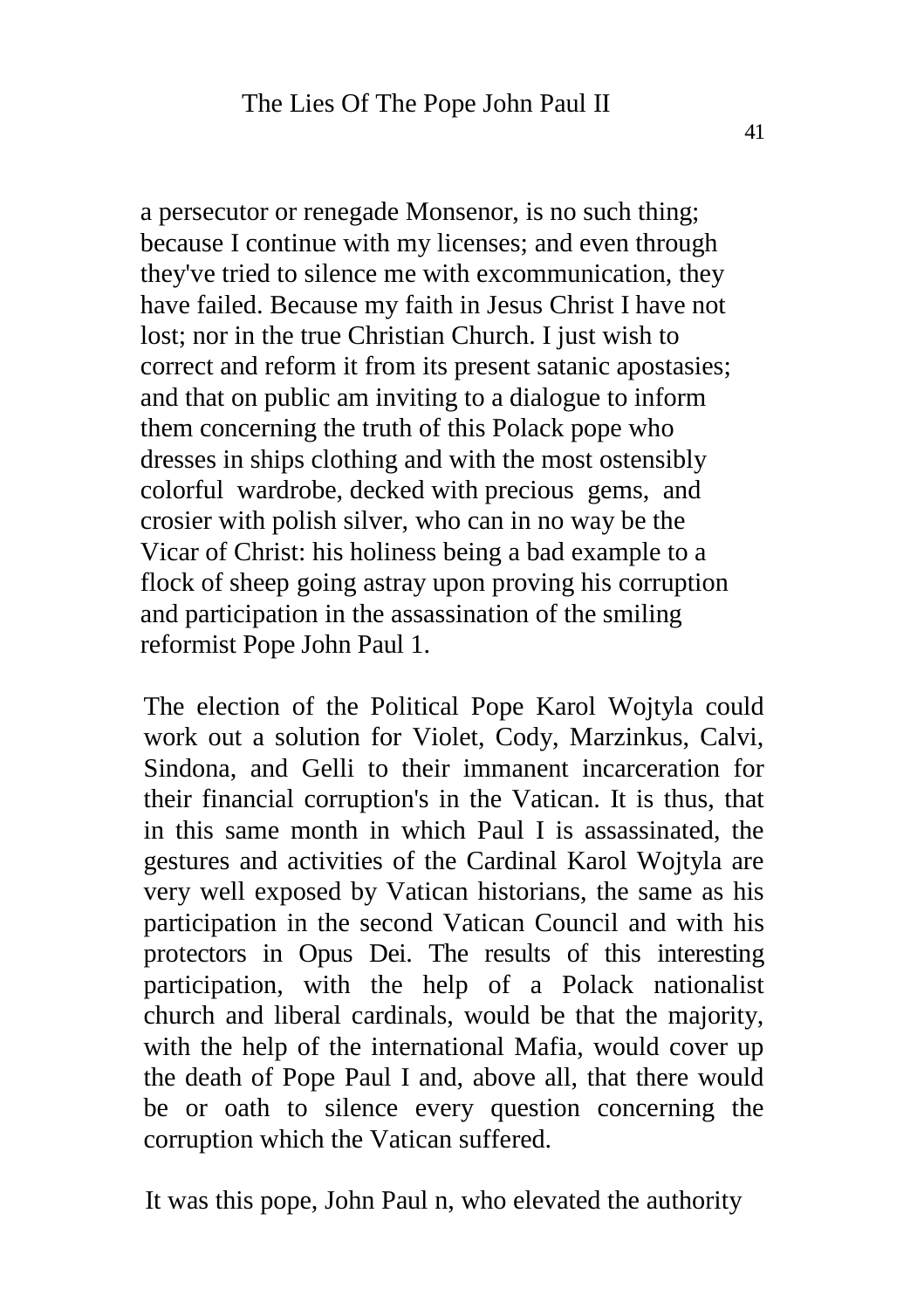of the president of IOR (Vatican-Bank) and of the finances of the Vatican, and promotes him to archbishop as payment for his merits as approve thief. And it is this same pope who instead of delivering him to the federal authorities of Italy, Germany, and the United States, where he was wanted for incarceration, instead hides him with a diplomatic passport. For Wojtyla, educational at one time in Poland, knew very well the roads to not being judged by the law in the civilian courts. And considering that the Vatican is an independent state, he had all the prerogatives and privileges, assigned to governments in the Intonation Rights Code, to protect him. Marzinkus and others mocked even Interpol . And shamelessly they continue to accompany John Paul II during his trips around the world.

We know, by the history of the Vatican, that there have been multiple popes who have wanted to reform their corruption's and have been assassinated or poisoned instead, for centuries, by the Mafia of the Sacred Body of Cardinals or Princes of the Catholic Church; the same as the princes of many nations assassinated their monarchs. Historically we can know of the way that the assassins of the Emperors, Chiefs of State, and Monarchs have benefited their opponents; and of the way in which they have divided the power of the state and named those compromised with the consigns of those who are going to occupy the new authority to be sure to element their critics and disobedient ones. That is, those that desire to correct the corruption; reformers who have always existed in the true Christian Church.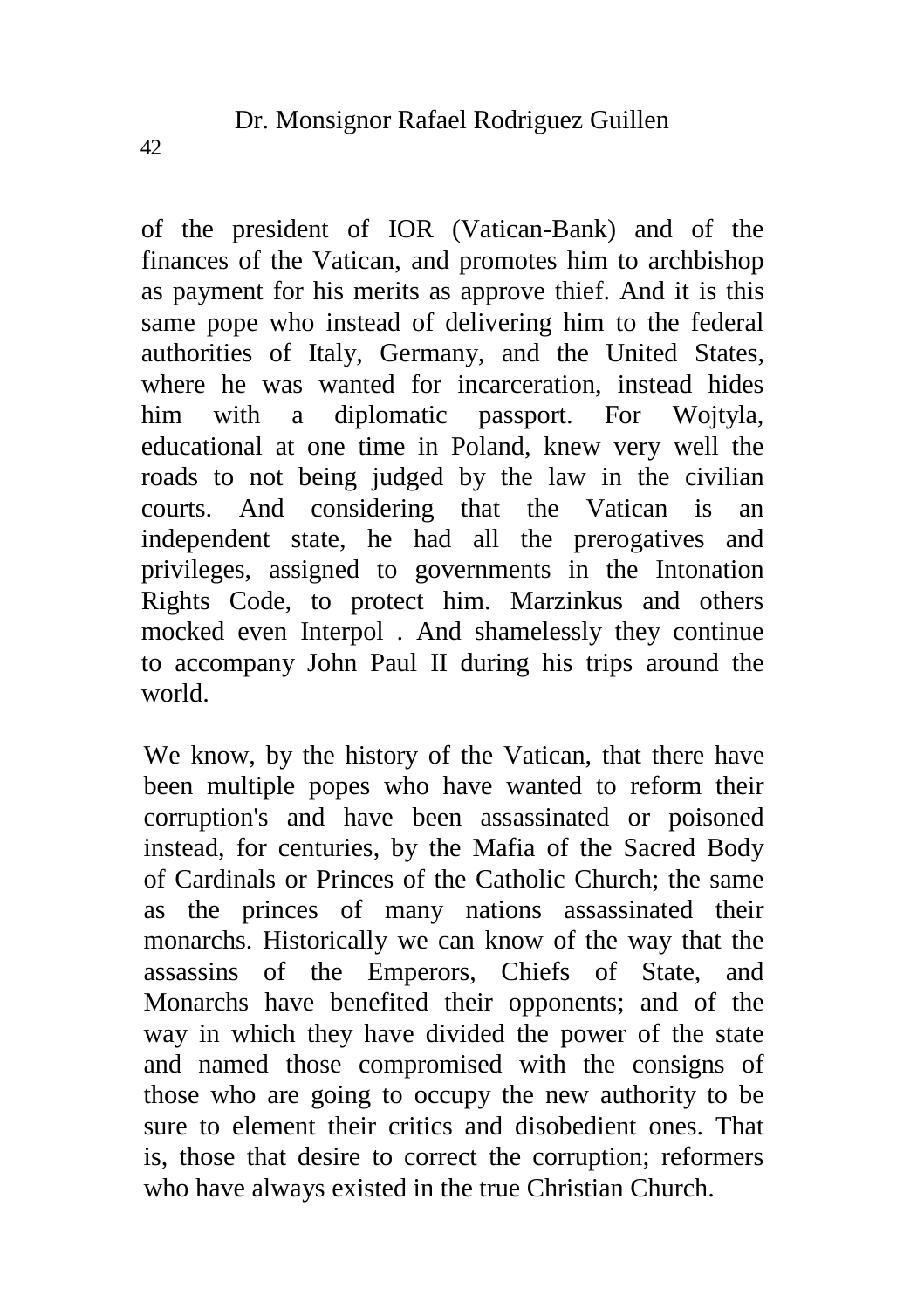The 15th of October 1978, in which the conclave to elect the successor of Paul I is celebrated, David A Gallop informs us in his book "In God's Name," in the section titled By Benefit of Murder, Business as Usual: The Holy Spirit was noticeably absent.

The election of Karol Wojtyla is due to a majority of cardinals connected with the Mafia: Bengali, happy member of ASP, Violet, Cody, Mennen of Statable, Boons, Polite etc. I recommend to the lector that he read the book "The Final Conclave," by Vatican author M. Malachi.

There exist, in English, many prove of the Christian deviations and participation in political fascism of the Polack pope John Paul II; even before his election.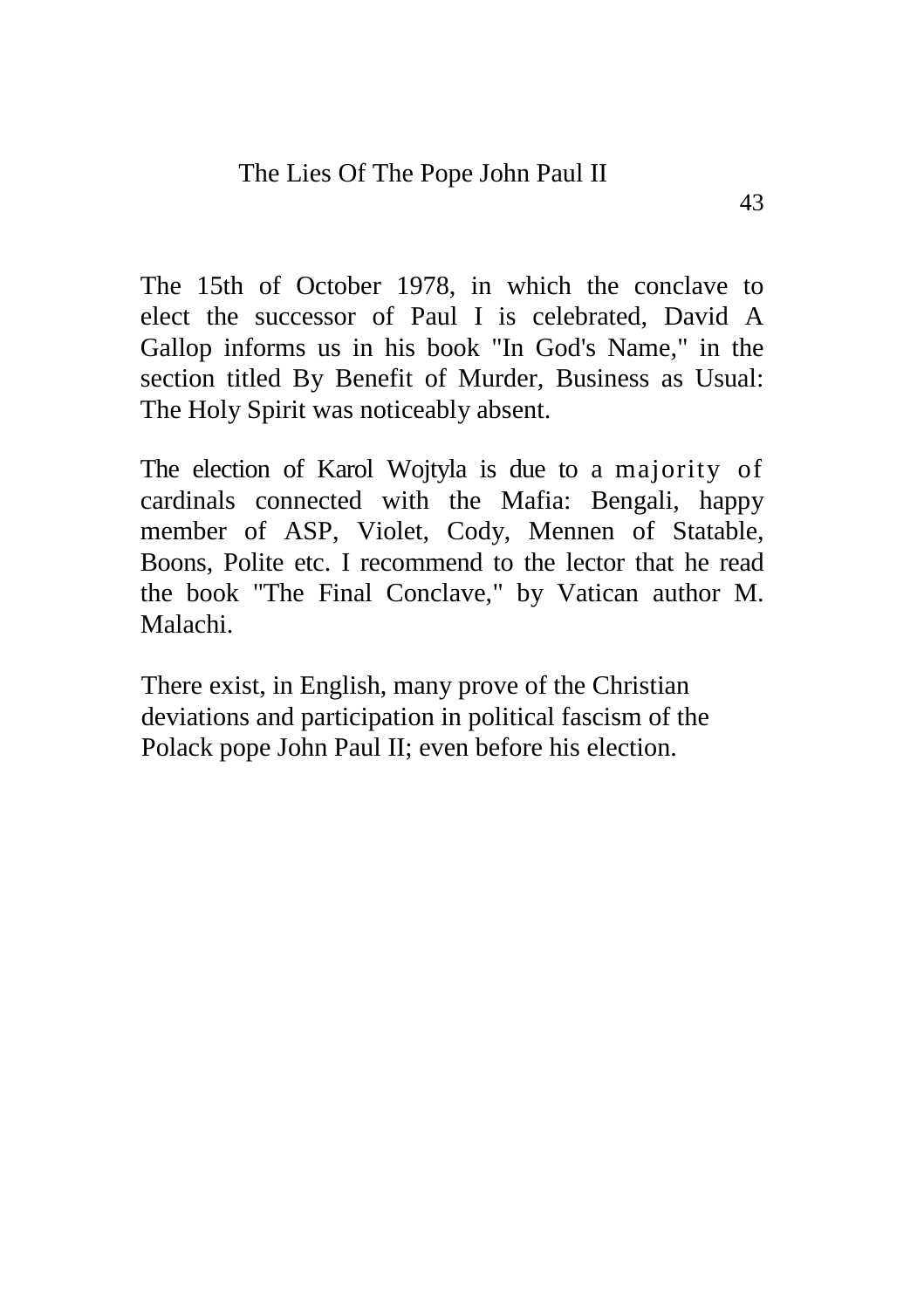#### JOHN PAUL II AND THE PERSONAGES RESPONSIBLE FOR THE FINANCES OF THE VATICAN

The suspicious deaths of Pope Paul VI (Giovanni Montini), John XXIII, and John Paul I (Albino Luciani), who reigned only 33 days, fatally opened the Mafiosi path for the following Pope John Paul II (Karol Wojtyla), a Polack chosen in the Cardinal College and experienced politician; and supported by the millions of Opus Dei. The ambition of the Roman Curia and its personages, very well skilled in the administration of the Vatican, have converted the Vatican state into the greatest commercial and entrepreneurial empire of the whole world.

Behold the personages who intervene in the finances; many of whom still live:

1. The Irish Father John Magee (representing the dreaded National Catholicism of Ireland), a church of fanatical Catholics still at war with the Protestants).

2. The Father Pascal Mach (Secretary of Paul VI), a sinister personage in the finances.

3. Cardinal Jean Violet secretary of the Vatican state and responsible for giving entrance to the KGB

4. Cardinal Agustin Casaroli. The kissinger of the Vatican and of the Oust politic, a few moments of political interventions in the European governments and in the world.

5. Cardinal Franz Konig. Archbishop of Vienna and

44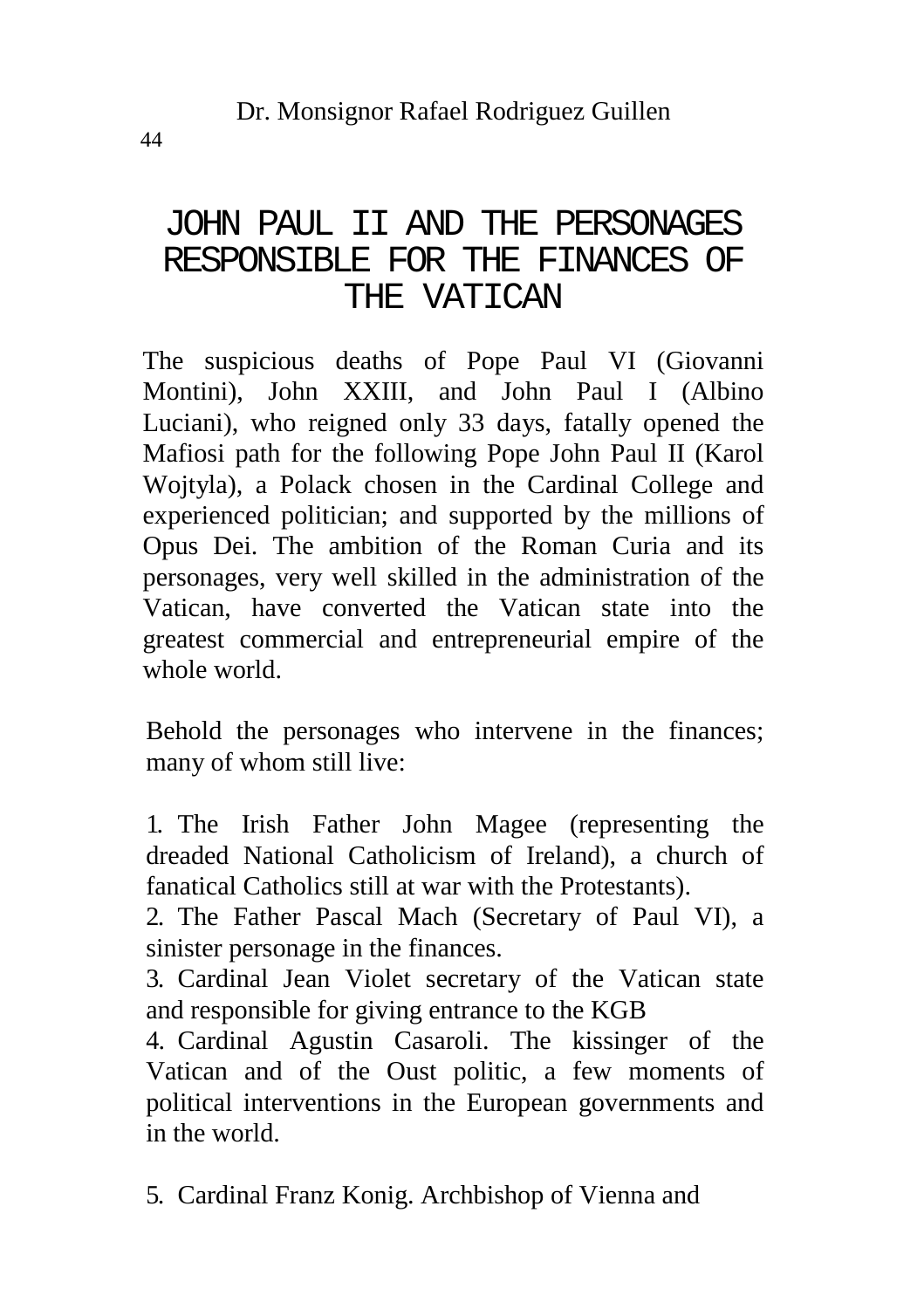mediator of communism; speaker of the council.

6. Cardinal John Codi. Archbishop of Chicago, a corrupt personage in the church of the United States, friend of Vatican banker bishop Paul Marzinkus and, the same as he, judged as thieves of the millions which disappeared from the bank Ambrosian of the Vatican.

7. Bishop Paul Marzinkus. The banker extraordinary and very good friend of Pope John Paul II, responsible for the trips and life "Non Sancta" of the Roman Curia, including the Pope's.

8. Michele Sindona. Financier and friend of the Pope Paul VI, presently penitentiary for his illegal dealings of Vatican money.

9. Cardinal Sebastino Baggio. The administrative executive of Vatican Finances and perfect of the congregation of bishops, who manages the bank accounts of the dioceses of the world.

10. Cardinal Giovanni Benelli; whose political and administrative trajectory is Mafioso.

11. Cardinal Pericle Felici. Prefect of the supreme court and of the Apostolic signature, or of the papal court. A manipulative personage of the millions of dollars of all the dioceses - which he administers in relation with trials of Catholics; which must pay for their divorces and excommunicator expenses. A macabre mournful personage in the Roman Curia.

12. The father Lambert Gretna. The editor, in English, of journalism in the Vatican newspaper "L" Observatory Roman." Counselor, official voice together with the Spaniard Dr. Navarro, Omnipotent Director of the office of Journalism of Opus; an office which has known how to sell the image of the Pope Wojtyla to the world in all the international mediums; hiding the realign and truth.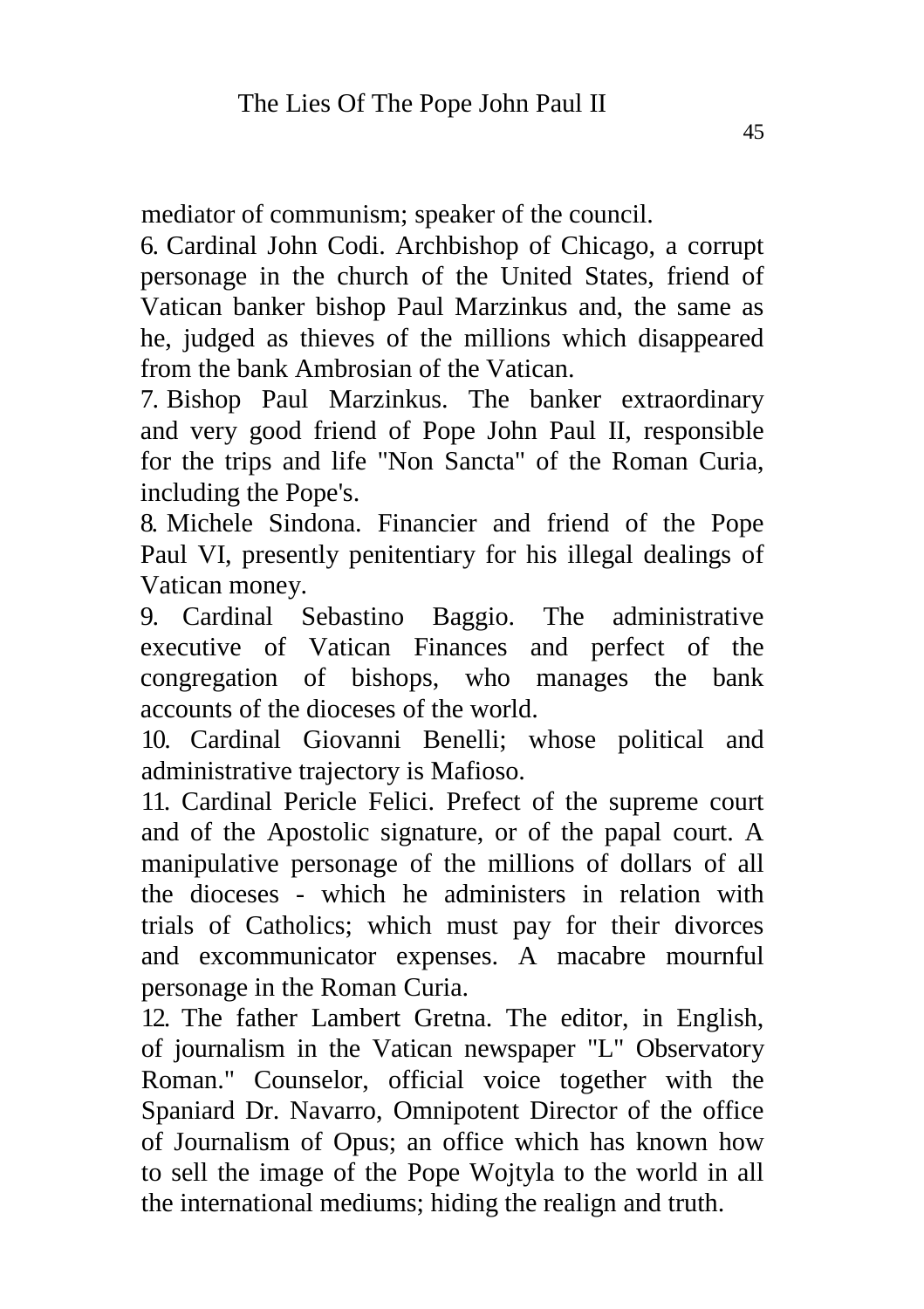13. The father Sean Mac Carthy. Commentator of Radio Vatican whose Programs in 40 languages are heard in the whole world.

14. The Archbishop Gactano Alibrandi. Papal Nuncio in Ireland. A diplomat involved in world diplomacy, and spy and Irish terrorist in sheep's clothing.

15. Cardinal Ratzinger. The Theologian and perfect of "The Congregation for the Doctrine of the Faith" And CELAM (The Inquisition headquarters during the Inquisition).

I don't have enough space to continue naming the many of sinister personages who administer the finances of the Multibillion dollar Vatican Bank whose names and acts never appear in the light of the knowledge of the majority of Catholics who contribute, with their offerings which are gathered thoroughly the world over to the financial corruption's of the Vatican. As the author Gordian Thomas and Max Morgan Wits, authors of the book "Pontiff," published by the editorial Double day, and where I also have been able to document the list of financial personages, very well say: "The Vatican has so far been less totally frank." that is, the Vatican has never been totally honest or frank to tell the truth. It always hides and avoids.

46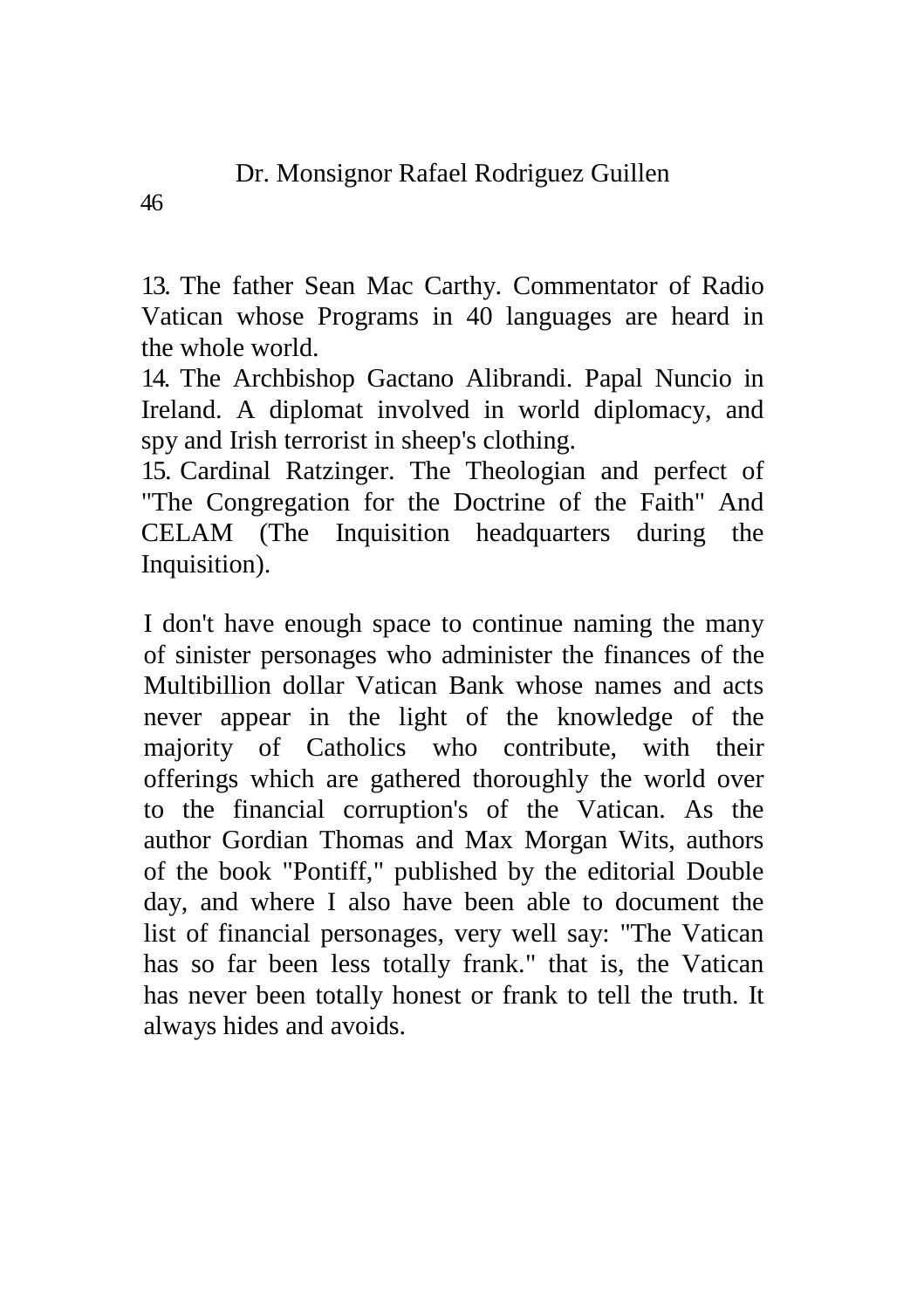#### THE ROMAN PONTIFF AND VATICAN POLITICS IN THE WORLD

One of the best documented books, and which has been converted into a best seller in the United States and England, is the book written by Gordian Thomas and Max Morgan Wits, published by Editorial Doubleday 1986, titled "Pontiff Inside the Vatican Behind Today's Sensational Headings; that is, a study of the Vatican's internal functions, which has been the journalistic sensation of our times. And where the whole truth about the political, economical and world influences which the Vatican carries out comes to light. I recommend it to you because the authors coincide with my personal experiences in the same themes which I narrate in this brief study about the Vatican, and which I also document. The Vatican is in modern times the dip mystery which for centuries has maintained its secrecy, and which has not been fully examined in the modern world, in spite of democratization.

For those of us which have been educated in her seminary and occupied diverse ecclesiastical duties, which from youth programs you to believe that the pope and the Vatican represent the church which Christ founded on earth; and which makes you swear obedience even unto death to their canons and dogma; and which convert you into an alter Christ ; that is, with divine powers etc, it is not easy to doubt her doctrines and, less, to disobey them: Because you shall be excommunicated and rejected by that same Catholic society and its patrons.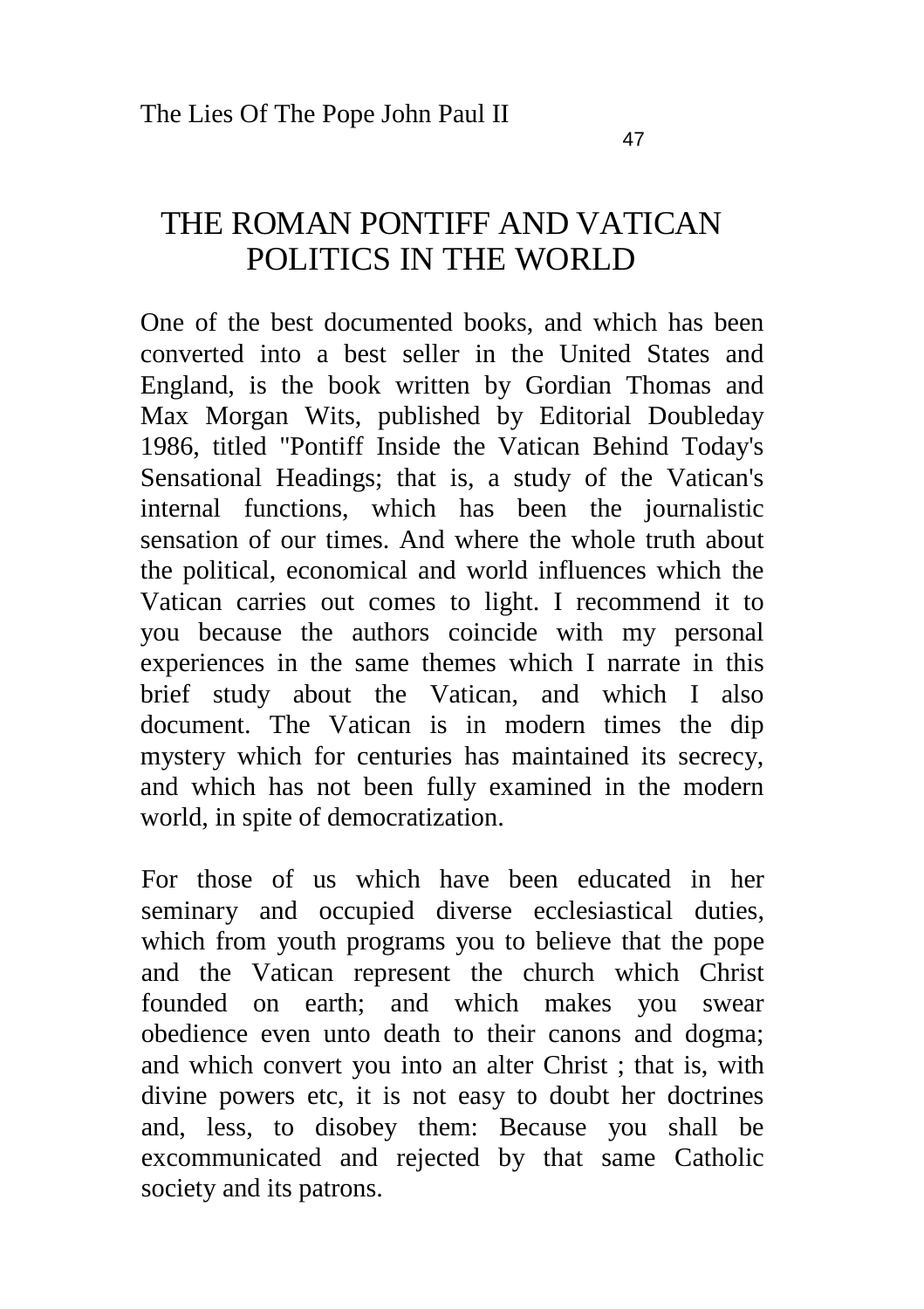For centuries the Vatican has occupied in the history of the west a preponderant place; and has been judge and Monarch of kingdoms and empires; her sacred and clerical hosts, an aristocratic assessor of consciences and spiritual powers. She has converted herself from the middle ages into the only bastion of Christianity and morals, and of the mediums of communication to the people; and this has come to the 20th century approaching the 21st thinking that her political and economical intervention is indispensable to a lost society. I'm in agreement with the before mentioned authors' words, as a Monsenor and historian dedicated to the investigation of the Vatican, that they use: "Now bring their tremendous investigative talent to this most secret of institutions, and offering us an unrivaled portrait and day to day account of the lives, personalities, and relationships of the Popes." That is, without speculations and beating about the bush they study all these aspects which reveal to us the mystery that for centuries the Vatican has kept secret about history.

The authors describes for us the political influences that the Vatican has had in all dictatorships. They narrate the trips of John Paul II and his true ambitious which are not the ones that he portrays. They reveal the fanaticism of his armies of monks, religious, clerics, bishops etc. And it is demonstrated with reliable documents the they are not missionary works, and less, Christian interests. But rather, a pleiad of well trained soldiers to assassinate, to impose dictatorships, and to take the offerings of a poor Christ for its enrichment.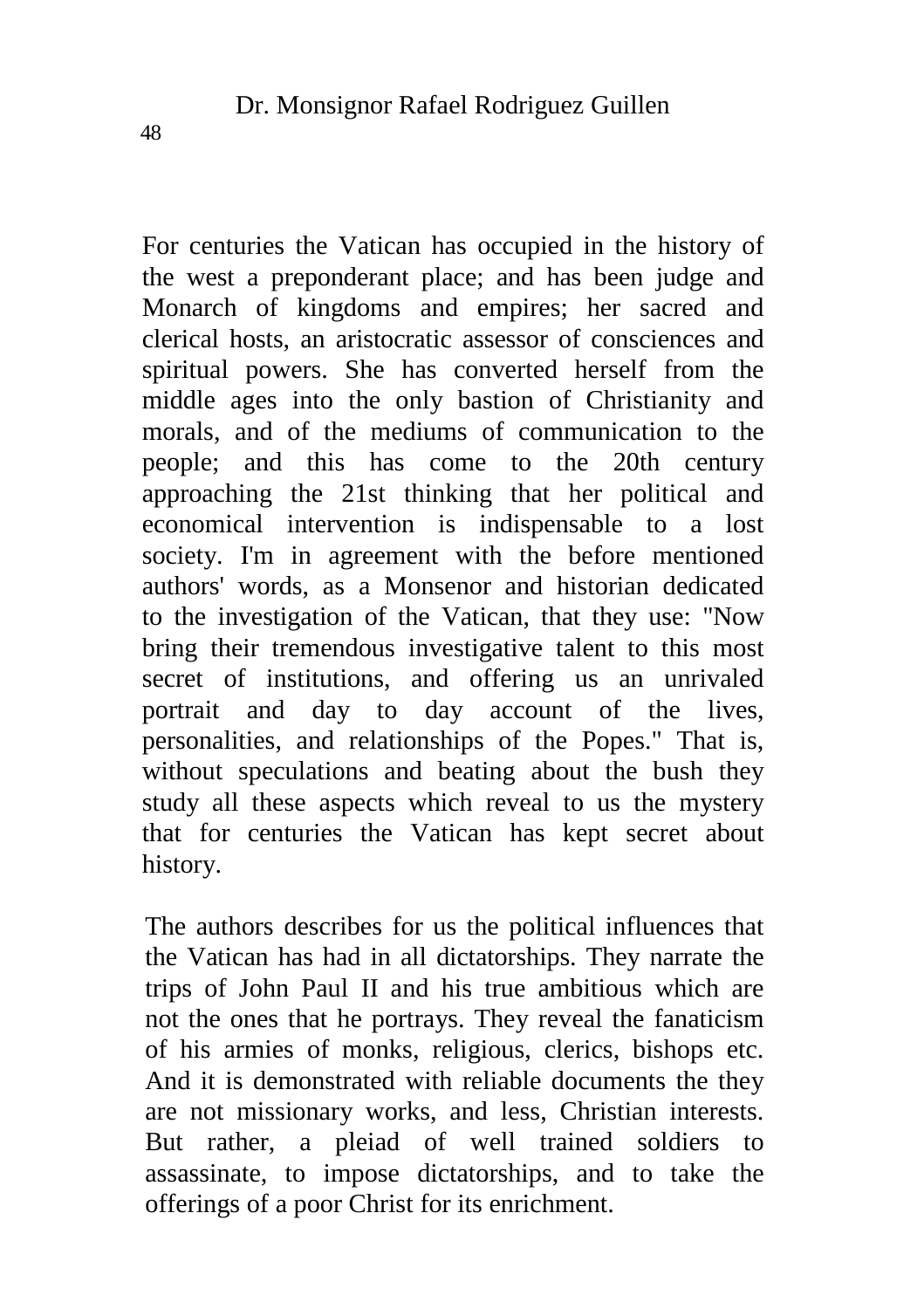They tell us in detail what the true objectives and political interest of Wojtyla trips to Pollen, Cuba, Mexico, and Latin America are. They relate how this slave Polack pope has used Christianity for his own political ends and economical powers. They narrate the other face of the coin of the pope and Vatican which is unknown by the majority of Catholics. And only if you can investigate the true history of what the Vatican and her hierarchies are, in uncensored English writers for these books are not translated into Spanish will you be able to understand the magnitude of falsities of National Catholicism, or of the Political state of Ultra-Rights which the Roman Catholic Church is; but never a Christian Church.

The Pope John Paul II is a Politician, an assessor of almost all the presidents and kings of the world. It is this Pope with the font name Karol Wojtyla who from the time that he was a seminarian started to hide his true personal semblance and giving the world an image that very few as this servitor have been able to unmask and make known to all of you.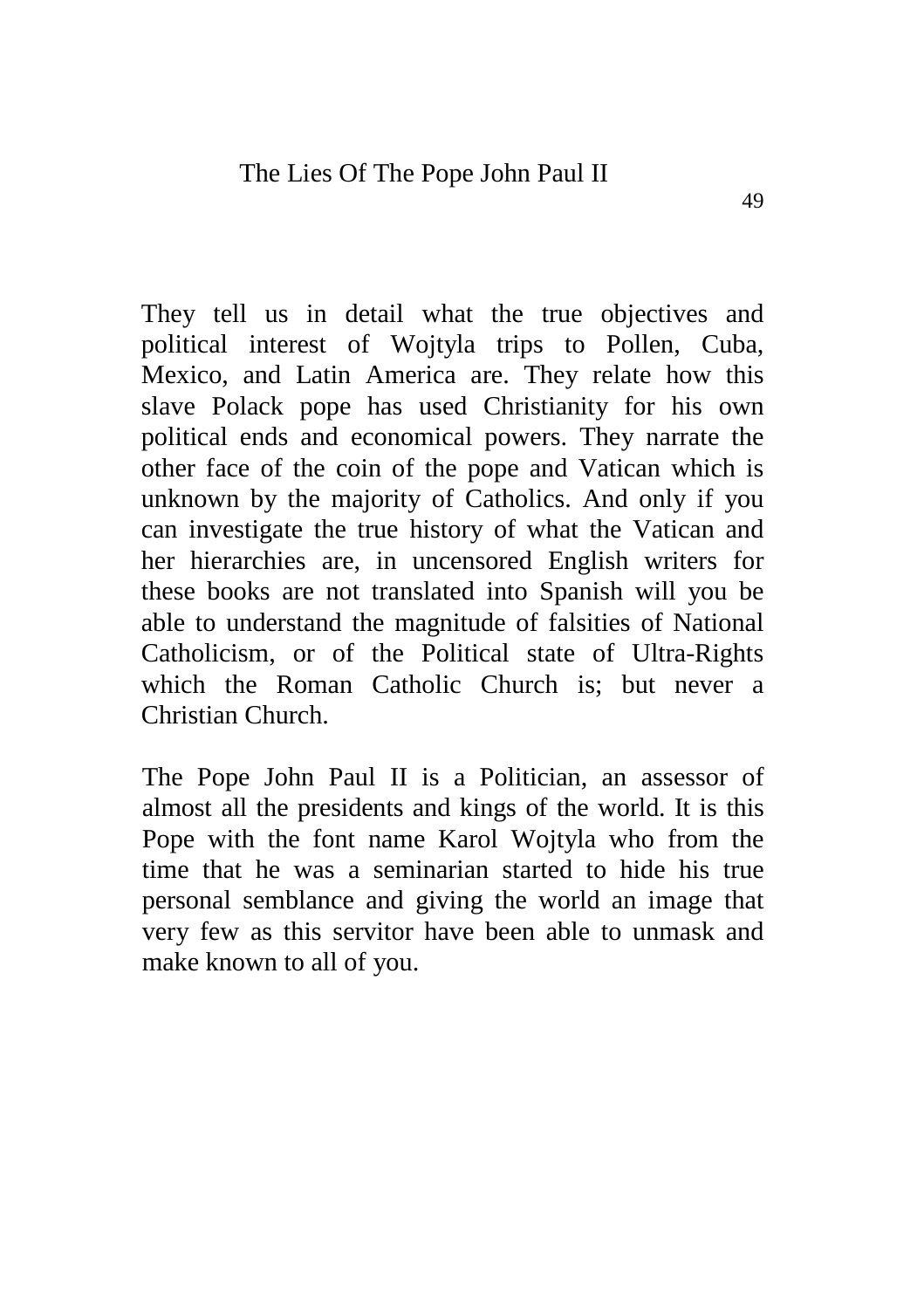### THE PACTS ALLIANCES AND CONCORDATS OF THE POPE

One of the Vatican's most faithfully guarded secrets is her alliances and concordats with Catholic called governments whose presidents still need the papal blessings and indulgences to govern their people.

Remember the visit of Salinas the Mexican to the Pope? And of the very Sidle to the Vatican? Are you so ingenuous as to believe that they go to take a ride; or igniter thou that in those moments the consigns of National Catholicism are paced? Believe thou that the diplomacy of the Vatican would disregard the opportunity to have in her very claws her political and economical interests? And a Catholic president who has to obey her, and if not, that he should be derogated by a holy crusade? The secrecy of those concordats and of the Castrense military alliances, of the national pacts between Mexico and the State of the Vatican are going to be carried out during these protocols visits. The people are not kept informed of the things subscribed in highly reserved documents. We only see their consecuences at the coming of new Nuncios, new generals of the religious orders, new political delegates etc. . . Do you not remember the warm welcome of the Polack leader Lech Walesa? Or of the new Nuncio or deacon of world diplomacy? Are you not seeing the party's , priestly celebrations of any Mexican Bishop? Perhaps ignore thou the perfect wedding of Church and state in all things relating to social action, human rights, and Mediums of communication to the people, giving morbid news them about the reality of the true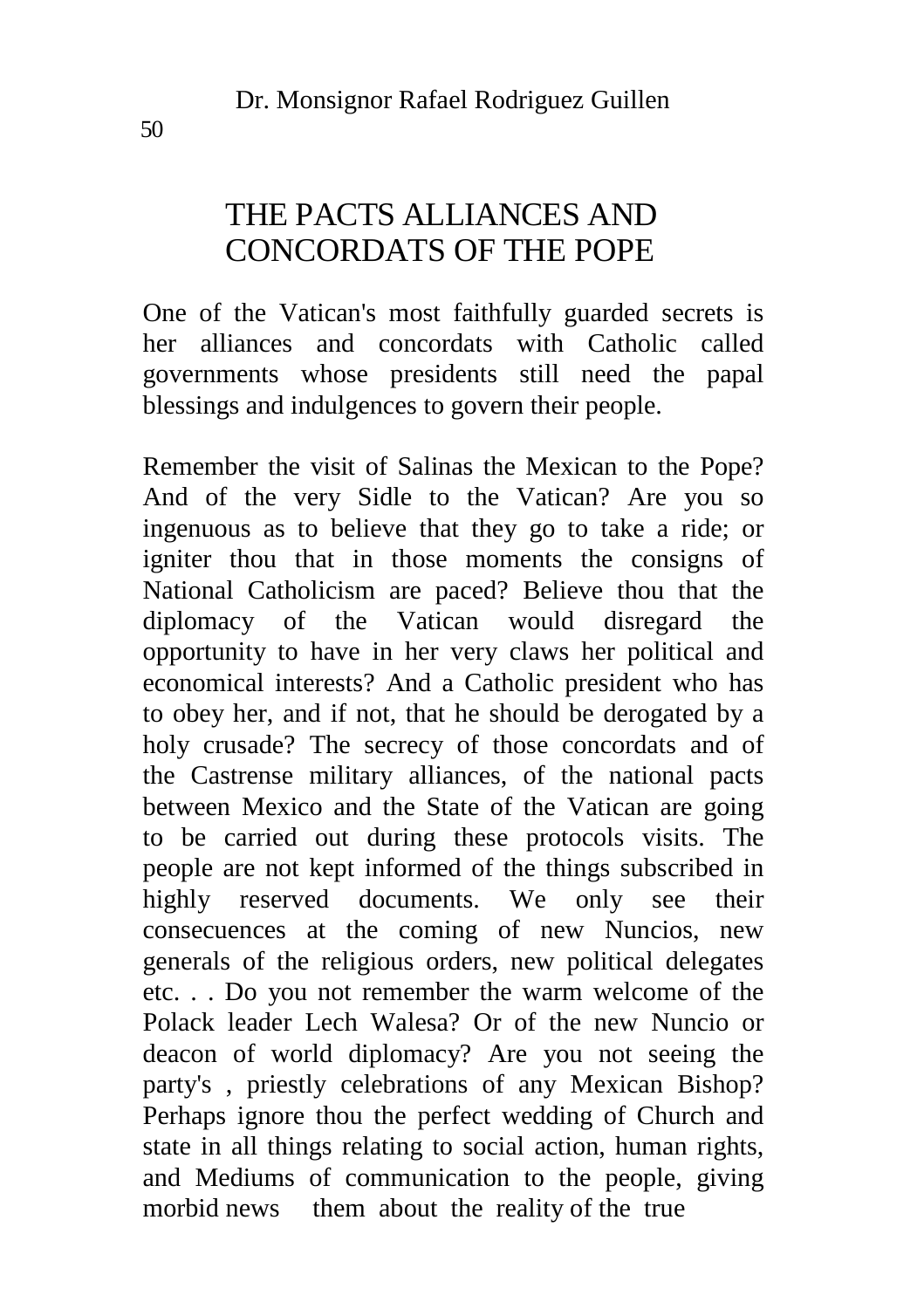intentions of the National Catholicism? So malignant are these pacts, which are privately and with all secrecy affirmed in the Vatican and with the Mexican Catholic Church, or with any so called Catholic government, that if it were made known, this being a failure to inform the citizens who has elected the president to be responsible for guarding the interests of the Nation that he would never permit the power of the Vatican to participate in politics; that he would never betray his offices and constitutional laws; or allow them to be violated by a preponderant hierarchy which doesn't even respect human rights; for as a millennial dictatorship, and claiming to represent democracy, she has fooled us and is responsible for the moral and social lack of development of the Latin American people the results would be devastating.

It may appear to the lector at times that my arguments or proof demonstrating the reality of National Catholicism are too severe and almost incredible. But I am a living witness of its coming to Spain and of the forty year dictatorship; and of it having planted the most degenerated falsity and hypocrisy of the world in all its diocese and seminaries - where we were fanatically educated and sent to Latin America, thousands of religious missionaries, Monks, Nuns; thousands of Spaniards committed to National Catholicism. They 'd use us for their political and economical interests, in the name of the poor Christ.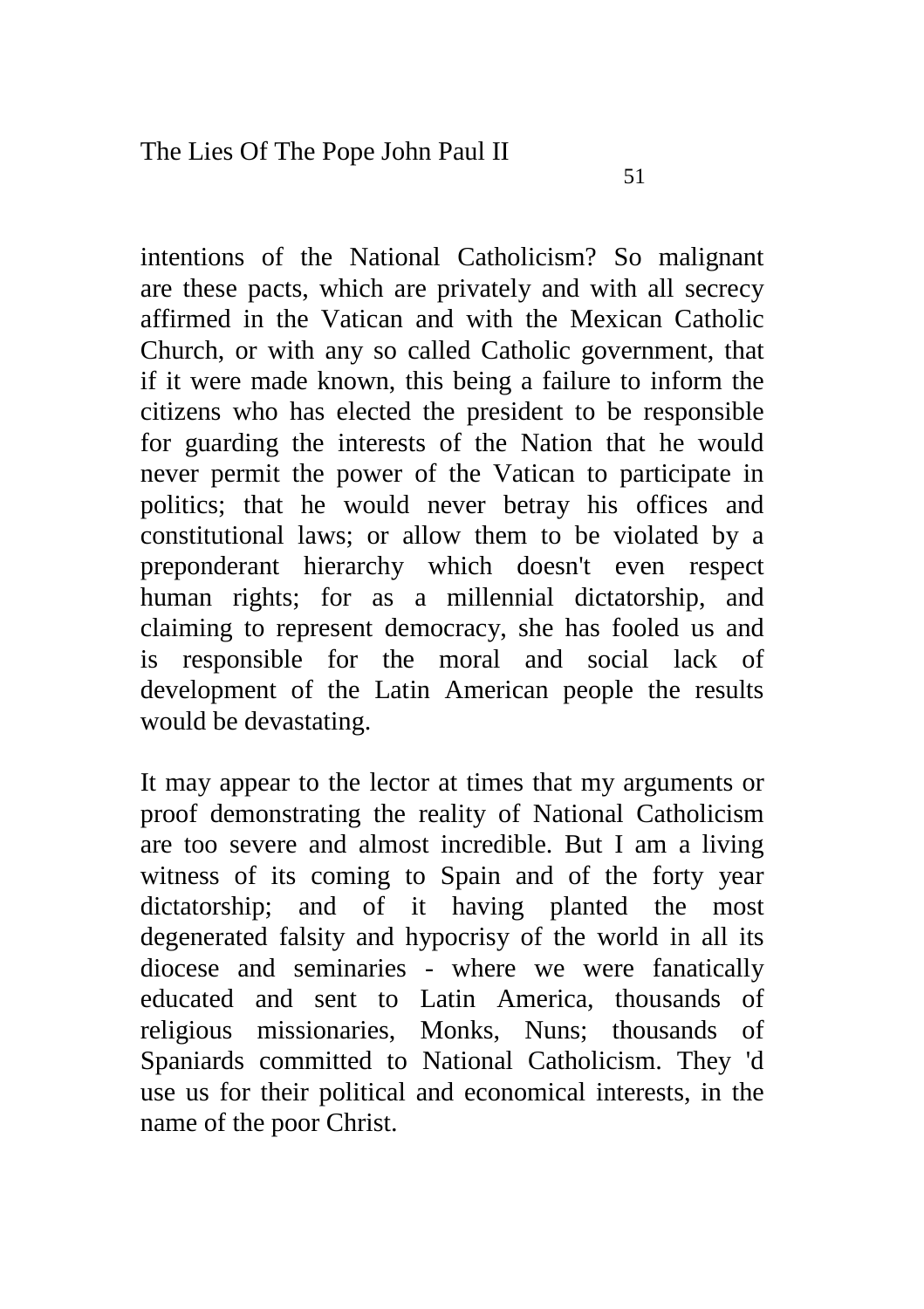#### THE OPUS DEI AND ITS LOYALTY TO THE POPE JOHN PAUL II

Moons Jose Maria Ascribe de Balladeer, founder of the Opus Dei on October 2, 1928, has come to supplant the society of Jesus (Jesuits), which another Spaniard, Ignacio de Loyola, founded; since 1946, the Opus Dei, which resides very close to the Vatican, has extended itself through the whole world. At the death of its founder, Opus Dei could count on more than 60,000 members in 80 Nations. Moons. Escriva was the consultant of the Pontifical commission for the authentic interpretation of the code of Canonical Right and of the Sacred Congregation of Seminaries and universities; prelate of honor of his sanctity and Academician "ad honoree" of the Roman Pontifical Academy of Theology. He was also Grand Chancellor of the universities of Navarro and Piura (Peru). He died June 26, 1975. His loyalty and that of his members have converted the Opus Dei into the most valuable weapon of the Vatican in our times. Its coming to Mexico and its programs for Latin America, outlined by the Vatican, and committed to the consigns which Roman implants, is demonstrating to us that if the Jesuits have not been the loyal and obedient ones to the Vatican, The Opus Dei replaces them and are now the confidence of Pope John Paul II.

I have had the opportunity to cohabit in the University Centers and residences which Opus Dei has in Seville and Madrid, and to have known its priests and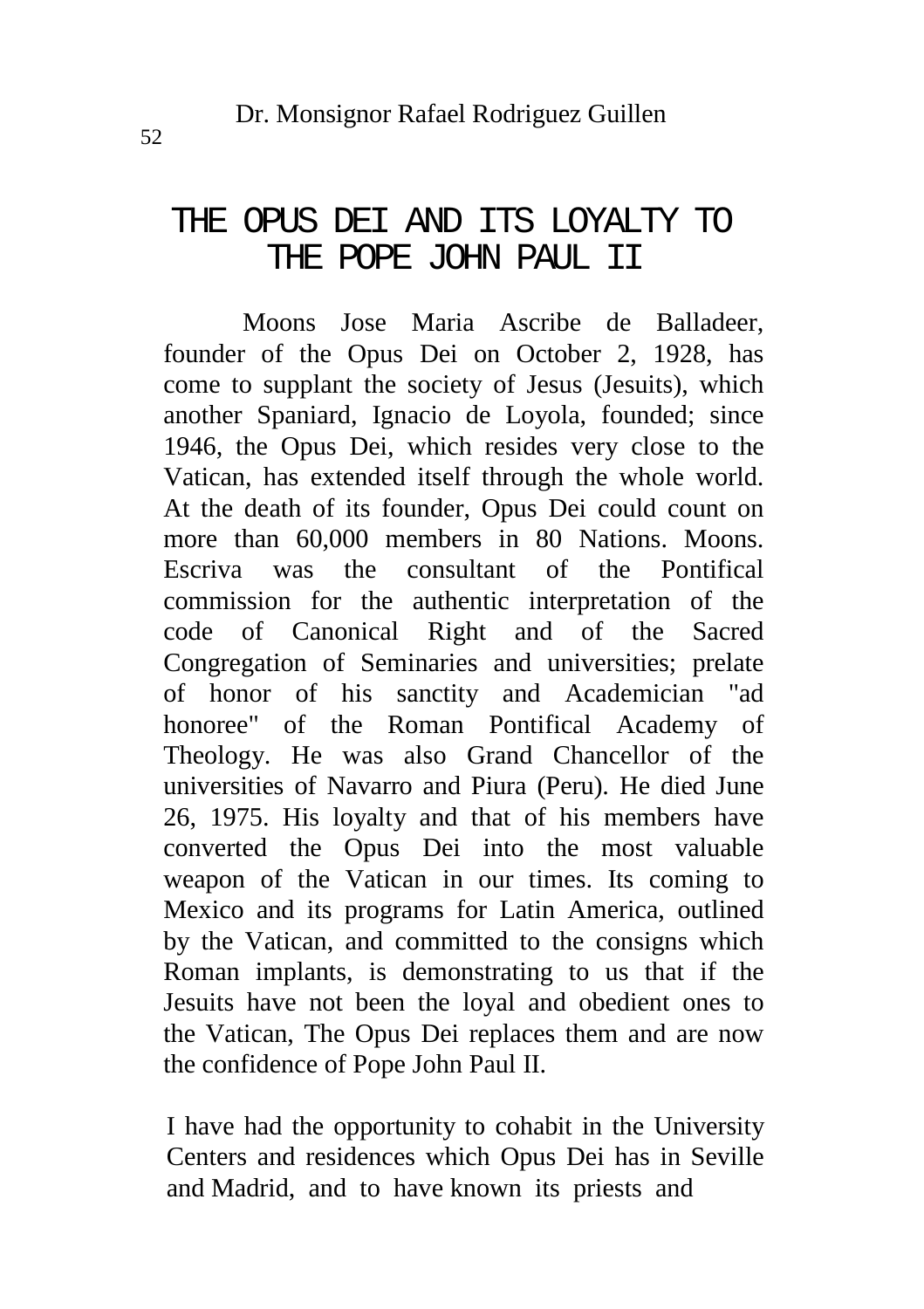teachers etc . . . And I can testify that in the Centers and members of Opus Dei there appears a movement very distinct from the Universities of the Jesuits: Its alumni and members, highly qualified, try to reform the Catholic Churches, which refuse to cooperate; and it is the only autonomous religious order extant. That is, independent from the diocesan bishops.

Its spiritual, educational, and social labor magnifies itself more everyday than the other Catholic religious orders, which are disappearing and losing their confidence of the Vatican. Priests, Jesuits, Dominicans, Franciscans, Capuchins, Conventual Salesians etc. . . ; the same as that of the Nuns, society of Mary, handmaids etc. . .; thousands which have came out of their Monastic houses; thousands which at the challenge and betrayal which the second Vatican council deceives them with makes them lose all confidence and credibility of the pope and his canonic inquisitorial, are all substituted by the members of the Opus Dei, which, in turn, have taken over parishes, churches, and colleges.

The major danger that the work of the Opus Dei represents for Christianity, in these days, is its loyal commitment which its founder makes to the Vatican, that Jesus Christ is not, to them, the foundation and cornerstone, but rather, the Roman Catholic Church; which believes she represents Christ's whole mystical body. When we see clearly that she has deviated and corruption herself totally.

The reforms Monsenor Escriva desired to accomplish in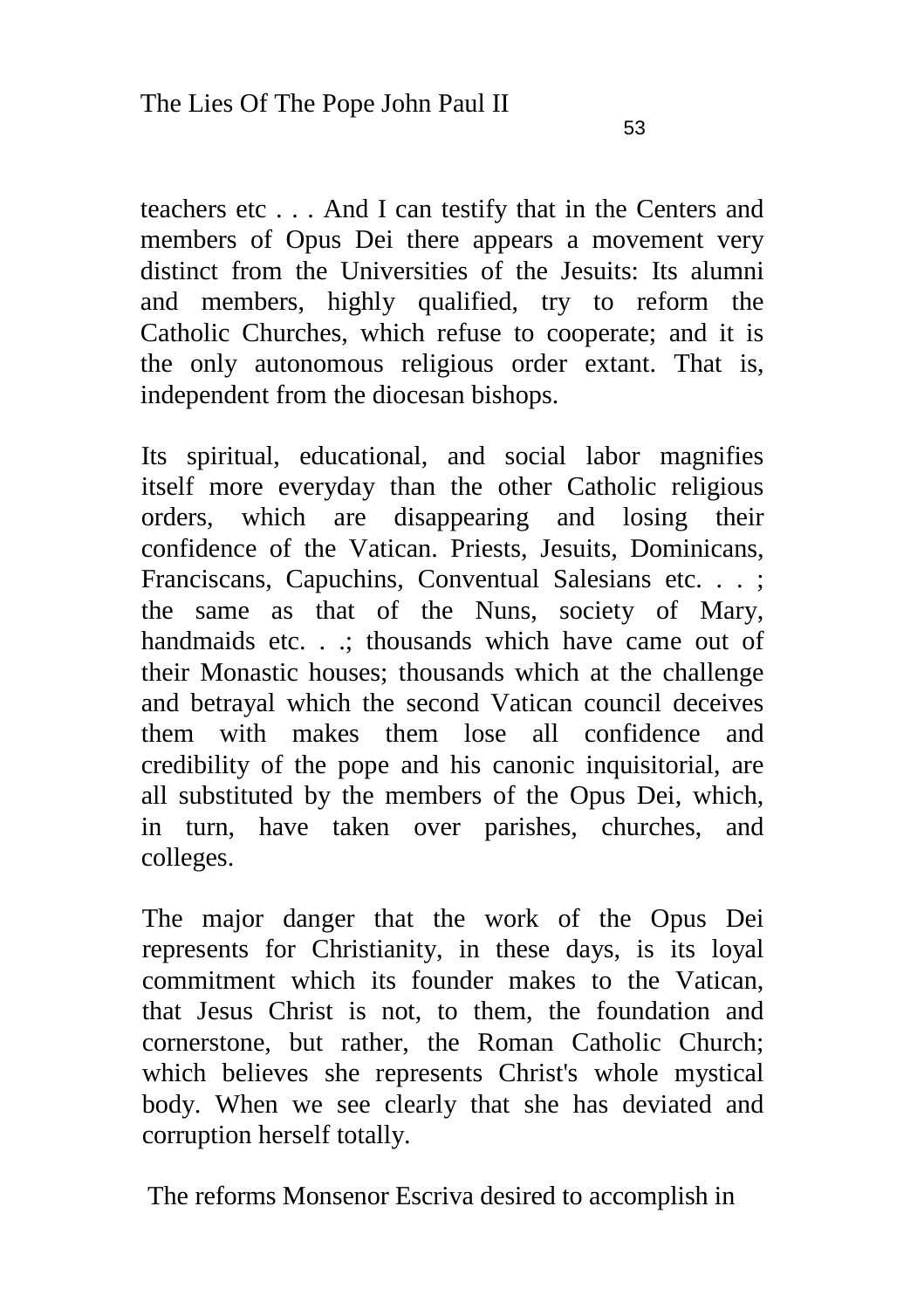its members and make them practical believers shall not be realized while he has to maintain his ties to the Vatican and its political, economical, and Christian false doctrines.

He same can be said about the 1400 religious orders which were born to restore Christianity and reform a Church that has nothing Holy and less could be the one Christ founded, or only one he founded. Her monstrosities and corruption which have persisted for centuries no longer afford her the credibility which, unfortunately, the Opus Dei preaches.

The movement to restore the primitive church of the first centuries is only accomplished in the churches which are separated from Catholicism; which are assisted by the Holy Spirit and continually challenge the apostate church of Romanist. The true church is triumphing and growing with new believers and converts daily to the faith of Jesus alone, and are being baptized in his name and practicing the evangelicals teachings very clearly written in the old and new Testaments. "Loyalty to the Church" and "The Way" are the two books written by the founder of the Opus Dei, where we find his mystical Catholicism of the new era; and which have been published in 261 editions and 3,740,244 exemplars in 39 languages in only four decades.

54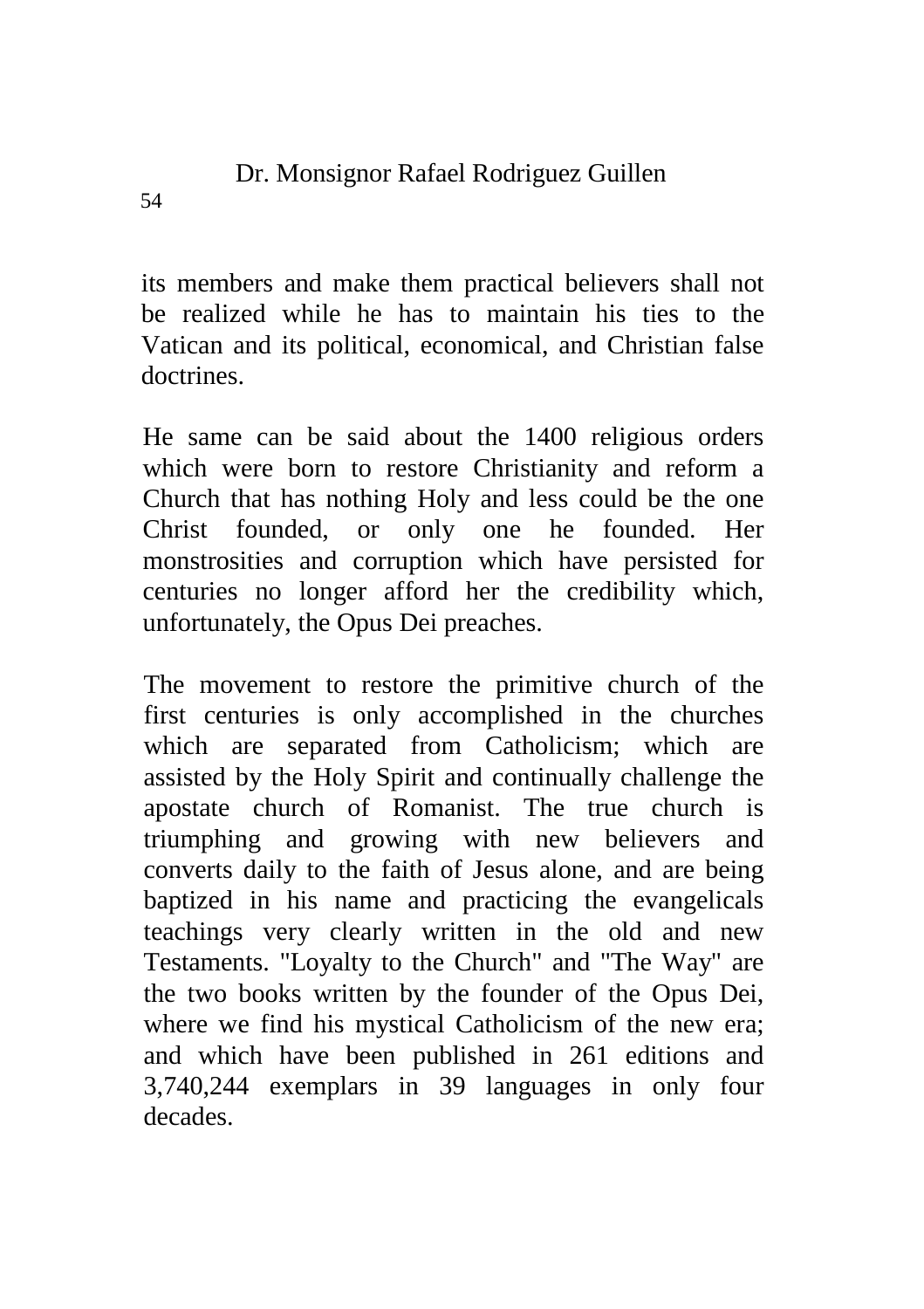### JOHN PAUL II PROTECTOR OF THE OPUS DEI OR THE HOLY MAFIA

Karol Wojtyla, from the beginning of his reign, surrounds himself with another and more dangerous than the one we've been analyzing; and which conspired in the death of Paul I.

The Holy Mafia, as it is popularly known, or the Opus Dei, a Catholic organization directed to the spirituality of the laity, to temporal powers; and which participated with the crime Mafia and money laundering, and with the corruption of the Masonic P2 Lodge, progressively look the reins of power inside the Vatican. Its personages, chosen from among the nations bankers, Capitalists, intellectuals, conservative Catholics, and priests we shall see shortly taking over the finances of the Vatican, supplanting the Jesuits, and, as a society or Eccentric Institute of the bishops, converting itself into the spies of Wojtyla and occupying in the new dioceses and create Nunciature the papal Ecclesiastical authority.

Its laborious members, some 70,000 strong, maintain a dcfinitude influence in Vatican affairs. The secret of its political and financial movements, and of its connections to the Crime Mafia, is kept off limits to the majority of Catholics.

I recommend, if you desire to know more about the Opus Dei, and, thus, to understand my brief articles better that you read Michael Walsh's book "Opus Dei," a very complete investigation about this secret society that struggles for power inside the Roman Catholic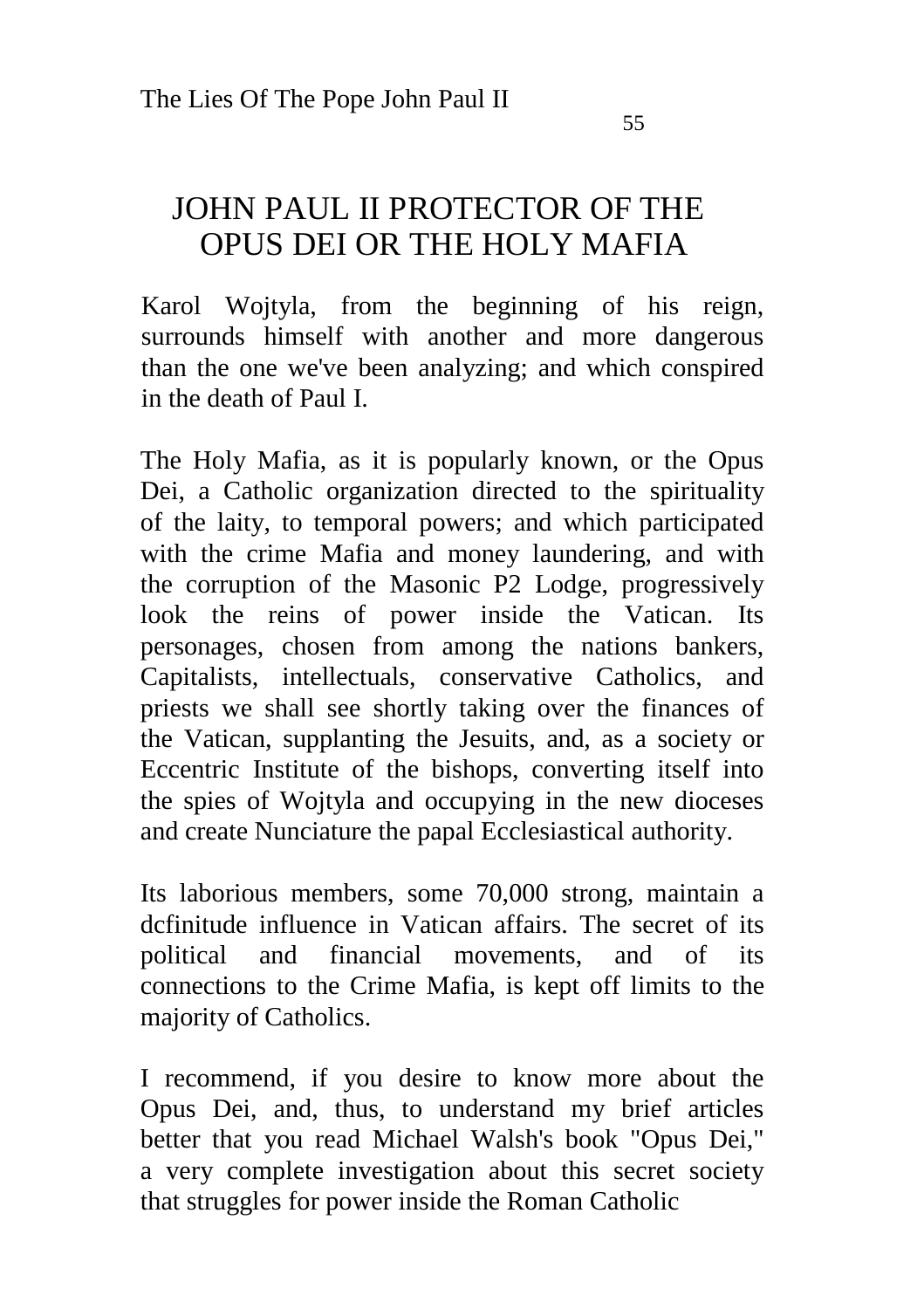Church. You shall be able to comprehend how John Paul n, who was brought to the pontificate conjointly with the Mafia of Vatican finances, is grateful to the Opus Dei, which from Poland continually helped him with his studies, expenses, trips, and publishing his writings and doctoral thesis. You shall better understand world politics and businesses better; and the millions of which they are possessors. Thanks to the \$400 Million dollars which they offered the Bank Del Vatican, a solution to the theft and laundering of money, in which Italian authorities caught them, could be worked out.

The Opus Dei, as M. Walsh very well tells us: "It is a new form of institution within the Roman Catholic Church." Its status of "Personal Prelature" breaks all the Tridentine canons. Its founder, another Spaniard, Monsenor Escriva 1928, allied with Franco's fascism, to gain and took over the banks, education, and all mediums of information, and the most profitable businesses in Spain. It is curious that Wojtyla, who elevates his slaves in order to consolidate his power, elevates Escriva to the another.

The support that Opus Dei has been giving to rightist parties in America, and to Catholics governments and dictatorships, is the cause of the crisis in which we live, and of the poverty of the working class. For Wojtyla and his army of " Opudeistas " in vanguard, we see arrive in Latin America Opusdeistas Nuncios, Papal delegates and newly named bishops, all with the consigns of a nationalistic Pope and Roman Church of National Catholicism.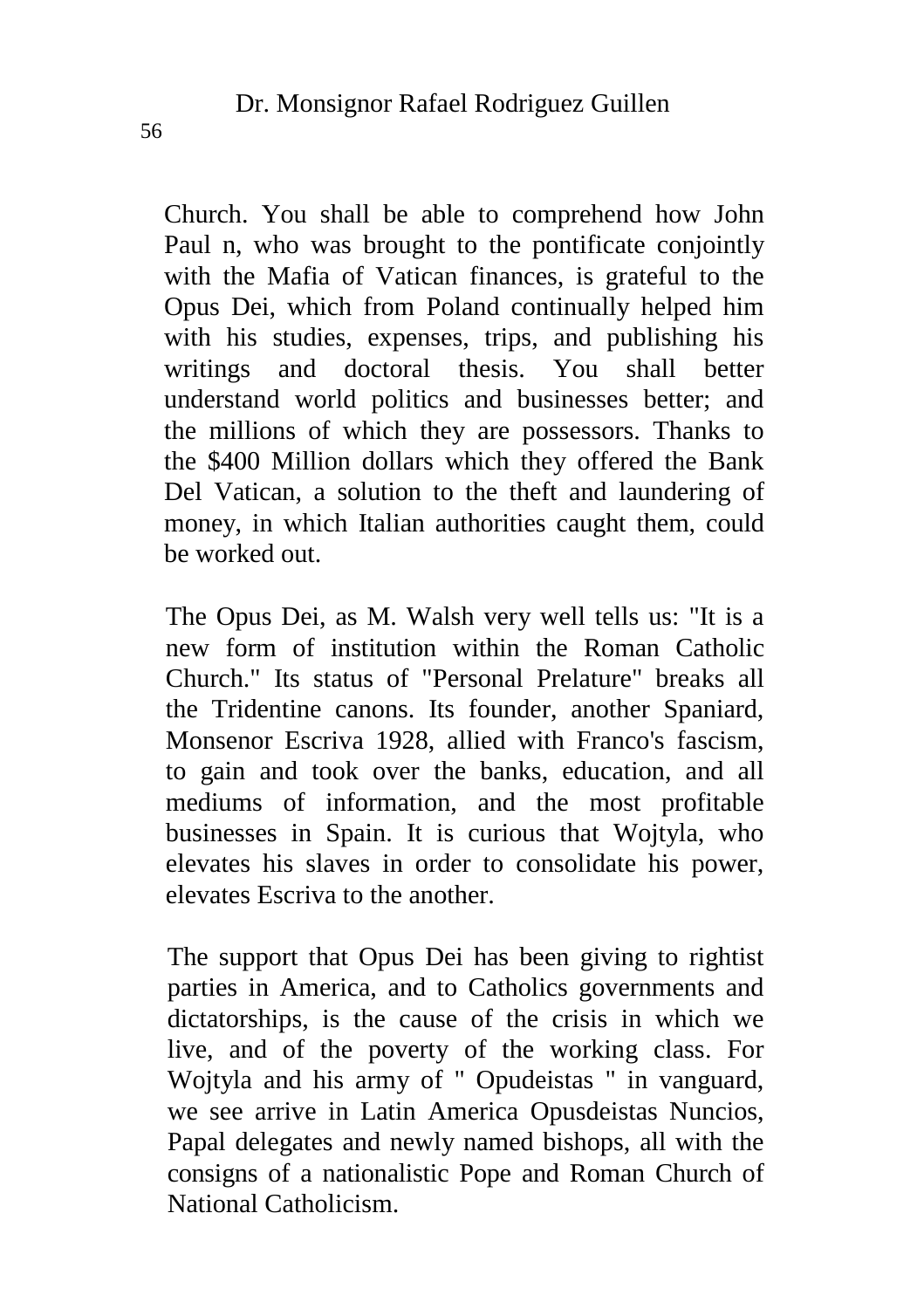Many names of members of the Opus Dei were found guilty in Spain, Venezuela, Peru, and United States of money laundering and falsification of bank stock certificates: A list that you can find in the books which I cite in this investigation is how you shall be Able to understand my work.

I myself, as a Spaniard and Christian Monsenor, am horrified with the hair pulling which this John Paul II, since his elevation, has cause: He has kept us fooled! He presents the face of a mystic saint, a slavish grin, attractive poses, and colorful vestures; even when the true face of his participation in crime and money laundering we see clearly signaling him and accusing him as a chief sinner, who, mocking Sacrilegiously the Christianity he claims to represent by his (evil) works, demonstrates differently. The Pope John Paul II should repent before God of all the falsities which he has been committing for almost two decades; in which he demonstrates his fallibility and not his infallibility.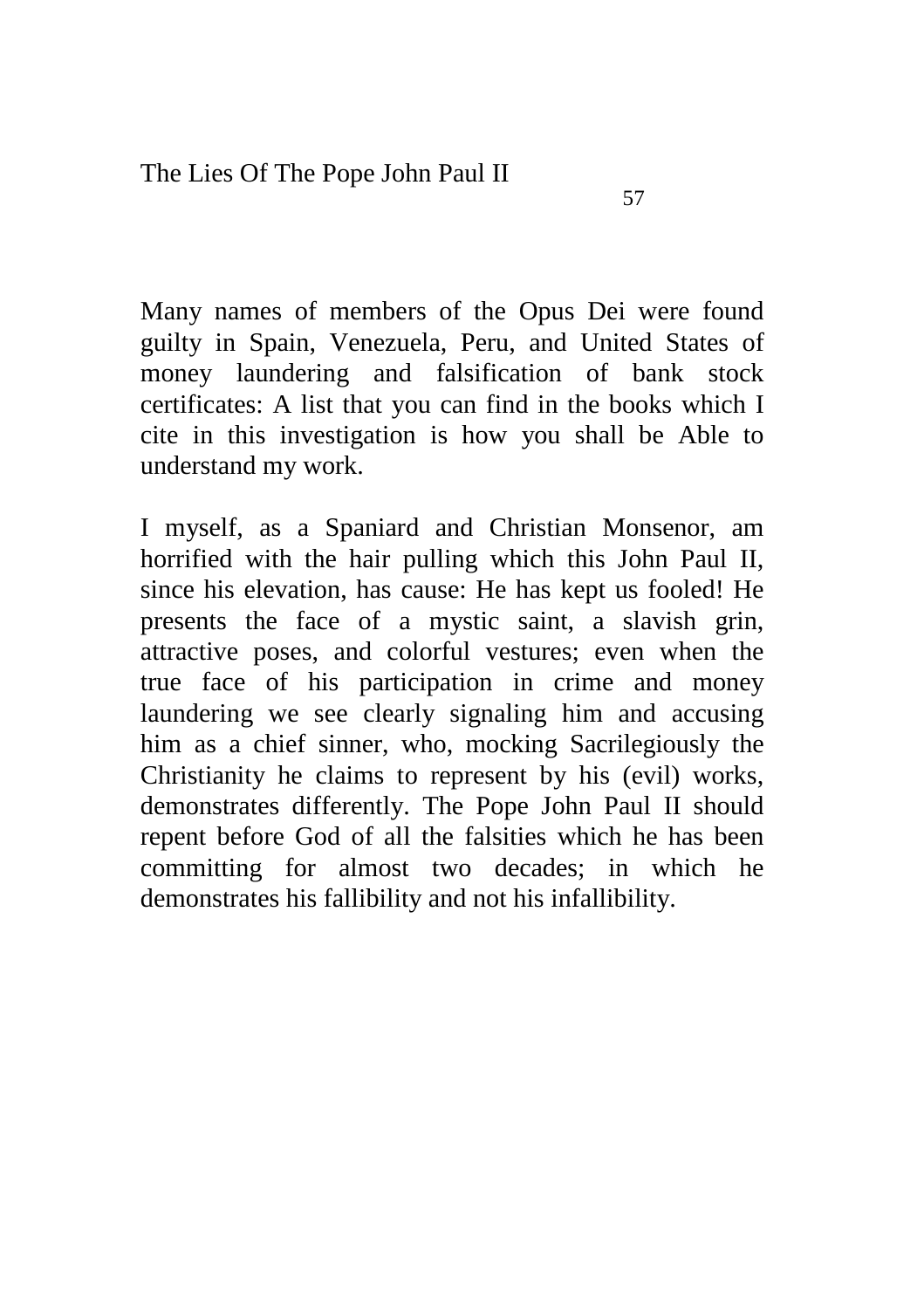#### THREE SINISTER PERSONAGES, COUNSELORS OF THE POPE JOHN PAUL II

There exist three fatal personages within the Vatican and her Roman Curia on which the politics of world Catholicism depend. Their authority is at times greater even than the Pope's, who counsel him, prepare his trips and who have the last world in the Vatican. These are the Cardinal Alumna Ratzinger, chief of thee ministry for the propagation of the Catholic faith, Theologian, and voice of the Pope in all doctrinal questions and problems related to the Catholic pastoral. Ratzinger was chosen by the Pope and gave himself completely into his hands. This could be seen in the first document over "Liberation Theology" written by Ratzinger as president of CELAM, or the Latin American Episcopal Conference. In these moments, his continues visits to Mexico, the seat of CELAM, impose upon CEM, The Mexican Episcopal commission, his directives of attack against the groups of separated Christians.

The Manifesto "Rapport Sulla Fede," of Ratzinger, denies the treachery of Wojtyla and is to blame for the pseudo mysticism that wants to impose itself and its theological errors into the doctrines which emanate from pontifical documents. I have had the opportunity of having known Ratzinger in Spain where I executed my parish ministry in Seville. He arrived accompanied by Italian soldiers, generals from the orders of Opus Dei, Jesuits, Dominicans, etc. . . taking over dioceses, eliminating the bishops and priests opposed to the dictator Franco and to international Fascism. He starts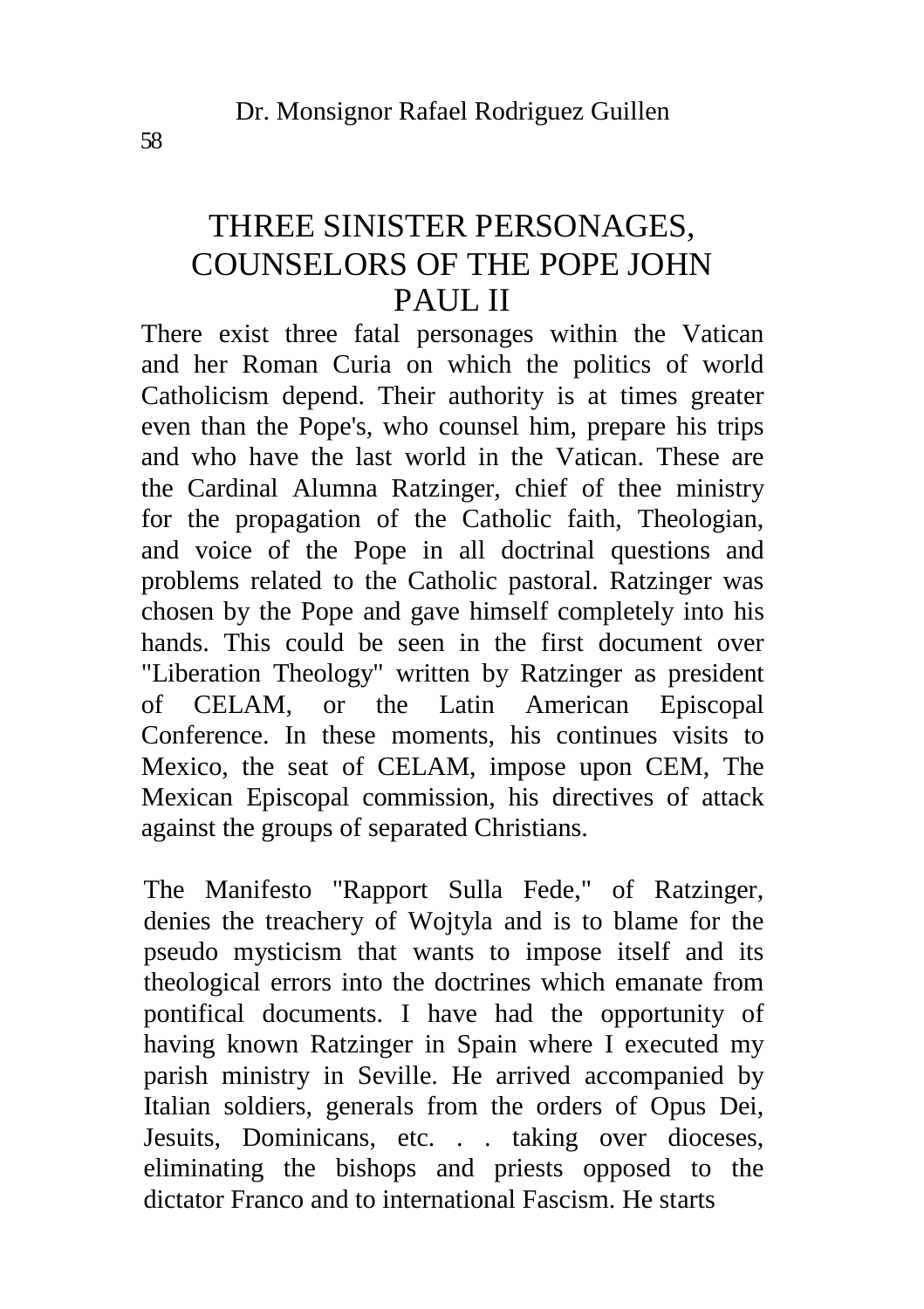dividing the dioceses bringing new Nuncios, bishops, and priests, all compromised, to take their place; and eliminate those of us who opposed them. As a minister, I had to go into exile and be persecuted for criticizing and Opposing them. This same thing is taking place in Mexico right now. A new Nuncio has already arrived with "New Consigns."

The new generals of the religious orders, too, are arriving. They are already dividing the dioceses in Mexico and have already taken over the Basilica and the millions in offerings. Guadalajara, and where the loss of faithful Catholics is felt most, shall be divided into three new bishoprics; Mexico into four. And in all the big diocese , new bishops, arriving from Rome, certainly Spaniards and Mexicans, but all committed to National Catholicism, shall begin to be imposed. Another of the baneful counselors of Pope John Paul II is the Spaniard from Opus Dei, a reporter, a personage of undeniable power in the Curia: Joaquin Navarro Valls, director of the Vatican press office and personal friend of the Pope. Besides that, he is a Medical psychiatrist and follows very closely the state of the health of the Pope and his moods to comfort him. We can truly say that this political Pope has joined himself unconditionally to those elements, and has been able to impose his power and free the Curia of curia enemies; and has made him (Navarro Valls ) accompany him through the whole world on a full honeymoon and free tourism. And thanks to the replete Vatican banks, with which he has known ho to despoil those nations where he has visited, the Churches, also, have been negotiating with his Mercantilist visits.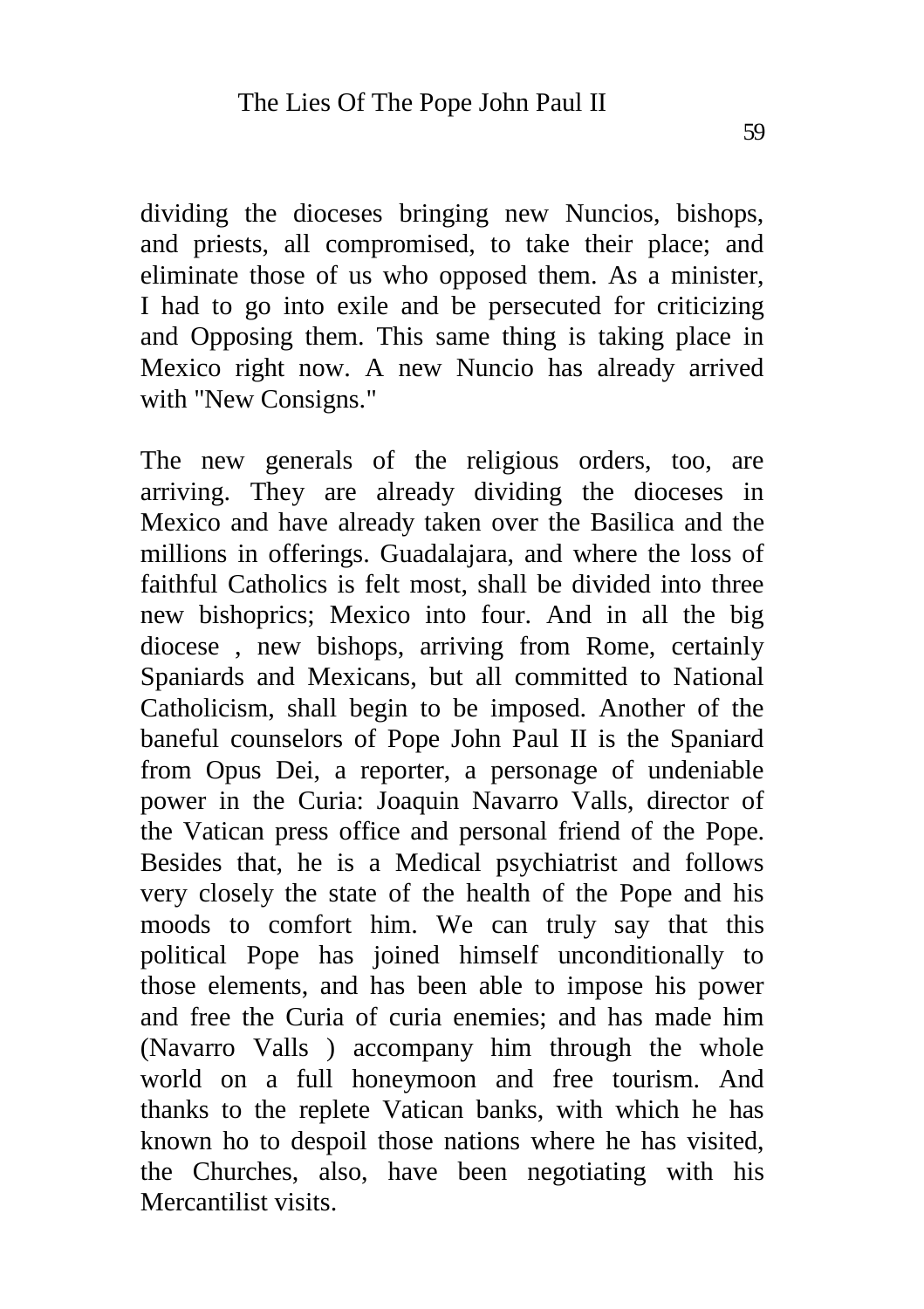The millions of dollars which Wojtyla picks up during these trips from governments and the faithful, you can't even imagine. His banker Marzinkus carries his secret brief case. The third powerful member; and without whose approval no pact or alliance can be signed, neither bishop nor papal delegate named, is the Spaniard Eduardo Martinez Somalo in the secretariat of state and responsible for a curia or congregation of the Vatican. I would like to mention now that it's the Spanish priests of Opus Dei, Jesuits, and Dominicans, educated in fascist National Catholicism during the Dictatorship of Franco, who are being named in these moments in Latin America, as the recently named Nuncio in Mexico, Just Mullor Garcia, whose slavish consigns, whereby he was commissioned by John Paul II, he shall begin to impose to destroy democracy conjointly with the traitorous bishops of the Mexican Fatherland. Thus it happened in Spain. I was a witness. The Civil War which has already started in Chiapas and other Mexican states shall be carried out if a remedy is not imposed quickly. I recommend to the democratic Mexican authorities not to lose sight of these papal delegates which in these moments arrive in Mexico. They are not represetatives of Christianity, but rather of The National Catholic State of the Vatican.

60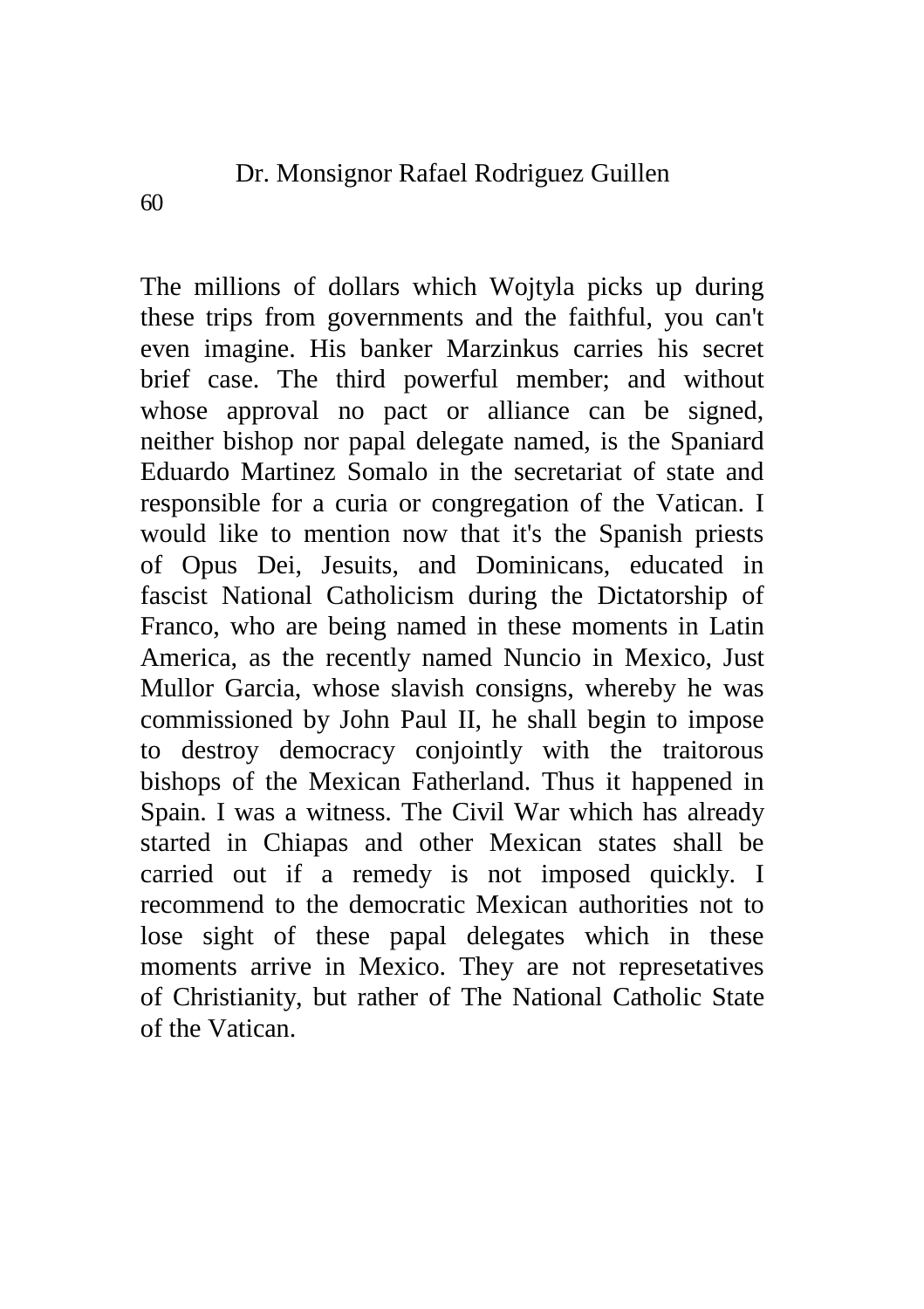#### THE RICHES OF POPE JOHN PAUL II THE POLACK WOJTYLA

The major income that the Pope has received in the Vatican since the 4th century, which is converted in a Catholic Church and loses her Charisma as a Christian Church, is the taxes which are charged by religious authorities for services The same as a political state. Quotes are to be imposed, and every family shall pay according to their properties; not just a tithe, but for the sacraments it received. A proportion shall be sent to the Vatican through the dioceses and her monasteries. Can you even begin to calculate the "Trillions" in money which engross the coffers of the Vatican and which John Paul II manages? Can you explain to yourself the extravagance and pagan splendor of the Popes, Cardinals, bishops, or their arrogant vestures, large estates, sumptuous basilicas, and Gothic Cathedrals etc . . .? If you review through the history of the Vatican and her riches during the Renaissance, you shall be able to understand that all her riches come from Simony Sales. That is, from the sale of sacraments, indulgences, suffrages for the dead, Gregorian Masses, bulls, Canonization's, papal certificates, privileges to the nobility, and paid ecclesiastical appointments . . . I don't have the space to keep enumerating the articles of the Simony sales which, in the name of a poor Christ, and with a strong arm and shamelessness, are exacted by the Vatican from the ignorant Catholic; or the embezzlement that he suffers. The trips of John Paul II and his aristocratic pages are scandalizing us. The business of simony is so perfectly organized, and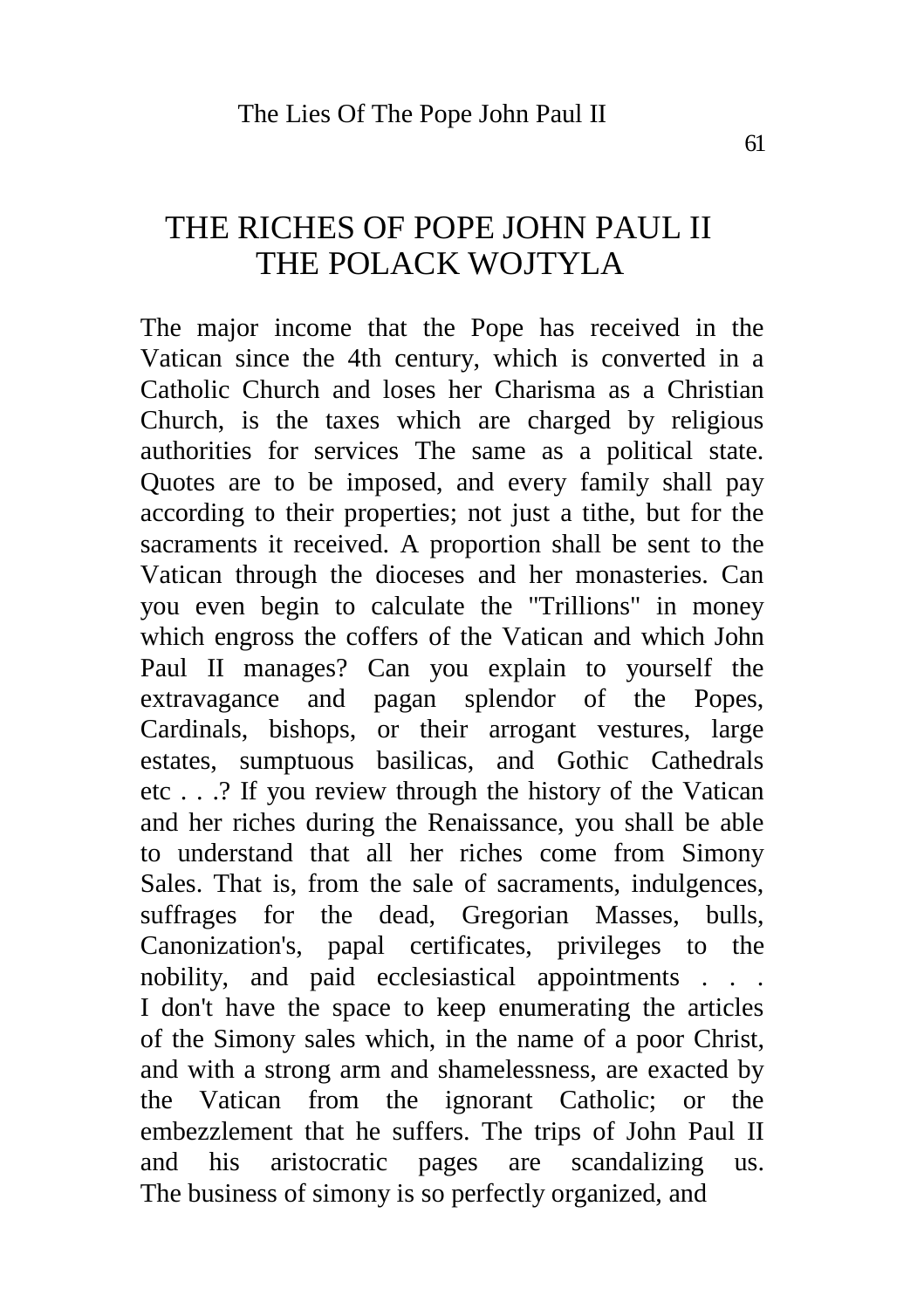the multimillionaire enterprise of National Catholicism so rich and powerful, that if you have a little time, take a sum of the thousand million of believers who call themselves Catholics of the ten thousand dioceses, prelatures, Collegiate etc . . . Every member must pay for his baptism at an early age, so he doesn't repent his confirmation, matrimony, extreme unction sacerdotal order; in penitence he must pay the fine of the confessor; If rich, so me lands or money so that the Pope or bishop of Rome may forgive the Sin. I lie not. It is established in the canons. I as a confessor and priest had to know the penitence that I should impose against the individual sinner. And for professional secrets, I should silent. But my God! what corruption and robberies in the history of this administration and invented Sacrament That which brings the most money to the Vatican. For their indulgences to be freed from Purgatory.

The plenary indulgences can only be given by the Pope, and must be paid for. Being a Monsenor in different dioceses, I have been able to be a witness of the finances of the Vatican and her programs, which they call pastoral; but which are just buying and selling simony programs: that every one must recruit money by goal. If you have assisted any course on Christendom, you can comprehend better where the monthly quotas which are imposed shall end up at. The Vatican could intervene.

62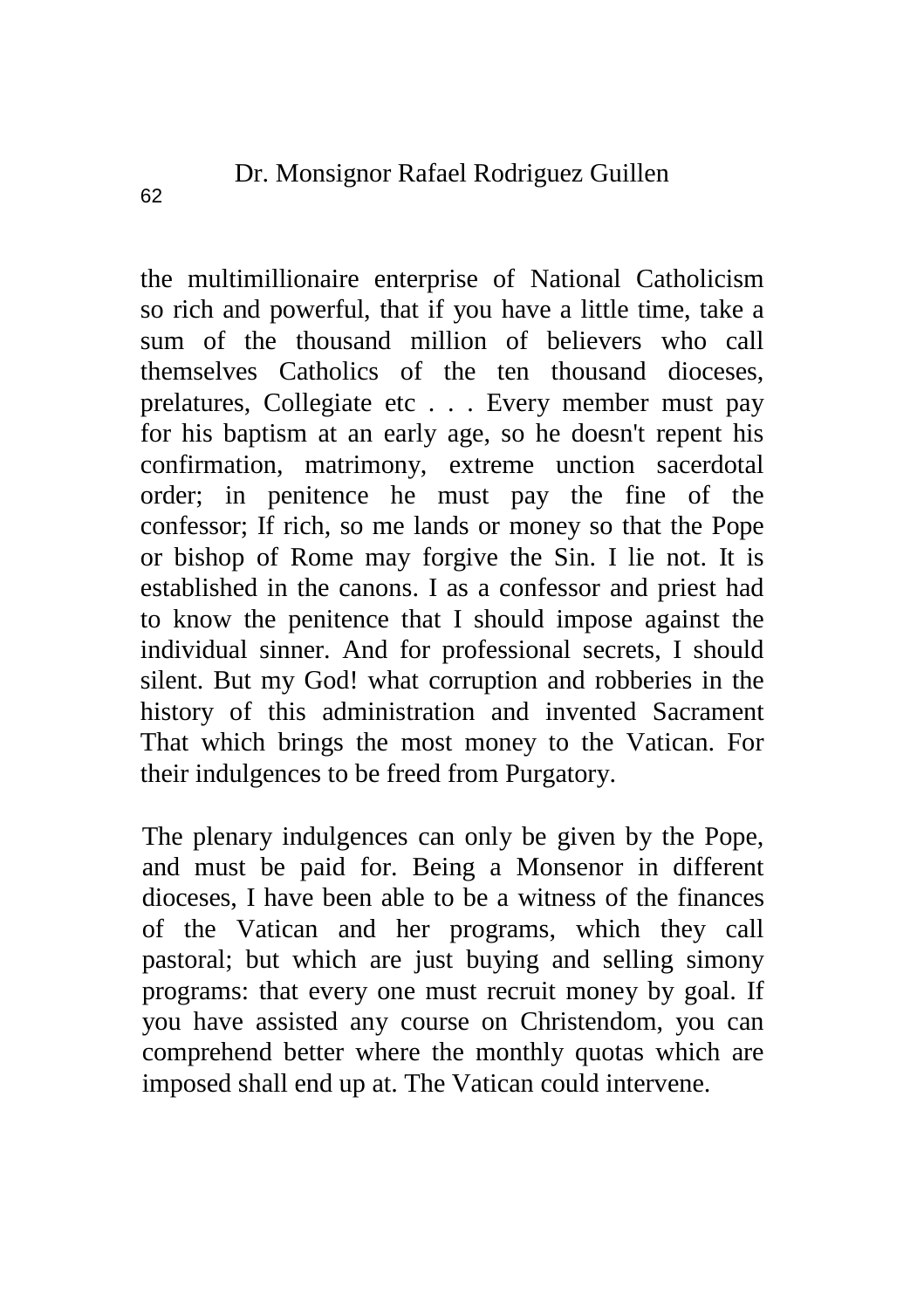#### THE FINANCIAL SCANDALS OF JOHN PAUL II AND MARZINKUS

The secrecy that Pope John Paul II maintains, and the consequent ignorance that faithful Catholics have about the financial corruption's of the Vatican; and about her thefts in the investments of her banks; of her misuse of offerings, which one thinks that upon offering to God shall be well administered and divided among the millions of poor, needy, hungry and naked and sick; but which, instead, go to the enrichment of the hierarchies and to control governments, economies, and the takeover of educational possession of millions of shares and values in world markets; and for the buying and selling of multinational businesses which today compete with the capitalist nations and even outdo them, is complete. In the summer of 1982, the Vatican and her administrators John Paul II, Paul Marcinkus, Archbishop and confidential banker, and Monsenor Martinez, assessor of the secretary of state, embezzle and bankrupt the Bank Ambrosian of Milan, the private bank and major backer of Italian Monetary affairs, and property of the Vatican. As Richard Hammer very well signifies in his book "The Vatican Connection the Astonishing Account of A Billion Dollar Counterfeit Stock Deal Between the Mafia and the Vatican," which I recommend you read; so you can understand the conclusion this Monsenor and Christian comes to: that the church that the Vatican says it represents in the world cannot be a church of Christ; hiding its true terrestrial interests.

In page 323 the author relates the illegal transactions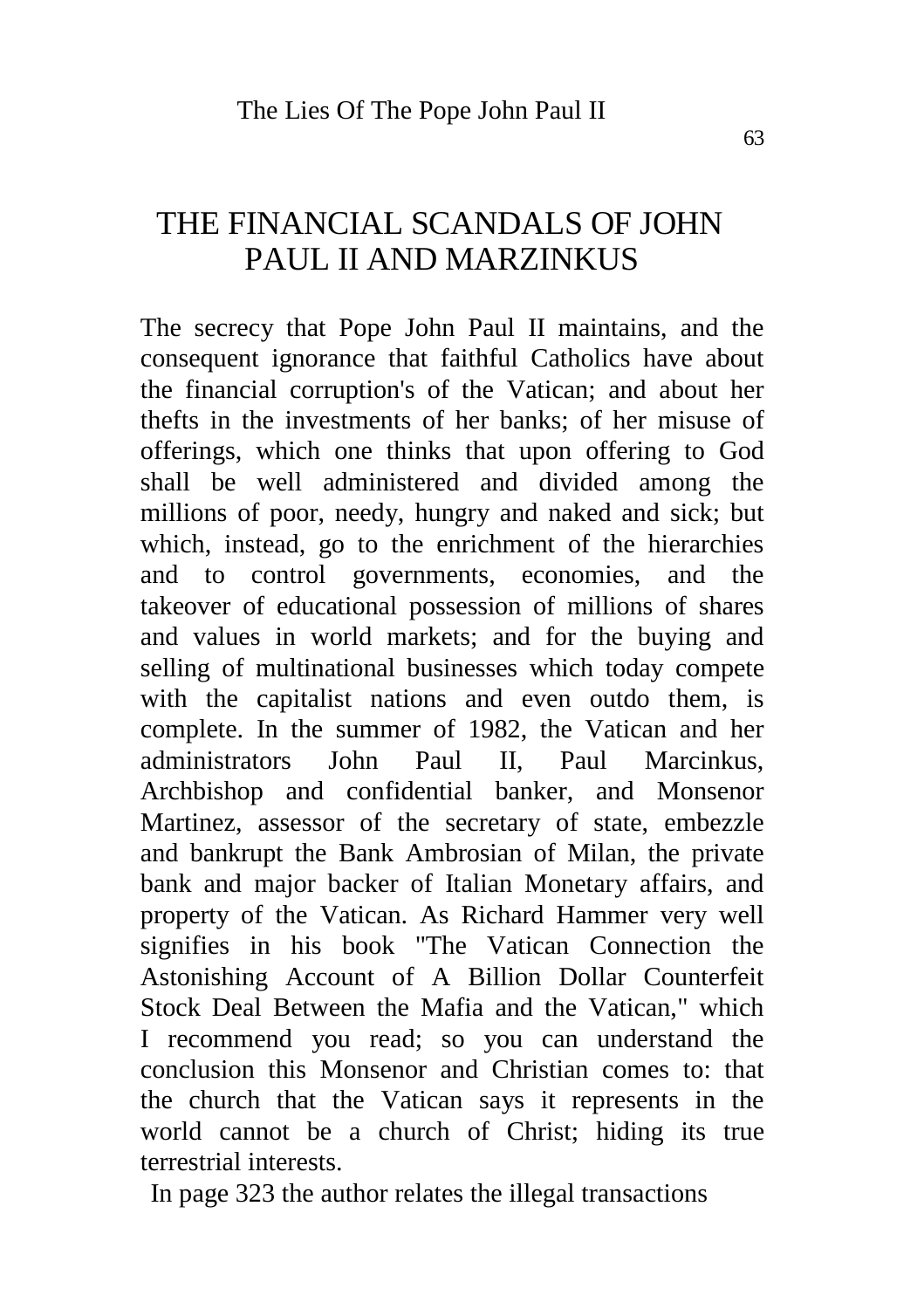which the Vatican financiers are doing with Monsenor Mario Fornasari, with Mario Foligni: How police discover \$950 million that arrives at the Sacred Congregation Dei Religious of the Vatican; of the way in which Monsefior Martinez who was responsible dismisses and tries to ignore the proven acts, as John Paul II and Marzinkus do.

With all treachery and shamelessness, they deny the acts which the tribunals and Justices Condemn. Personages like Mario folding revolved around million dollars in benefits from the diocese of Rome and how it appears in El Bank Del Vatican and the Inter commerce Group and Nouva Sirce in illegal transactions. The Vatican's refused to acknowledge her deeds, and wanting to keep her illegal activities secret are justified with false and scholastic responses:

"Not going into detail because that would be a violation of banking secrecy laws," page 239. The company Lint was expelled for Soliciting its violated rights, as others, with the papal argument and recommendations of Marzinkus and Martinez, saying:

"That he had no knowledge whether anyone in the Vatican knows anything about this situation," and he adds with more degeneration and little shame: "But in any case it was not the intention of the Vatican to collaborate with United States officials in their investigation at this point," page 292.

In other words, we shall continue to steal from and embezzle the people and violating their human rights: and we shall not be in corrected even if the C.I. or FEB. want us to tell the truth: for they already have the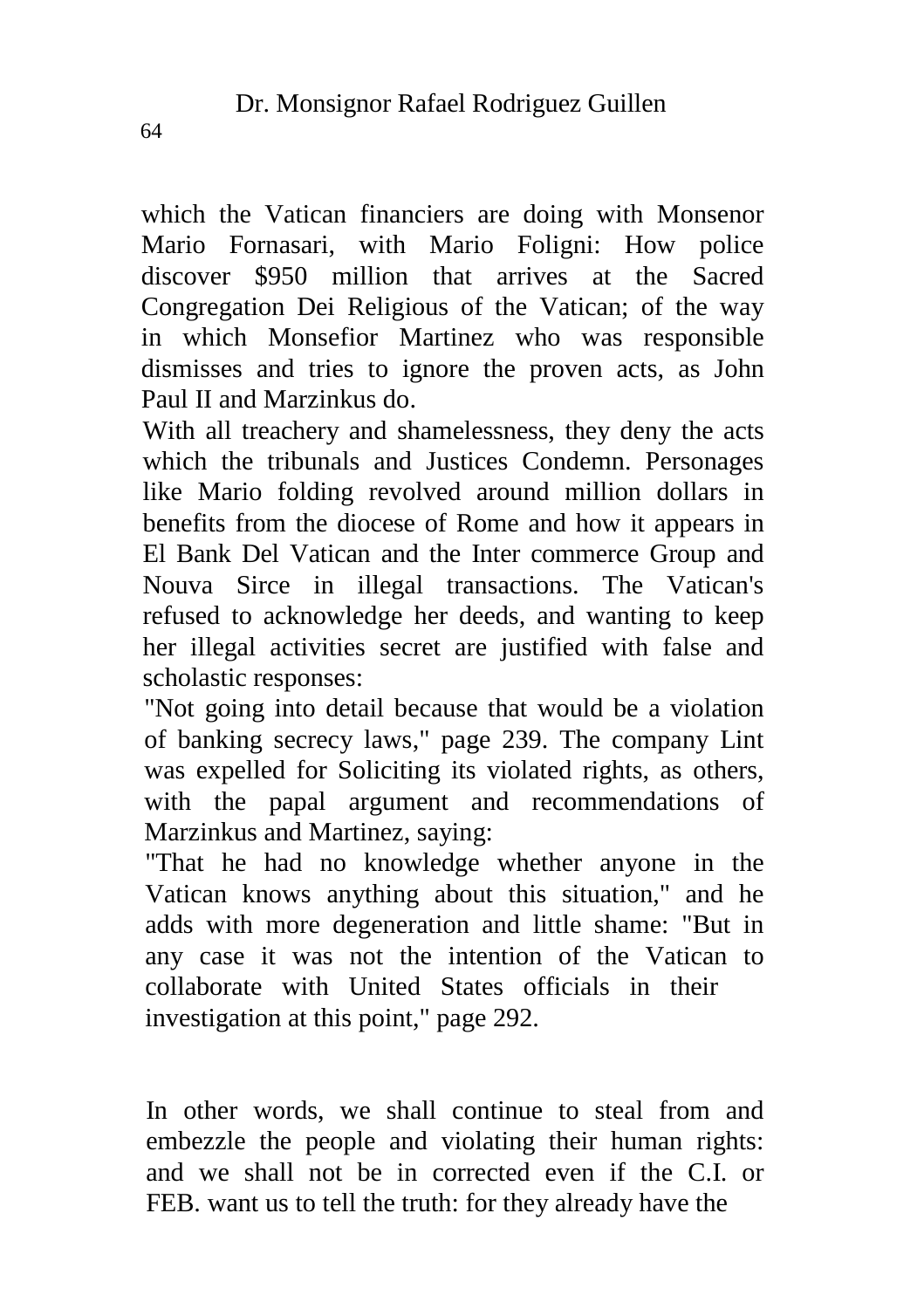evidence of the connections of the Vatican with the New York Mafia. Marzinkus has already been caught off guard and police and federal documents are available in illegal projects with Michele Sindona. The deposits of \$950 million dollars in counterfeit bonds and values in the Bank de Roam are well known: of the way in which three monsenors are known to be suspects etc... page 292. To all the charges of the nabbed businesses, and to all the affected clients of the bankruptcies of the Vatican banks, the sagacious Marzinkus, the banker of the Vatican, had the following response: "he said he would try to answer those charges to the best of his ability, but he would not go into any detail about it (page 293). Conclusion: Is it still possible to believe that the Vatican could be a representative of a Christian Church? Why don't they their errors and repent and turn to Christ?.

I recommend that you also read the book "Vatican USA" by Nina Loa Belo. You shall be horrified. In my fifty years wanting to serve Catholicism, as a person and Monsenor, and doctor in her seminaries and universities, I have been investigating and documenting concerning her finances and have written a 200 page book "The Finances the Vatican," in which I analyze reality.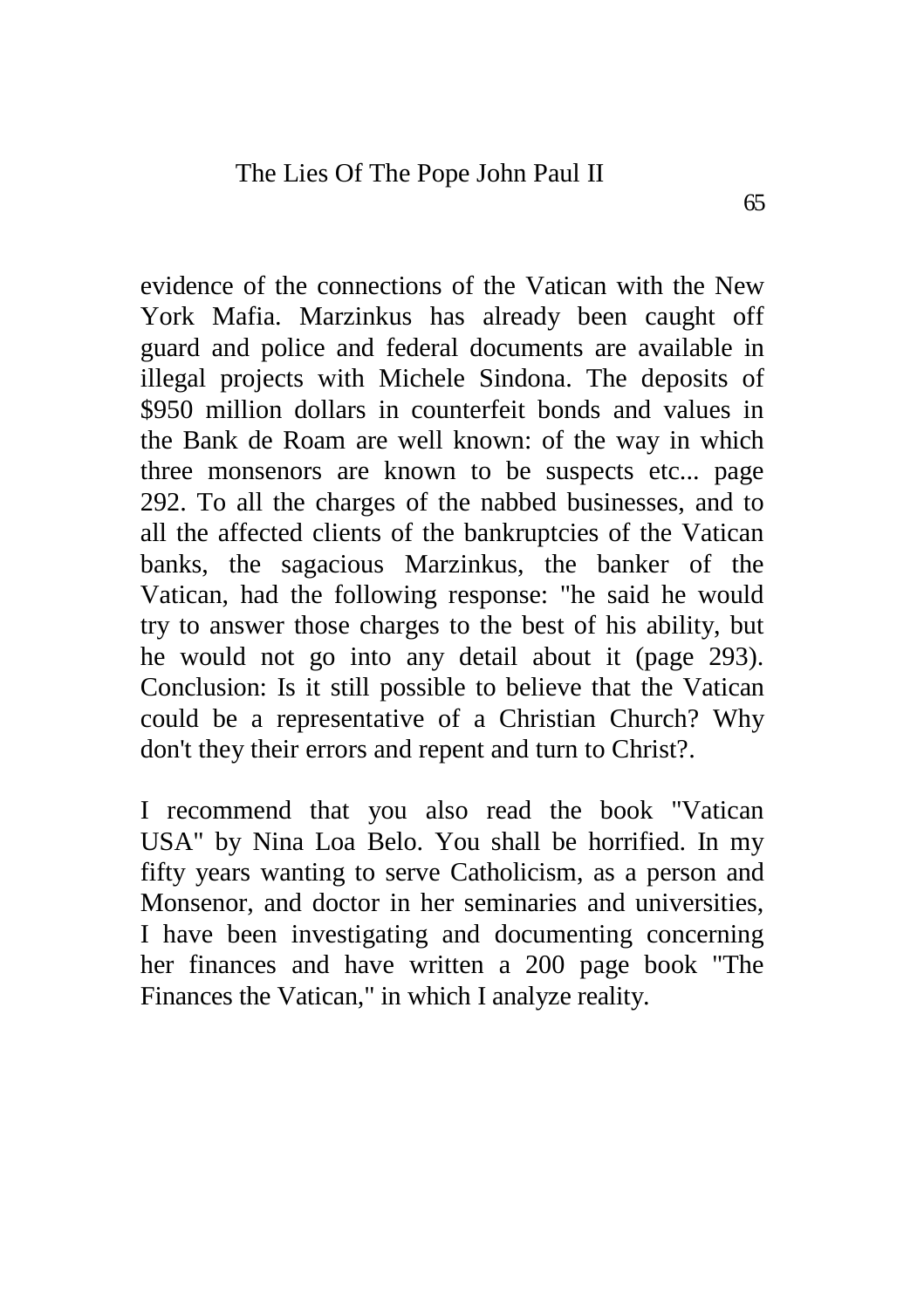# BANKS AND BUSINESSES OF THE VATICAN ADMINISTERED BY J. P. II

I refer the lector to consult pages 40 to 293 of the book "The Vatican Connection"; from where I copy and cite the author Investigator of Vatican finances Richard Hammer. The United States, New York, Los Angeles, and Chicago are (the) centers of these turbid businesses and contacts with the Mafia; together with the banks of the Bahamas the paradise of money laundering where the Vatican Bankers, Marzinkus, carries out his illegal transactions; and where he has been nabbed in the buying of billions of dollars in counterfeit values; and where the Vatican's capital is incremented by the buying and selling of her stocks in the following businesses and banks:

1. Banks of New York. 2. Coca Cola Bottling Co. Los Angels. 3. Occidental Petroleum. 4. Norton Simon Inc. 5. Bear Stern. 6. Goose and Compare. 7. Narrate and Company. 8. Switzerland Banks. 9. Multinational Investment (s). 10. Macdonald Construction. 11. Macdonald Group of Los Angeles. 12. Credit Sues. 13. Bank Exterior.

I don't have the space to continue enumerating the banks and enterprises and firms where the billions in capital money of the Vatican, invested the buying and selling of stock shares and certificates at exorbitant interests, continue enriching the Vatican's coffers. Did you as a servitor not now that truth about the economical powers of the Vatican and her honor the Pope John Paul II? Is it not true that he is not so holy? Shall they keep on asking for more offerings from the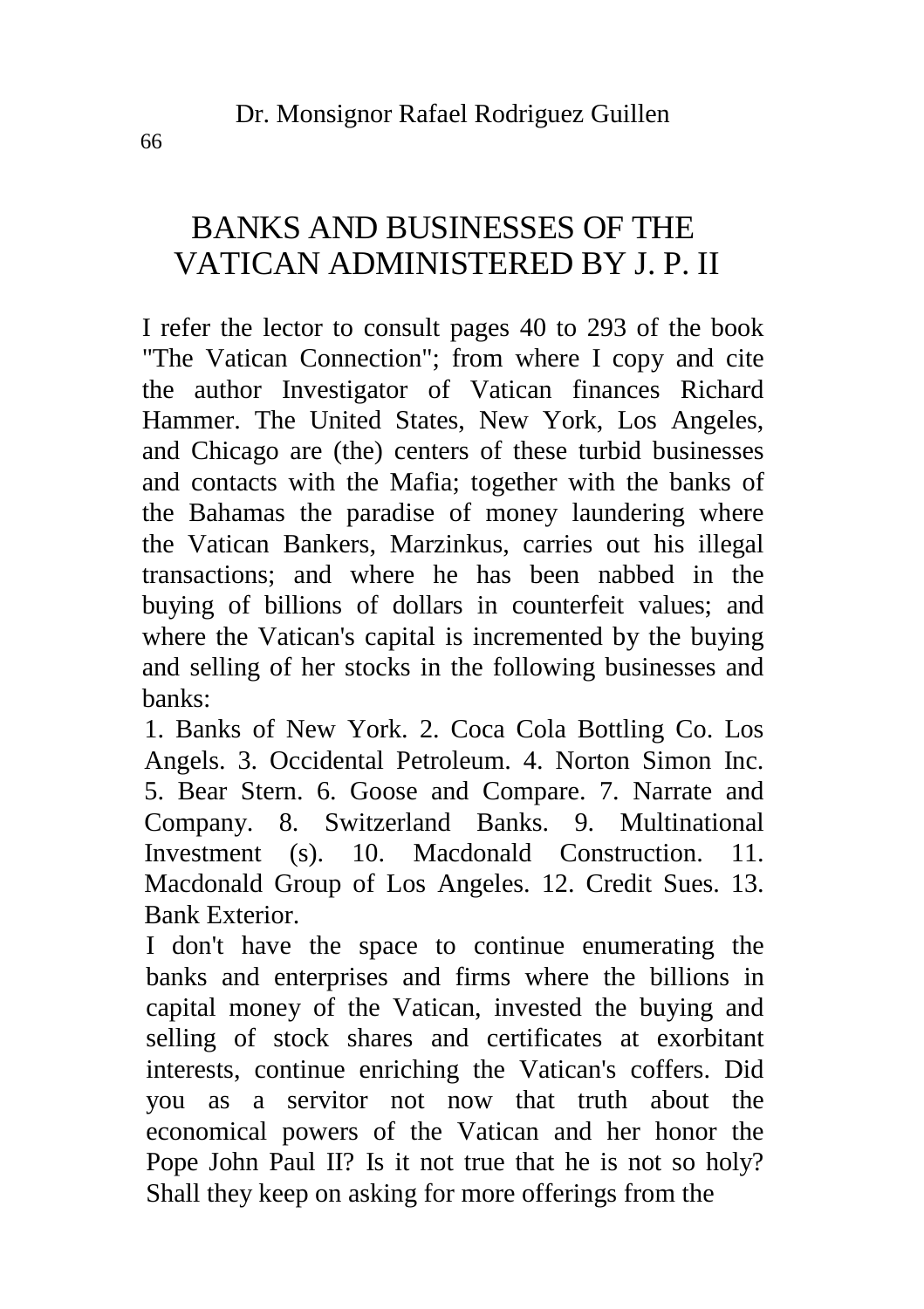incautious Catholics to enrich themselves even more? Can we keep believing in her never-ending sermons and predictions to build pious buildings and associations etc... where their offerings or Alyssa they love to call them are redirected to mercantilist inventions of every class; which have made the Political State of the Vatican the smallest nation in territory but the richest and most powerful in the world? I recommend that you read about her riches in the "Vatican USA," by Nino Lo Bello.

The Pope John Paul II has been caught by private investigators of the secret police against crime, drug trafficking, counterfeiting of values, with hairs and signs, as the author of the crime of less majesty that from the beginning of his pontificate he has been committing. But not with standing all that, he is still appearing in all the mediums of information with the appellative of the pope "Crossing the Threshold of Hope," and the Travelling Peace Maker. Hundreds of biographies which I have on my redaction table and where his beautiful silhouettes of a racist slave photographs artistically studied by his designers and photographers - convert him into that which he is not: into an image that he has made the whole world believe, including the URN and UNESCO, and also in the center of evangelism etc., that he has the solution to the crisis through which we travel. What sarcasm! His participation with the underworld crime Mafia and which I document in this investigation and also his falseness of a spirituality that he claims is founded on Jesus Christ and his message of salvation, when his and his committed followers', which are rewarded with dioceses and Cardinal Cappello works all demonstrate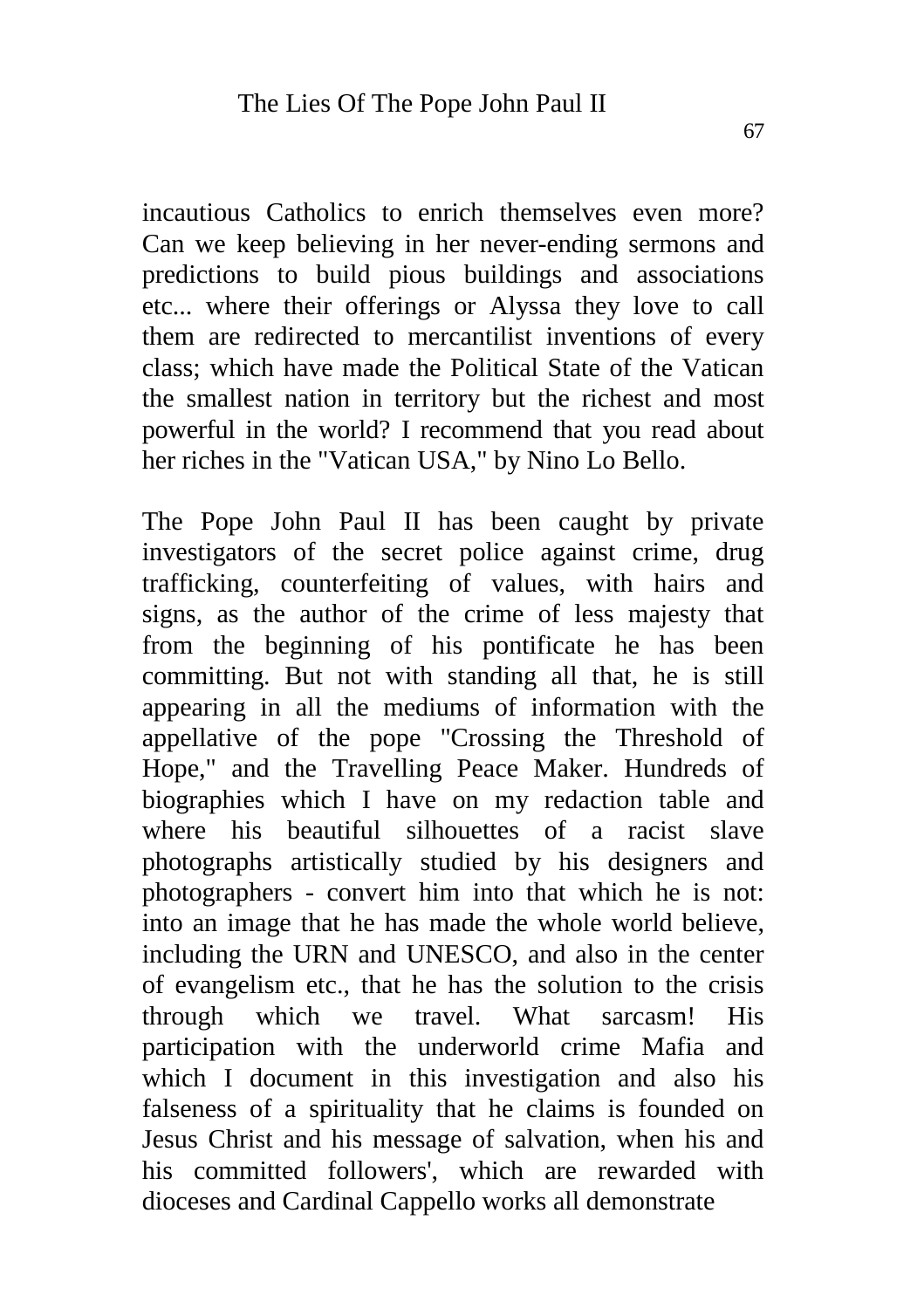the contrary. He is defined when he sings to the armed soldier.

This false image that has been extended throughout the whole world and of which we have been victims and deceived has occasioned that many of us genuine Christians, which believed in the VICAR of CHRIST, have lost faith in Jesus Christ and to seek reforms for a Roman Catholic Church which has deviated from the path of salvation outlined by our "Divine Redemptory," who has been supplanted by the very anti Christ and vicar of Satan. In my archives and documentation about Karol Wojtyla, and from which I document myself and make myself responsible for all I affirm, which bibliography I insert at the end of this work, and which you yourself if you want to know the truth of so pernicious and corrupt a pope should read; Disgracefully it does not exist in Spanish. But with a good dictionary, you shall be able to help yourself, and horrify yourself, as this servant; whom it has taken 50 years to investigate and possess my master's degree and bilingual certificate in Spanish/English to now, though retired, tell the truth and be able to present the other side of the false coin which we have been made to believe in about John Paul II, the Nationalist Polack who has destroyed the Catholic Church and is eliminating the Christianity which even now many Catholics believe of the true church of Christ.

68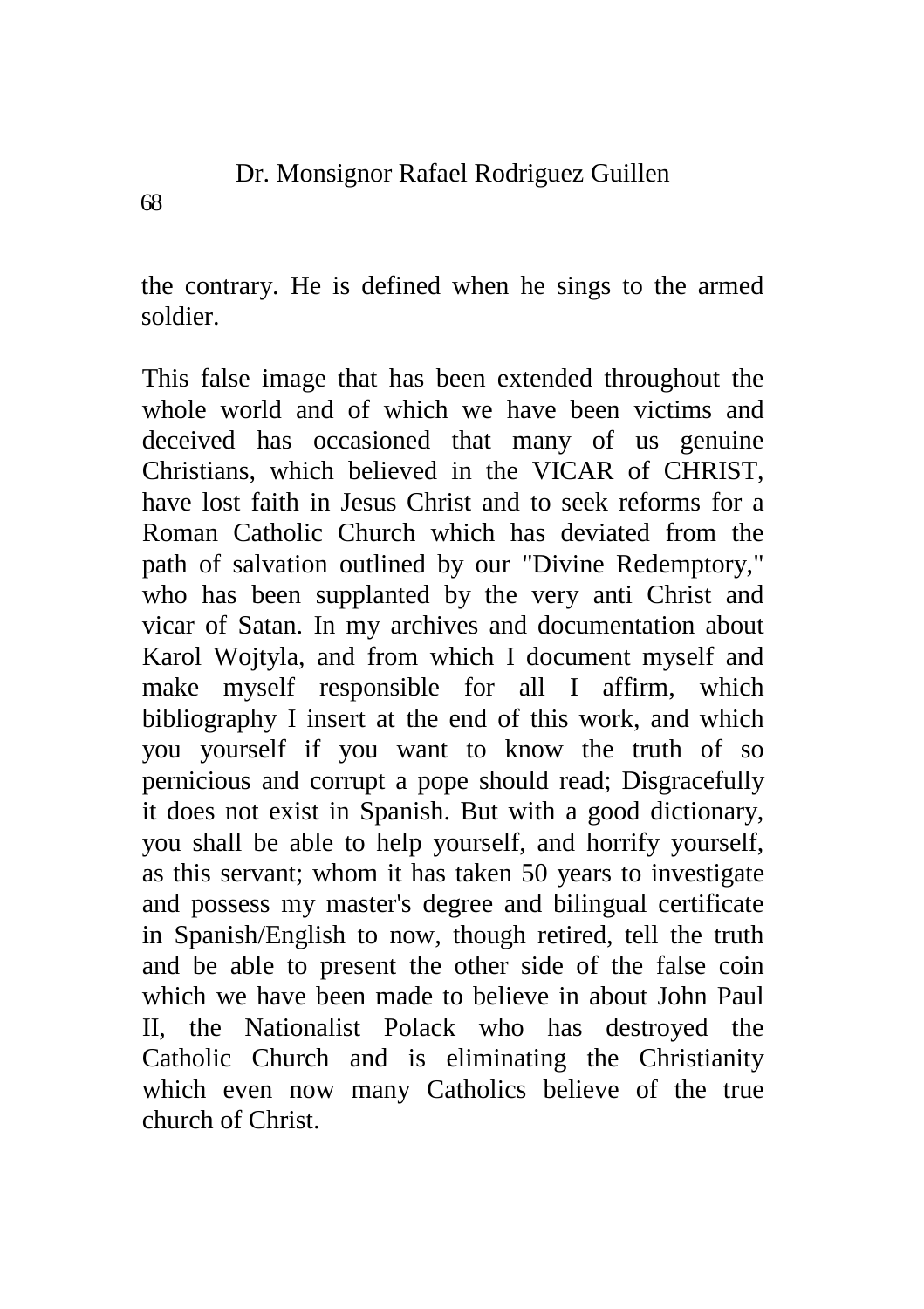### THE VATICAN, MARY AND THE POPE JOHN PAUL II

The Idolatries practiced by the Catholic Church in the whole world, worshipping images, (supposedly) Christian symbols, and converting Mary into a goddess, propagating shrines for apparitions, and miracles without number in the histories of religions, are some of the major revenues which the pope and the Vatican receive by their sales, greater even than those received from their worldwide publications.

With the Catholic "Calendar of Saints" and her symbols, they confuse true Christianity. With statistics and a scientific account of the Satanic way in which the Vatican has engrossed her finances in the idolatrous cult of objects, superstitious miracles salutiferous, cures, fountains of Salutary waters, Santeria and a mix of diabolical vibrations ., we see how we have inherited the beliefs and false teachings of Catholicism and her Scholastic Philosophy; that the Catholic Church worships God only, and that to the Saints is rendered (dully) homage or veneration; to Mary ( hyperdully ) worship; and service worship only to God; other falsehoods of the many which we are taught by Rome. The reality is another. The majority of Catholics direct their prayers to the Saints and virgins. Their idolatrous beliefs and forgetting of God you yourself can see when visiting Catholic Temples. They worship crosses. Jesus himself has even been converted into artistic images, into burlesque crucifixes and images of "The Sacred Heart," Christ the King , and thousands of capricious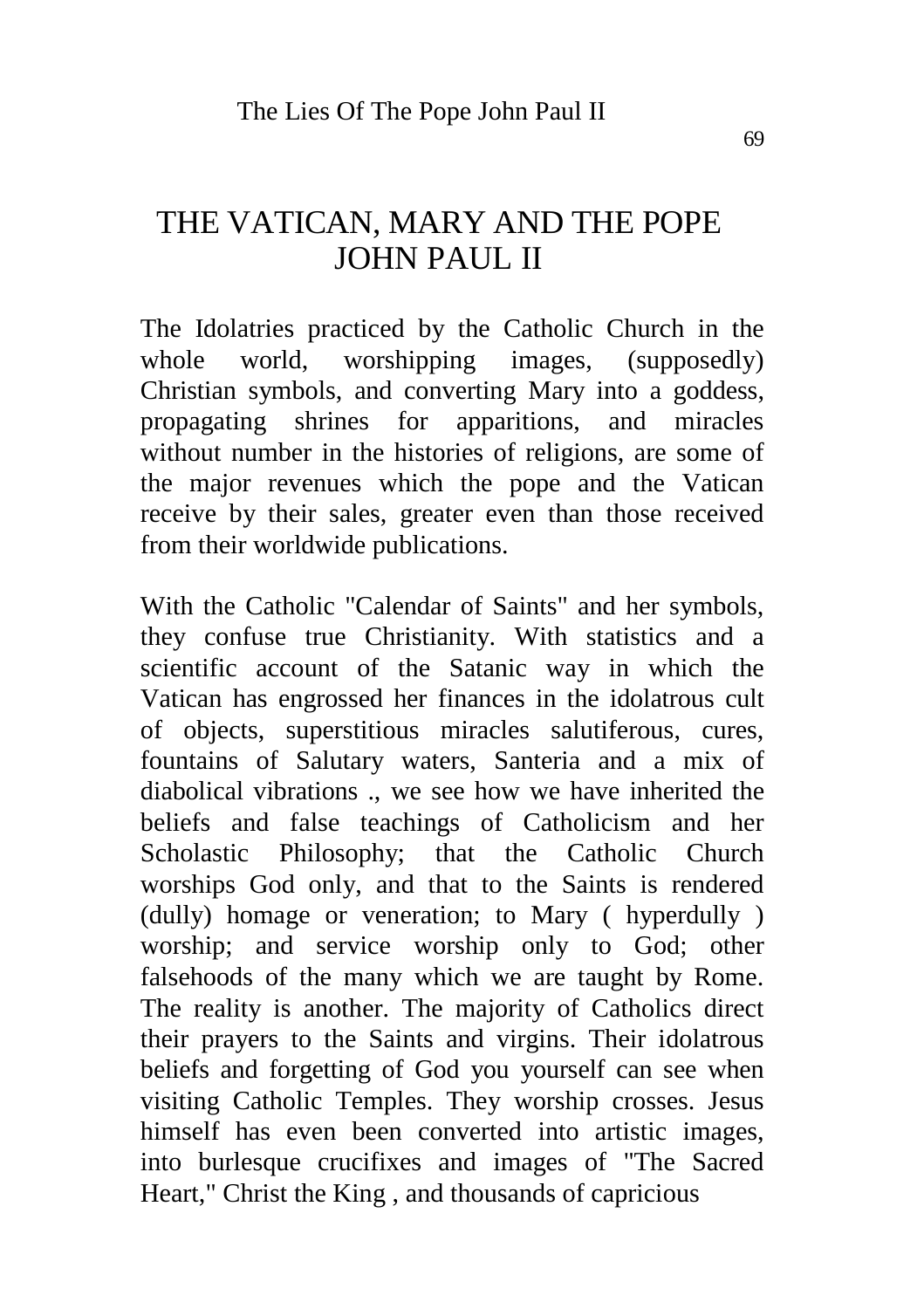"Epithets," to the whim of any Catholic who makes his Christ according to his image, not caring that it may be a sacrilegious image.

The very God has been converted into three Gods, the divine trinity or categories being separated from the divinity of the one only God; The most Satanic idolatry they have taught us yet. And it's because of that the true Christians have wanted to correct the so many ravings of Catholicism. They have never been interested in hearing the reformers who desired to correct these antichrist concepts, and they always tried to defend themselves with "ECUMENICAL COUNCILS" and laws, together with the constitutions of the so called Catholic governments, I am a live witness in Seville of these brotherhoods or confraternities of passion and glory, and in all the Catholic Churches of these Associations called pious, of their statues approved by the Vatican, of their privileges and blessings, all which presuppose the sale, and the most plump business that will not be equaled.

We see in Mexico, for example, how all these images are found multiplied everywhere, in airports, streets, avenues, their chapels......that there even exists one town where a different Saint is idolized in every day of the year, keeping its cappella burning.

I recommend that you read my book "The finances of the Vatican"; where you yourself can find the deception and falsehood that is presented.

I have been able to audit in the most rich dioceses of United States, California, where I assisted in my functions as Monsenor and priest, with my licenses, in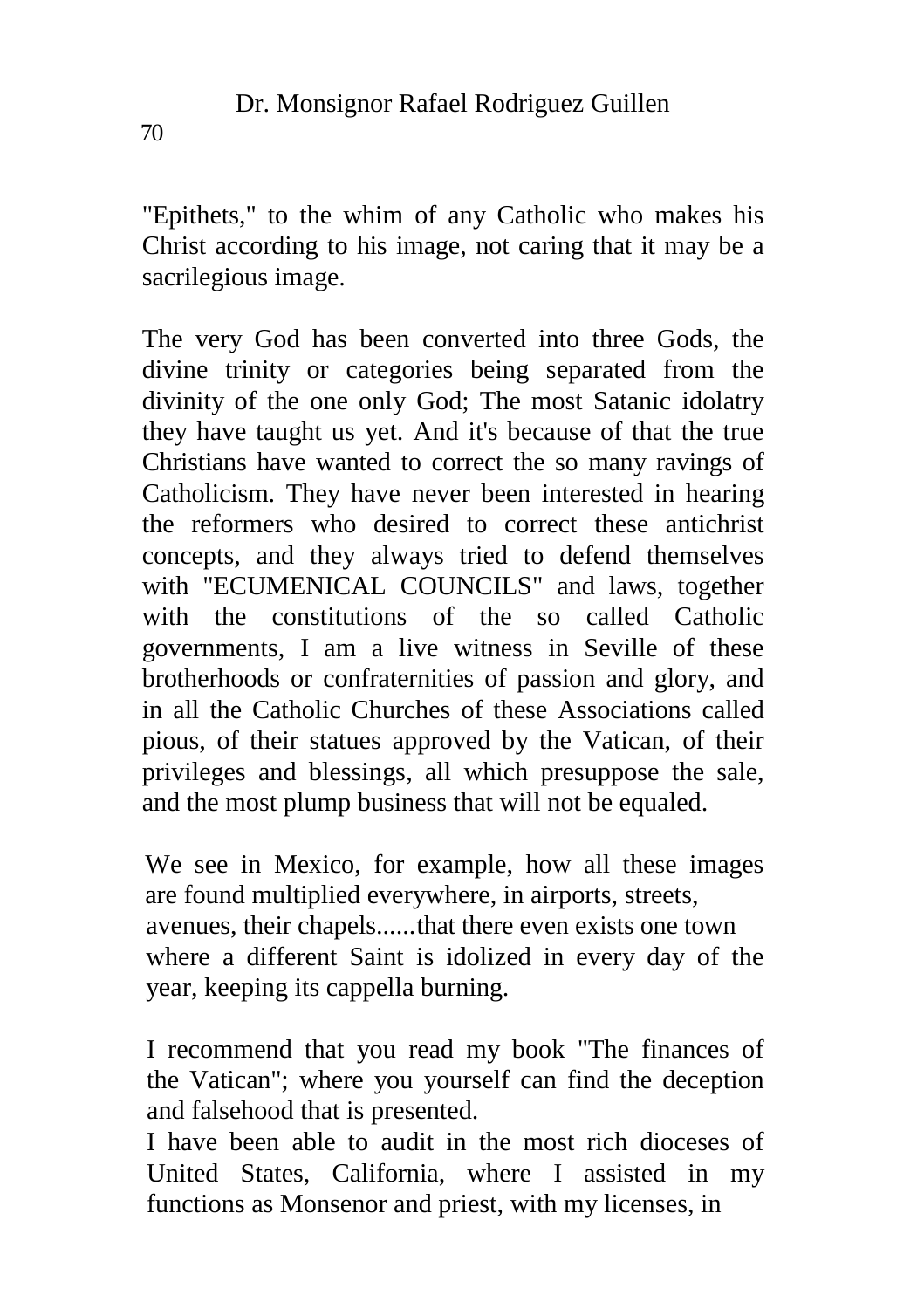the Parish of "Nester Senior de Guadeloupe," and monthly there was a charge for religious services, and \$50 for every parishioner, which added up to the quantity of about four hundred thousand Dolores, and that's without counting the generous donations, bingo revenues, dances, raffles, and trips to Vegas. I have been able to document my book about this diocese.

In all the peregrinations to the Vatican and the special offerings to the pope in all his birthdays ordinations, I shall conclude. Because the Vatican finances of Pope Wojtyla which I have lived around, in my duties, are of nuch a strong that I recommend you read the books which are inserted in the bibliography and in this brief article, things kept jealously occulted.

John Paul II knows how to manage very well the situation in Mexico and of all the Marian Sanctuaries in the world. His visits and messages about the virgins have denudes the worship of God and deified Maria. In my book "Biblical Mary and Catholic Mary," I exhibit and narrate the apostasies of this pope in preaching Mary and silencing Christ and his message.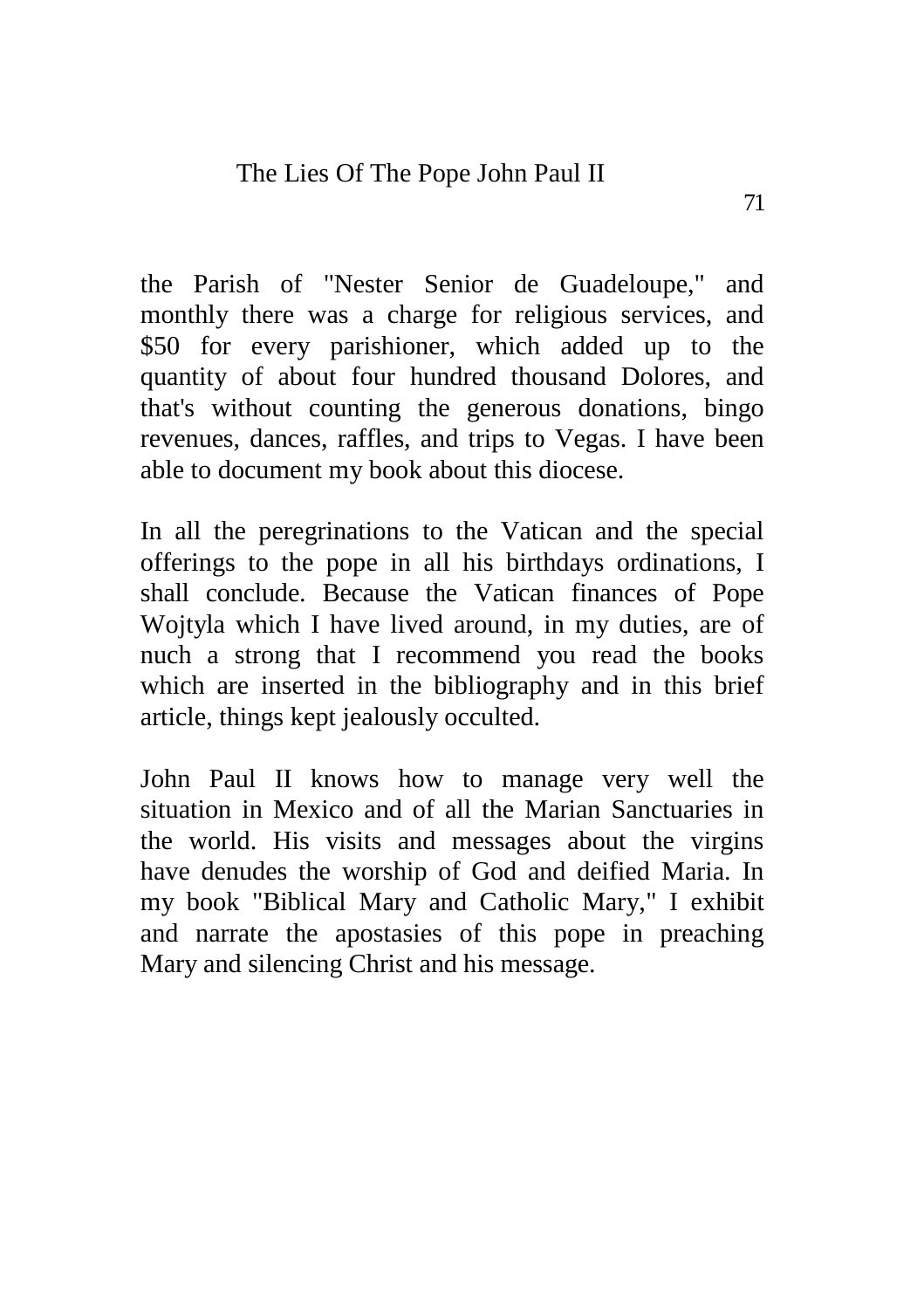# JOHN PAUL II AND HIS LITERARY **PRODUCTION**

In the history of the popes, none has written so many books and known how to sell himself so aptly as Karol Wojtyla. His philosophical works "Love and Responsibility," 1960. "The Person, and Action," 1969. The person, subject and responsibility, 1976. "The Personal Structure and Auto-determination," 1974. "Theory and Praxis," 1976. "The Fundamentals of the Ethnic Order," 1979, demonstrate clearly his scholastic and false philosophy. I shall demonstrate: His<br>Theological works: "The fundamentals of the Theological works: "The fundamentals of the Renaissance," 1972. "Signal of Contradiction," 1976. "Problems with the faith in John de la Cruz," 1948. "Discourses to the City of God," 1978.

His literary works: "The Jeweler's Store," 1978. "Poems", 1976. Hundreds of conferences, encyclicals, bulls, letters written to priests which are published, video cassettes, photographs with blessings etc., discourses, coronations, canonization's, political messages.... And why continue?

He has known how to impregnate the world with a spiritual/intellectual vision, concerning all the human and divine virtues which a human being could have. It is the only thing a Catholic knows of this authoritarian and phony Polack- the pope.

False, as he has demonstrated in his collaboration and in his different writings, as is demonstrated in the "Holy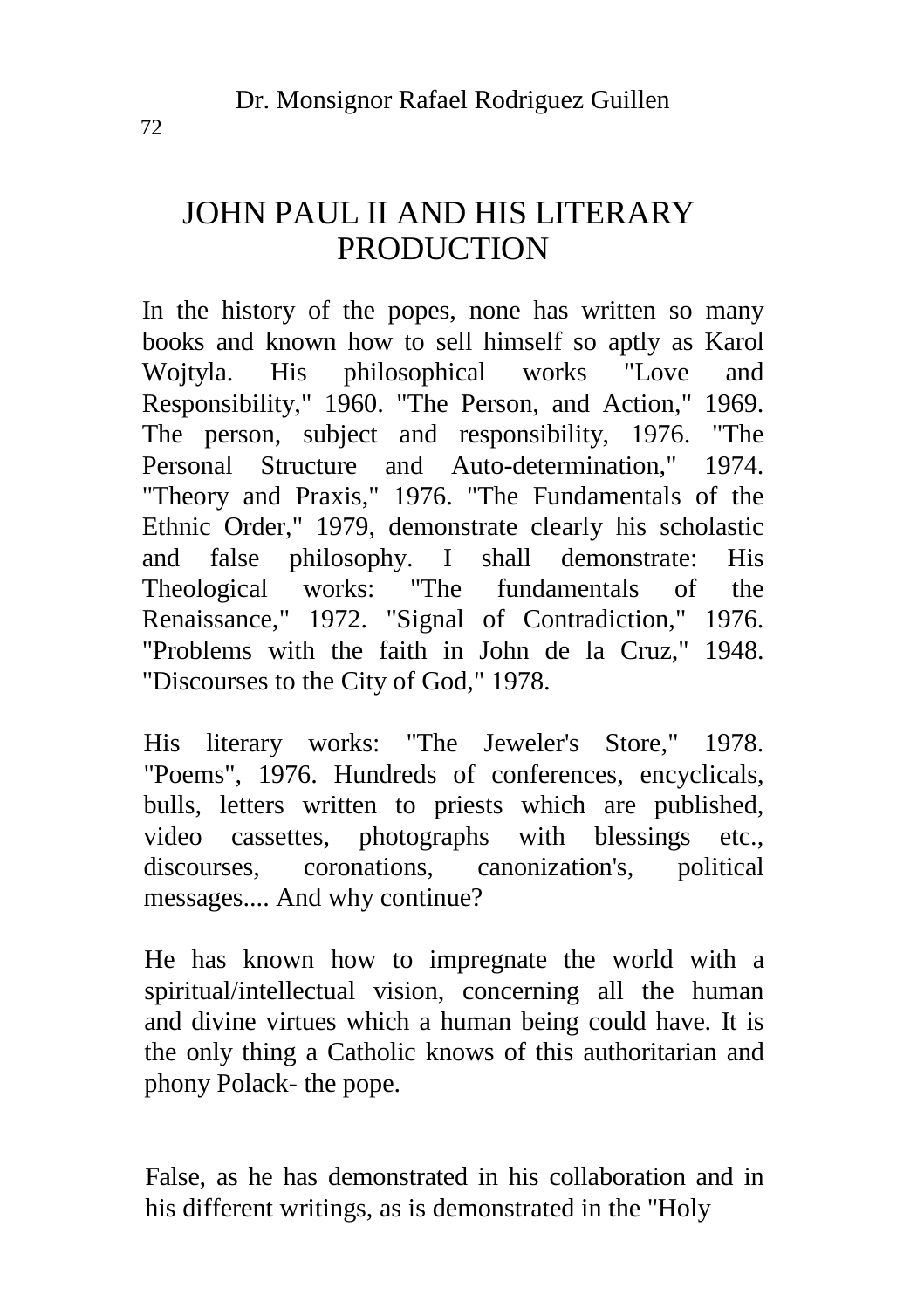Thursday Letters to my Brother Priests," another book written by John Paul II and directed to the priests, whom he deceitfully calls brothers. He demonstrates in his 250 pages the point to which he is capable of falsifying the Christian priesthood and Catholic priesthood to the point where we, the priests, believed that his words and messages were true. It causes me nausea to even hear its title Mercantilist the Holy Thursday, "The Sacrament of the Sacerdotal order," and comparing us to the very Christ, in consecrating and transubstantiating the bread and wine into the literal divinity, with the same powers.

He compares the priesthood "of this bride of yours" as a beloved wedding. He also affirms "The Ministerial Priesthood in order to serve the cause of Mankind's salvation."

Two more lies, when the majority of priests see that he is neither our brother, nor is he concerned at all with the thousands of priests which wait for a solution to the grave problems which we have continually and unanimously presented to him. He prefers to forget us: save yourself who can! The salvation of souls is the least of John Paul II's interests. This is the true hidden face of Wojtyla.

It is because of that I have desired to title this book defining John Paul II and his lies during two decades.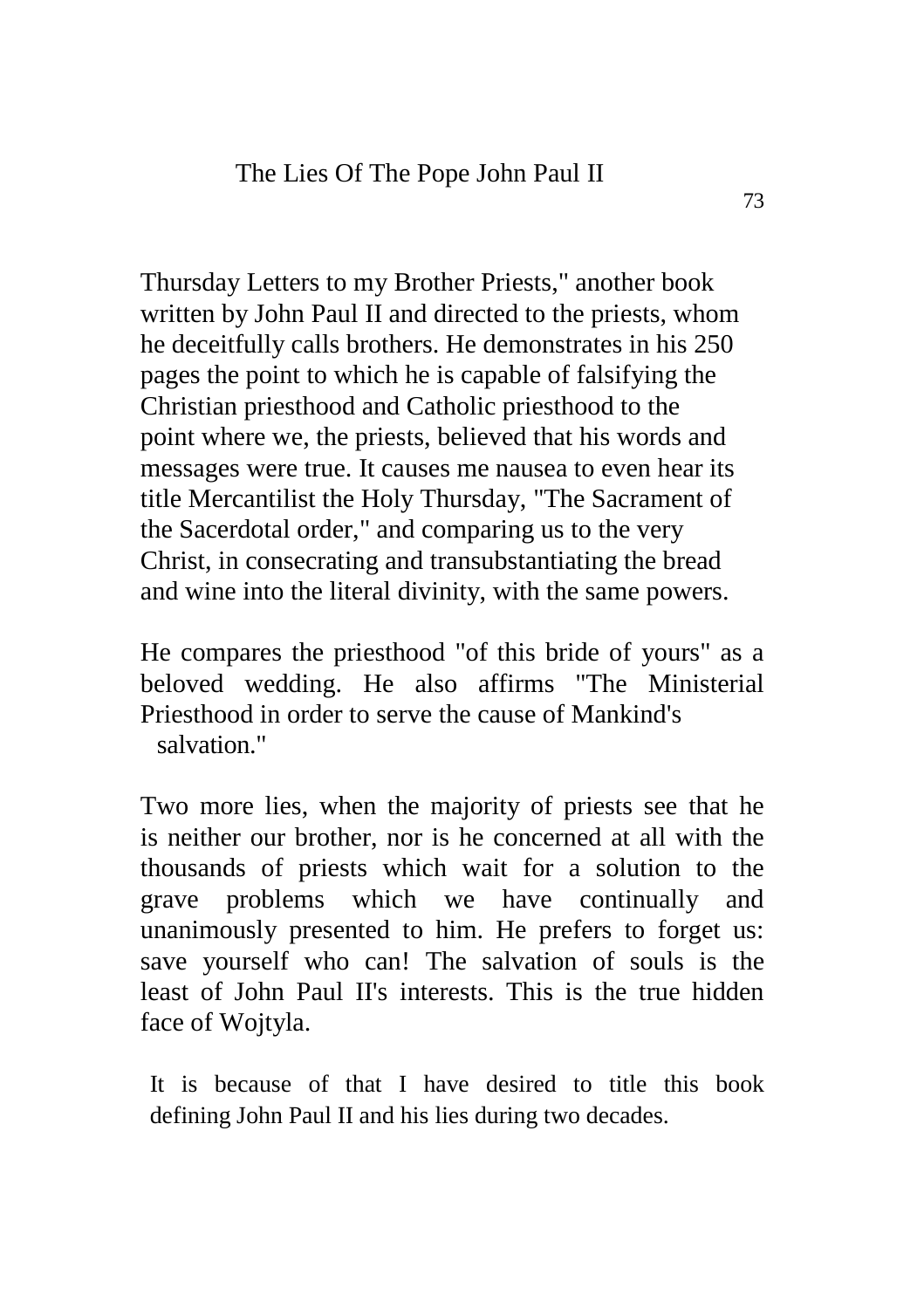# THE BOOK TITLED DON AND MYSTERY OF THE POPE JOHN P II

The prime Archdiocese of Mexico publishes, luxuriously presenting, and with a prologue by Archbishop Norbert Rivera, book number 14, which was written commercially by Pope Wojtyla. This Pope shall pass in history as the one who has caused the most damage to genuine Christianity; and as he who converted National Catholicism into the biggest temporal power to which an empire, availing itself of Christianity, could come.

Astutely he has known how to sell his image in all the News Media of the world. As John Arias very well says in his documented book "A God For the Pope: "The Pope continues to be the most Mysterious and protected personage of history," The Polish of the Roman Curia and the results of the application of the second Vatican council i.e. its Fatal consecuences -| are described magisterially by this author/reporter who has been able to accompany the Papa during 75 trips around the whole world. He has been able to analyze the true face of the false Moneda which is this Pope. "Don Talent and Mystery," the fourteenth book which the Pope has published (I know all of them, and ver few are originals Nothing the theological influence of Ratzinger of the "Opus," or the "Society of Jesus," trying themes which his limited education makes impossible for him to write scientifically), books which have enriched the Editorial Edectrice of the Vatican and the thousands of existent Catholic libraries.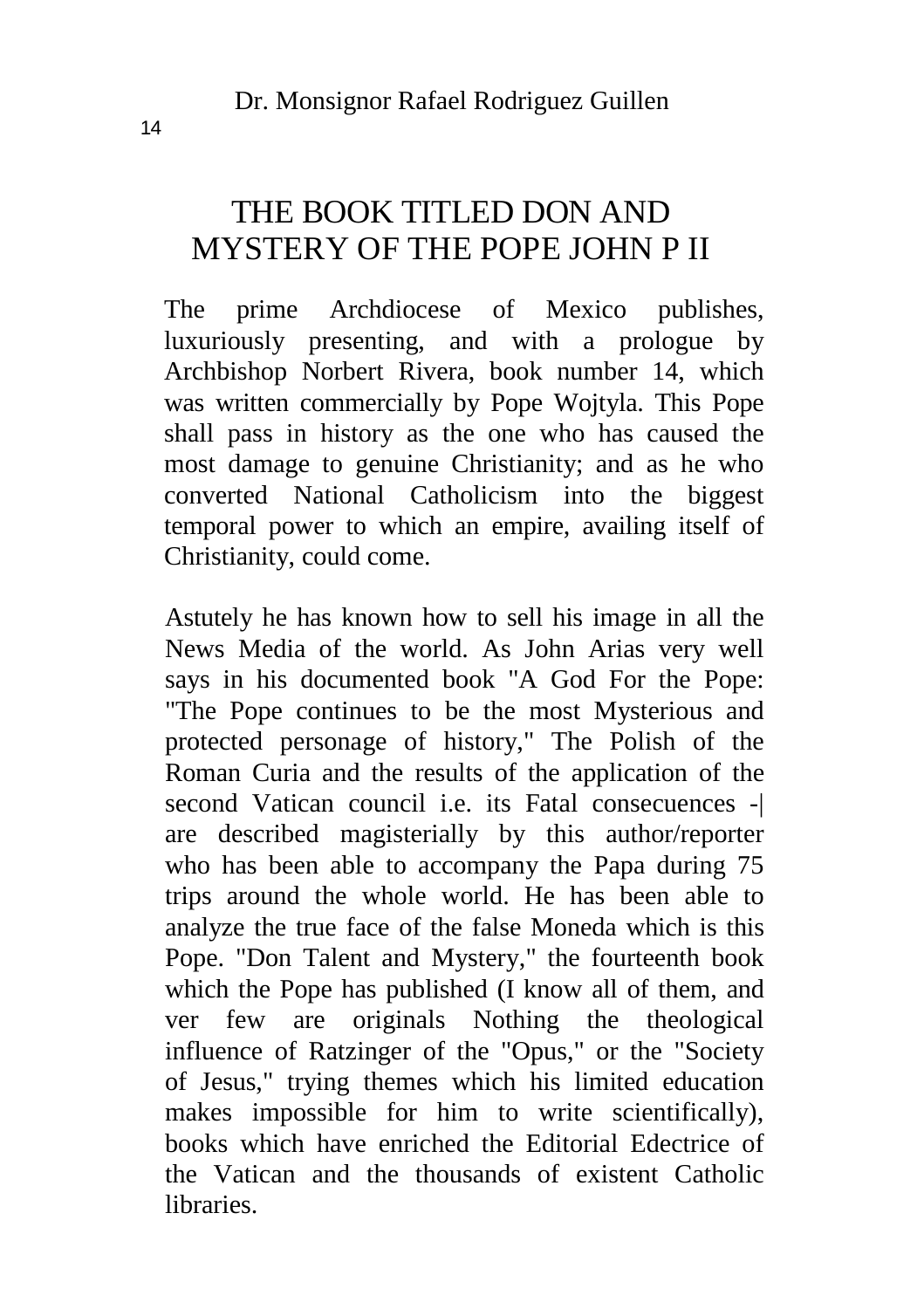The book that I propose to analyze briefly "Don and Mister" - and which John Paul II dedicates to the Priests on the fiftieth anniversary of his Sacerdotal Ordination, is completely an accumulation of religious scholasticism's, of mystical irregulars , and obsolete counsels, And I prove it.

From the prologue, the aspirant to the Cardinality College, Primate archbishop "Norbert Rivera," affirms that the Vocation is like a ladder. To reach a peak requires you to leave the comfort of the home etc. . . we see that his example, and that of the other clerics too, is to live conformably and commercialize everything sacred. This same book, whose translation from the original Italian book "Don and Mister," is hidden to increase its royalties. Its millions of editions in every language, and its thousands of dioceses, apostolic Vicar ships, parishes, and Monasteries, are assigned to exact millions of dollars, which later engross the coffers of the Catholic episcopate.

It is curious that when visiting or collecting catalogues from libraries. It matters not that they may be the millionaire Paulines, Claretians, Opus Dei, Salinas, Marxists, Catholic universities, if not the very Protestant ones, or simply commercial ones, the "best sellers" in their catalogues are those of the Pope, and of the authors who have magnified him: Jesuit writers, Dominican bishops as the one of this book, whose authors hope in their recompense from the Vatican, and which still believe in the slave Pope Wojtyla.

In the United States alone, when his visits are promoted etc. . . even the Roman Political insignias of world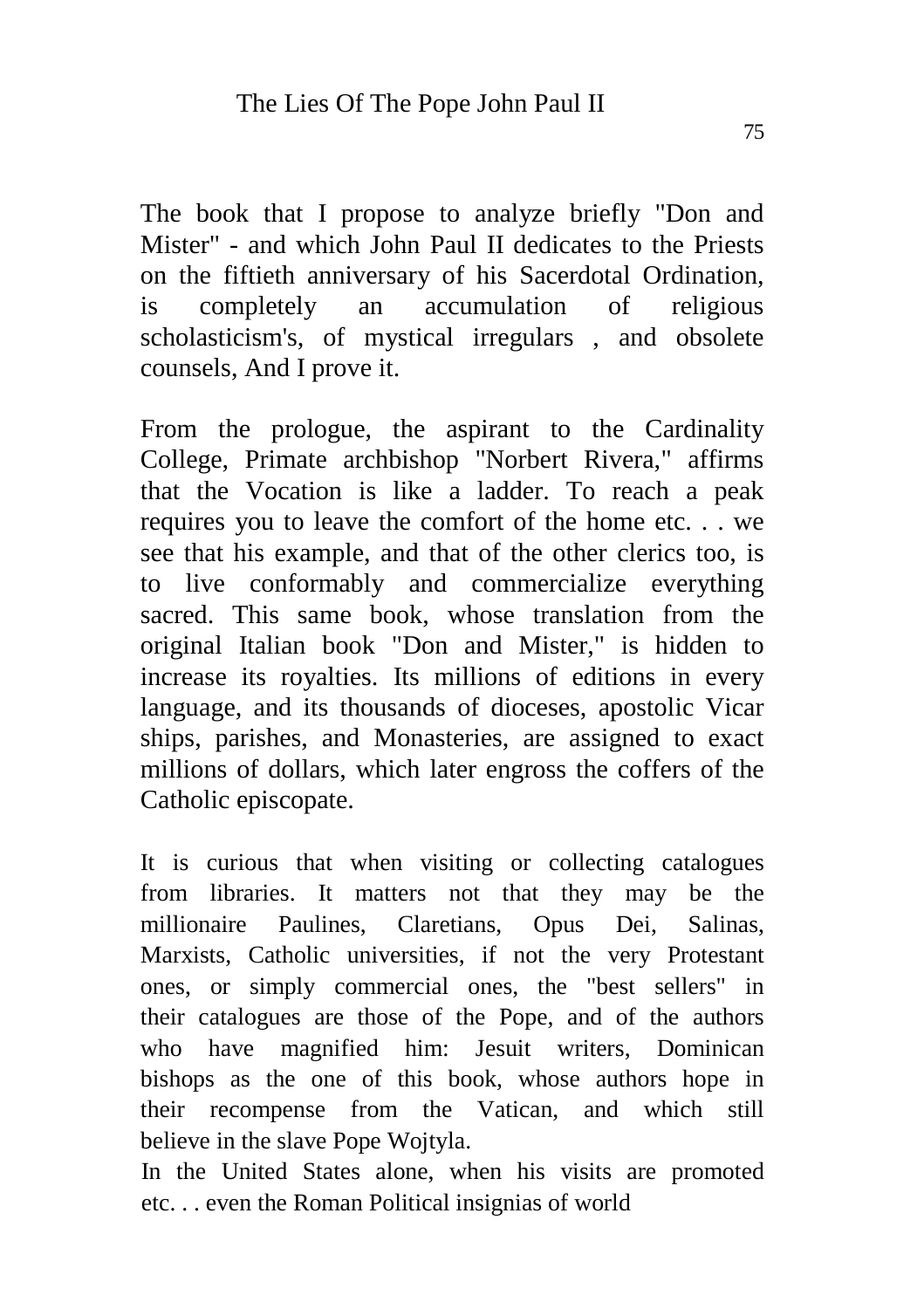National Catholicism are commercialized. This Pope, who has impeded scientific investigation, who has excommunicated even his very own theologians who gave hope of a progressive renovation in the second Vatican Council, whose academically preparation is very deficient - for he could not even be accepted in the Gregorian University, and who finished his doctorate in the Angelic Institute, this ignorant and knowledgeable pagan - dedicates this book to the priests of the whole world and tells them, "I am convinced that the priest should not have any "Fear to be "out of time," because the human (ho) of every priest is immersed in "ho" of the Redeemer Christ." Then he continues, saying another Scholastic Foolishness: "The greatest satisfaction for every priest in the every time is to refind, day to day, this sacerdotal "Today" in the "today of Christ." I remember in Non Catholic Scholastic philosophy how the German philosophers define" Casein Nun o agora" (never or now); and it appears that Wojtyla German Masters Ratzinger has not corrected the false concept which he has about " nun (never or the day), the casein being so important to establish oneself in the time and space. It is because of that Catholics are educated in the Catholic and Monastic Seminaries with the false scholastic philosophy: of mere Chattering, dialectics, and sophistries, making us see black as white.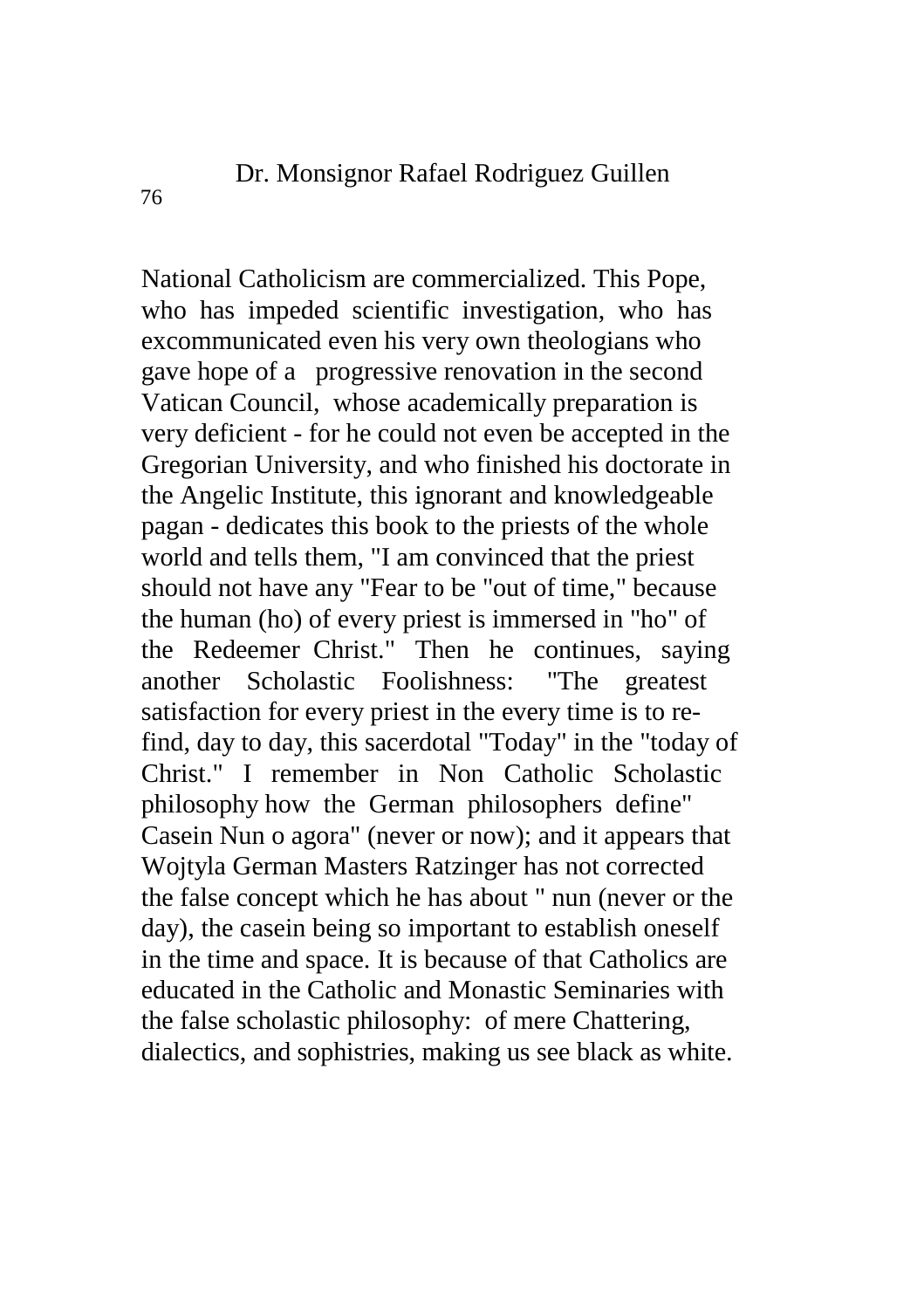# THE POLITICAL CORRUPTION OF THE CATHOLIC CHURCH IN ITALY AND THE POPE JOHN PAUL II

The magazine National Catholic Reporter, March 1993, V29 n.21 page 16, with the title "scandal in Rome has buffeted the Church (Italian Political Corruption purges)," written by Peter Heblethwaite, describes to us the corruption of the Church in Italy. Two groups of conservative Catholics, The Opus Dei and the "Communion of Liberation, have been implicated in this corruption of scandals and their connections with Italian politics and the influence of the Vatican's Pope A documented investigation of the intervention of the Catholic Church in Italian Politics you yourself can read the whole article on "Internet Electronic collection, San Diego City Library. Some paragraphs: "830 entrepreneurs and politicians have been arrested since the month of February 1992. Another thousand are under suspicion. More than 50 members of Parliament are also under investigation. Four ministers and two party leaders have had to renounce their positions, and a dozen have committed suicide. 60,000 persons have been involved in every charge - having passed through the courts.

A decree had to be published to restore the public moneys stolen, and to be able to suspend the sentences of the condemned until they are repaid. The president has not wanted to sign this sentence hitherto. The Polack Pope and his Mafiosi clique deny it all Hebblewaite enumerates numerous members of the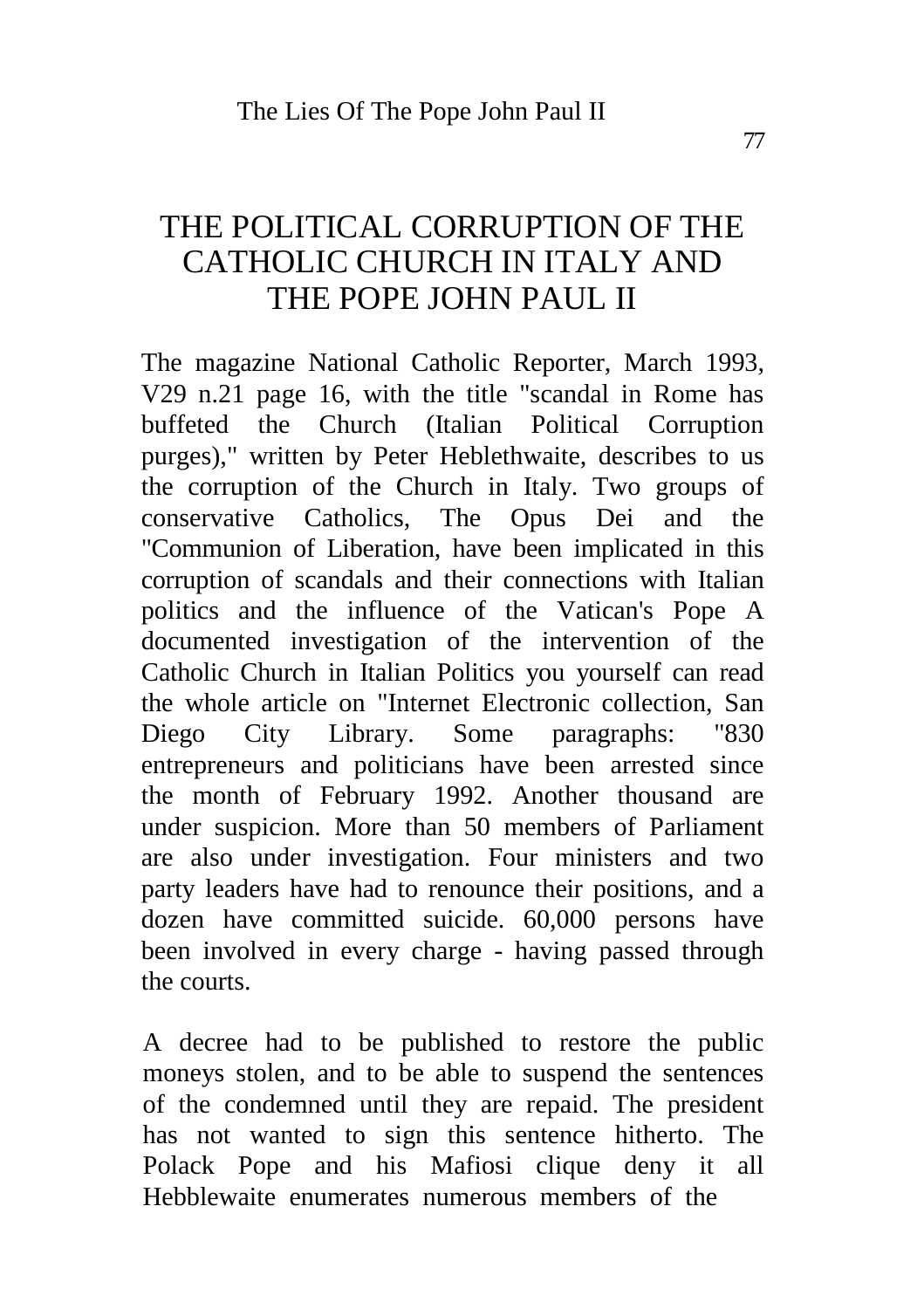groups (L in different Italian - provinces: their declarations and manifestations of the corruption of National Catholicism and the Neo-fascist groups of the Ultra-rights; which are the cause of the scandals and thefts of money in Italian Sbardella, Pietro Pelosi etc. . And are found in the embezzlements of billions of lire and never finished public construction projects: many of them put the properties in the name of their wives, families, in markets and enterprises of every kind, and also in the richest district of Rome.

The Opus Dei was also involved in many of these establishments, and with the most varied names, making believe that the Catholic Church had nothing to do with them. But the very delegate and manager of Montedisoni, one of the biggest financiers of the Church, had to be arrested: Giusseppe Garotono, precisely connected with the IOR of the Vatican Bank, and also its president. But it was in the Catholic group communion and liberation where the corruption of the Catholic Church in the campaign "Operation Clean Hands" could more clearly be investigated.

In the group "Catholic Action" (I am a witness in Seville, being a person and having founded Catholic Action groups in all Spain) it is known that they take over power by deceiving us as though they were Christians, and feigning to represent the Church of Christ. Very few Catholics have been able to understand the truth about what national Catholicism or the Political state of the Vatican really is. It is not a Christian Church; But, rather, a Roman Catholic Church: for even her apostles have lost the apostolic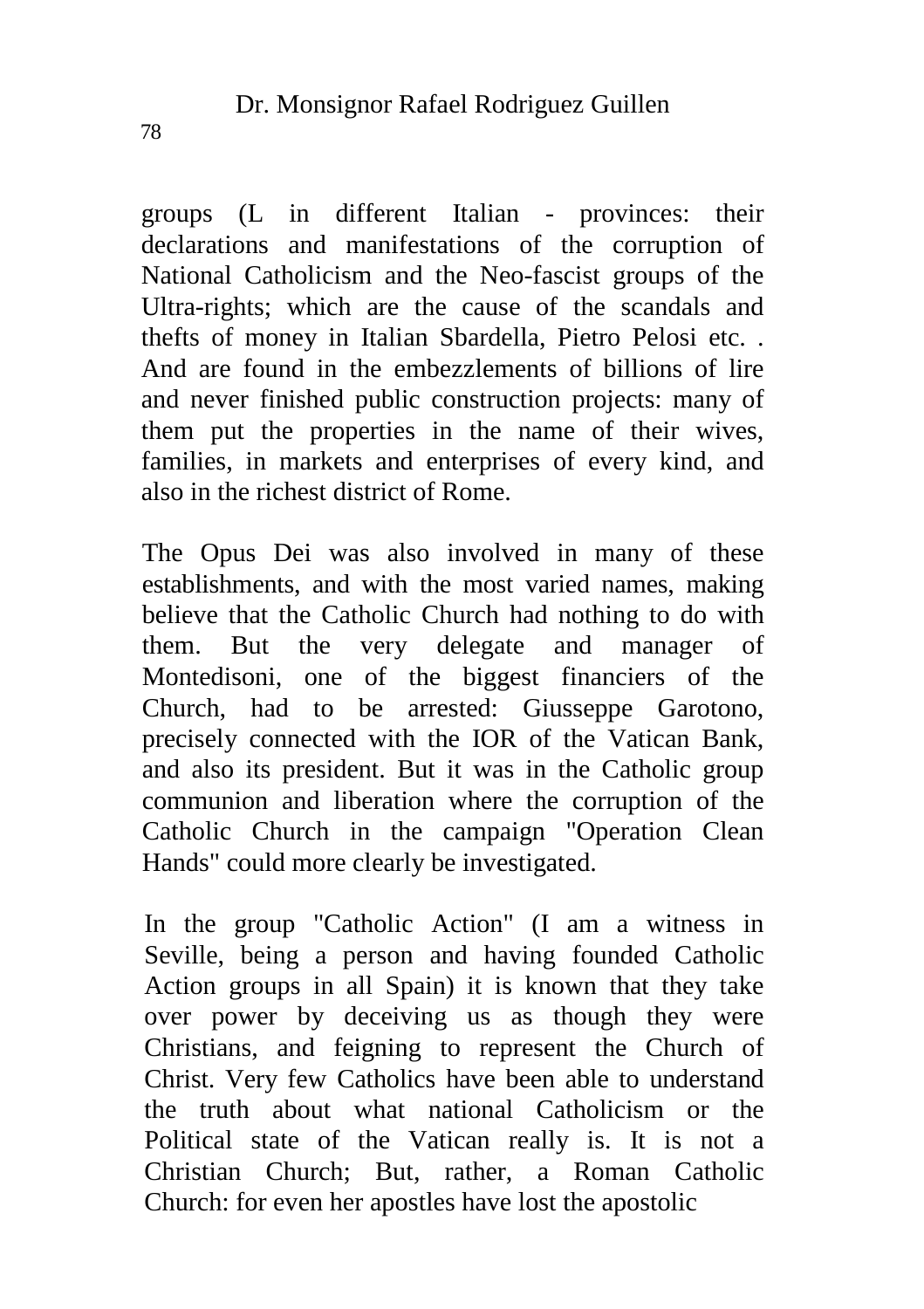succession. John Paul II and his participation with the Vatican Mafia, successor of Saint Peter?

The groups of conservative friars, monks by the thousands, and nuns by the thousands, hundreds of associations with the names of charity, educational entities, universities, thousands of businesses bearing the Catholic name, are nothing but enterprises destined to seize temporal power and democratic governments and convert them into dictatorships, their defamers and opposes and calumniators silenced so that the Catholic lie and falsehood might continue.

A church that makes us believe, in the 20th century, that she alone is the very same church of the first three centuries; but which we see politicizing herself, and enriching herself, and as very corrupt; and her hierarchies living the dolche vitta; and the Pope John Paul II mocking the poor Catholic who has him deified, when the only one God and eternal Father is in heaven; and who is in charge of rendering him that recompense which is meet.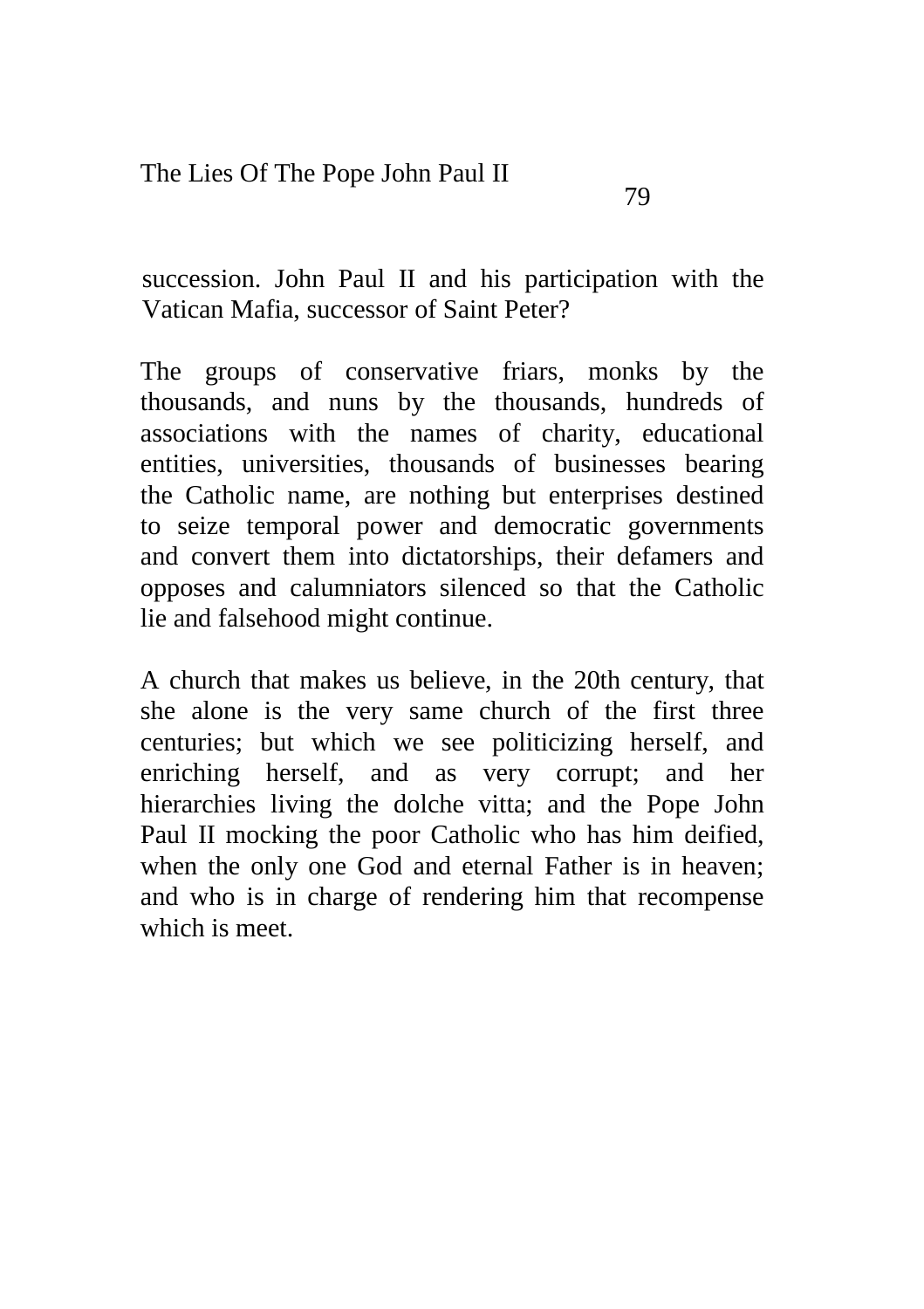#### JOHN P. II AND THE CORRUPTION OF THE CATHOLIC CHURCH

"The Narcotic church relations," where the bishops, priests, Nuncios have been caught with their hands in the dough; though they deny it, the evidence is clear and convincing about their participation in Mexican drug trafficking. This attitude of lies and falsehoods which the Pope, the Vatican, and their representatives have made us believe for centuries, excommunicating her opponents, or killing them, is what has caused National Catholicism, a dictatorial Political state, to be maintained for centuries. I am a witness, having served "as parson" in Seville a Catholic Church which, in reality was nothing more than a "fascist" partly that, with the name Of a Christian Church, kept me fooled. This is the problem through which millions of Catholics are going through, which in false statistics claim to be members of the Catholic Church.

My books concerning the lies of this Pope John Paul II and of the National Catholicism of the Vatican, I find in my investigations into her corruption's, prove historically what I contend-I am a witness.

The power of the Vatican in the Mexican Catholic Church; the corruption's and deviations of Catholicism in the world; the deviations of the Catholic Church away from Authentic Christianity; The Scholasticism and/or False philosophy of the Catholic Church, A corrupt Political Pope: Wojtyla...

I have been able to investigate for years, preparing myself in America, the reality of the Catholic Church of Vatican, and of everything concerning the head John Paul II. And I have had the opportunity and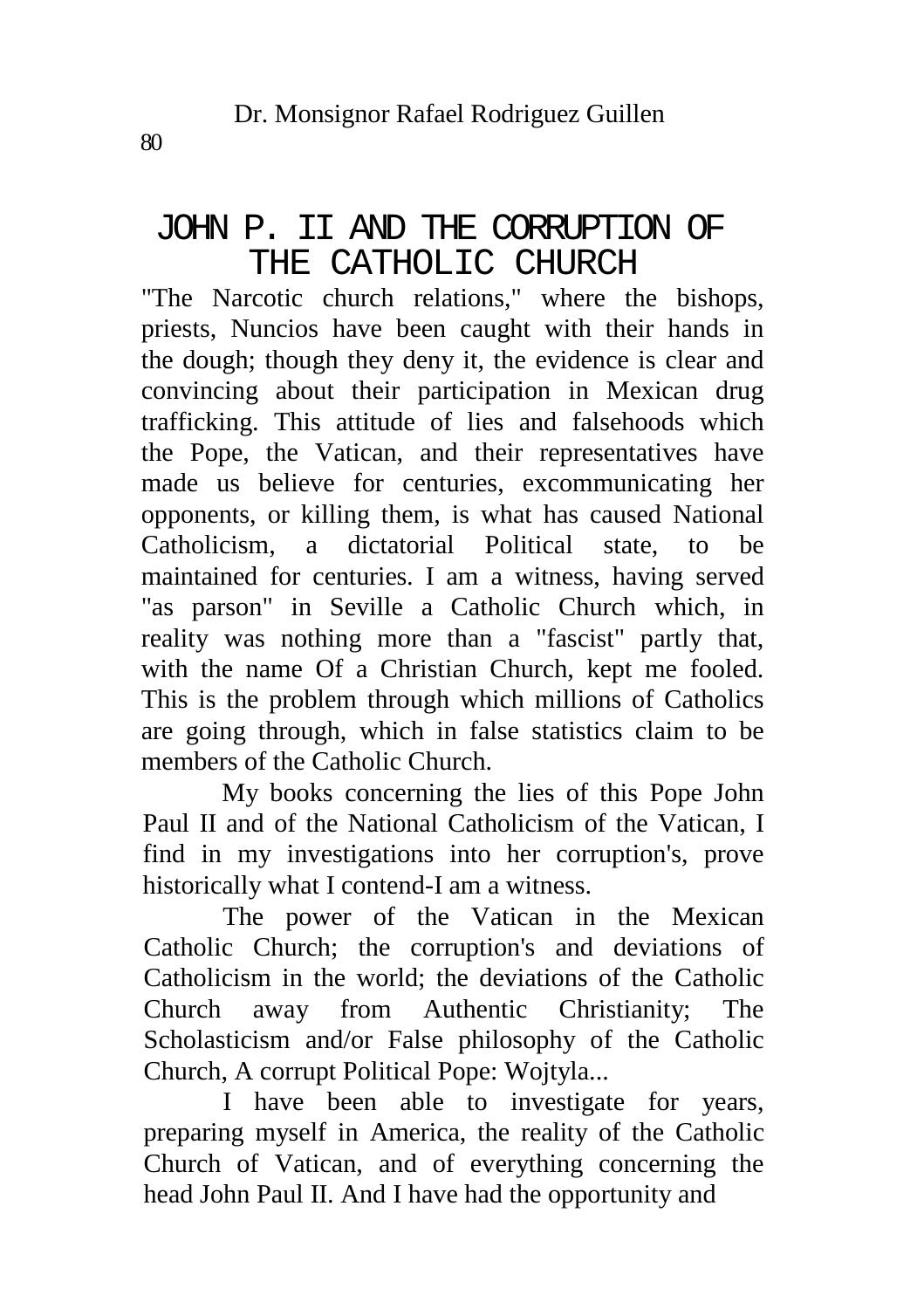privilege to consult fountains written by non censured Christian historians in the United States; which has come to understand the sad reality of the deceit which I suffer in the service of Catholicism; and its not the Christianity which the bishops, priests, and hierarchies astutely make themselves represent, as the Polack Pope does. I have analyzed the responses which these bishops, Nuncios, and priests offer upon being associated with drug traffickers; and their scholastic replies, which Catholicism knows how to use, and their peculiar logic to make the lie appear as the truth, and then wash its hands, as Pilate did, now in the century of freedom of speech and consciences - they must not continue lying about we have the right now to give our opinion and decipher the puzzle which in the whole world the Catholic Church, with her chief - John Paul II at the head, maintains. We can discoverer money launderings, her bank accounts, the capitalist enterprises of Opus Dei etc. . . All a business; the best managed one in the world today! And the sad thing is that they use Christianity as a front; when her putrid acts and corruption's with drug trafficking, can no longer be hidden. It shall be the United Nations and other international Organisms which shall soon demand justice. We should all unite, democratic, and Christians, to those whom they call sects, and Mexico may conquer the dictatorship: the millennial sect of Roman Catholicism. And the most important thing is to unmask the Pope John Paul II.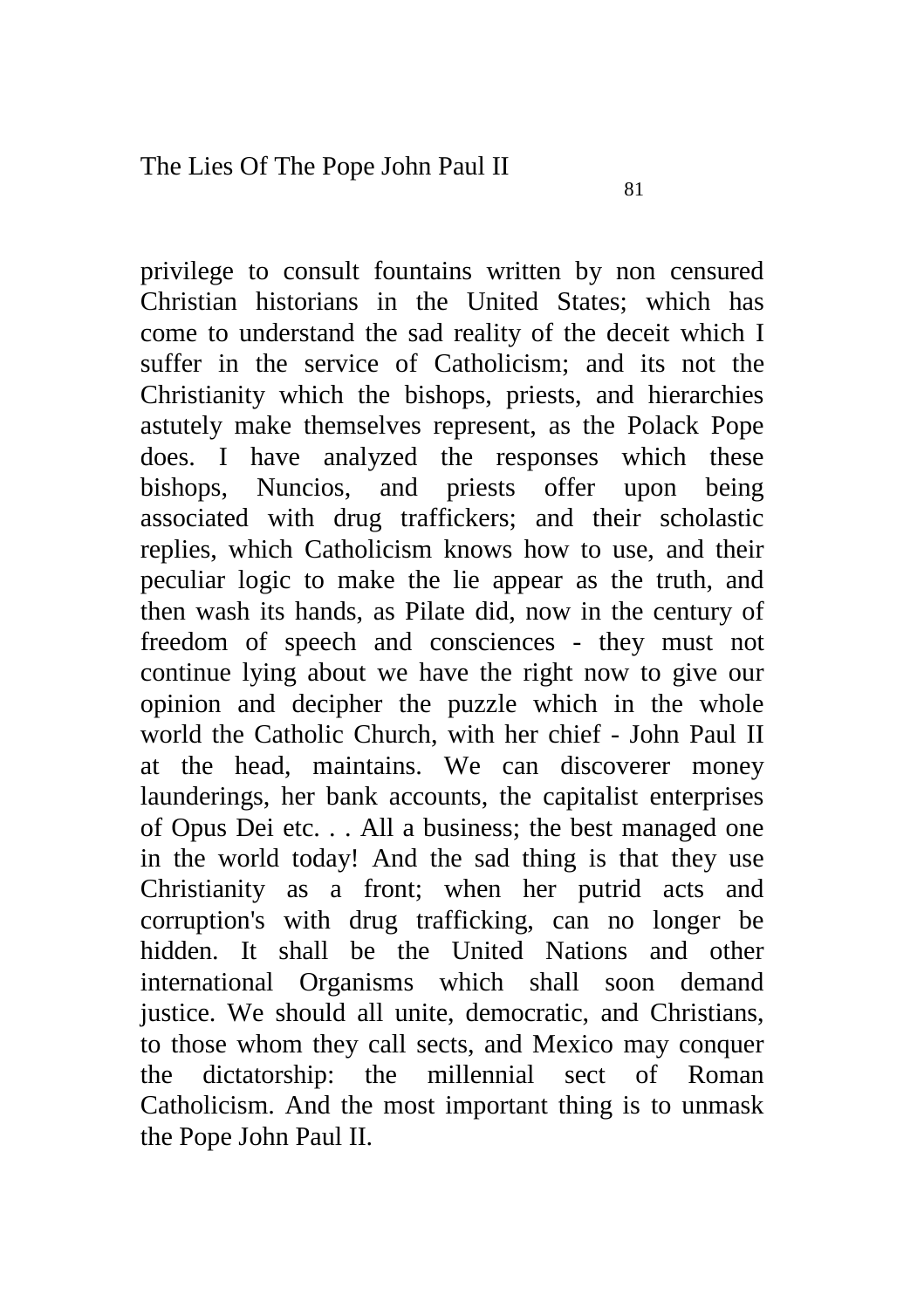# MY PERSONAL EXPERIENCES WITH THE POPE JOHN PAUL II

The arrival of Pope Karol Wojtyla as supreme chief of the Catholic Church, and its consecuences, which I am able to narrate still. I should enumerate and express in the following way:

1. All the innovations or reforms of the Popes which I was touched to sere Pius XII, John XXIII, Paul VI etc. . . were trampled and ignored by John Paul II, the actual Pope Karol Wojtyla.

2. The application of the canons of the council of Trent and of the Vatican have been wounded capriciously by this Polack Pope, without respect for his priests and conservative bishops.

3. From his arrival, he surrounds himself with the Cardinals engaged in crime and responsible for the money of the Vatican, and undertakes and starts the most Satanic and iniquitous enterprise of making all those who criticize his sacrilegious behavior disappear: the history of one Lefevbre, Cardinal Segura, and many reformation theologians and other thousands silenced and excommunicated all clarify the other face of the false coin of this Pope who has undermined the Christian Church.

4. When we follow the trajectory of his trips through the world, and study his messages and ceremonies, not even the very Satan can be compared to him: lies and more biblical, theological, and moral falsifications occupy all his Manifestations in public, and he has the audacity of presenting himself surrounded with all his counselors and assessors, who are already tagged by Interpol and the federal courts as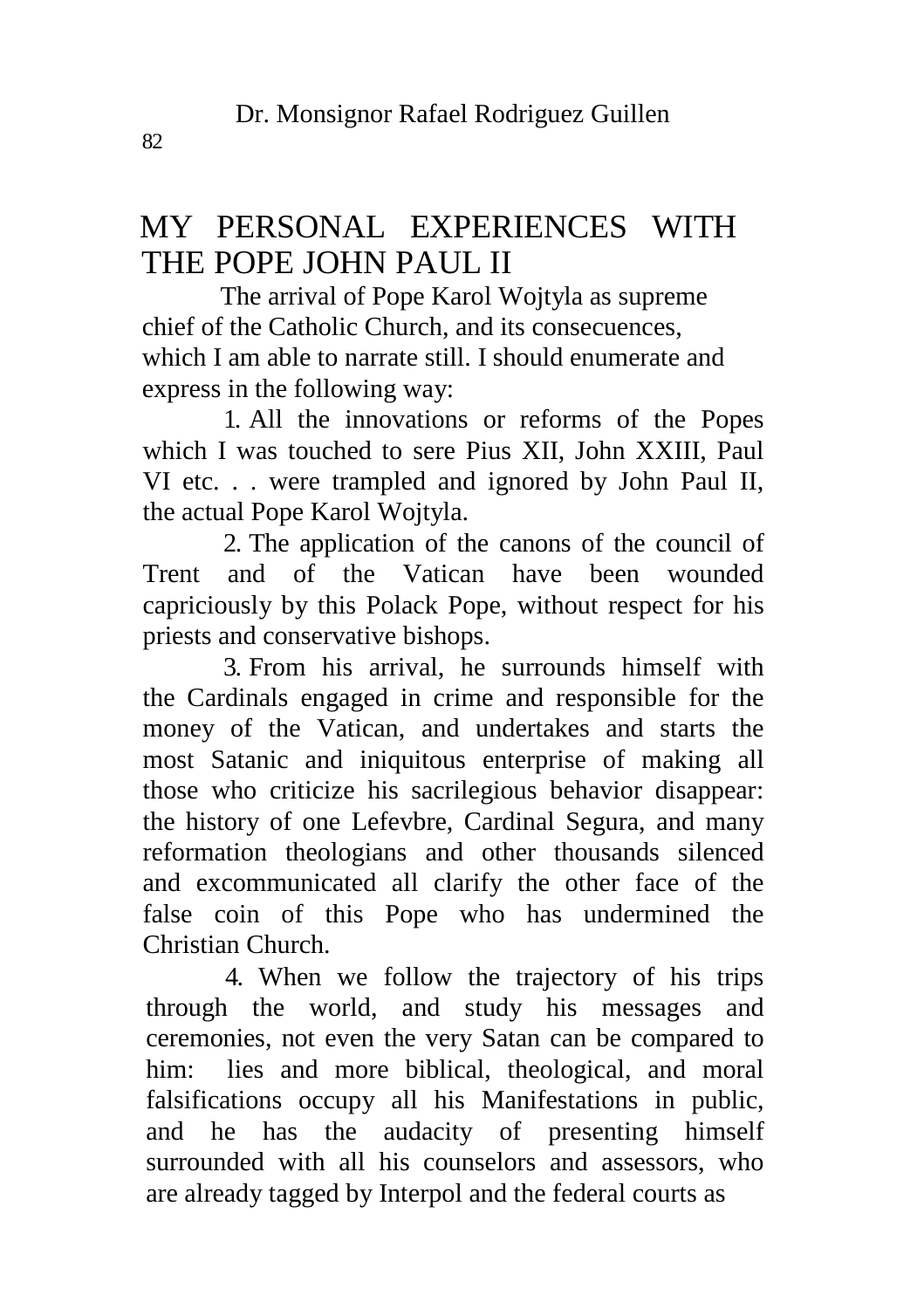steady members of the New York and Italian Mafia.

5. In all Nations, and to implant his New Dictatorship of Polack National Catholicism, he is naming bishops, cardinals, nuncios and apostolic delegates (apestolicos i.e. in Spanish, stinky ones-as Rivs calls them in his book "Pure de Papas), and all those liberal priests and politicians who have demonstrated obedience and submission to the new pope; and those who have defended him with books and/or political influence in their respective nations: that conservative Christianity had to be extinguished.

6. That a new era ("A New Age") began with his reign and all opponents must be eliminated. (I recommend the book "The Council Reform and Reunion of Hans Kung" and the will documented book "Se Socava la Iglesia," i.e. "The Church was being undermined." A chronology of six decades, by reporter of Mar Vall de Martinez; and the book "Reconstructing Catholicism," by Robert A Ludwig, or among others; that may help you understand things, the book "Se Renueva la Iglesia Catolica" (is the Catholic Church being Renewed?). In my brief articles, I don't have the space to document all things I affirm.

7. John Paul II already knew about the corruption of the Vatican, and not only did he refuse to correct it, but has even increased it: He was duly informed by the cardinals Benelli and Baggio, members of the crime Mafia. In his trips he wants to correct his priest and bishop opponents, while granting his blessing upon the large sums of dollars which he secretly and illegally sends to "Solidarity" in Poland and where he is interviewed with Walesa and downs the polish government. He is a pope, like I am demonstrating, with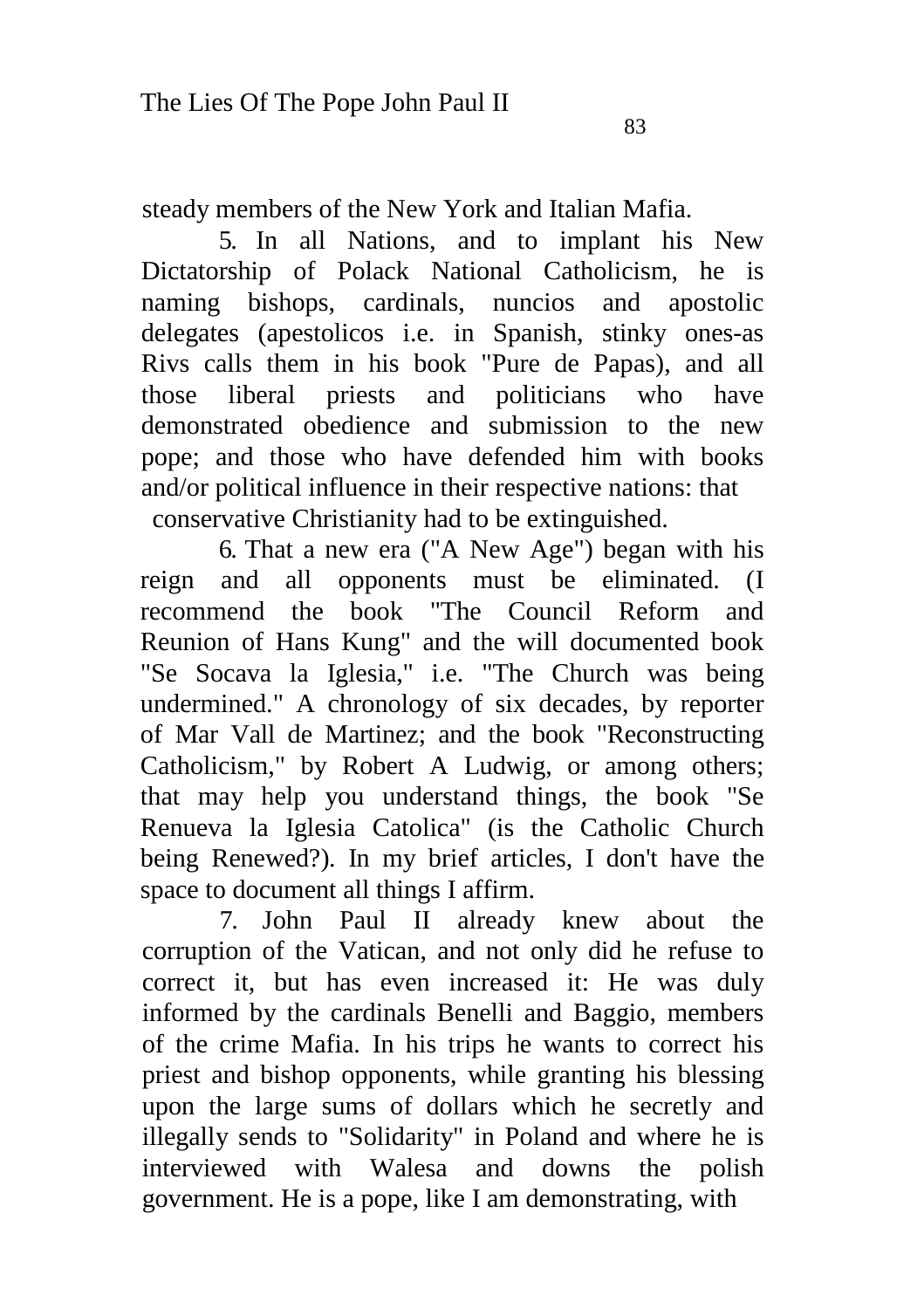a double (i.e. split) personality: one-face of a spiritual reformer and attractive charisma, and another hidden in his luxurious pontifical wardrobes and sustained with a silver plated Crozier of a dead Christ, acting in cohorts with the crime Mafia.

8. I remember when I was a servant parson in Seville in the Parish of San Julian, D. Pedro Saguaro and Seines being my cardinal, how the Vatican Nuncio arrived and assembled all the priests in the Cathedral. It was there that I witnessed that the church which I was serving didn't have anything resembling a Christian Church, but, rather, a Catholic and Political Church. I was able to see how the very famous and Christian Cardinal Saguaro Sans was publicly degraded and another cardinal, Buena Monorail, imposed who was compromised to John Paul II; and how all us priests who opposed fascism were persecuted; and also how the biggest Archdiocese of Spain was divided into four new dioceses and some of my companions who were connected to Catholic fascism chosen. This very same tactic to element the opponents of John Paul II is being used in America now.

Now more than ever I am getting to know this Pope John Paul II, that even his very name is false, for his true name is Karol Wojtyla, a Polack pope who is not interested in souls at all.

84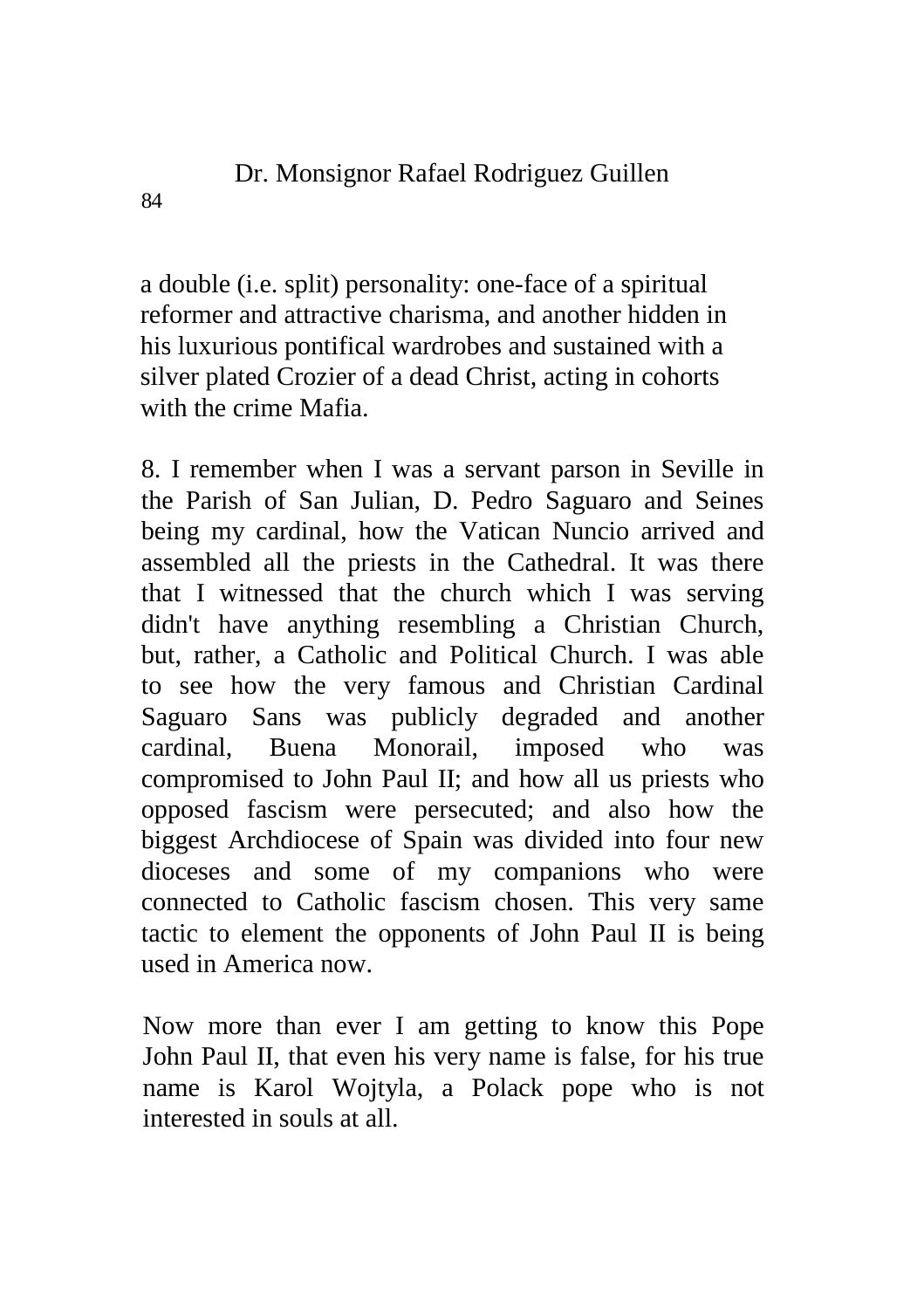#### THE POPE JOHN PAUL II AND THE SECOND VATICAN COUNCIL

For those priests and Catholics appointed to live the history of a Catholic Church during the tragic moments of civil wars, political changes, various philosophical systems, fascism's, communism's, socialism's, monarchical resurgence etc we have been able to witness also the changes which the Catholic Church has suffered, even converting herself into a powerful dictatorship-a Political State- with very little percentage of authentic Christianity: A Roman Catholic Church whose derivations have wanted to be reformed by the Ecumenical Second Vatican council. In her documented book, titled "Se Socava la Iglesia," the writer/reporter and Mexican Mary Bell de Martinez shows the appearing of a Vatican Catholic Church, with her hierarchies and popes, in a metamorphosis which she calls 'The Strange and New Catholic Church." We can now better understand a courses and chaotic situation: that the applications of the canons of the second Vatican council have caused the degeneration of world Catholicism; And thousands of priests, clerics, monks, nuns, and Monsenors have had to abandon this dictatorial obedience.

This Pope John Paul II shall remain in history as the Pope of major catastrophic dimensions against the advances of Christianity, converting a Catholic Church into a political party and dictatorial state; and excommunicating all his opponents; and making pacts with Marxism; and also wanting to implement in the Roman Catholic world the canons of councilor reforms contrary to how they were promulgated. All the conferences held in the dioceses of the world relating to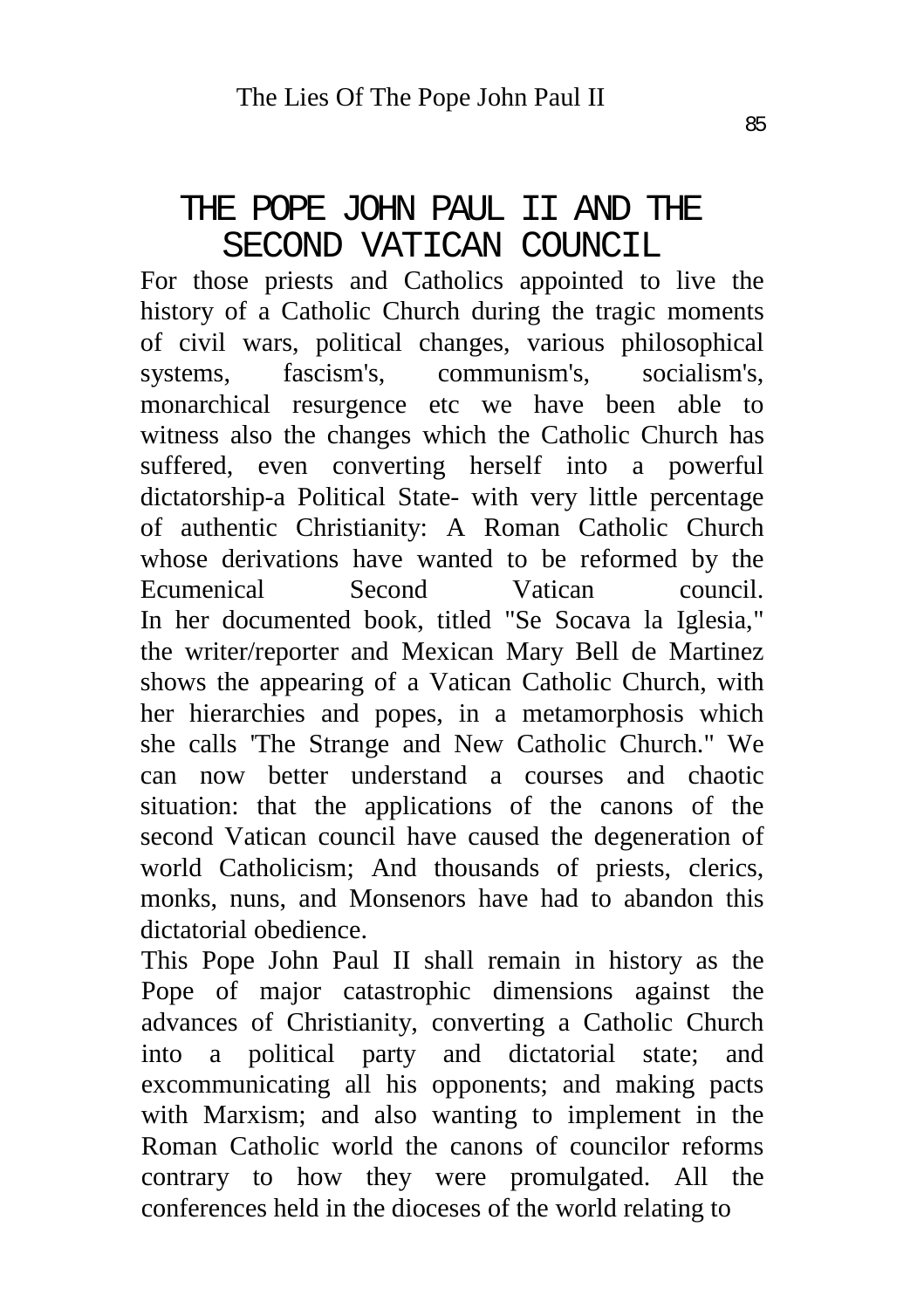the celibacy of the clergy, the erroneous theological doctrines and/or false biblical interpretations were sabotaged. He has also made the faithful and believing Catholics live a chaos in their minds; who are changing to other churches where they find God and a more authentic and genuine Christ.

It is curious to not how this Pope John Paul II has known how to sell himself to the News Medusa during his uninterrupted trips. He has planted an image totally contrary to what his acts demonstrate. In the libraries bookstores, and daily mediums of communications, his semblance always appears as a pastor and guide, when the least learned, upon reading his encyclicals, pastoral letters, discourses etc can note that in his visits to Latin American he does not fulfill it, when the (laws of) the second Vatican council has been legislated. He persecutes the genuine Christians, who like Levfebre and his communities are excommunicated only for merely not obeying the Political pope and his fascist and Marxist allied clog depending on who occupies power; and he thus demands the same of his bishops. He persecutes the Charismatic movements, basic communities and Christian movements which criticize his false mastership, imposed programs on bishops and religious outers. The damage that this pope John Paul II has done to world Christianity has been so pernicious, that his name shall be recorded in the list of popes as he whose pagan and anti-Christian trajectory has occupied one of the most outstanding places in history. The pope who loves to call himself "The Pope of Peace," every time he comes to America, brings war against the protestants and evangelicals, defaming true Christians who accuse him as an antichrist and fulfiller of the Apocalyptic apostasy. The analyst's of Christianity and historians of Catholicism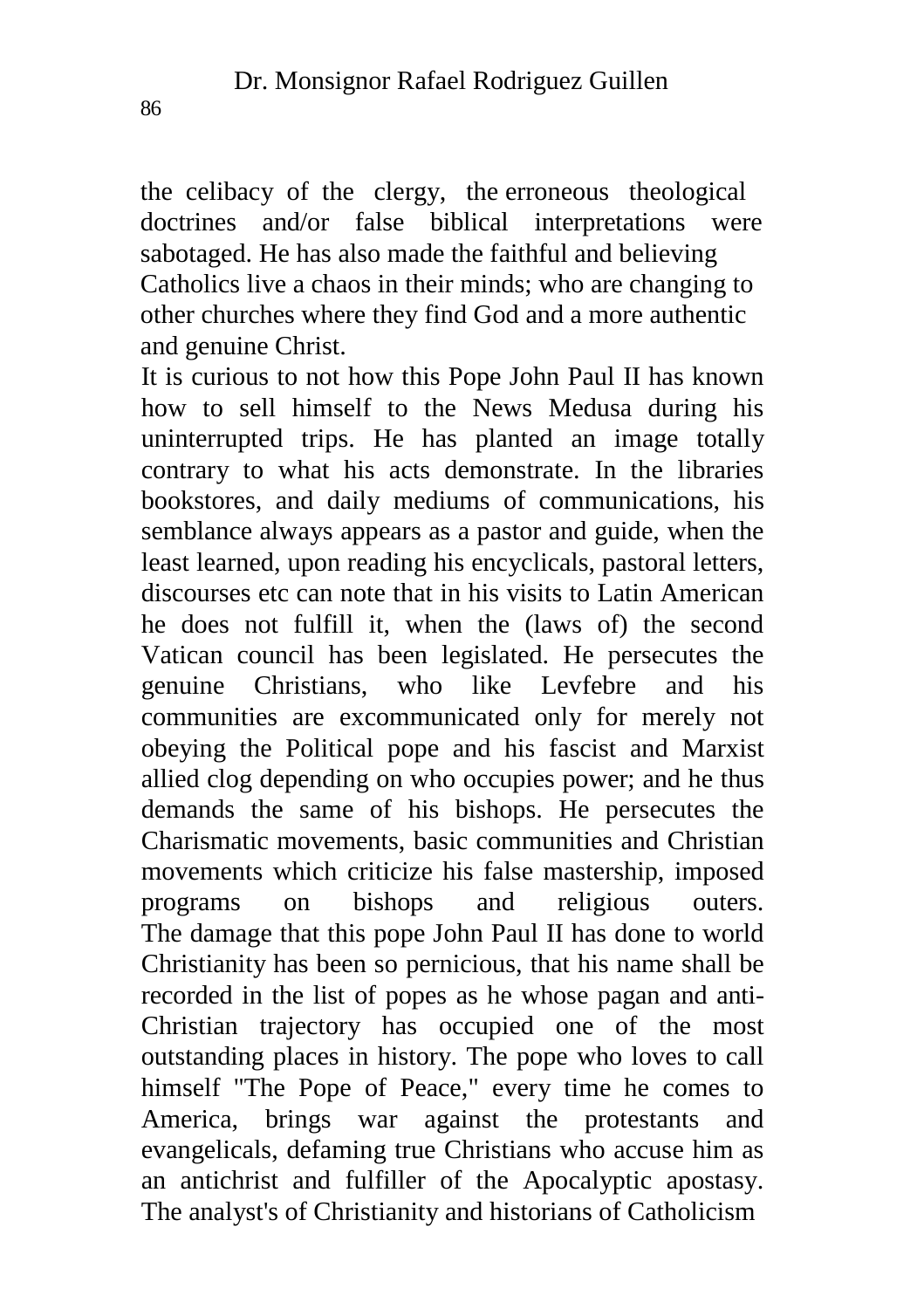Vaticinator for the third millenium the fall of power, authority and leadership of the Roman Catholic Church and these passing to Christian and Evan lilac churches and communities using the name of Christianity to confound and confuse millions of believers about their true

intentions of civil and economical human power. The New Catechism and J P. II The new Catechism published by the Catholic Church a best seller in Italy, has demanded Catholics not steal. This has acquired a great prominence to the authors, which never intended to connect it to the money scandals. Because the thieves which wrote it have lost confidence: the people can no longer follow a corrupt church; and are abandoning her by the millions.

The potential penitential thieves could be absent from the liturgy of reconciliation and in prison. Many members of the Communion and Liberation movement were arrested, principally the ones of the assembly; and also those of the "Popular Catholic" movement, which was supposed to act as a liaison with the Christian Democratic Party. Thus operate the groups called Catholics, Phalange apostles of the word, Catholic Action, legionnaires, religious orders and, above all, modernly, the Opus Dei and Jesuits: all with consigns of seizing the power of the democratic governments by the name of Christianity, Choristers and ultra-right conservative.

The Italian Episcopate with its Secretarial Spokesman, Monsignor Gravis Gesture, of the bishop's conference, mercy communicates its "No Participation In Politics or authority" (the same story which all the spokesmen of Episcopal conferences make in the world, but their actions show otherwise).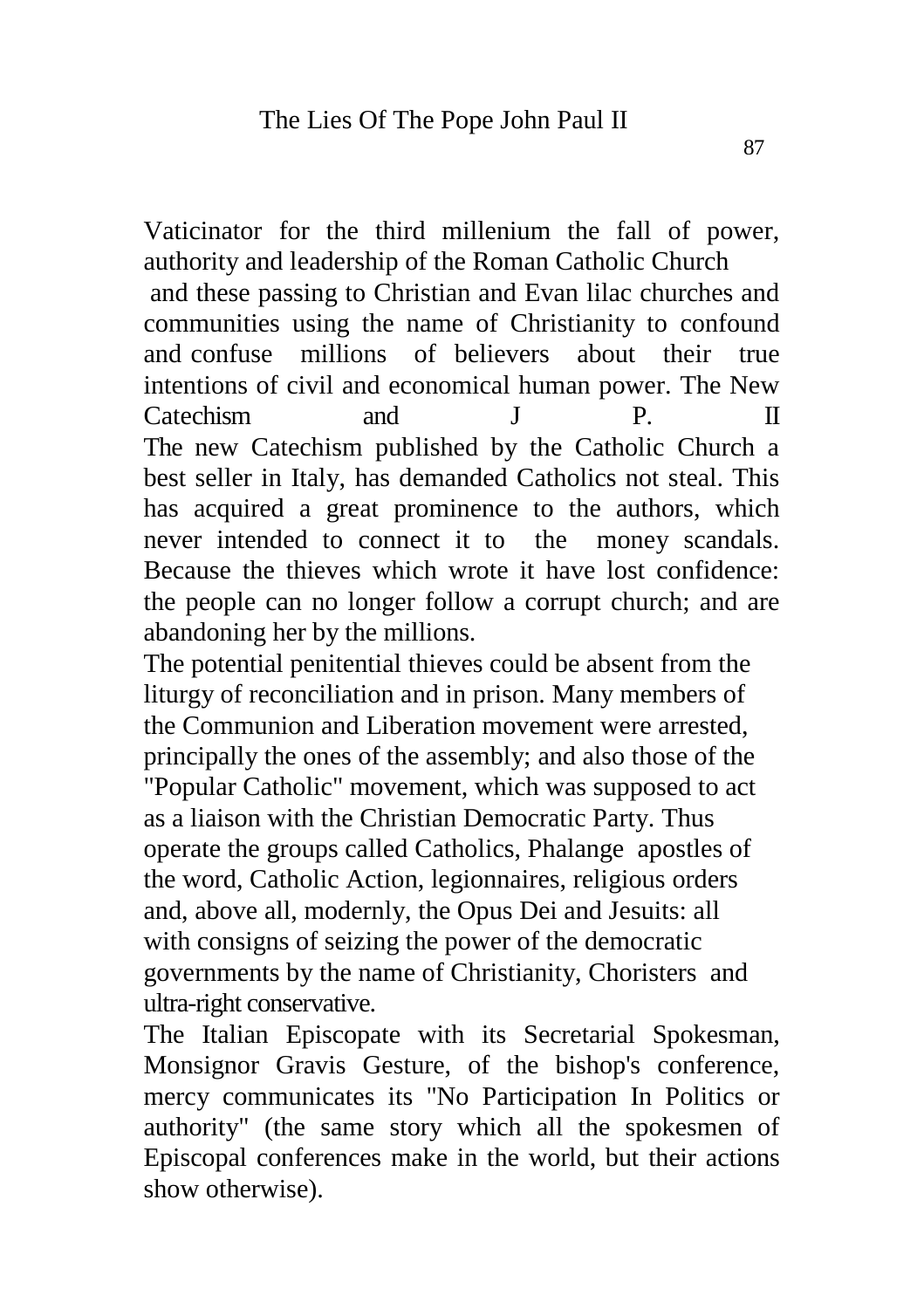#### OBJECTIVES OF THE POPE-JOHN PAUL II

Once communism and Russia are annihilated, John Paul II dedicates himself to the spiritual conquest of the United States of North America, and to convert Mexico into a headquarters for operations in Latin America to export his political and economical ambitions from, utilizing Christendom to attain his goals. We historians can demonstrate that the Catholic Churches and their leaders and Catholic believers practice an error infested 25% of true Christianity which has caused them to deviate away from authentic Christianity and the teachings of the primitive Church of Christ of the first three centuries. It is because of that National Catholicism is not properly a Christian Church, as it has deceived us to be for centuries.

Once his principal objective is reached - the spiritual conquest of the United States - achieving the consequent material and economical conquest, as we are already witnessing with his multi national businesses, directed by Opus Dei, the Jesuits, and thousands of religious orders of both mend women, which are taking over education's, businesses, books etc. . . we also be achieved.

The danger to the rising democracies guided by the United States can be seen in the impairing and anti-American influence of the Pope John Paul II and his National Catholic Party: His efforts in wanting to Catholics Christians, and in unifying himself with Protestants to persecute Christian groups which don't accept him. We can see that they can hinder the very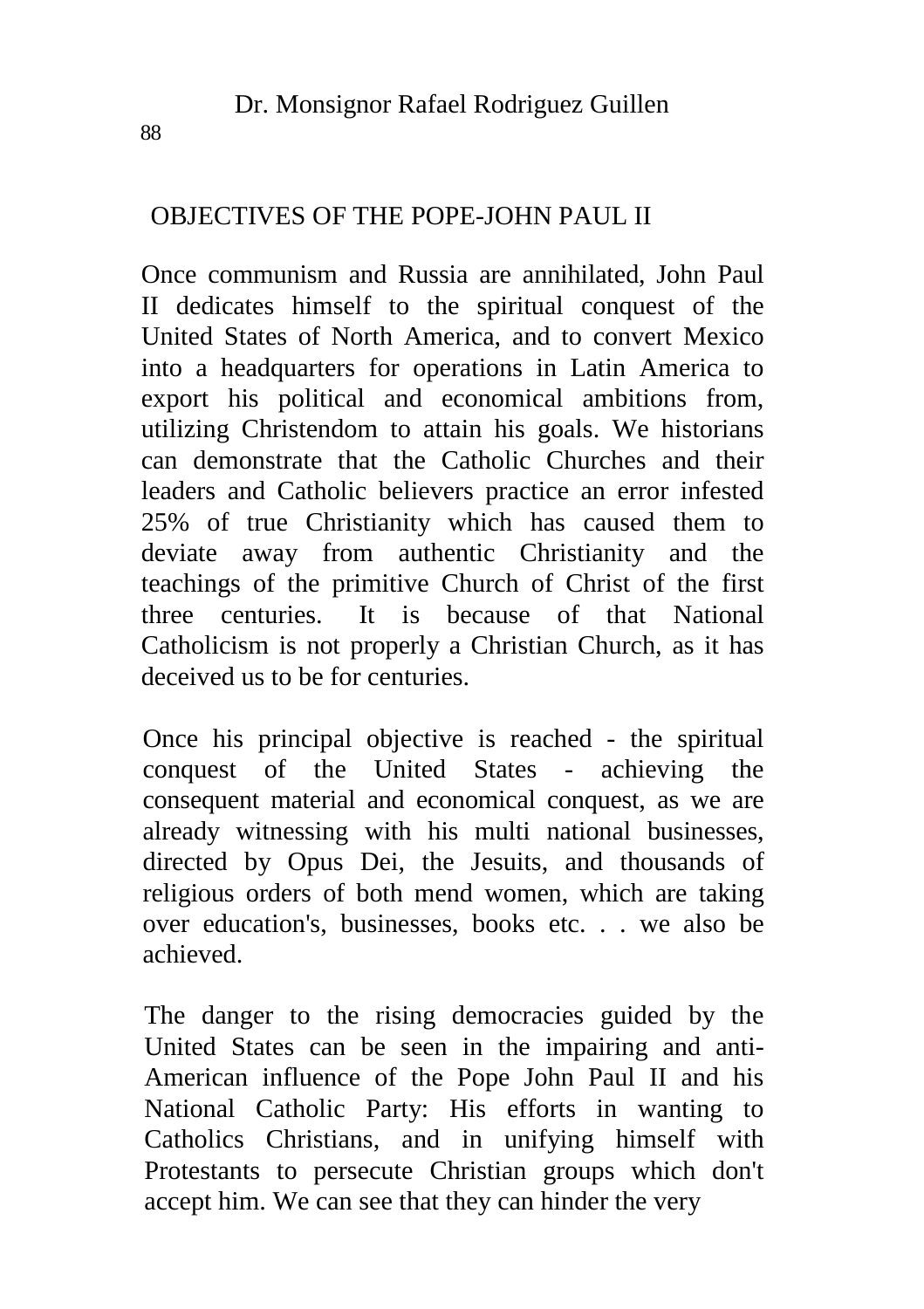democratic roots of the liberties which grant us human rights: depriving us of free speech, worship, and right to assemble according to the individual conscience of every human being, If you could follow in the steps of the trips of Wojtyla John Paul II through all the continents, and could study the true face of a Pope whose false coin presents an phony face to the world, you could understand the true history of what the Vatican and her National Catholicism really is. I recommend the recently edited book of reporter Juan Arias "A God for the Pope," who has accompanied him on seventy trips through the whole world, and who gives us a vision of what the true interests of this Pope are; who passes himself off as "Peace Maker," when he is all the contrary with his millions and denunciations of the "Separated Christians" and others who have challenged him. He has destroyed the little of Christianity that did remain in the Catholic Church by applying the canons of the second Vatican council.

The time has come to awake from so many deceits, humiliations, and despotism's which we have been receiving from the Millenarian theocracy of the Vatican. Wake up! Catholics because I write unto you to tell you the truth about the unknown history.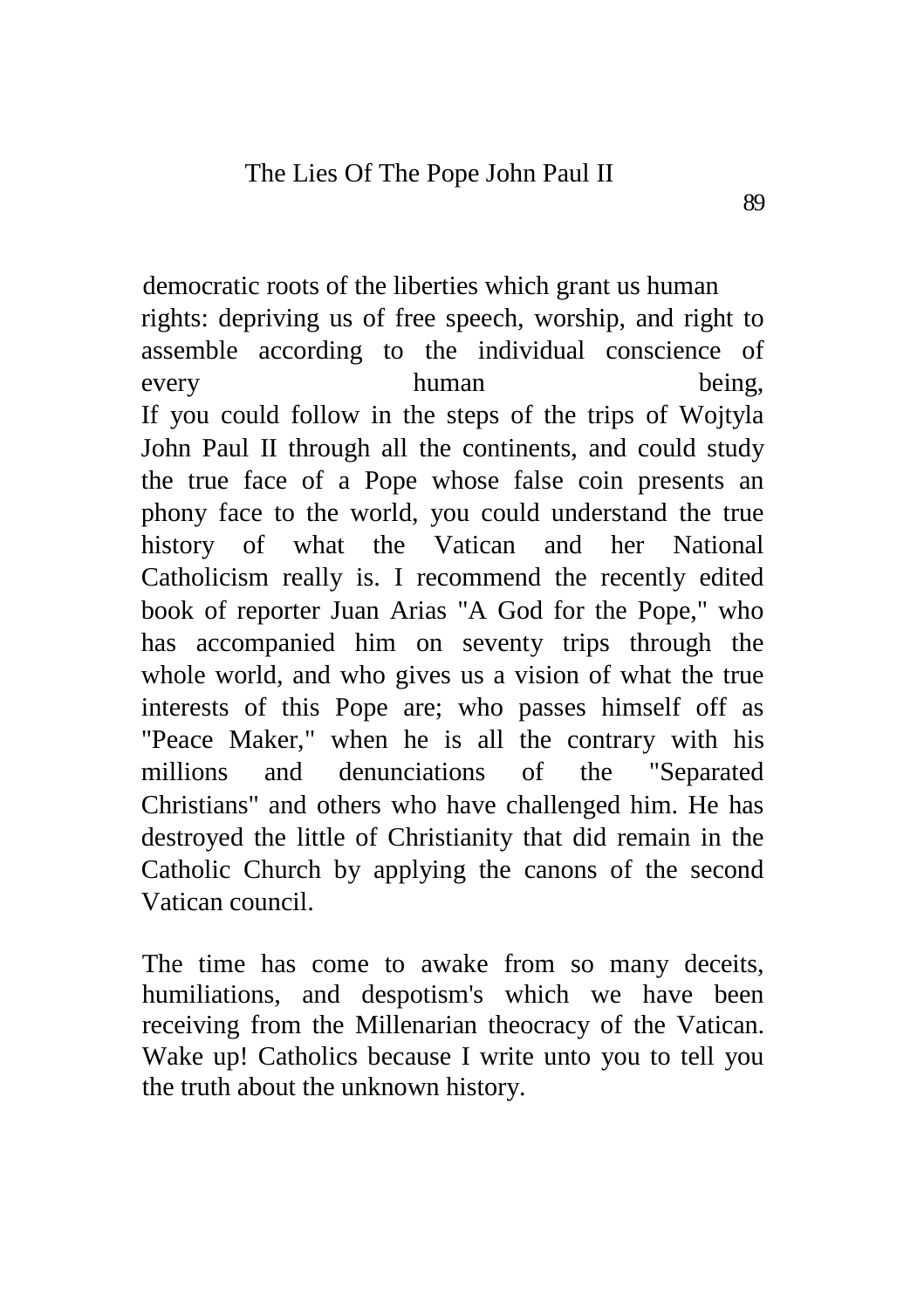# THE CRISIS OF THE CATHOLIC CHURCH WITH THE POPE KAROL WOJTYLA

The historians Paul Johnson, in the biography that he wrote about the Pope John Paul n, and which servant Books, Ann Arbor, Michigan, publishes, describes the true figure of this Pope and his intentions to restore Catholicism from the crisis in which it lived when he was first elevated to the pontifical throne. All the biographies of this Polack Pope, who has been biography by hundreds of writers, interviewed by all the world's news media's. . . he is he who has known how to make better use of journalism, present himself with his artist qualities, photogenic, with wardrobes of multicolored Papal habitats, silver coated crosier, charismatic smile, surrounded by cameramen, professional photographers, International designers, ceremonial masters; attacking with his presentationss the multitudes which fanatically hail him. . . he is the Pope which imposes a New Age in the Catholic world; a New Era that takes advantage of the dispositions of the second Vatican council, which undermines the conservative laws of Christianity which the Tridentine Council maintained. The Pope John Paul II, in my opinion, is the very Satan camouflaged as Christ. The restoration to or the Catholic of Europe and, by it, the whole world, are the goals of this Pope John Paul II. The Catholic or empire of National Catholicism, at the usage of European kings, were the primordial goals of all kings. The disappearance of the Tridentine laws and the new alliances with dictators, regardless of whether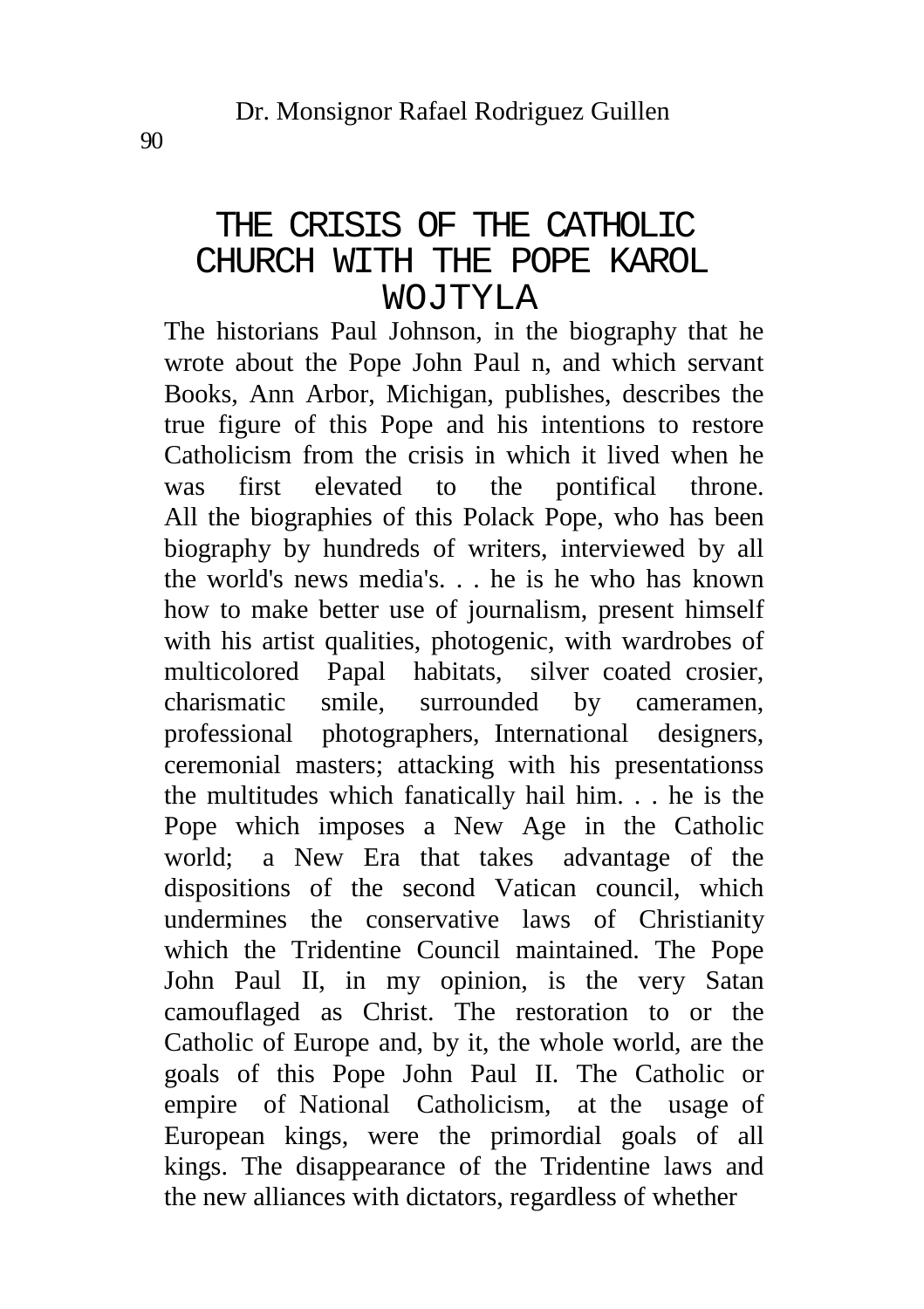they were of the left or right, whether they were Protestants, Jews, or Muslims because, once Catholic, they all would help him in his ambitions to restore a new politico religion order which Catholicism could use cunningly to implement the canonical laws that will help carry out the restoration of world Catholicism. Upon his coming to the throne, and with the crisis and economical deficiencies into which the wars had plunged the whole world, he takes advantage of the spiritual collapse and yearning for God of the fomented peoples who searched for some hope in religion - in a Catholic Church of National Catholicism, which, with her millions of dollars and obedient bishops and priests, should make progress in carrying out her promising words of consolation and solutions and solutions to humanity.

Almost two decades of wanting to impose his teachings and to outline the spiritual course within Catholicism. We can see the results: that not only has he failed to restore the spirituality of the people, but that he has been all the contrary. Thousands of priests, nuns, monks, religious, and faithful believing Catholics have separated themselves from the Catholic Church. Seminaries have closed. Thousands of priests have been excommunicated only for the act of wanting to reform such absurd liturgies, morals, and theologies which this Nationalist Polack has failed to correct with all the reforms which he has desired to implement. Now he comes to Mexico to affirm that he still has it in his power.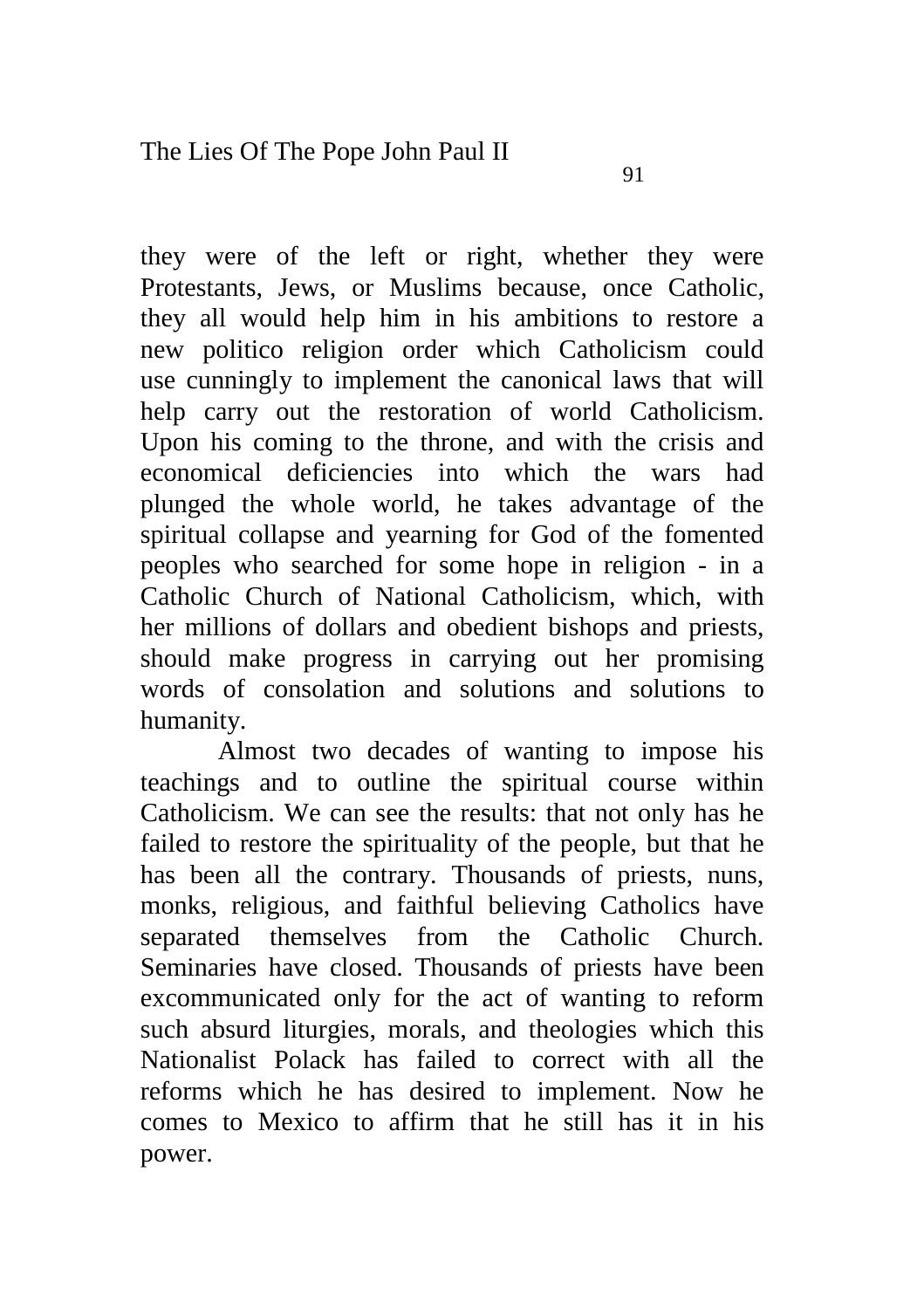# THE VATICAN WRITERS EXPOSE THE POPE JOHN PAUL II

In these moments which I write this article, I feel the responsibility to represent the many Vaticanists who, as this witness, have wanted to unmask this phony Pope, In their name, and together with others having the scientific documentation, we wish to make known to you that we have already unmasked this Pope John Paul II and his sacrilegious Mafia.

The historians of the Vatican and Catholic Curia, already in the 20th century approaching the 21, have been able to inform all the mediums of communication about the ambitions and riches of this Pope John Paul II, a subject jealously guarded and prohibited to talk about under penalty of excommunication.

A growing number of newspaper men, representing all the mediums of information, sent and padre, have made their residence in the Vatican and are associated as specialists in Vatican affairs and, consequently, in their curtail repercussions in the whole world. These Vaticanists, as this servant, have documented themselves very well, based upon their own personal experiences, with a quantity of well accredited and documented information. . . to make known to all who perhaps have not be able to understand what the Vatican and her representatives are: that thousands of these personages live the dolche vita (sweet life) "without (ever) selling a broom," as the popular proverb recites. All of them accepting political functions which not even the Russian embassies or those of the United States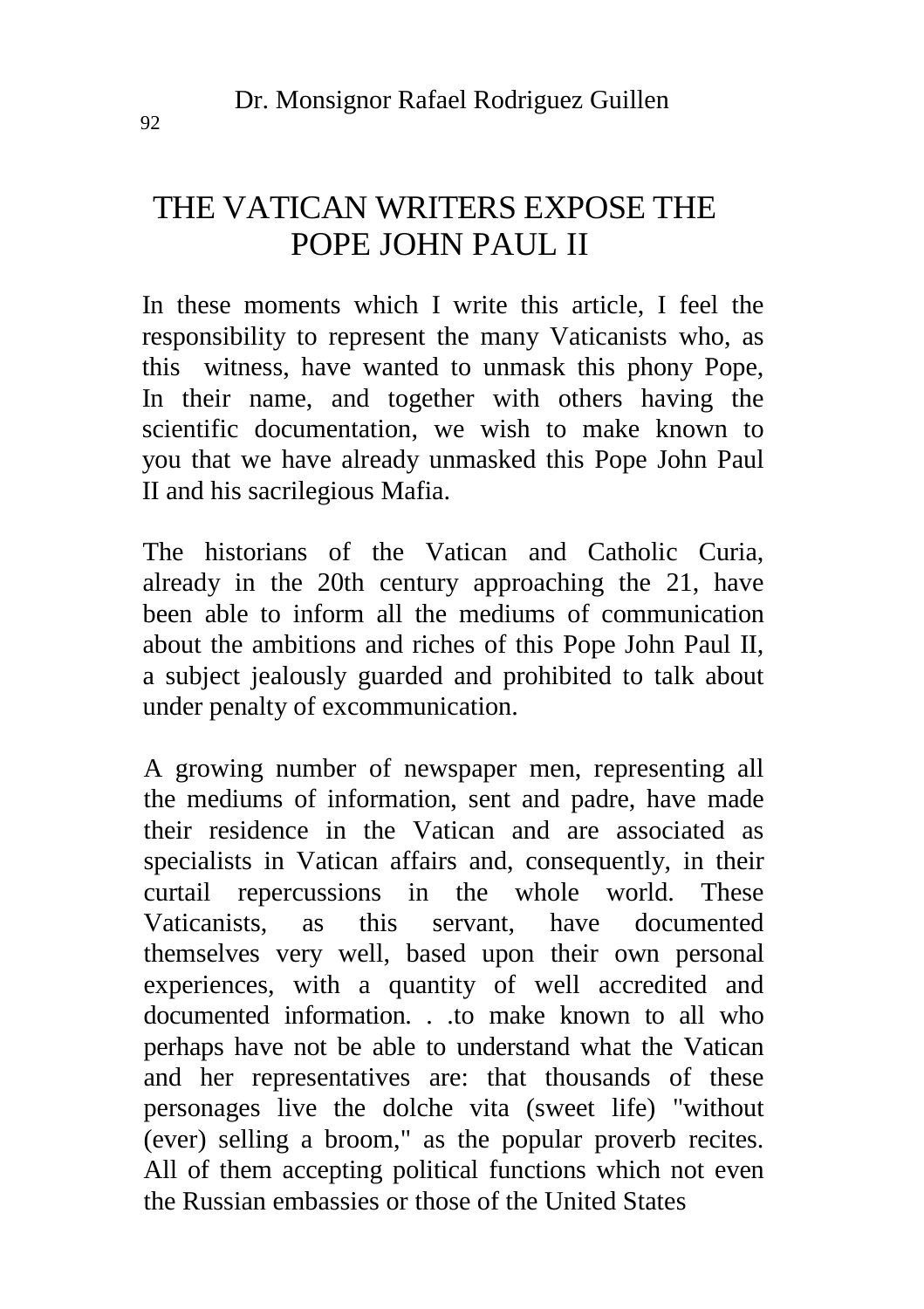could invest bigger budgets. The millions of dollars which the thousands of monks, nuns, friars, priest, Monsenors, bishops received, with political missions and annually consigned programs, take up millions. And bookkeeping is carried out secretly in every one of the more than twenty offices, and that "Trillions" of dollars are inverted into the most important enterprises of the world, of which the Pope Juan Pablo II is the principle investor and owner of all.

The Vaticanist Juan Arias, in his book " A God for the Pope." John Paul II and the millenary Church. He has accompanied the Pope on his trips around the world, in which he discovers the reality of this Polack Pope. In page 49, he tells us: "That he is the most televised and photographed Pope of the history of the Popes, and that the reason for this is that he has the news media's bought." In page 34 he tells us that one of the most characterizing traits of this Polack Pope which shall remain as an emblem is his bloodstained pontificate. Juan Arias was a witness in the Bahamas "The paradise of finances seeing the Pope descending and being received by Marzinkus with a briefcase with millions of dollars in laundered money, which would be filtered to his political movement solidarity in Poland. Based on all this, yes, we say we have unmasked Pope John Paul II.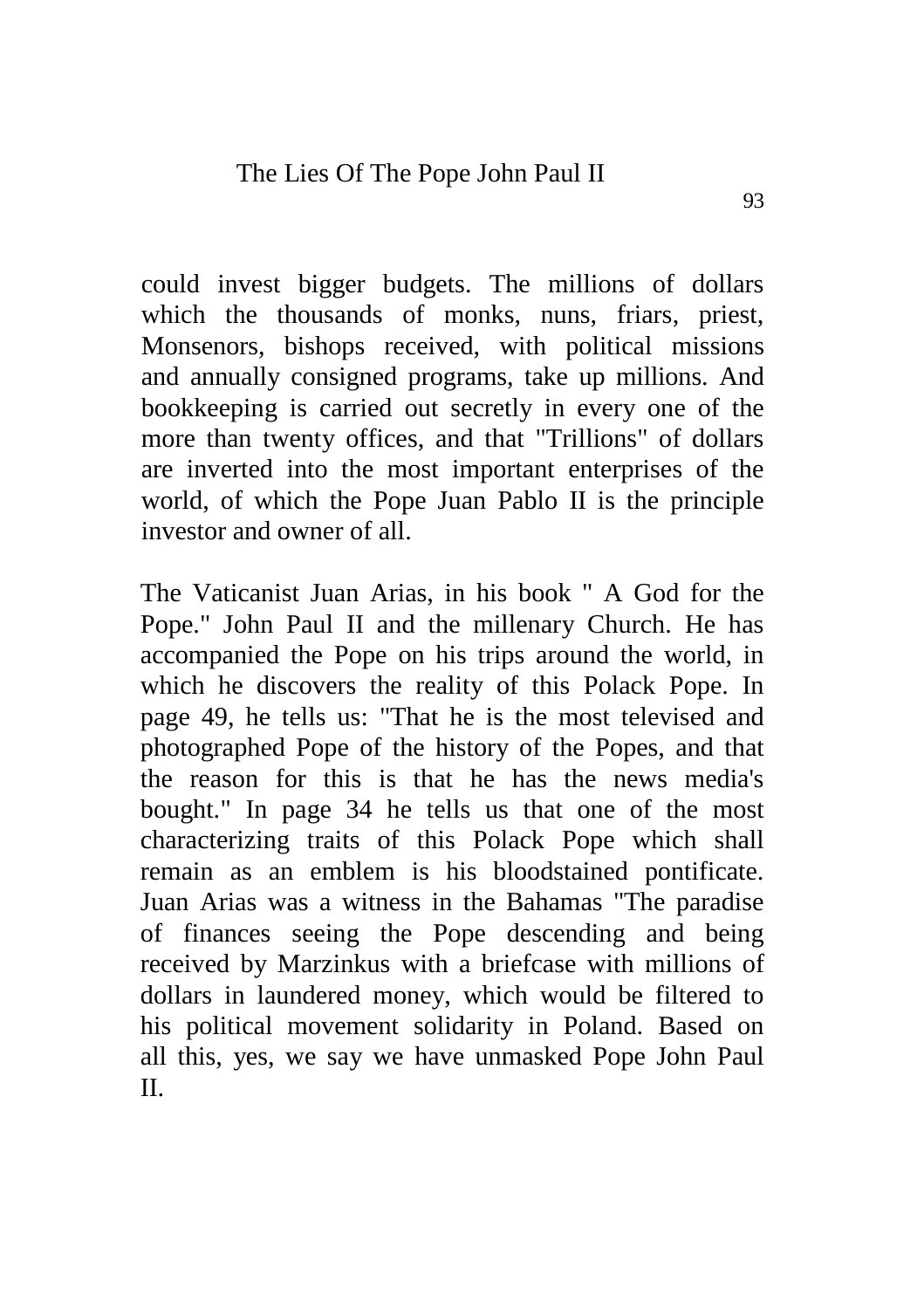# THE CHRISTIANS DISCOVER THE FALSITY OF THE POPE JOHN P. II

Discovering the falsities of the Pope John Paul II was no easy matter. It has taken me forty years, having to obtain two scientific doctorates and a master in divinity to be able to be a Vatican historian, to live together with the Catholic, Protestant and evangelical Churches and occupy the most diverse charges of pastoral Christianity, travelling, interviewing, and documenting myself on the secret archives of the Pope and Vatican with reliable information. And I have been able also, in these moments which I write this book about "The Lies of the Pope John Paul II," to consult hundreds of Vatican writers, whose writings in English are unknown in Spanish. I include their names and the titles of their works at the end.

It is curious to note that the books expose the true history of corruption of Catholicism and her hierarchies are being made to disappear from the libraries and their] authors hunted to be silenced. I am a witness of the Satanic persecution which I am receiving and how the fanatic Catholic is persecuting the true Christians.

The story of the inquisition is being repeated, and how Naomi Mitchison truly writes in his book "Blood of the Martyrs:" "the. blood of the martyrs has been spilled from the beginnings) of Christianity. Our Divine Savior Jane us the example. His disciples must follow his example.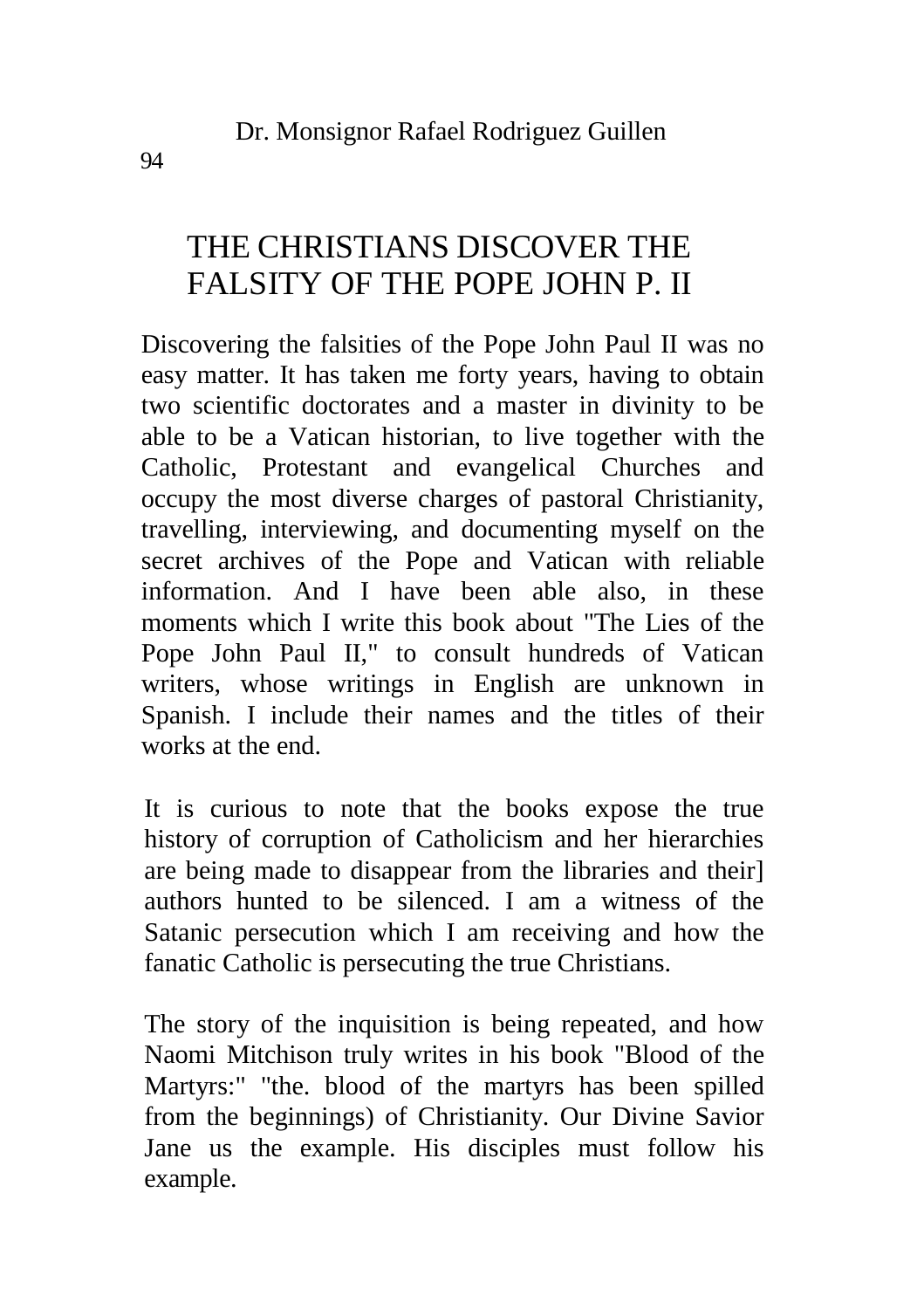# YOU, CATHOLIC, MUST UNDERSTAND THE TRUTH ABOUT THE POPE WOJTYLA

We have been taught continually that the Vatican and the Pope is the seat of the Church which Jesus Christ founded on earth, and that the Vatican's bishops and priests represent the values and teachings of Christendom. And all of us have been shocked upon perceiving by her actions, which can be proven scientifically, that it isn't so: she is not the Church that Jesus founded on earth. She has deviated herself and converted herself into a party called "National Catholicism." To convince yourself of that, you must study history. For one who has been a victim, as this servitor, of the Spanish "National Catholic" dictatorship of "Franco" and the Vatican, who has had to obtain two scientific doctorates, a masters in divinity who has had to live 40 years in the democratic USA, having access to Christian books of true history concerning what Christianity really is, and what Catholicism is, he comes to the conclusion that they are two very distinct churches - one Christian and nonpolitical; the other political and not Christian; one composed of faithful Christians, the other of the faithful Catholics. The renown historian "feeling," in his book "The Pope in Politics," has been able to document himself on the recent secret archives of the Vatican concerning the reality of the papal history and its diplomatic alliances with the government; alliances kept hidden from Catholics; because they damage the confidence in her infallibility, veneration, and the respect of for Peter's seat.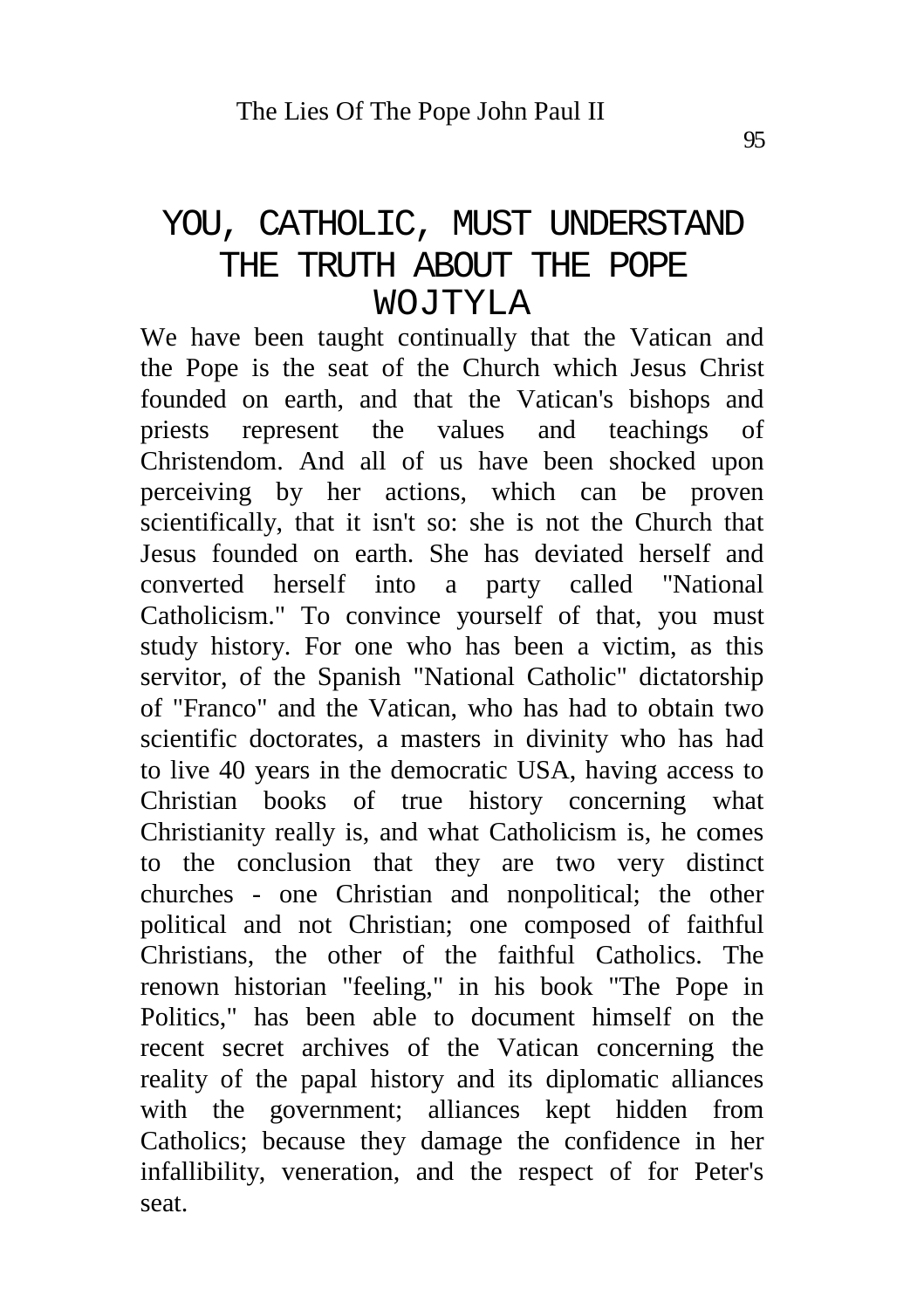# THE SECRET ARCHIVES OF THE POPE JOHN PAUL II

The Vatican writer Luisa Ambrosini conjointly with Mary Willis writes) and document a best seller titled "The Secret Archives of the Vatican." In 357 pages and 29 chapters, they document for us all the history of the Archives of the Vatican through two millenium with amazing datum unknown to the majority of believing Catholics. As the authors very truly tell us: "This book is an attempt to give readers some idea of the treasure that humanity - not only the church, but all mankind - in 25,000 different existing archives and libraries in the Vatican, and collections of incunabula books, secret documents of famous excommunications of kings, theologians, reformers, and knowledgeable humanists, they demonstrate a history which has been jealously occulted and which, thanks to this publication, unique in its kind, it has been possible to know and reveal the secret of the gloomy history that through the years the Vatican and her National Catholicism have exercised their functions in the history of the occidental culture. Just like a luxuriant river replete with knowledge, the authors tell us: " The Archives of the Vatican flow through history." Much of the material which they document is fragmentary,

others by their contents trivial, and at times obscene appearing naked and without hiding the truth roughly, a truth that for centuries has been kept accented, and which has made the Vatican appear pure, and immaculate. The deeds and data documented, which the writers offer us, resume all a history and what a Goldman for historians which have dedicated ourselves to making the truth known about the political state of National Catholicism, and to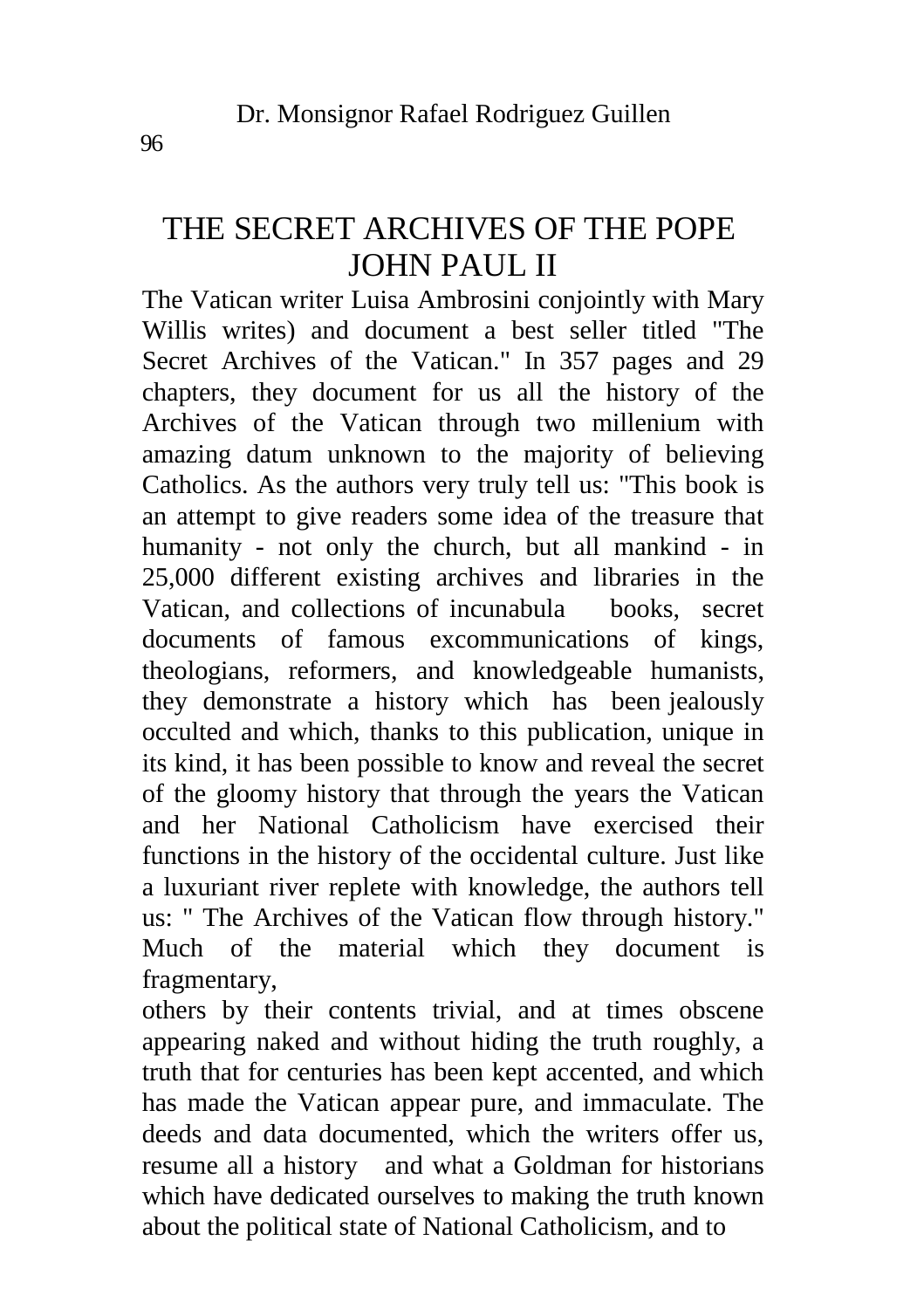ascertain once and for all what are her acts and true history. They dictate that they are Christians and, much more, concede to the Catholic Church the undeserved epithet of representing the values of being a church which Christ founded; since she corrupted herself completely since the third century. The archives of the Vatican are an inexhaustible fountain for historians, containing the most rich collection of original documents which could exist: records written about two thousand years of experiences, a bottomless pitcher from which we historians can make known the truth about a Roman Catholic Church which has deviated herself away from genuine Christendom and has converted herself into the most powerful empire using the name of Christianity and can confounding millions of believers about her true intentions of seizing civil and economical power. Through these records and written documents, we can know the triumphs and progresses of the Christian Queen of Rome, the city improperly called Eternal and/or the cradle of Christendom. We can now analyze the trials and condemnatory sentences of famous personages, as Pico Delia Miranda and Savonarola, excommunicate as heretics; Beatriz de Censis, assassin of her father; the fall and resurgence of the Temporal Knights, the Great Schism of the East (i.e. Eastern orthodox churches), and thousands of other events which the monks patiently wrote, and with the most interesting Gothic signs and writings artistically sketched and multicolored images molded into parchments and leaders of the most fine material and dyes magisterially elaborated by clerical craftsman and official designers from the Vatican court. We can know a coordinate of events logically organized in the archives of the Vatican,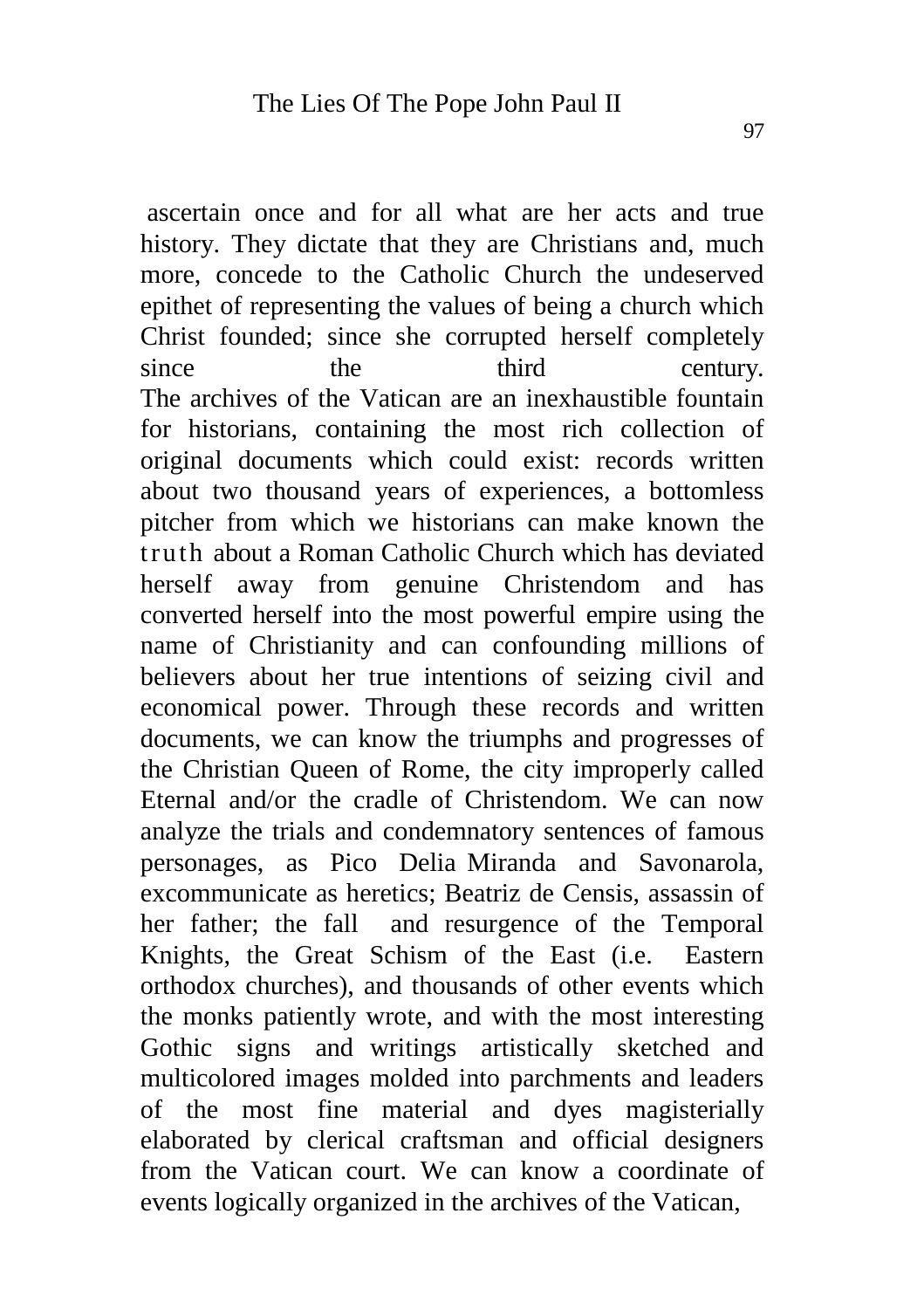picturesque books of the psalteries and lists of the popes, a list of the sales of indulgences, including the record of the fifty indulgences through the Donations of the emperor Constantine. As the authors very truly tell us: "By their very nature, the documents in the Sacred Archives Constitute the living record of an all-toohuman institution. That is, indispensable in understanding their influences in the participation in the history of the occidental culture, and of humanity too. Fortunately for the historians and peremptory to getting to know the truth about the Vatican and her conduct through history; the secret archives of the Vatican have manifested a New era (in) religious historiography and in the right way of coming to legitimate conclusions, with the proofs which we Vaticanist desire to clarity: that one history is that of the Roman Catholic Church which is manifest in her own secret Archives and another history is that of (the a) Christian Church which Jesus Christ founded. One is manifest very clearly with her paganism's and material interests, and the other one as the spiritual Christian Church. In the Secret Archives of the Vatican, and in which we have been permitted to scrutinize the true history of the Vatican and her Catholic Church, appears a very different history from the history which we have been taught for centuries, and that whatever intent to correct the falsities has been made, the authors have been excommunicated and their works made to disappear from the shelves of bookstore and libraries. More than three thousand Master works of reformist writers and philosophers are included in the Index of Forbidden Books, not with standing that they may be humanist writings and that they may have contributed to the occidental culture; advanced scientists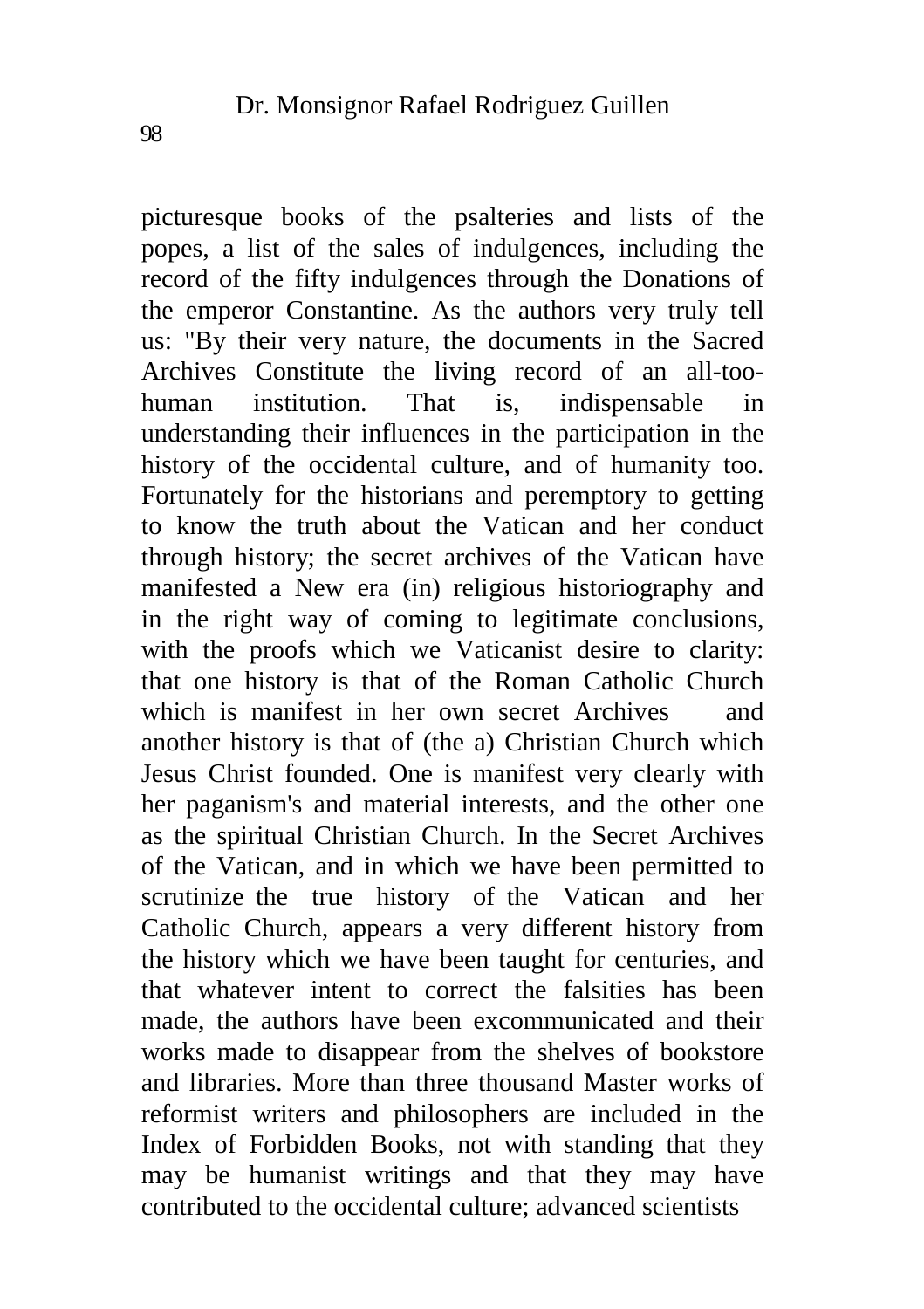who had wanted to separate church and state. In my textbook "Lectures Over the Humanists" Vol. I and II, and which I've taught for ten years in the university, I relate a list of writers, which you should owe, and whose scientific conclusions demonstrate the reality of the false teachings of Catholic scholasticism. These readings of these teachers, silenced by the magisterial of Catholicism, leaning on the authority of Papal infallibility, on traditions and ignoring the biblical authority, has disported the archives of the Pope John Paul II in the Vatican are an inexhaustible fountain for historians and richest collection of original documents extant: Records written of two thousand years of experiences, a bottomless cistern and from where we historians can expose the truth about a Roman Catholic Church which has deviated herself away from genuine Christianity and has converted herself into the most powerful empire using the name of Christianity and eonfounding millions of believers about her true intentions of seizing human civil and economical powers. Through these written records and documents; we can know the triumphs and progresses of the "Christened Queen" in Rome, the city improperly called eternal and cradle of Christianity, we can analyze the trials and condemnatory sentences of famous personages such as: Pico Delia Miranda and Savonarola excommunicated as heretics, Beatriz de Censis, assassin of her father; the fall and resurgence of the Temporal Knights, The Great Schism of The East (Eastern Orthodox Churches), and the Thousands of other events which were written patiently by Monks with the most interesting signs and Gothic writings, and artistically sketched and molded multicolored images in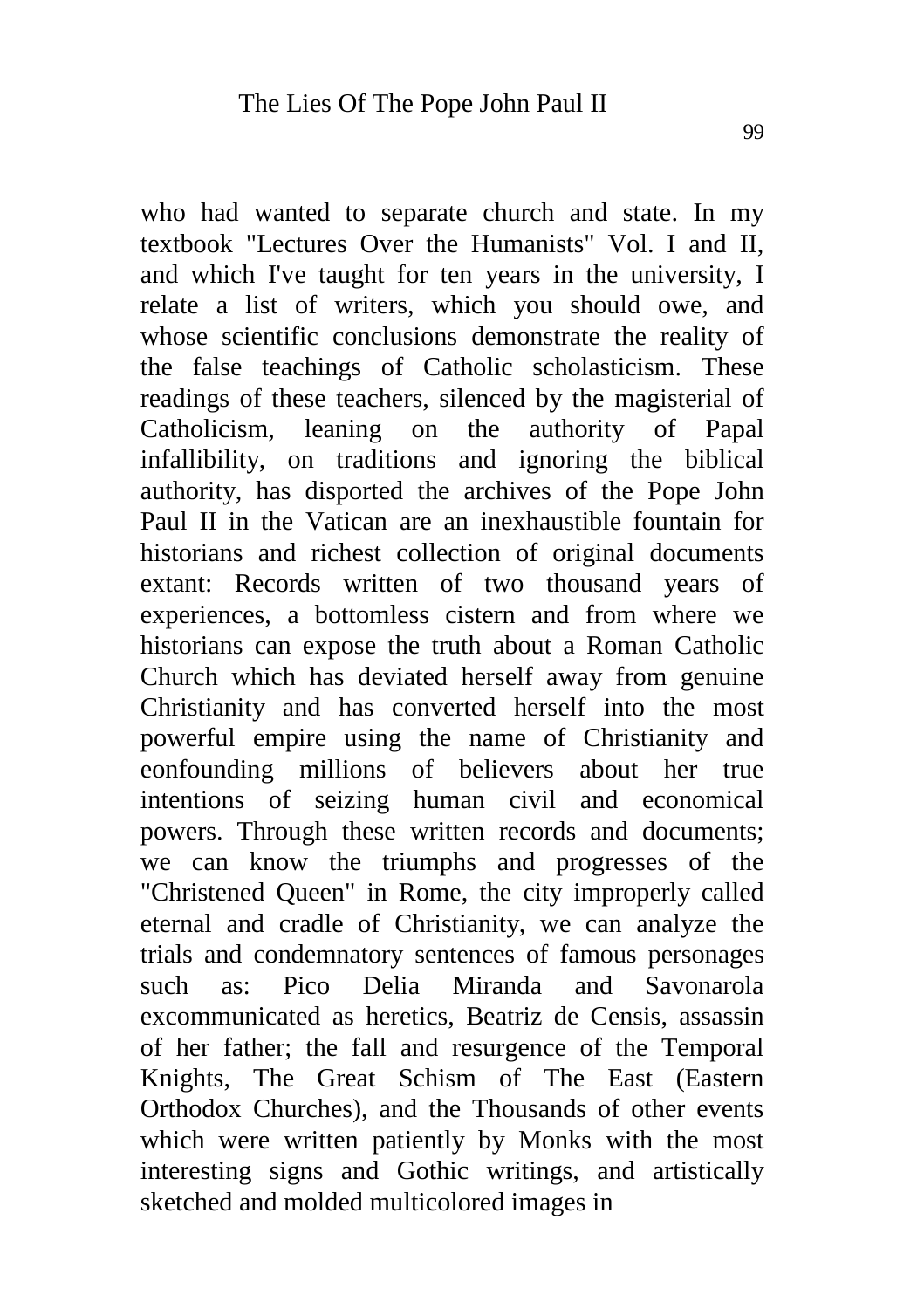100

parchments and leaves of the most fine material, and of dyes magisterially elaborated by clerical artists and official Vatican Court designers.

In this article of the Pope John Paul II and The Secret Archives, we can prove without a doubt (that) by the writings we Vaticanists (historians) have been permitted to consult for we still have not been given access to those which implicate her political interventions and very clearly demonstrates her moral corruption's, financial dealings, and about her curtail hierarchies using the name of a Christian Church, when their very actions and signatures discredit them as being Christians and instead compose a holy Mafia responsible for the world crisis of spiritual values - that the Vatican and her Monarchs specially John Paul II and the corrupt court that accompanies him, are, in the 20th century, an example, and insolent are the proofs, of a Church's deviations from Christianity. Some more proofs of their clerics, cardinals, nuncios, being the ones which have contributed to the Cataclysm and confusion of the occidental culture, in which she has submerged us. The Secret Archives of the Vatican, thus called to distinguish them from the Vatican Library, pertain to the history of humanity and not just to the Catholic Church; a very rich collection of historical datum which occupy 25,000 shelves of documents; a whole life's worth of investigation and study necessary to understanding the hypocritical conduct of a Catholic Church of a Political State.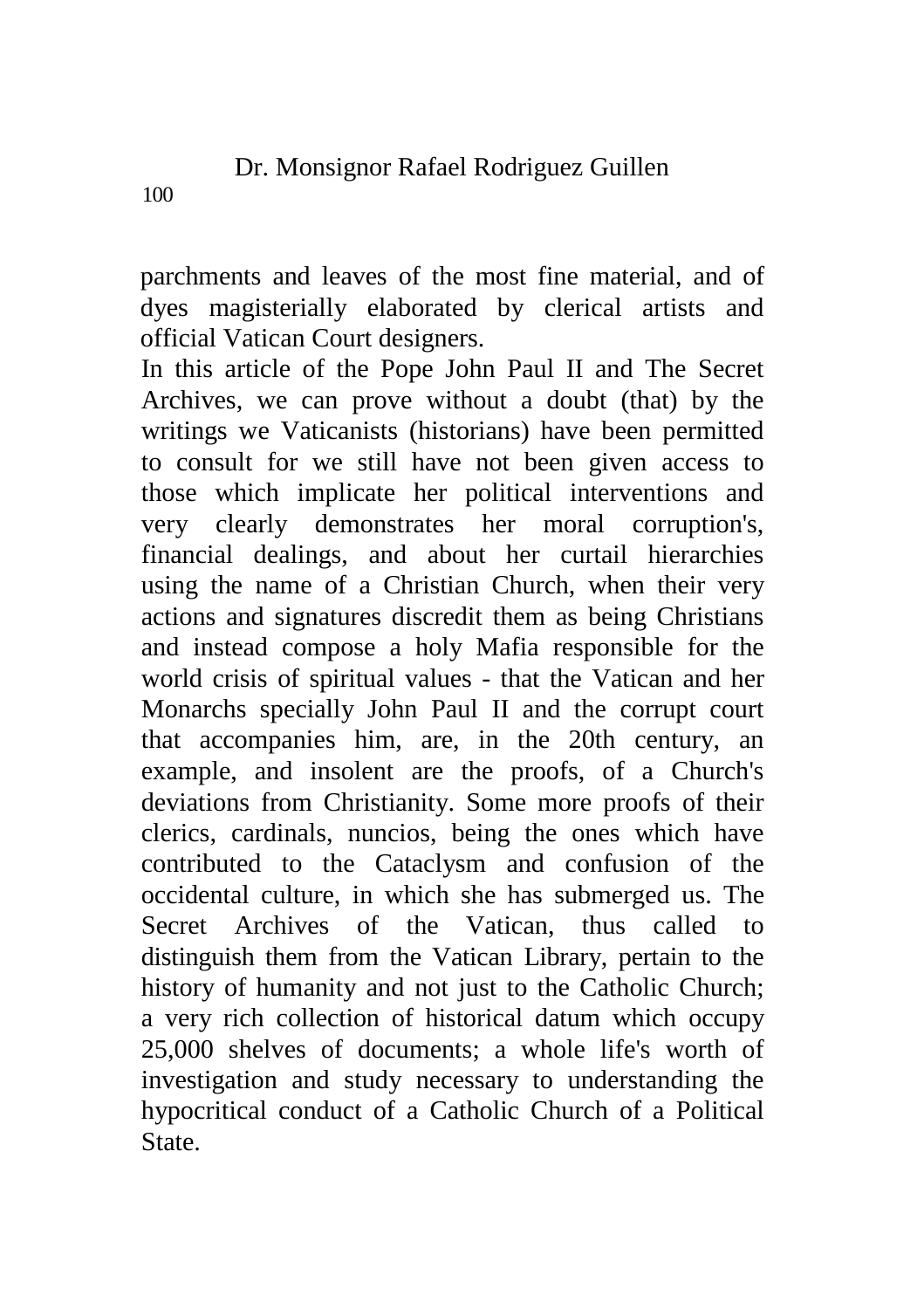# JOHN PAUL II SPEAKS ABOUT THE RELIGIONS WHICH DON'T PERTAIN TO THE ROMAN CATHOLIC

The Pope said "that no longer will piety be shown towards the clandestine religions preaching a false gospel, and that with his "UNION TO THE GROUP OF ARAB FUNCTIONARIES" they would persecute to the ultimate consequences religions which don't pertain to the Catholic." The Pope also said that "a computer chip would be implanted with a code number and that the dollar alone shall be the currency; and if anyone does not accept it, that he'd be faced with a death sentence." He talked specifically of the Pentecostal Evangelical Religion, which daily poisons the minds of more people in the world. He claimed that in that religion are found and occulted thieves, drug addicts, apostates, and/ blasphemers, and that the false prophet of Revelation, of whom the scriptures warn, is also found also occulted in that Church. He should "law 12.33 CC punishes with the death penalty and confiscation of all wealth whoever is not a Catholic, or does not have a photo or image of the Pope in his house. All this shall begin to function at the start of 2000 AD He parted saying, "that the world had better prepare for the year 2000, because a new world power shall begin to function, governed directly from the Vatican, whose objectives shall be to obliterate the Pentecostal Church off the face of the earth." .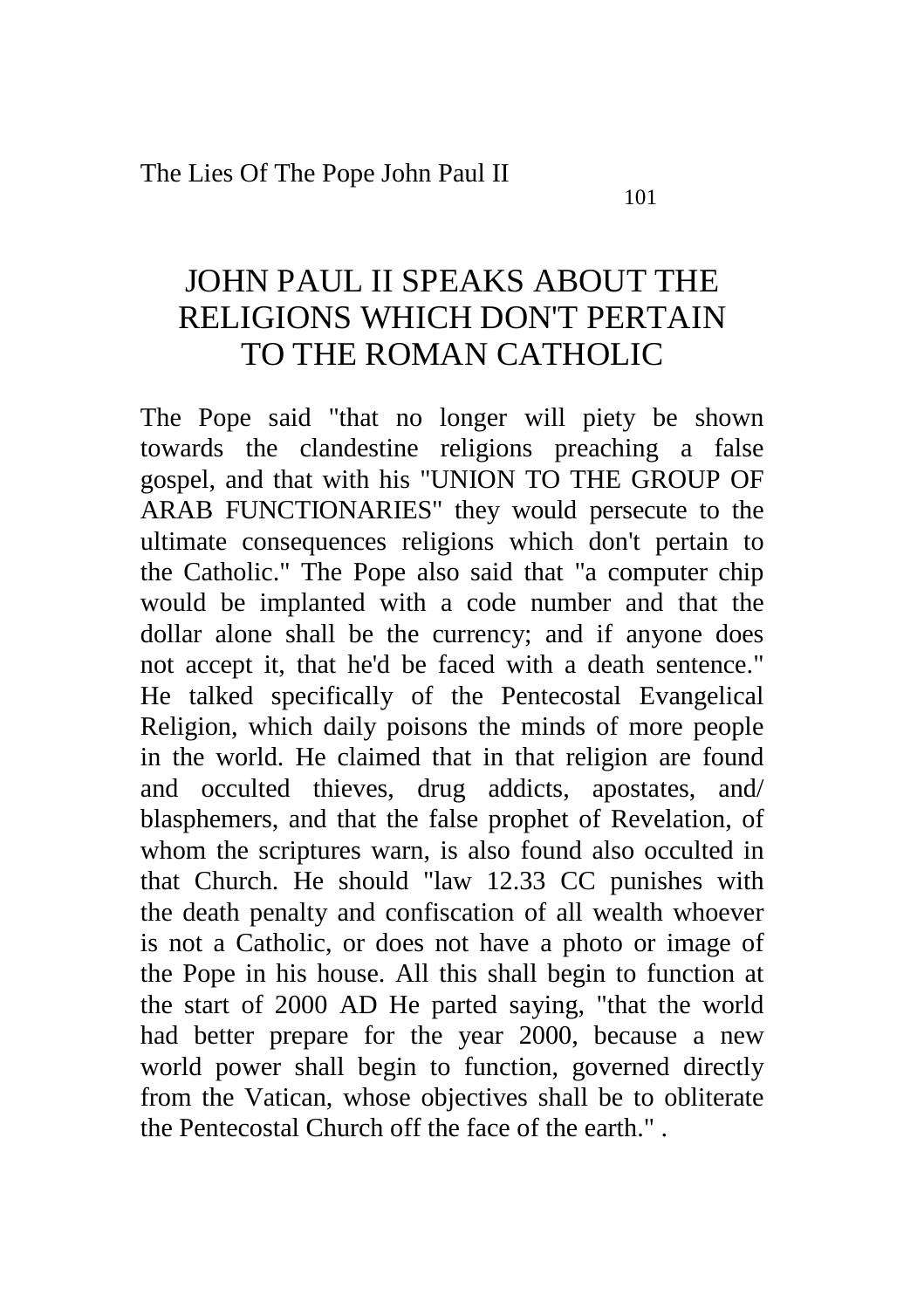102

# JOHN P. II AND NATIONAL CATHOLICISM IN THE 20TH CENTURY

National Catholicism, taking advantage as always of civil wars and their spoils, her Episcopal leaders, Nuncios, Papal delegates and religious orders intervening in all, are occupying positions of major responsibility in society, conjointly with the administration of government and of the educational centers.

I was a witness in Spain, being a parson in Seville, of how National Catholicism, allied with Italian fascism and German National Socialism, arrived. And I was a witness of the exiling of thousands of intellectuals, priests, and of my cardinal and primate for opposing the fascist dictatorship and its Vatican ally. National Catholicism in the 20th century with this last Pope, who has endured as no other in the history of the papacy has enlarged itself in economical and political power, allying itself with democratic politics, even though being itself a party whose canonical constitutions define it as a dictatorship. Regardless of whether its diplomatic astuteness and net gains are repeated to advantage its Roman Empire, I can add as a personal witness, living in exile in the United States for 30 years, that the National Capitalism which the American Nation lives, and its pragmatic philosophy, have been well identified with National Catholicism.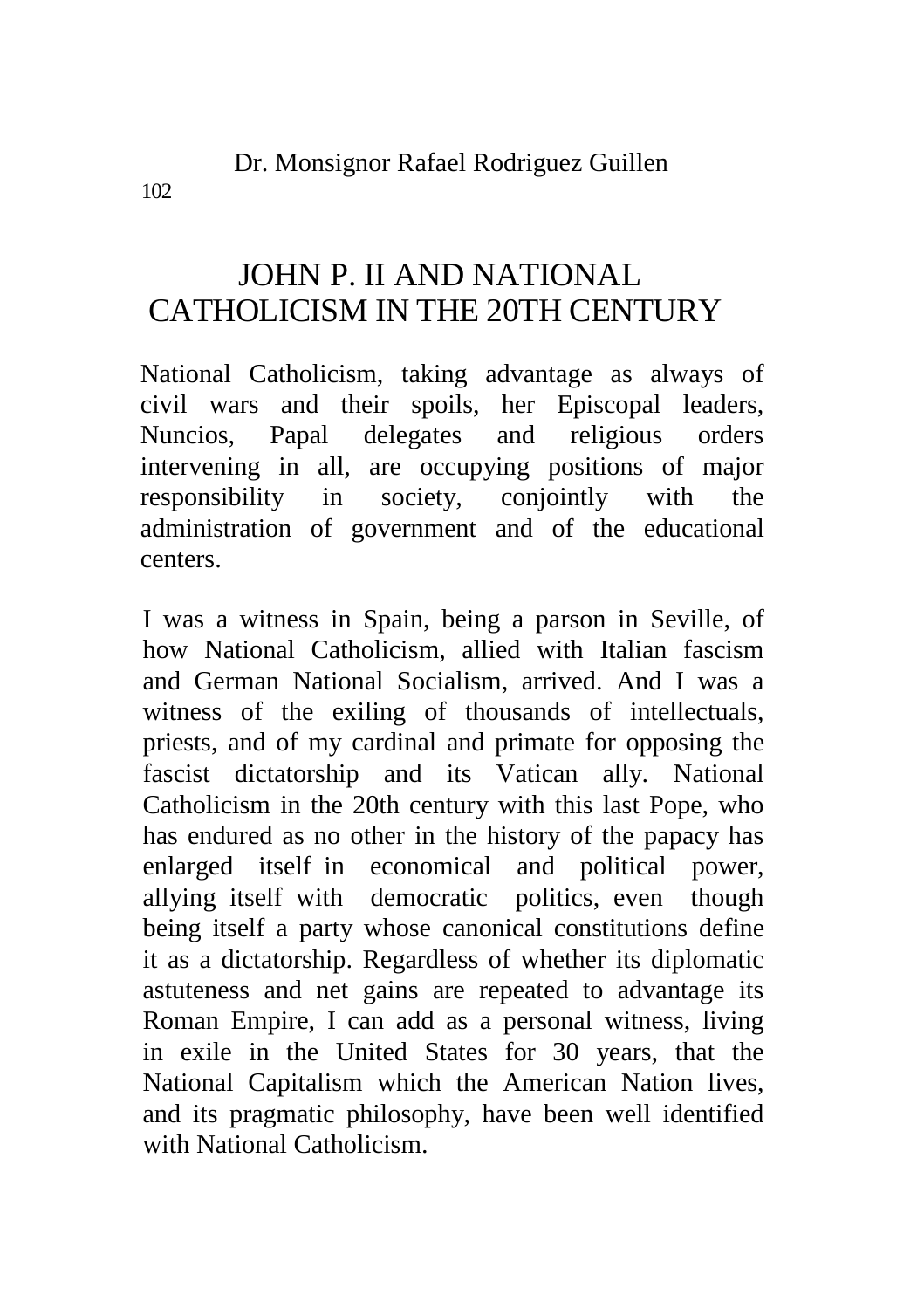#### 103

## SPIRITUAL TOTALITARIANISM OF THE POPE JOHN PAUL II KAROL WOJTYLA

When we investigate well the objectives and plans of the congregation of the Holy Office, which proclaims to have the truth exclusively, and which excommunications and censures all those who oppose its dogmas and canons, maintaining its index of forbidden books and authors, is when we see that still, even in the century of democracies and human rights, the Vatican maintains herself with a totalitarianism and/ or dictatorship of consciences, and with spiritual powers excelled by no political party or National Empire.

The congregation for the propagation of The Faith, whose objectives are to extend National Catholicism's ideas through the whole world; a mix of paganism and Christians; a Church that merely contains a minute percentage of the teachings of Jesus Christ and which has deviated herself away from Christendom; which has constituted the Catholic truth as a Scholastic philosophy; and which from the Medieval Ages has confused the Catholic believer and made him affirm prove) the false as the true, and white as black. One has had to study for two scientific doctorates to be able to discern the brain-and-conscience washing which he has suffered, in the seminary or universities or pontifical institutions. The Totalitarian States Italian fascists, Nazi Germans, Soviet Russia and their ministers of propaganda attain not to excel the "Prefect of the Congregation for the Propagation of the Faith" of the Vatican in their millennial experiences in the camp of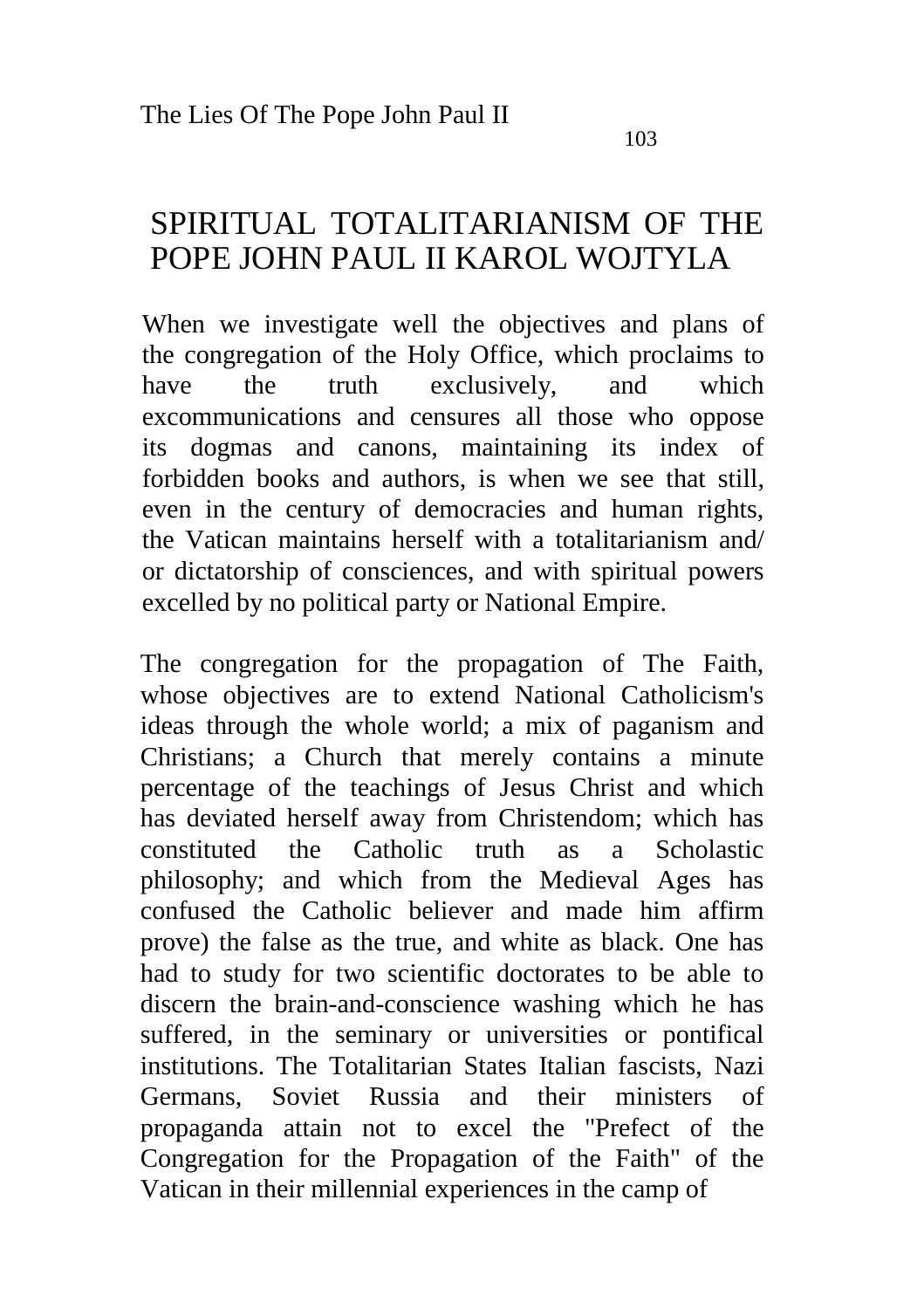political activities, in all the Catholic Nations; in their racial struggles and ideologies and/or philosophical systems. Her spiritual presence and Catholic methods convert the Vatican into the most totalitarian empire existing on earth. Her Diplomatic Department is occupied by the most experienced Nuncios of the world. The similarities of and alliances of the Vatican with the dictatorships of even our times is no mere coincidence, but, rather, a to-get-together: a combined commitment having the same ideas and procedures to maintain itself in authority and power. Briefly I wish to maintain the reason why the Vatican is a totalitarian dictatorship: She imposes the Index or list of prohibited books to the Catholic," this causes a tremendous compulsion to the believing Catholic: to be deprived of his liberties of individual consciences) and human rights.

The Irish priest Dr. Timothy Hurled, leader of the Irish National Catholicism, a dictatorial Catholic Church waging warfare against Protestants in these moments, affirms: "All books adverse to the Catholic Church are forbidden to be read by Roman Catholics under pain of mortal sin or even excommunication." The very same ideas are signaled by Pus IV's "Canonical Right." It is prohibited under penalty of committing a mortal sin. Which are these books? The following:

1. All those which defend the doctrines contrary to Catholic doctrines whether biblical, theological, philosophical; or scientifically systems or authors not recognized by the pontifical authority.

2. Every book or author which criticizes or despises any document of the Vatican or diocese, and does not approve of their ecclesiastical teachings, is disciplined

104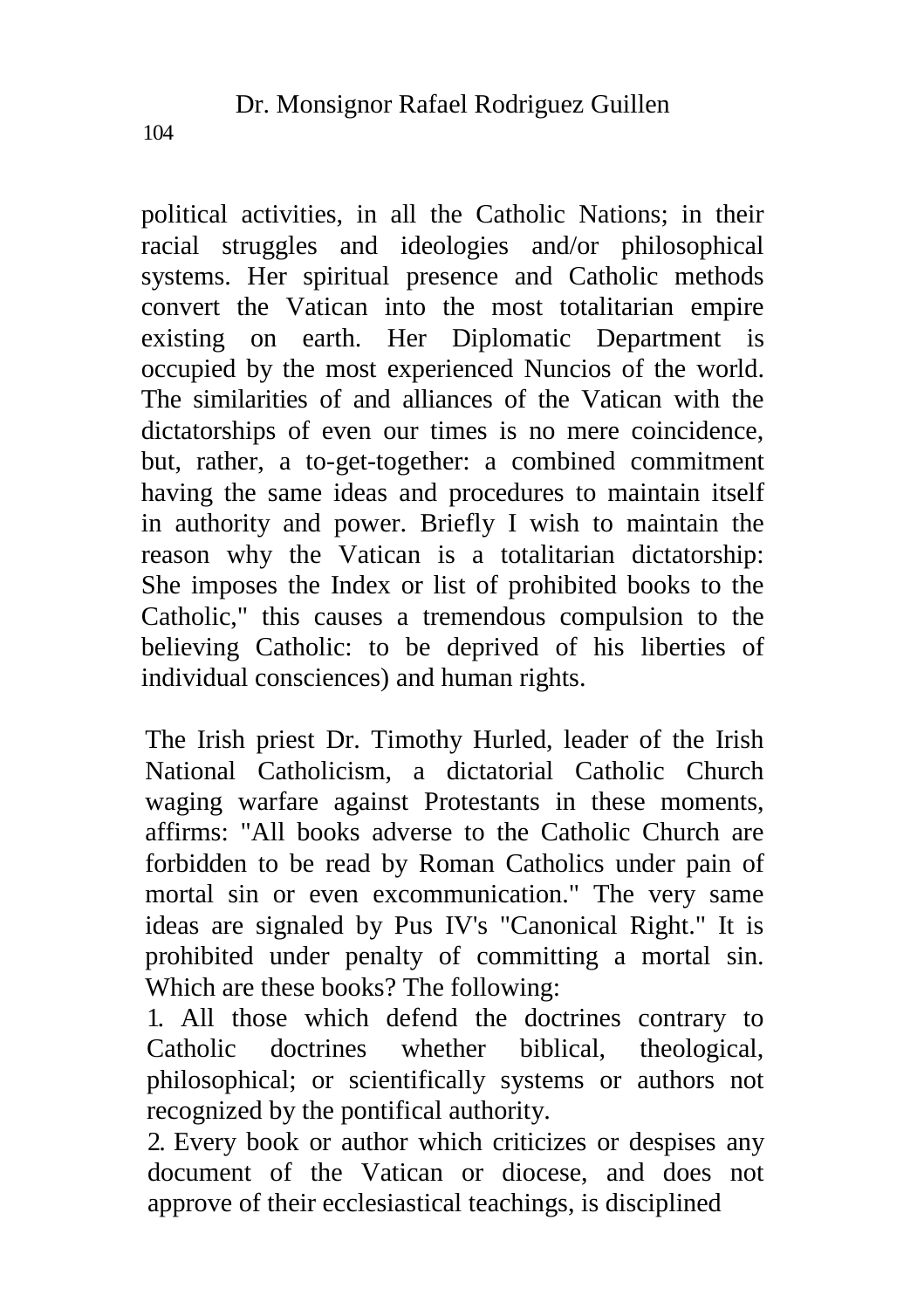by anathema Sit and excommunicated . . . I will not continue enumerating the reasons for the totalitarianism imposed by the Vatican. They are too many and I don't have space. Suffice it to say, that the Index and the excommunicated authors exceed thousands of books and authors. And this in such a way that, as an author very well affirms, "Satire pretends that all the best books may be found by consulting the Roman Index. We shall have to consult the list of prohibit books to find a good one.

3. The list of excommunicated authors is pages long, regardless of their scientific, biblical, literary, or historical contributions etc ... It is because of this that the ignorance of the priest and bishop who graduates from Catholic Seminaries fails to recognize the immortal works of the Masters of international literature. I have had to obtain two scientific doctorates from non-Catholic universities and I can attest that after studying the masterly works of the non catholic scholastic literature and their teachers. What is her reason? The Spiritual Totalitarianism, and World Power. That is her objective.

The disband of priests, bishops and Catholic writers, and of the millions of members joining the separated churches and Christians, is caused by the knowledge of the truth about the unlimited ambitions and terrestrial intentions which the Pope and the Vatican, with their Roman Catholic Church, are hiding. Thousands of authors and books are enlisted in the Index and excommunicated: so that we can not, as Catholics, understand the truth about the treachery that our church does to us, occulting her true interests of hierarchies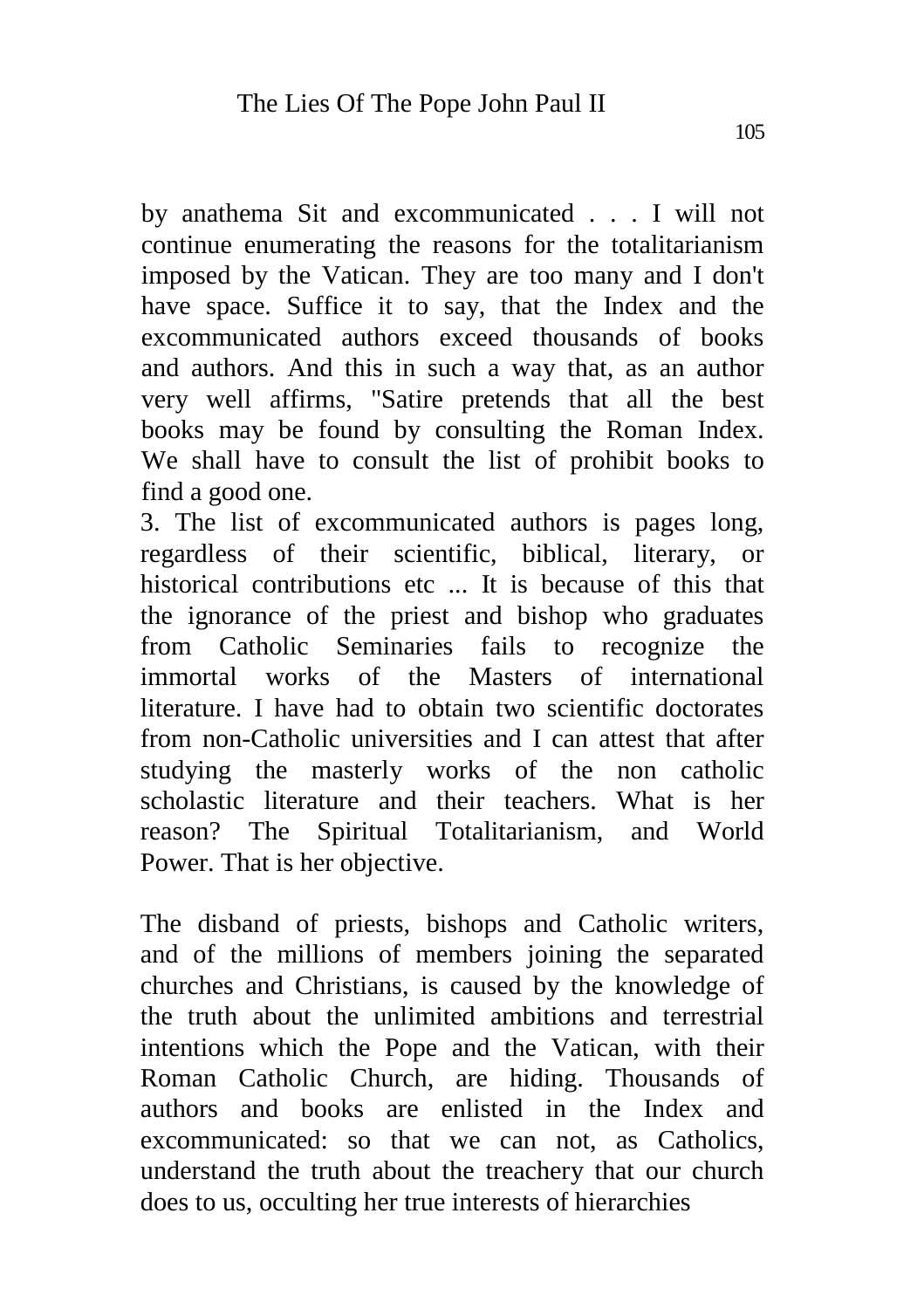Dr. Monsignor Rafael Rodriguez Guillen

living the Dutch vita at the cost of our offerings, or f their secret alliances with whatever party is in power, or her bank accounts and budgets and privileges which she receives from the Nations, of the National budget etc ... we come to this conclusion, once we have the documents and are allowed to audit them, a thing almost impossible to do, One has had to stay active and without being excommunicated, as this minister, whom they have not been able to excommunicate in spite of my documented articles. I have dedicated my whole life to criticizing and wanting to correct so much corruption of the Vatican-Catholic Mercantilism. Not only am I not heard, but that also I am being hunted to silence; and I am being persecuted for telling the truths of the falsities of this Pope and his Vatican Empire, which is today in its worse spiritual crisis ever.

I wish to tell you, o beloved Catholic, that I am not your enemy. I am handing you the opportunity to understand the truth, even though my life runs in Jeopardy. Jesus Christ in Matthew 5:11 says: "Blessed are yea, when men shall revile you, and persecute you and shall say all manner of evil against you falsely, for me sake."

106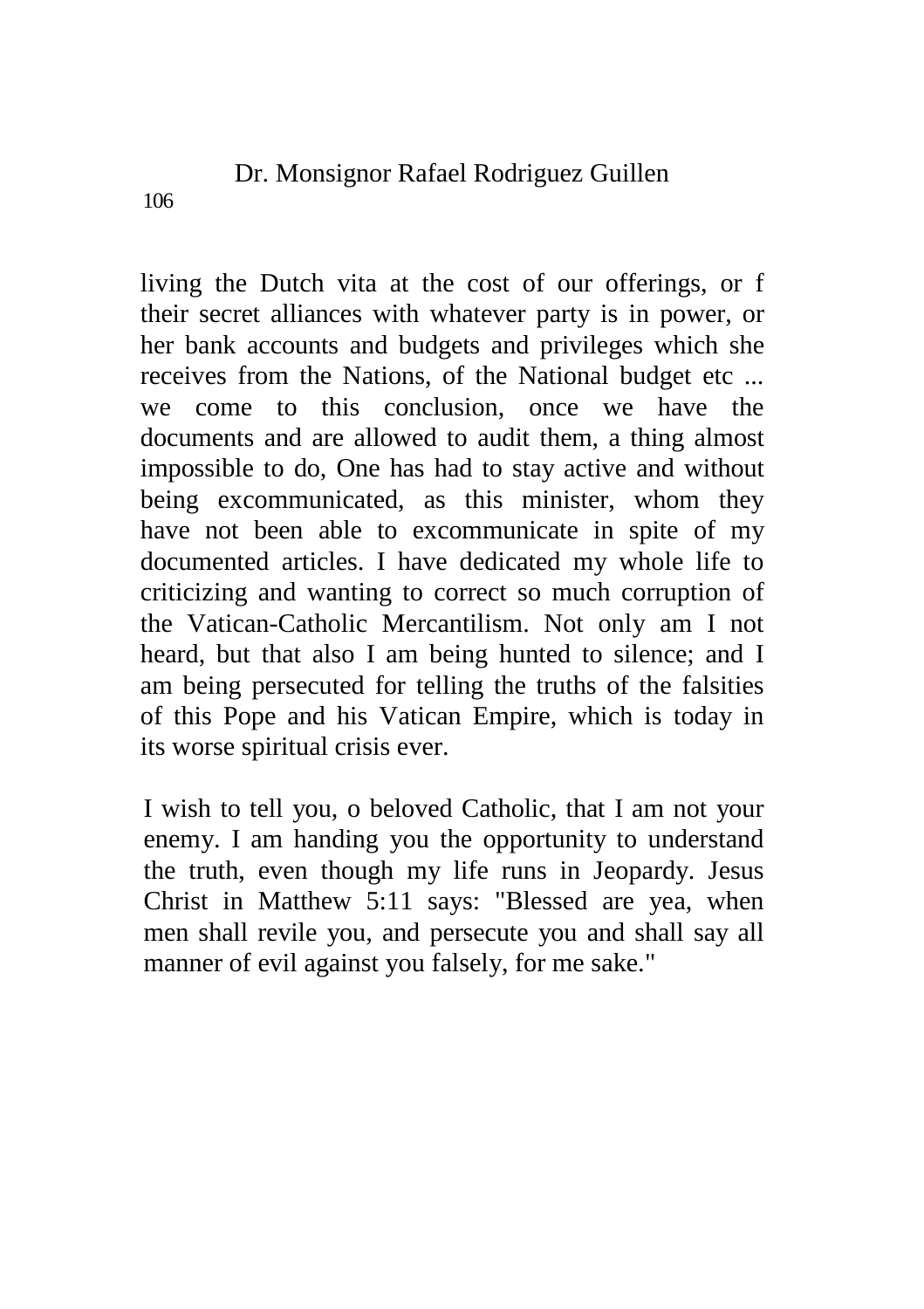# AROUSING THE CONSCIENCES OF THE CATHOLIC

I desire that the faithful Catholics should know the pagan and terrestrial reality of the Catholic Church, and by which we have been so vilely deceived. Years of study and investigations in search of the true Christian Church which Jesus Christ founded on Earth; Christian writer in the universities etc... During forty years I have been compiling a biblical, historical, theological; and philosophical documentation etc . . . Which in my conscience I should make known to the Catholic: so his conscience be aroused and his eyes opened to the reality of a Church of the Political state which is the Vatican; and to a false successor, whose works demonstrate to us as coming from the Antichrist.

The hour ha come that you, Catholic, re-find yourself with Christ and realize that Catholicism and Christianity are completely different. I have proposed, my beloved Catholic, to make known to you that the Catholic Church - which has taught us that she is a Holy Mother Church and the only one in which there is salvation, and apostolic etc ... - has no foundation. She has deviated herself so much that they have even converted worship to the images in idolatry and have converted the mother of Jesus into a miracle performing goddess, confusing the faith Catholic who worships her. God is seldom placed in the preeminent position by the Catholic: spontaneously they are directed to the saints.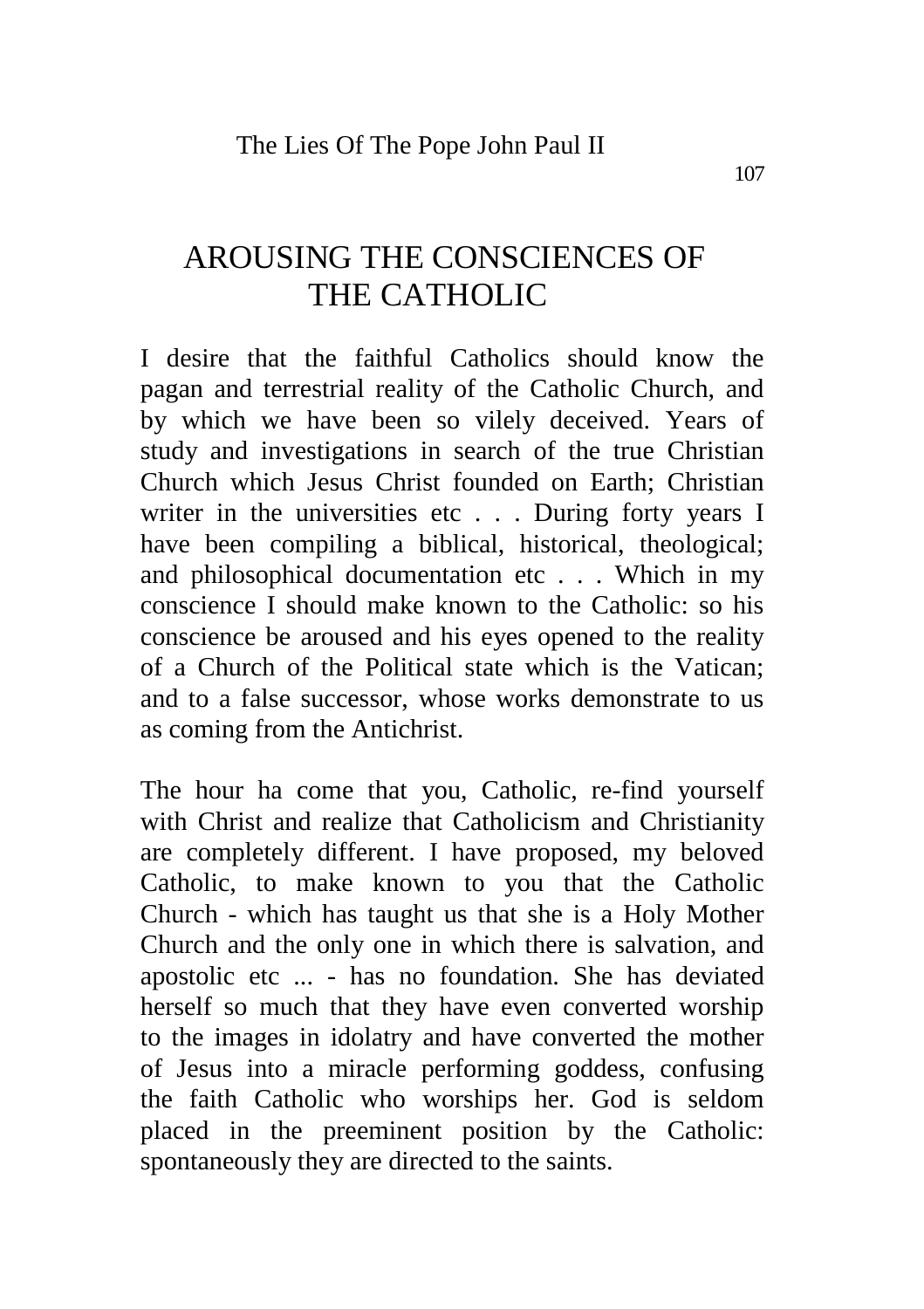# REVELATION, ITS CULMINATION IN THE VALLEY OF ARMAGEDDON

One of the books which most influence my Christian thinking was the lecture of Armageddon oil and the Middle East Crisis, by author John F. Walvoud. I had never had the opportunity to read biblical books written by non catholic writers. Ecclesiastical Censorship made every religious book not have the Nihil obstat et Imprimatur, and especially if it was Catalogued in the Vatican Index, disappear. I recall, being a missionary in the indigent zone of Panama, that I had been able to read books which began to open up my eyes to the truth about a Christianity that was hidden from me suppressed in fascist National Catholic Spain. I recall that being a seminary librarian in the seminary of Seville, all protest books were kept hidden under lock and key, and that we not permitted to read them. The reading of the book Armageddon opened New Biblical Horizons for me, and I was able to start comprehending that I need to learn a new language and history, and to study in evangelical seminaries outside of Catholic Censorship's. Thus I have obtained a master in Divinity, and have been an alumna of various protestant-Christian biblical and theological seminaries. Because of the brainwashing we received upon being educated only in a Catholic history and theology, and not knowing the true history of primitive Christianity, it has taken me years to discern what a universal Christian Church which Jesus Christ founded on earth is; and what a Catholic Church founded by the Popes on earth is, what Christian communities practicing evangelical councils are; and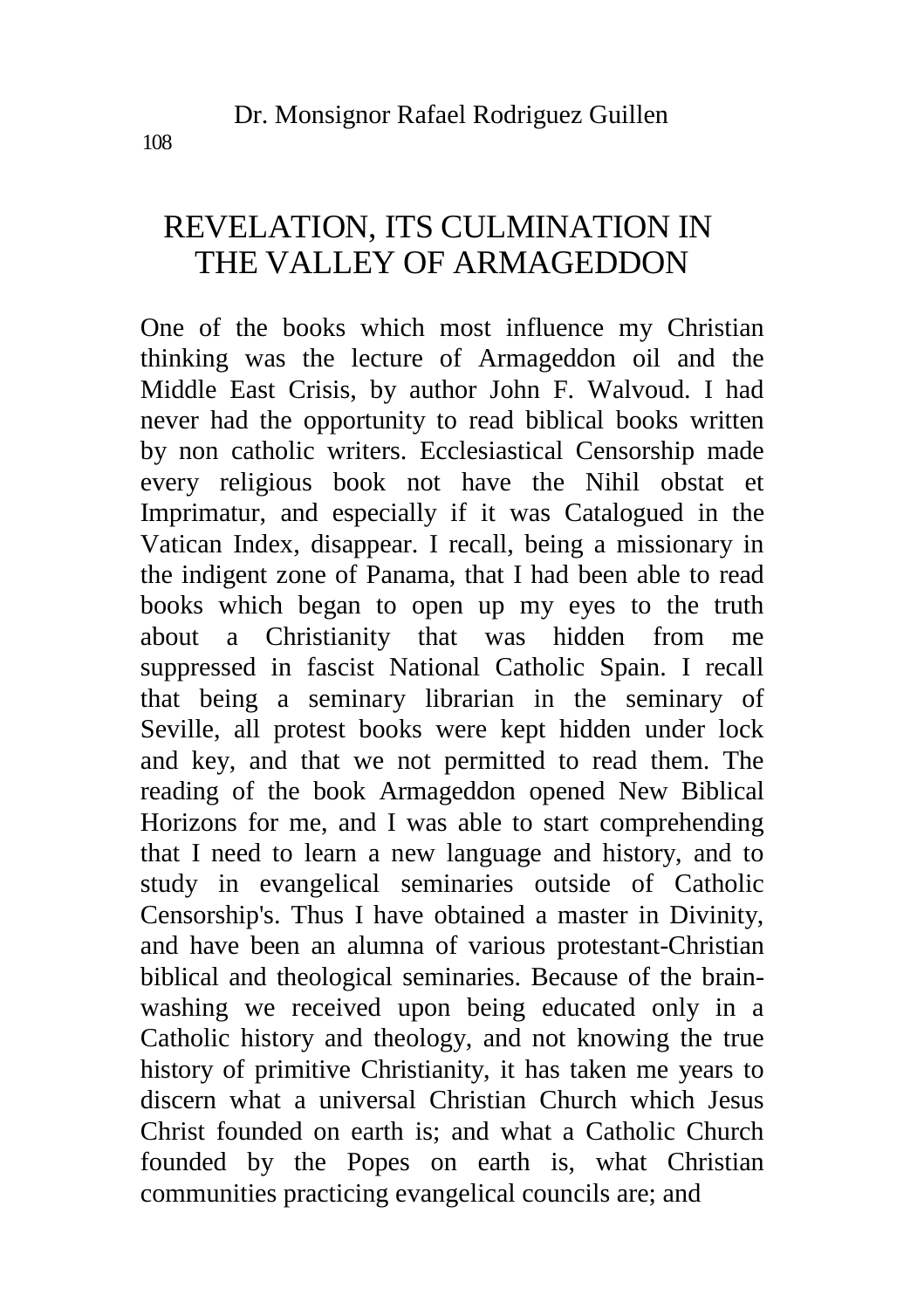what are Catholic communities practicing an esotericism, agnosticism, eclecticism and paganism: everything except being a Christian Church. By their fruits we discern that they can not be the representatives of Christianity, even though they call themselves Christians.

Armageddon, a Greek word, is found in Revelation 16:16 and in Ezekiel 25:17, where the War King triumphs in Armageddon and where the Antichrist and Satan are to be conquered. The lecture and study of Revelation offered me the coordinates to recognize the chosen people (Jews) of God, the reign of God on earth, and the Church which Christ founded on earth. And, at the same time, to recognize the reign of Satan on earth, and the people separated from God: The Satanic Churches, including those bearing Christian names, have Satan for their guide, and it's their idolatrous worship and degenerate lifestyles which demonstrate that they can not be called Christian Churches. Chapter 38 of Ezekiel describes vividly the cruel attack of the devil against those who have refused to worship the savage beast and his image. All through Revelation we contemplate the battles of the Lamb and his ultimate triumph over Satan in spite of attacking with cruelty and using all mediums, including spiritual, to supplant the War King Jesus Christ. The faithful and true disciple of Christ, soldiers which accompany him in his Holy Church and are persecuted, shall be chosen in the valley of Armageddon, where they shall be judged according to their works; and where the wicked shall be condemned for their sins, atrocities and evil works ...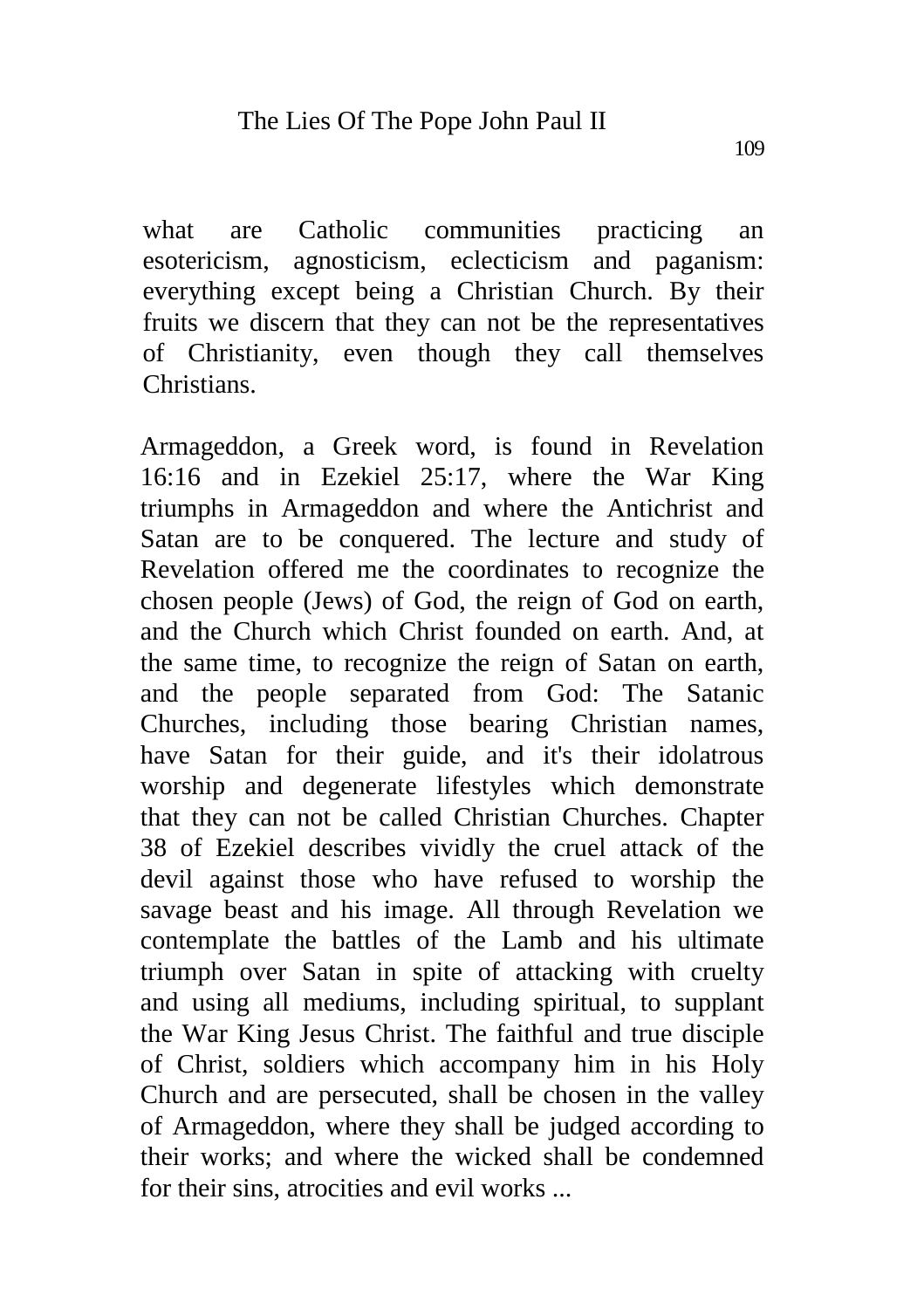In these moments, Satanic sects and their suicides are mooing in masse. They want to compare the mother of all the abominations, the Apocalyptic harlot, the seven apostate churches, to the true Christian Churches, they want to compare Satanism and his worship to Christianity and its worshiping of the living God, the patron and column of all truth. They want to confuse by the very Satan and misinform the sincere and believing people concerning the worship of the true God. But "by their fruits," says the Lord, "yea shall know them." We have an obligation to investigate, and without needing to hear the bishop or Catholic priest teaching us, which church is satanic and which one isn't. Every one of us shall be judged at Armageddon at the final judgment; and there we shall give an account of our acts and shall not have any excuse. All the Christian reformers have always believed that in the Roman Catholic Church are fulfilled the Apocalyptic prophecies of the end times. Shall the beast or infernal dragon reign in her? Shall she be conquered? The Antichrist shall not triumph. The final victory in the Valley of Armageddon belongs to the immaculate Lamb and His elect saints. And God Himself shall reign forever and ever.

110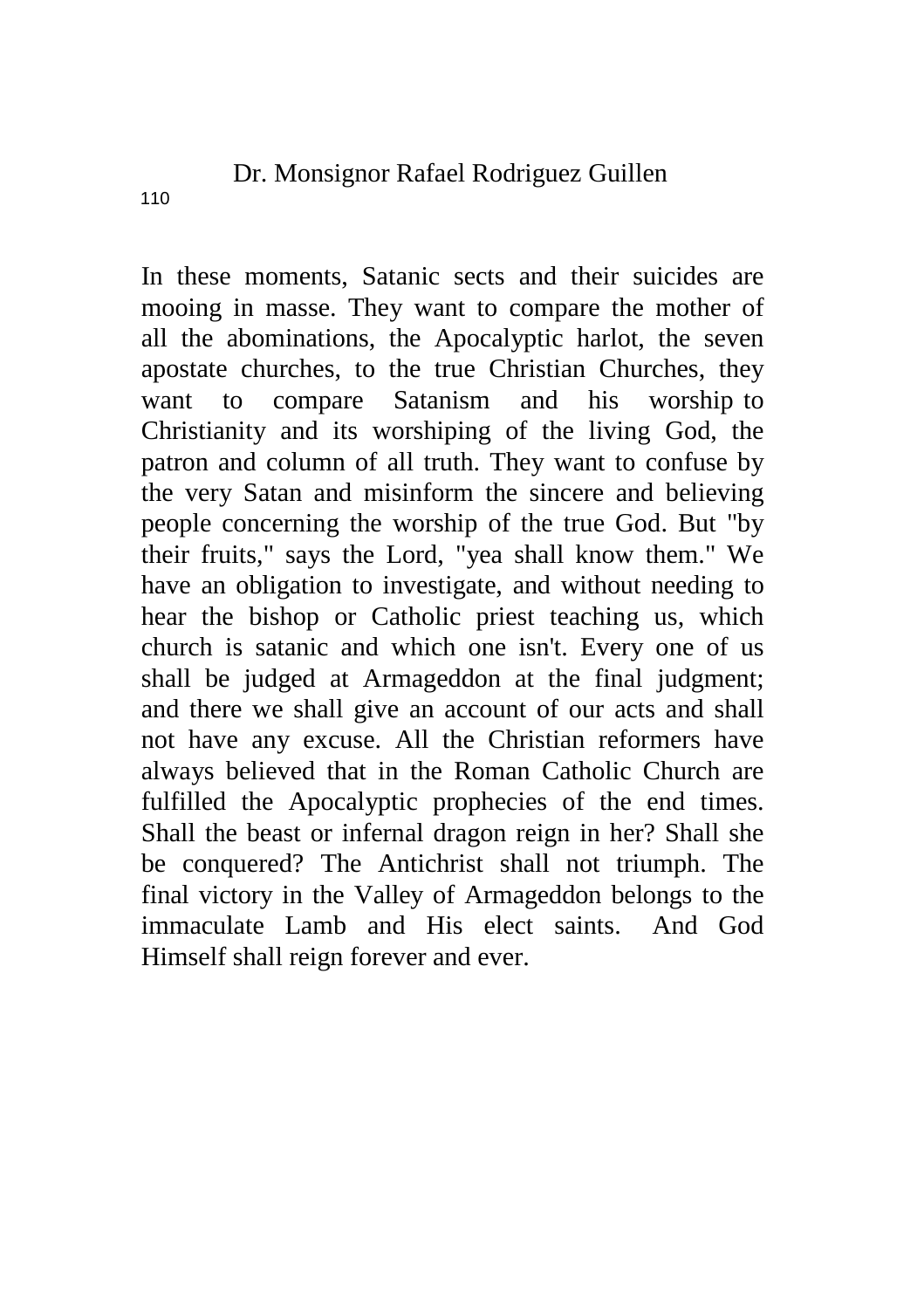## EPILOGUE

I am obligated by my conscience to tell the truth, and only the truth, of the lies and fallacies which the Vatican has been teaching and practicing for centuries; deceiving the thousands of millions of Catholics cowered the great majority be fear and another great majority of ignorance from coming out of that lethargy, of that lie which is the Roman Catholic Church; which is a far cry from being the church which Christ founded almost two thousand years ago. I demonstrate in my historical investigation the Satanic intervention of Juan Pablo II in the Catholic Churches. The chief imposter who, passing himself off as the very Christ and his representatives, have been guilt of the spiritual and economical crises in which we now live. Now, in the century of reason and democracies, we should learn the truth and expose the lie. I also demonstrate in this documented and investigated study how we are deceived, and how he mocks and jeers the most sacred of Jesus Christ Our Savior and his Holy Christian Church.

It is my duty to tell you that this book about the Pope John Paul II and the Vatican is a summary of a whole life of fundamental investigations, proving all I say about the Mother of All The Abominations; about that prodigious Vatican in which no good thing is seen on any side. Have confidence, my friend and lector, that everything I say is the truth. Even thus, if you are obligated by conscience to investigate the reality of whom the representative of the very Satan and his mount of Seven Hills, or his relative the Vatican the hold of Sorcerer Pontiff Maximizes, Millennial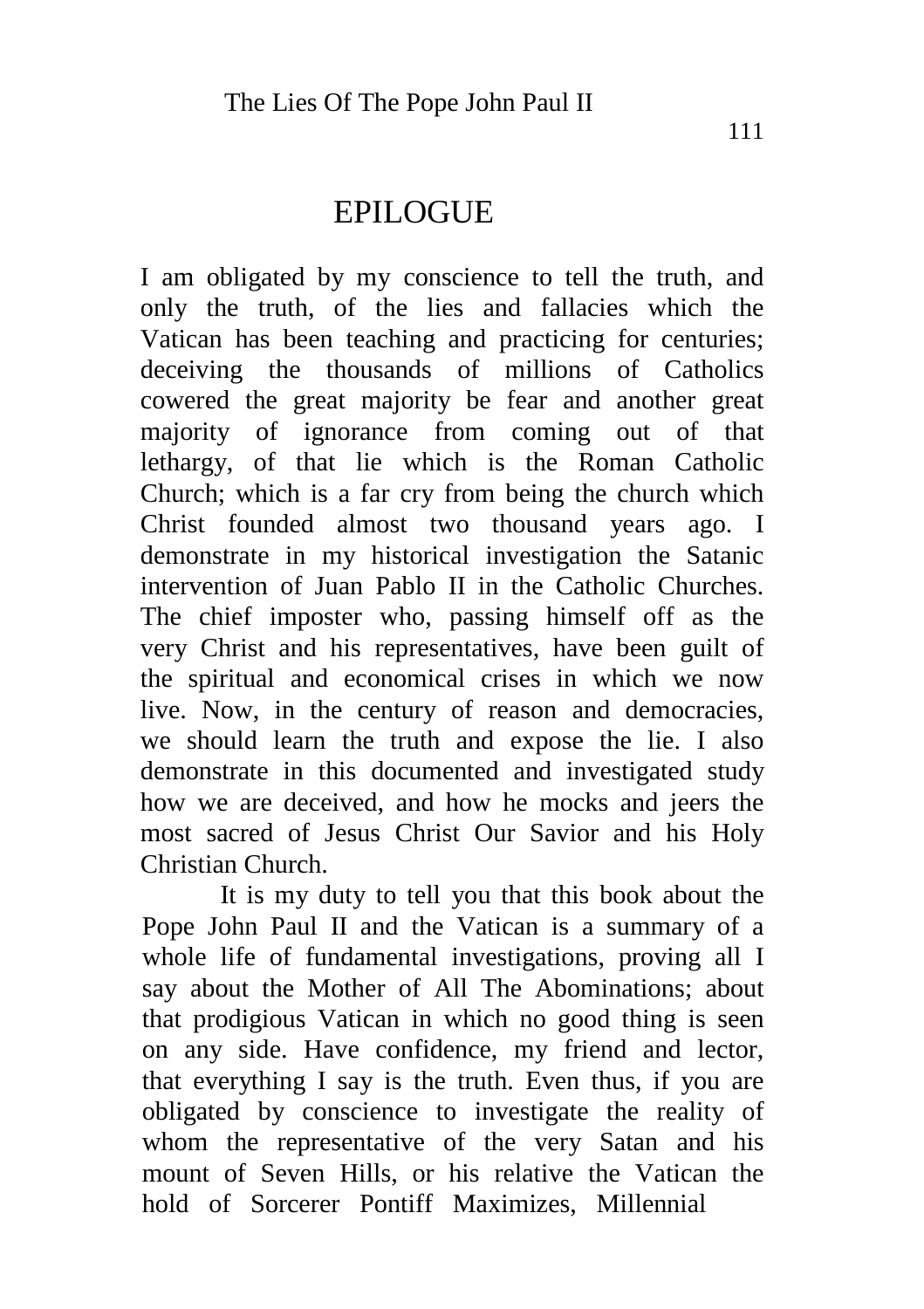Dynasty of Witch Priests and—the Paganism of Christianity are, I recommend the author Martin Careaga that I have mentioned before.

The Vatican is a political nationalistic state considered by Catholic clergy as the spiritual head of the world. But it is the representative of the very Satan, and I demonstrate this in the following way according to how Luis Rodriguez's book, titled Ecumenism, in page 91, tells us. And he says the sacred scriptures give us the key of the numerical values which will identify the aforesaid personage. The name "Vicar of God," in Latin, adds up to 666, since that is the official language of the Vatican.: It is:

VICARIOUS FILLY DEI 5 1 100 0 0 1 5 0 0 150 11 5000 1 =  $112 + 53 + 501=666$ This is the number of the Apocalyptic beast. Even thus, a second penetrating proof to convince us that the pope is the image of the beast, we adduce that this organization is represented by seven hierarchies, Revelation talks to us about seven heads, of seven powers. Behold those seven Apocalyptic Chiefs: La. Head the Pope. 2a. Head cardinal. 3a. Head archbishop. 4a. Head bishop. 5a. Head Canon churchmen. 6a. Head Parson. 7a. Head Presbyter (Priest).

If you still are not satisfied, then the only thing left for me to say to you is, pray to the Lord with all you soul and all your heart that he illuminate you and reveal to you the truth; and that he give you the

112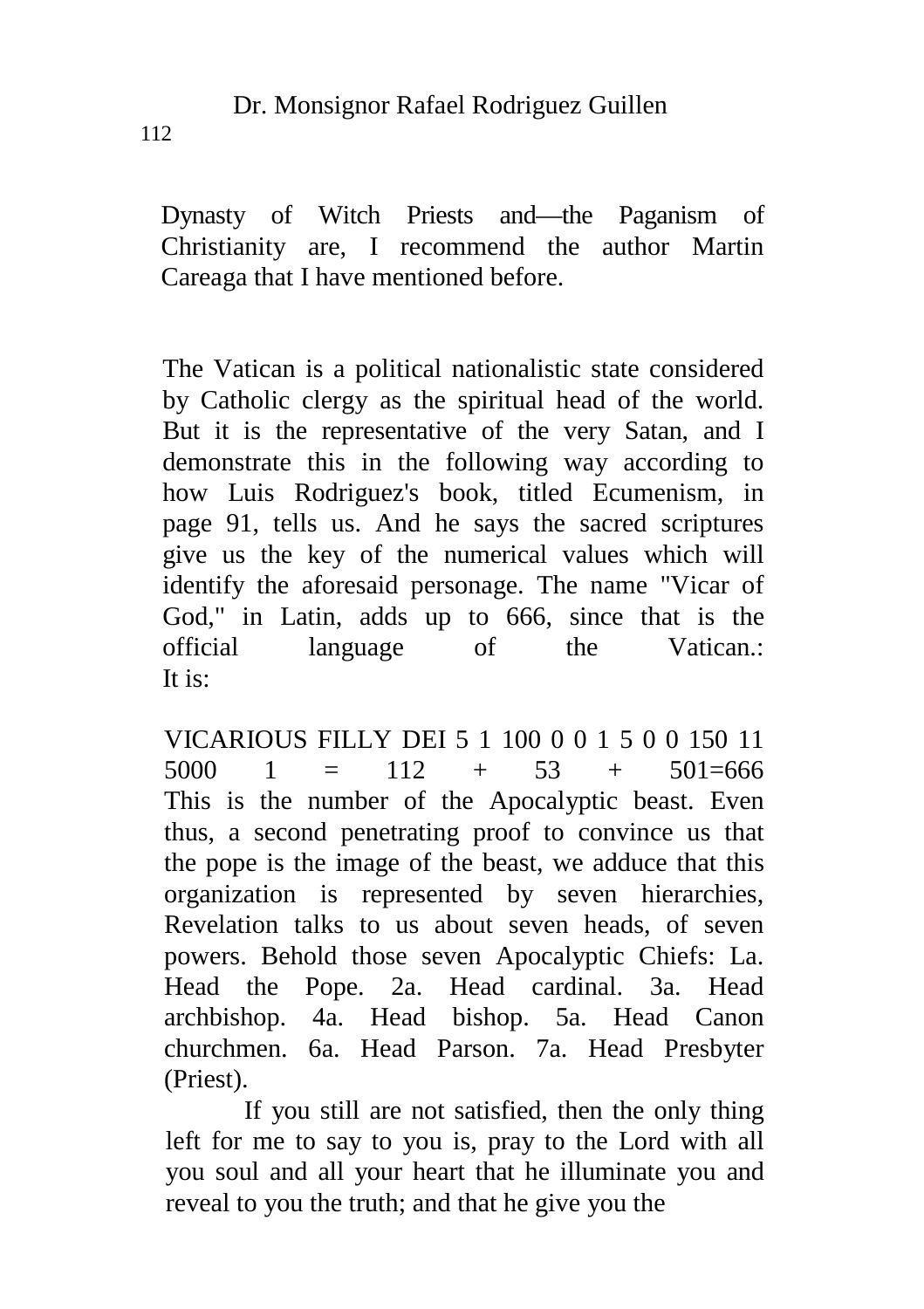necessary knowledge so you can distinguish the truth from the lie, or, what's the same, to know if you are with God or with Satan.

I pray, dear lector, that this book be of great utility to make known to you the great error in which we have been deceived for so much time, and to know the truth of this Pope John Paul II and his lies. That the reliable documents which I present in this investigation help you learn the truth and come out of perdition. The visit to Mexico of John Paul II shall be a cause to reflect and arouse Catholic consciences. The changes in the end of the millennium should be social and religious for a better society, but Catholicism and this John Paul SECOND are impeding it. If you sum the Roman Numerals, you shall find the Antichrist's 666: IONS I.I. PAVES V.5.L.50.V.5. SECVNDO. C.100.V.5. D. 500, the total of the Roman Numerals of his first and last name: 1.5.50.5.100.5.500. Total 666. We cannot continue tempting the demon and ignoring the grave responsibility which we have who have been deceived by false Catholic doctrines to come out of her. I am giving you that opportunity. And if upon reading my affirmations and proofs, which I am giving you and Jesus' name, and with the authority of my personal experiences and academically preparation, that I have, you don't correct them, I believe that in the least they may help you to understand what you would ignore of the lies of this Pope Juan Pablo II Karol Wojtyla.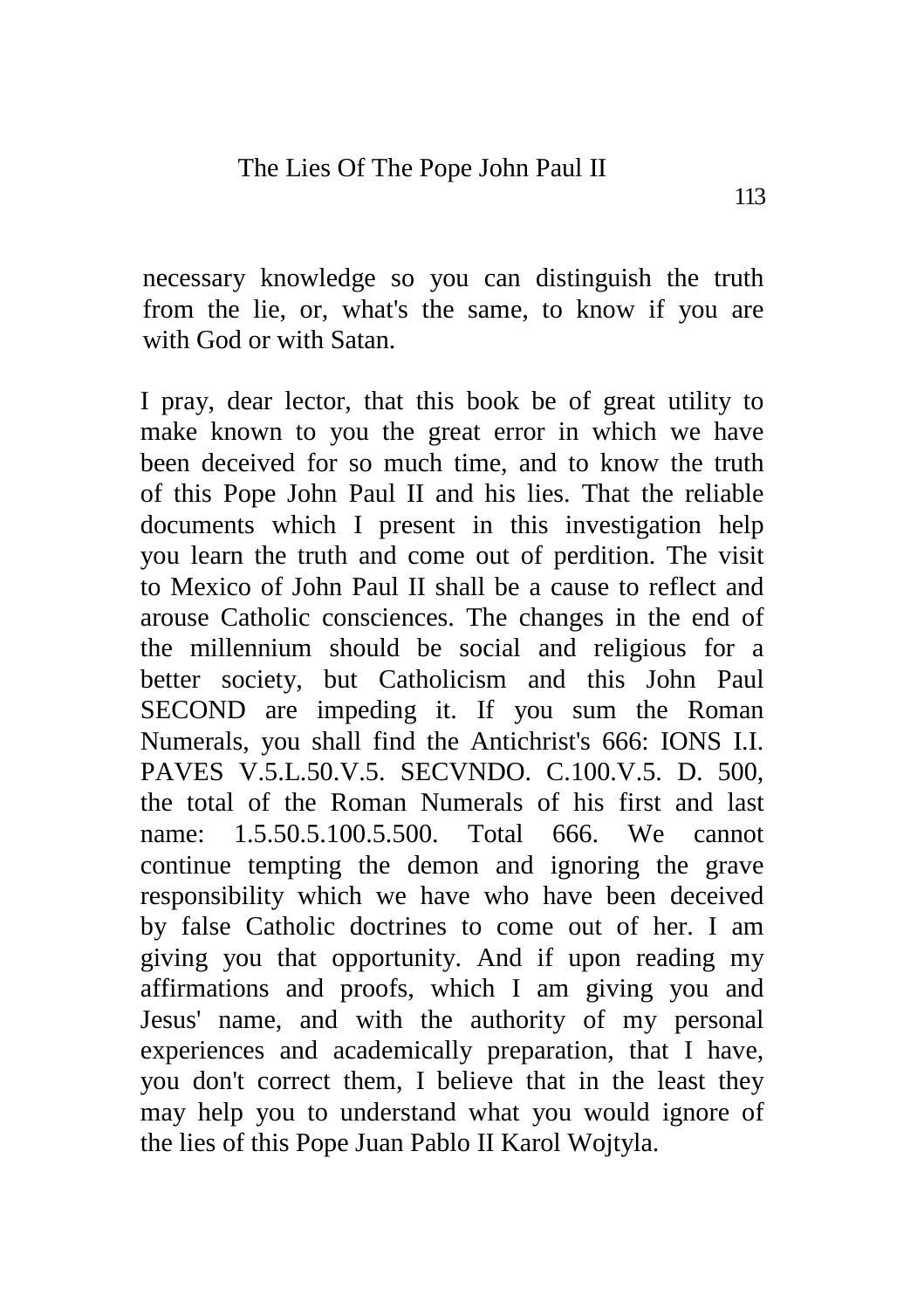## Bibliography Concerning John Paul II and the Vatican

- 1. Pope John P. II, the Biography of. Tad Skulk. Edited Scriber A Lisa Drew Book. NY 1995.
- 2. Crossing the Threshold of Hope. By Holiness J. Paul II. Edited by Alfred A Knopf. 1994.

3. In the Footsteps of John Paul II. An Intimate Personal Portrait by His Friend John M. Szostak with Francis Spatz Leighton.

4. Vatican Imperialism In the Twentieth Century. By Avro Manhattan. Edited by Zondervan Publishing House.

5. The Secret Archives of the Vatican, by Luisa Ambrosini with Mary. Will. Edited by Little, Brown and Company. Boston 1969.

6. The Pope's Division. The Roman Catholic Church Today, by Peter Nichols. Edited by Holt, Rhinchart and Winston, New York 1981.

7. Sign of Contradiction. By Karol Wojtyla, Pope John Paul II. Edited by a Crossroad Book New York, 1979.

8. Pope John Paul II. For the man from Krakow All Roads Led to Rome, A richly revealing portrait, by George Blazynski. Dell Book

9. Pope John Paul II and the Catholic Restoration. By Paul Johnson. Edited by Servant Books. Ann Arbor, Michigan 1981.

10. I will be called John, A Biography of Pope John XXIII. By Lawrence Elliot. Edited by Berkley Medallion. New York 1973.

11. In the Vatican. How the church is run. Its personals, traditions and conflicts. By Hebblelethwaite, Adler and AdlerI986.

12. estudio Cronologico de la forma de obtener el Patrimonio de los papas llamado, Equivocadamente, Patrimonio de San Pedro.